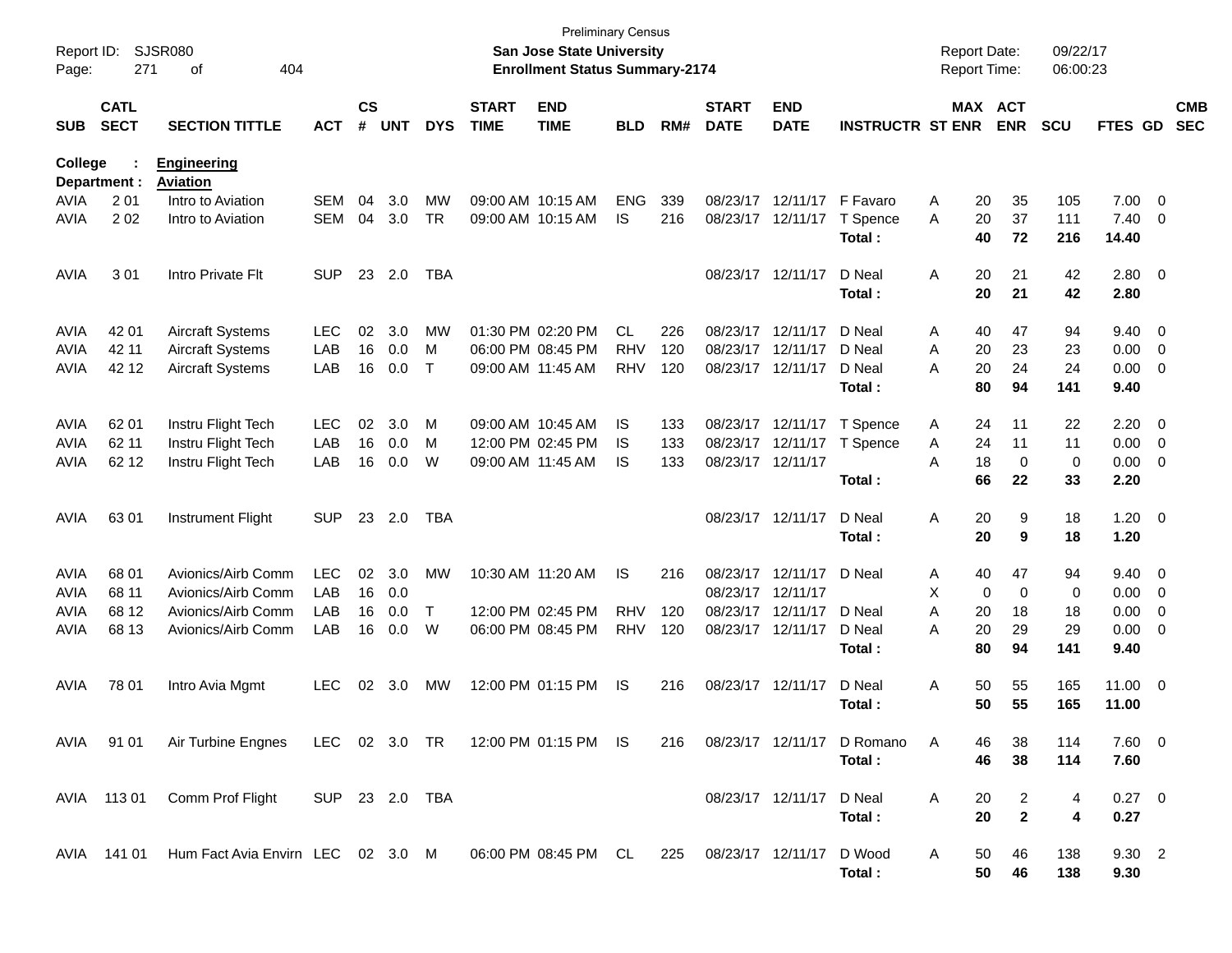| Page:                | Report ID: SJSR080<br>272  | 404<br>of                                               |                          |                    |                   |                           |                             | <b>Preliminary Census</b><br><b>San Jose State University</b><br><b>Enrollment Status Summary-2174</b> |                       |                   |                             |                                                  |                                                       | <b>Report Date:</b><br><b>Report Time:</b> |                                           | 09/22/17<br>06:00:23    |                                         |                          |
|----------------------|----------------------------|---------------------------------------------------------|--------------------------|--------------------|-------------------|---------------------------|-----------------------------|--------------------------------------------------------------------------------------------------------|-----------------------|-------------------|-----------------------------|--------------------------------------------------|-------------------------------------------------------|--------------------------------------------|-------------------------------------------|-------------------------|-----------------------------------------|--------------------------|
| <b>SUB</b>           | <b>CATL</b><br><b>SECT</b> | <b>SECTION TITTLE</b>                                   | <b>ACT</b>               | $\mathsf{cs}$<br># | <b>UNT</b>        | <b>DYS</b>                | <b>START</b><br><b>TIME</b> | <b>END</b><br><b>TIME</b>                                                                              | <b>BLD</b>            | RM#               | <b>START</b><br><b>DATE</b> | <b>END</b><br><b>DATE</b>                        | <b>INSTRUCTR ST ENR</b>                               |                                            | MAX ACT<br><b>ENR</b>                     | SCU                     | FTES GD                                 | <b>CMB</b><br><b>SEC</b> |
| AVIA                 | 150 01                     | Unman. Aerial Syst                                      | LEC.                     | 02                 | 3.0               | МW                        |                             | 10:30 AM 11:45 AM                                                                                      | <b>ENG</b>            | 303               |                             | 08/23/17 12/11/17                                | F Favaro<br>Total:                                    | Α<br>40<br>40                              | 5<br>$5\phantom{a}$                       | 15<br>15                | $1.00 \t 0$<br>1.00                     |                          |
| AVIA                 | 17701                      | GenI Av Ops & Mgmt LEC 02 3.0                           |                          |                    |                   | MW                        |                             | 07:30 AM 08:45 AM                                                                                      | IS                    | 216               |                             | 08/23/17 12/11/17                                | V Collom<br>Total:                                    | Α<br>35<br>35                              | 31<br>31                                  | 93<br>93                | $6.20 \quad 0$<br>6.20                  |                          |
| AVIA                 | 178 01                     | Airport Plan & Mgmt                                     | <b>LEC</b>               |                    | $02 \quad 3.0$    | M                         |                             | 03:00 PM 05:45 PM                                                                                      | CL.                   | 324               |                             | 08/23/17 12/11/17                                | W Wei<br>Total:                                       | A<br>48<br>48                              | 34<br>34                                  | 102<br>102              | $6.80$ 0<br>6.80                        |                          |
| AVIA                 | 180 01                     | <b>Individual Studies</b>                               | <b>SUP</b>               | 36                 | 3.0               | <b>TBA</b>                |                             |                                                                                                        |                       |                   |                             | 08/23/17 12/11/17                                | W Wei<br>Total:                                       | 20<br>A<br>20                              | $\mathbf 1$<br>1                          | 3<br>3                  | $0.20 \ 0$<br>0.20                      |                          |
| AVIA<br>AVIA         | 180H 01                    | <b>Individual Studies</b><br>180H 02 Individual Studies | <b>SUP</b><br><b>SUP</b> | 36                 | 1.0<br>36 2.0     | <b>TBA</b><br><b>TBA</b>  |                             |                                                                                                        |                       |                   |                             | 08/23/17 12/11/17<br>08/23/17 12/11/17           | W Wei<br>W Wei<br>Total:                              | 20<br>Α<br>20<br>A<br>40                   | 0<br>2<br>$\overline{2}$                  | 0<br>4<br>4             | 0.00<br>$0.27$ 0<br>0.27                | $\overline{\mathbf{0}}$  |
| AVIA                 | 190 01                     | Senior Capstone                                         | LEC.                     | 02                 | 3.0               | W                         |                             | 03:00 PM 05:45 PM                                                                                      | IS                    | 216               | 08/23/17 12/11/17           |                                                  | W Wei<br>Total:                                       | 50<br>Α<br>50                              | 30<br>30                                  | 90<br>90                | $6.00 \quad 0$<br>6.00                  |                          |
| AVIA<br>AVIA<br>AVIA | 193 01<br>193 11<br>193 12 | Aerodynamics<br>Aerodynamics<br>Aerodynamics            | LEC.<br>LAB<br>LAB       | 02<br>16<br>16     | 3.0<br>0.0<br>0.0 | <b>TR</b><br>$\top$<br>R. |                             | 08:00 AM 08:50 AM<br>09:00 AM 11:45 AM<br>09:00 AM 11:45 AM                                            | IS<br>IS<br><b>IS</b> | 216<br>133<br>133 | 08/23/17 12/11/17           | 08/23/17 12/11/17<br>08/23/17 12/11/17           | P Kutler<br>P Kutler<br>Total:                        | 40<br>A<br>Α<br>20<br>A<br>20<br>80        | 28<br>28<br>0<br>56                       | 56<br>28<br>0<br>84     | $5.60$ 0<br>0.00<br>$0.00 \t 0$<br>5.60 | $\overline{\phantom{0}}$ |
| AVIA                 | 195 01                     | Intern Avia Indust                                      | <b>SUP</b>               | 36                 | 3.0               | TBA                       |                             |                                                                                                        |                       |                   |                             | 08/23/17 12/11/17                                | W Wei<br>Total:                                       | 20<br>Α<br>20                              | 13<br>13                                  | 39<br>39                | 2.60 0<br>2.60                          |                          |
|                      | Department :               | <b>Aviation</b>                                         |                          |                    |                   |                           |                             |                                                                                                        |                       |                   |                             | <b>Lower Division:</b><br><b>Upper Division:</b> | <b>Department Total:</b><br><b>Graduate Division:</b> | 805<br>402<br>403                          | 625<br>405<br>220<br>$\bf{0}$<br>$\bf{0}$ | 1442<br>870<br>572<br>0 | 96.23<br>58.00<br>38.23<br>0.00         |                          |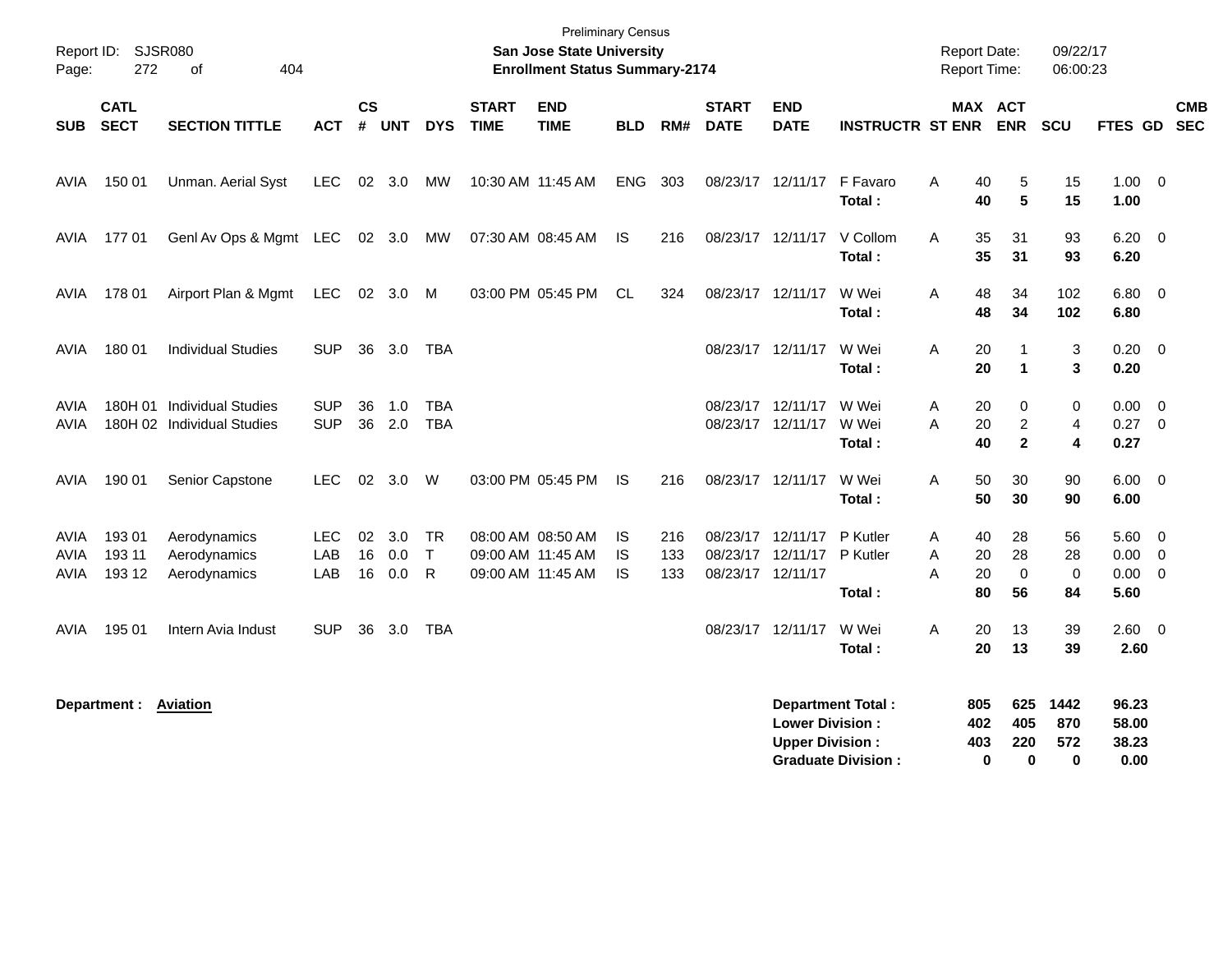| Report ID:<br>Page: | 273                        | <b>SJSR080</b><br>404<br>οf                                              |              |                    |            |               |                             | <b>Preliminary Census</b><br><b>San Jose State University</b><br><b>Enrollment Status Summary-2174</b> |                          |            |                             |                           |                                | <b>Report Date:</b><br><b>Report Time:</b> |                | 09/22/17<br>06:00:23 |                      |                                           |                          |
|---------------------|----------------------------|--------------------------------------------------------------------------|--------------|--------------------|------------|---------------|-----------------------------|--------------------------------------------------------------------------------------------------------|--------------------------|------------|-----------------------------|---------------------------|--------------------------------|--------------------------------------------|----------------|----------------------|----------------------|-------------------------------------------|--------------------------|
| <b>SUB</b>          | <b>CATL</b><br><b>SECT</b> | <b>SECTION TITTLE</b>                                                    | <b>ACT</b>   | $\mathsf{cs}$<br># | <b>UNT</b> | <b>DYS</b>    | <b>START</b><br><b>TIME</b> | <b>END</b><br><b>TIME</b>                                                                              | <b>BLD</b>               | RM#        | <b>START</b><br><b>DATE</b> | <b>END</b><br><b>DATE</b> | <b>INSTRUCTR ST ENR</b>        | <b>MAX ACT</b>                             | <b>ENR</b>     | <b>SCU</b>           | FTES GD              |                                           | <b>CMB</b><br><b>SEC</b> |
| College             | Department :<br>15 01      | <b>Engineering</b><br><b>Aerospace Engineering</b><br>Air & Space Flight | <b>LEC</b>   | 01                 | 1.0        | - R           |                             | 12:00 PM 12:50 PM                                                                                      | <b>ENG</b>               |            | 08/23/17 12/11/17           |                           |                                | 50                                         | 12             |                      | 0.80 0               |                                           |                          |
| AE                  |                            |                                                                          |              |                    |            |               |                             |                                                                                                        |                          | 164        |                             |                           | S MontgomeryA<br>Total:        | 50                                         | 12             | 12<br>12             | 0.80                 |                                           |                          |
| AE                  | 20 01                      | CAD for AEs                                                              | <b>LEC</b>   | 01                 | 2.0        | Τ             |                             | 04:30 PM 05:20 PM                                                                                      | IS                       | 216        | 08/23/17                    | 12/11/17                  | R Benzio                       | 60<br>Α                                    | 49             | 49                   | 6.53                 | $\overline{\phantom{0}}$                  |                          |
| AE<br>AE            | 20 02<br>20 03             | CAD for AEs<br>CAD for AEs                                               | LAB<br>LAB   | 16<br>16           | 0.0<br>0.0 | $\top$<br>R   |                             | 05:30 PM 08:20 PM<br>05:30 PM 08:20 PM                                                                 | <b>ENG</b><br><b>ENG</b> | 407<br>407 | 08/23/17<br>08/23/17        | 12/11/17<br>12/11/17      | R Benzio<br>R Benzio<br>Total: | 30<br>Α<br>30<br>А<br>120                  | 28<br>21<br>98 | 28<br>21<br>98       | 0.00<br>0.00<br>6.53 | $\mathbf 0$<br>$\overline{\mathbf{0}}$    |                          |
| AE                  | 30 01                      | Program. for AEs                                                         | <b>LEC</b>   | 01                 | 2.0        | М             |                             | 04:30 PM 05:20 PM                                                                                      | <b>CL</b>                | 226        | 08/23/17                    | 12/11/17                  | L Lu                           | 60<br>Α                                    | 45             | 45                   | 6.00                 | $\overline{\phantom{0}}$                  |                          |
| AE<br>AE            | 30 02<br>30 03             | Program. for AEs<br>Program. for AEs                                     | LAB<br>LAB   | 16<br>16           | 0.0<br>0.0 | M<br>W        |                             | 05:30 PM 08:20 PM<br>05:30 PM 08:20 PM                                                                 | <b>ENG</b><br><b>ENG</b> | 407<br>407 | 08/23/17<br>08/23/17        | 12/11/17<br>12/11/17      | L Lu<br>L Lu<br>Total:         | 30<br>Α<br>30<br>А<br>120                  | 28<br>17<br>90 | 28<br>17<br>90       | 0.00<br>0.00<br>6.00 | $\overline{0}$<br>$\overline{\mathbf{0}}$ |                          |
| AE                  | 110 01                     | Space System Engr                                                        | <b>LEC</b>   | 01                 | 3.0        | MW            |                             | 03:00 PM 04:15 PM                                                                                      | <b>ENG</b>               | 164        | 08/23/17 12/11/17           |                           | P Papadopoul A<br>Total:       | 40<br>40                                   | 16<br>16       | 48<br>48             | 3.25<br>3.25         | $\overline{\phantom{1}}$                  |                          |
| AE                  | 112 01                     | Aerostructures I                                                         | <b>LEC</b>   | 01                 | 4.0        | МW            |                             | 09:00 AM 10:40 AM                                                                                      | <b>ENG</b>               | 164        | 08/23/17 12/11/17           |                           | L Capdevila<br>Total:          | 90<br>A<br>90                              | 107<br>107     | 428<br>428           | 28.87 5<br>28.87     |                                           |                          |
| AE                  | 138 01                     | Aerospace Dynamics LEC                                                   |              | 01                 | 3.0        | МW            |                             | 01:30 PM 02:45 PM                                                                                      | <b>ENG</b>               | 164        | 08/23/17 12/11/17           |                           | J Hunter<br>Total:             | 80<br>Α<br>80                              | 102<br>102     | 306<br>306           | 20.50 2<br>20.50     |                                           |                          |
| AE                  | 160 01                     | Aerodynamics I                                                           | <b>LEC</b>   | 02                 | 3.0        | TR            |                             | 09:00 AM 10:15 AM                                                                                      | <b>ENG</b>               | 164        | 08/23/17 12/11/17           |                           | R Ishaya<br>Total:             | 90<br>Α<br>90                              | 93<br>93       | 279<br>279           | 18.80 4<br>18.80     |                                           |                          |
| AE                  | 164 01                     | Aerothermodynamics LEC                                                   |              | 01                 | 5.0        | TRF           |                             | 01:30 PM 02:55 PM                                                                                      | <b>ENG</b>               | 164        | 08/23/17 12/11/17           |                           | F Vergine<br>Total:            | Α<br>60<br>60                              | 71<br>71       | 355<br>355           | 24.17 6<br>24.17     |                                           |                          |
| AE                  | 168 01                     | Aero Vehicle Control                                                     | SEM 04 3.0   |                    |            | MW            |                             | 11:00 AM 12:15 PM                                                                                      | ENG 164                  |            |                             | 08/23/17 12/11/17         | J Hunter<br>Total:             | 80.<br>Α<br>80                             | 69<br>69       | 207<br>207           | 13.95<br>13.95       | $\mathbf{3}$                              |                          |
| AE                  |                            | 171A 01 Aircraft Design I                                                | LEC 02 3.0 F |                    |            |               |                             | 09:00 AM 11:45 AM ENG 164                                                                              |                          |            | 08/23/17 12/11/17           |                           | G Mendoza A<br>Total:          | 40<br>40                                   | 34<br>34       | 102<br>102           | $6.80\ 0$<br>6.80    |                                           |                          |
| AE                  |                            | 172A 01 Spacecraft Design I                                              |              |                    |            | LEC 02 3.0 TR |                             | 03:00 PM 04:15 PM ENG 164                                                                              |                          |            |                             | 08/23/17 12/11/17         | P Papadopoul A<br>Total:       | 40<br>40                                   | 27<br>27       | 81<br>81             | $5.40\ 0$<br>5.40    |                                           |                          |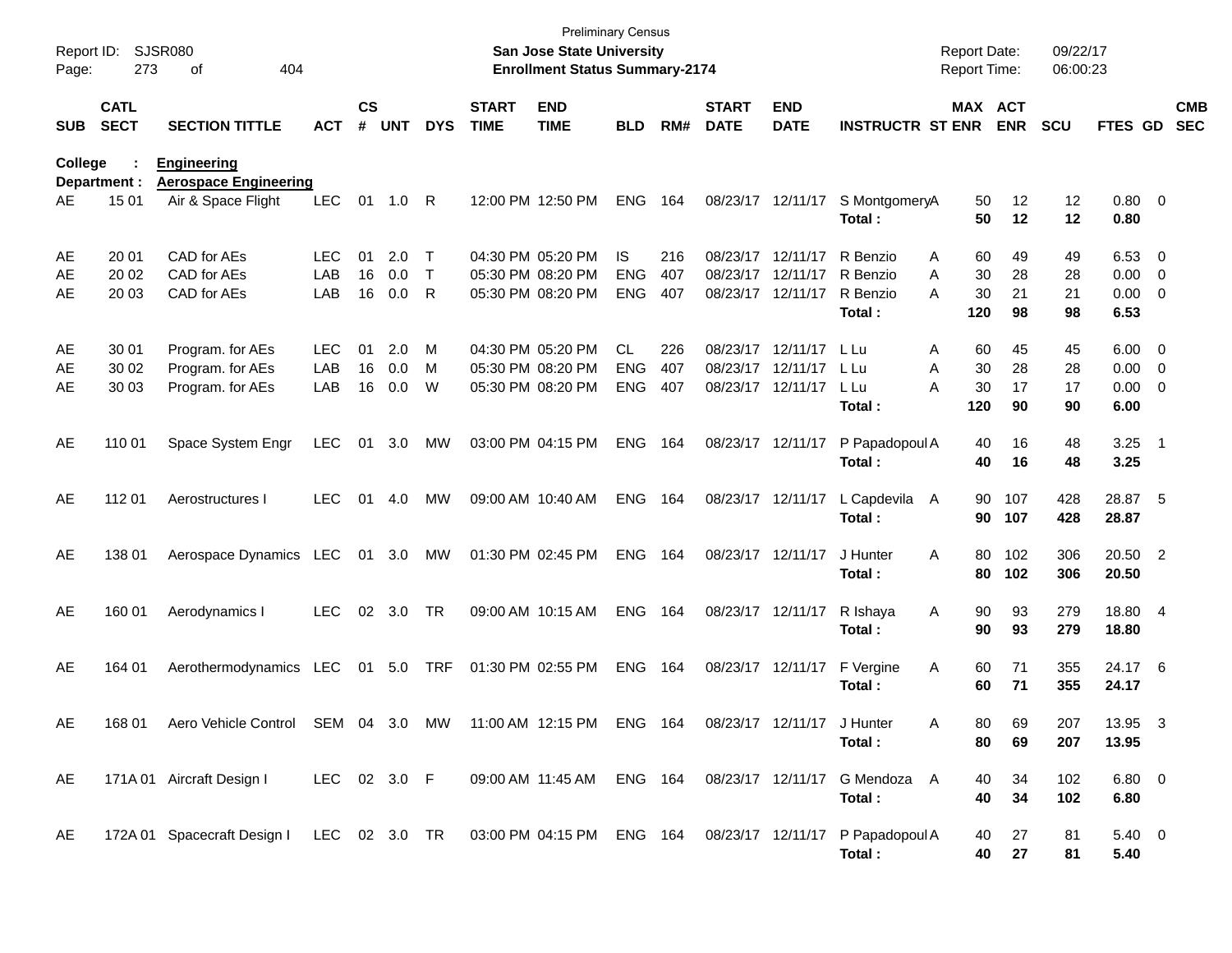| Report ID:<br>Page: | 274                        | SJSR080<br>404<br>οf                                                                |                                        |                    |                   |                                  |                             | <b>Preliminary Census</b><br>San Jose State University<br><b>Enrollment Status Summary-2174</b> |                                        |                   |                                  |                                  |                                               | <b>Report Date:</b><br>Report Time: |                                          | 09/22/17<br>06:00:23       |                              |                                                                                |
|---------------------|----------------------------|-------------------------------------------------------------------------------------|----------------------------------------|--------------------|-------------------|----------------------------------|-----------------------------|-------------------------------------------------------------------------------------------------|----------------------------------------|-------------------|----------------------------------|----------------------------------|-----------------------------------------------|-------------------------------------|------------------------------------------|----------------------------|------------------------------|--------------------------------------------------------------------------------|
| <b>SUB</b>          | <b>CATL</b><br><b>SECT</b> | <b>SECTION TITTLE</b>                                                               | <b>ACT</b>                             | $\mathsf{cs}$<br># | <b>UNT</b>        | <b>DYS</b>                       | <b>START</b><br><b>TIME</b> | <b>END</b><br><b>TIME</b>                                                                       | <b>BLD</b>                             | RM#               | <b>START</b><br><b>DATE</b>      | <b>END</b><br><b>DATE</b>        | <b>INSTRUCTR ST ENR</b>                       |                                     | MAX ACT<br><b>ENR</b>                    | SCU                        |                              | <b>CMB</b><br>FTES GD SEC                                                      |
| AE<br>AE<br>AE      | 180 01<br>180 02<br>180 03 | <b>Individual Studies</b><br><b>Individual Studies</b><br><b>Individual Studies</b> | <b>SUP</b><br><b>SUP</b><br><b>SUP</b> | 36<br>36<br>36     | 1.0<br>2.0<br>3.0 | $\top$<br><b>TF</b><br><b>TF</b> |                             | 12:00 PM 12:50 PM<br>12:00 PM 12:50 PM<br>12:00 PM 01:15 PM                                     | <b>ENG</b><br><b>ENG</b><br><b>ENG</b> | 164<br>164<br>164 | 08/23/17<br>08/23/17<br>08/23/17 | 12/11/17<br>12/11/17<br>12/11/17 | N Mourtos<br>N Mourtos<br>N Mourtos<br>Total: | Α<br>A<br>A                         | 30<br>3<br>1<br>30<br>0<br>30<br>90<br>4 | 3<br>2<br>$\mathbf 0$<br>5 | 0.20<br>0.13<br>0.00<br>0.33 | $\overline{\phantom{0}}$<br>$\overline{\mathbf{0}}$<br>$\overline{\mathbf{0}}$ |
| AE                  | 199 01                     | Special Topics AE                                                                   | <b>LEC</b>                             | 01                 | 3.0               | TR                               |                             | 04:30 PM 05:45 PM                                                                               | <b>ENG</b>                             | 301               | 08/23/17 12/11/17                |                                  | S Swei<br>Total:                              | A                                   | 30<br>25<br>30<br>25                     | 25<br>25                   | 5.15<br>5.15                 | $\overline{\mathbf{3}}$                                                        |
| AE                  | 200 01                     | Anal. of AE Syst.                                                                   | <b>LEC</b>                             | 01                 | 3.0               | TR                               |                             | 04:30 PM 05:45 PM                                                                               | <b>ENG</b>                             | 340               | 08/23/17 12/11/17                |                                  | M Khosravi<br>Total:                          | A                                   | 30<br>24<br>30<br>24                     | 72<br>72                   | 5.95 23<br>5.95              |                                                                                |
| AE                  | 210 01                     | Adv Space Sys Eng                                                                   | SEM 04 3.0                             |                    |                   | M                                |                             | 06:00 PM 08:45 PM                                                                               | <b>ENG</b>                             | 164               | 08/23/17 12/11/17                |                                  | P Papadopoul A<br>Total:                      |                                     | 14<br>40<br>40<br>14                     | 42<br>42                   | 3.50 14<br>3.50              |                                                                                |
| AE                  | 243 01                     | Adv Astrodynamics                                                                   | <b>LEC</b>                             | 04                 | 3.0               | MW                               |                             | 04:30 PM 05:45 PM                                                                               | <b>ENG</b>                             | 164               | 08/23/17                         | 12/11/17                         | J Hunter<br>Total:                            | A                                   | 40<br>37<br>40<br>37                     | 111<br>111                 | 9.05 33<br>9.05              |                                                                                |
| AE                  | 247 01                     | Trajectory Optim.                                                                   | <b>LEC</b>                             |                    | 3.0               |                                  |                             |                                                                                                 |                                        |                   |                                  |                                  | Total:                                        | X                                   | 0<br>0<br>$\mathbf 0$<br>$\mathbf 0$     | 0<br>$\mathbf 0$           | $0.00 \t 0$<br>0.00          |                                                                                |
| AE                  | 269 01                     | Advanced CFD                                                                        | <b>LEC</b>                             | 01                 | 3.0               | W                                |                             | 06:00 PM 08:45 PM                                                                               | <b>ENG</b>                             | 164               | 08/23/17 12/11/17                |                                  | P Papadopoul A<br>Total:                      |                                     | 27<br>50<br>50<br>27                     | 81<br>81                   | 6.65 25<br>6.65              |                                                                                |
| AE                  | 271 01                     | Adv Air Design                                                                      | <b>LEC</b>                             | 04                 | 3.0               | TR                               |                             | 06:00 PM 07:15 PM                                                                               | <b>ENG</b>                             | 164               | 08/23/17 12/11/17                |                                  | N Mourtos<br>Total:                           | A                                   | 30<br>19<br>30<br>19                     | 57<br>57                   | 4.60 16<br>4.60              |                                                                                |
| AE                  |                            | 295A 01 Project I                                                                   | <b>SUP</b>                             | 25                 | 3.0               | - F                              |                             | 04:30 PM 07:15 PM                                                                               | <b>ENG</b>                             | 164               | 08/23/17 12/11/17                |                                  | N Mourtos<br>Total:                           | A                                   | 17<br>20<br>20<br>17                     | 51<br>51                   | 4.25 17<br>4.25              |                                                                                |
| AE                  |                            | 295B 01 Project II                                                                  | <b>SUP</b>                             | 25                 | - 3.0             | - F                              |                             | 04:30 PM 07:15 PM                                                                               | <b>ENG</b>                             | 164               |                                  | 08/23/17 12/11/17                | N Mourtos<br>Total:                           | A                                   | 20<br>11<br>20<br>$-11$                  | 33<br>33                   | 2.75 11<br>2.75              |                                                                                |
| AE                  |                            | 298 01 Spec Proj in Aerospa SUP 25 3.0 F                                            |                                        |                    |                   |                                  |                             | 12:00 PM 01:15 PM ENG 164 08/23/17 12/11/17                                                     |                                        |                   |                                  |                                  | N Mourtos<br>Total:                           | A                                   | 20<br>4<br>$\overline{\mathbf{4}}$<br>20 | 12<br>12                   | 1.004<br>1.00                |                                                                                |
| AE                  |                            | 299 01 AE Thesis                                                                    | SUP 25 3.0 F                           |                    |                   |                                  |                             | 04:30 PM 07:15 PM ENG 164 08/23/17 12/11/17                                                     |                                        |                   |                                  |                                  | N Mourtos<br>Total:                           | A                                   | 20<br>0<br>20<br>0                       | 0<br>0                     | $0.00 \t 0$<br>0.00          |                                                                                |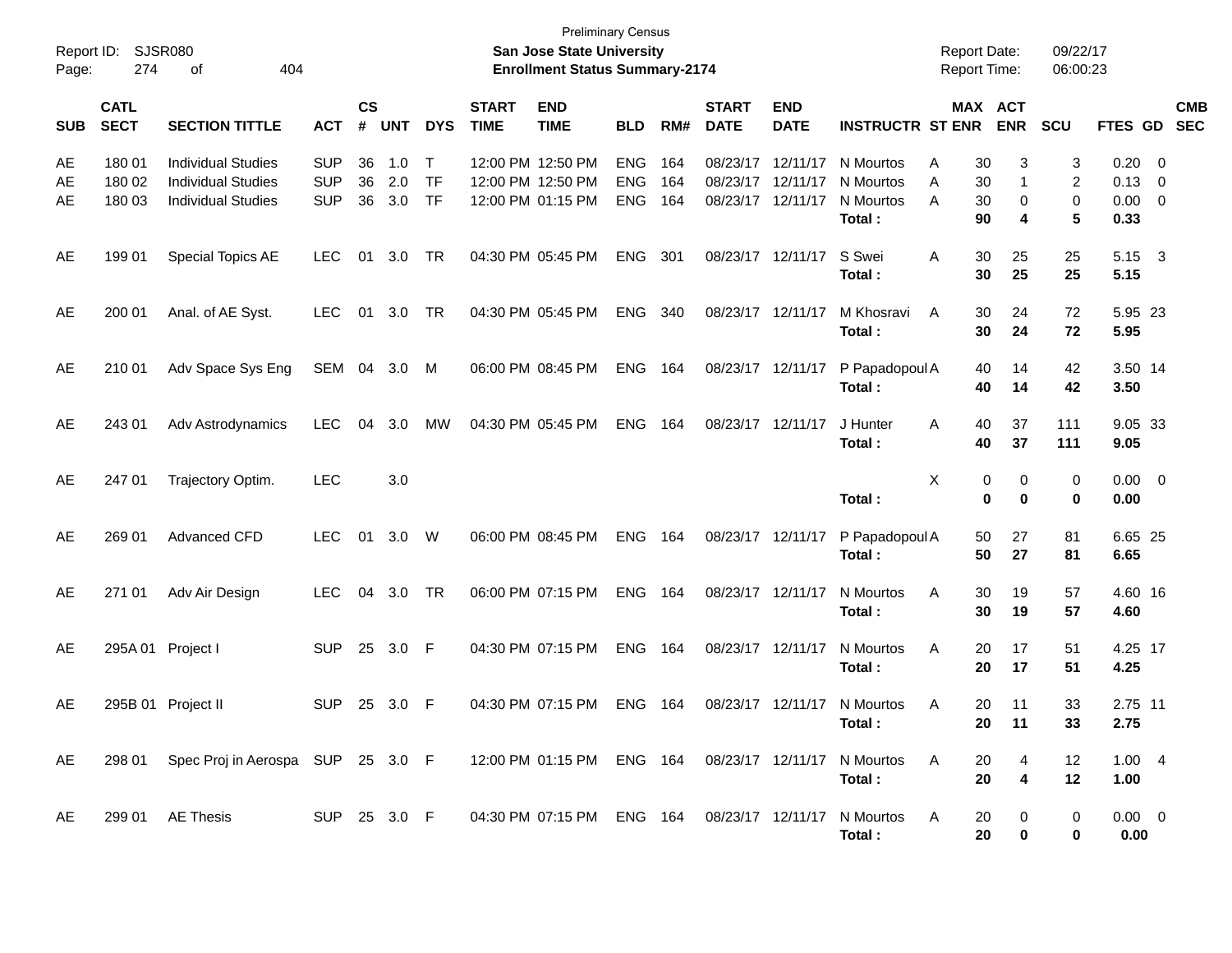|                                          |                              |            |                |            |                             |                                       | <b>Preliminary Census</b> |     |                             |                           |                                              |                     |                   |             |                 |                   |
|------------------------------------------|------------------------------|------------|----------------|------------|-----------------------------|---------------------------------------|---------------------------|-----|-----------------------------|---------------------------|----------------------------------------------|---------------------|-------------------|-------------|-----------------|-------------------|
| Report ID:                               | SJSR080                      |            |                |            |                             | <b>San Jose State University</b>      |                           |     |                             |                           |                                              | Report Date:        |                   | 09/22/17    |                 |                   |
| 275<br>Page:                             | 404<br>0f                    |            |                |            |                             | <b>Enrollment Status Summary-2174</b> |                           |     |                             |                           |                                              | <b>Report Time:</b> |                   | 06:00:23    |                 |                   |
| <b>CATL</b><br><b>SECT</b><br><b>SUB</b> | <b>SECTION TITTLE</b>        | <b>ACT</b> | CS<br>#<br>UN1 | <b>DYS</b> | <b>START</b><br><b>TIME</b> | <b>END</b><br>TIME                    | <b>BLD</b>                | RM# | <b>START</b><br><b>DATE</b> | <b>END</b><br><b>DATE</b> | <b>INSTRUCTR ST ENR</b>                      | MAX                 | ACT<br><b>ENR</b> | <b>SCU</b>  | <b>FTES GD</b>  | <b>CMB</b><br>SEC |
| Department :                             | <b>Aerospace Engineering</b> |            |                |            |                             |                                       |                           |     |                             |                           | Department Total:<br><b>Lower Division :</b> | 1200<br>290         | 901<br>200        | 2495<br>200 | 178.30<br>13.33 |                   |
|                                          |                              |            |                |            |                             |                                       |                           |     |                             |                           | <b>Upper Division:</b>                       | 670                 | 572               | 1908        | 133.17          |                   |
|                                          |                              |            |                |            |                             |                                       |                           |     |                             |                           | <b>Graduate Division:</b>                    | 240                 | 129               | 387         | 31.80           |                   |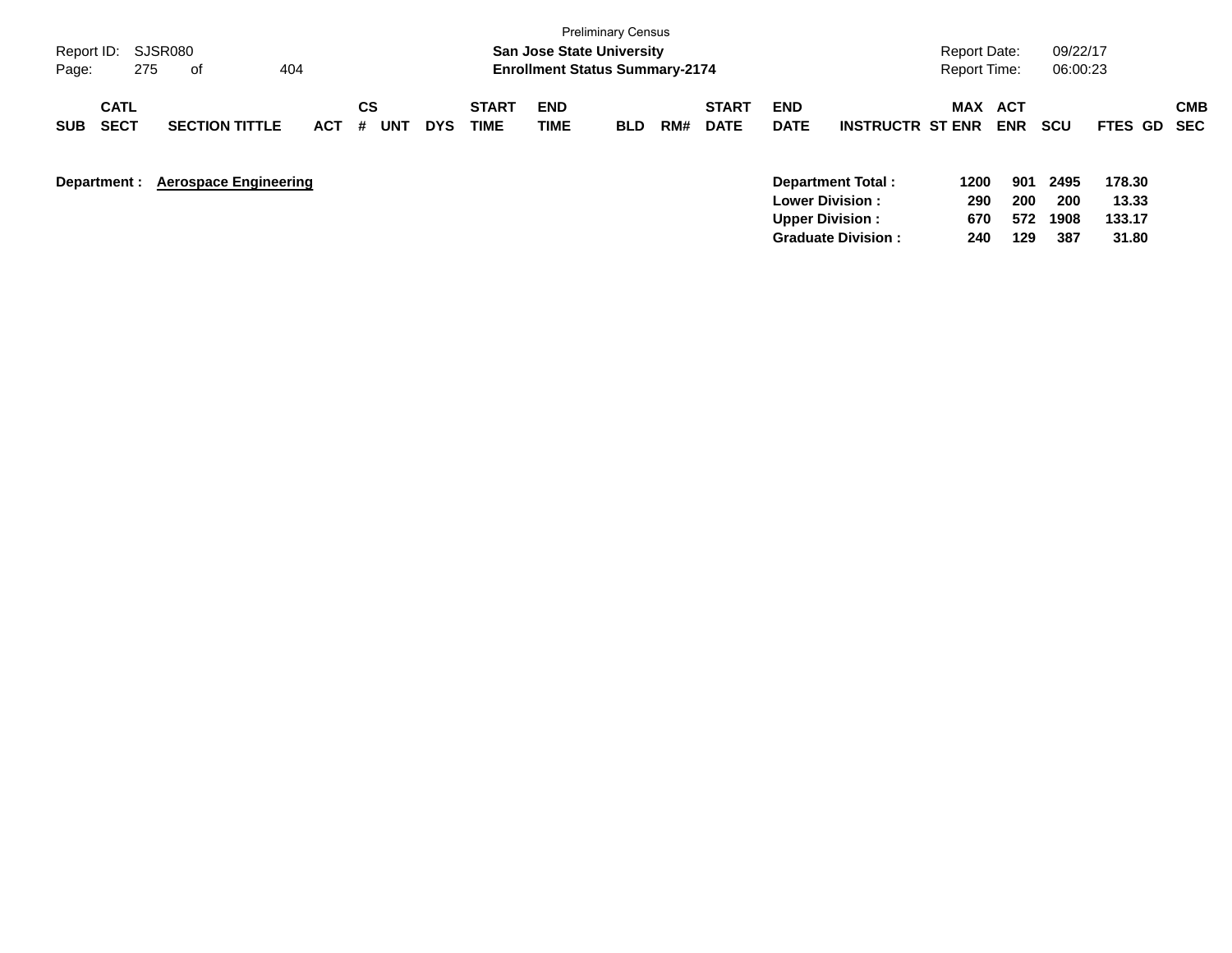| Report ID:               |                        | SJSR080                                                 |            |               |            |              |              | <b>Preliminary Census</b><br>San Jose State University |                    |     |                   |                            |                                  | <b>Report Date:</b> |            | 09/22/17   |                |                                                      |            |
|--------------------------|------------------------|---------------------------------------------------------|------------|---------------|------------|--------------|--------------|--------------------------------------------------------|--------------------|-----|-------------------|----------------------------|----------------------------------|---------------------|------------|------------|----------------|------------------------------------------------------|------------|
| Page:                    | 276<br>404<br>οf       |                                                         |            |               |            |              |              | <b>Enrollment Status Summary-2174</b>                  |                    |     |                   |                            |                                  | <b>Report Time:</b> |            | 06:00:23   |                |                                                      |            |
|                          | <b>CATL</b>            |                                                         |            | $\mathsf{cs}$ |            |              | <b>START</b> | <b>END</b>                                             |                    |     | <b>START</b>      | <b>END</b>                 |                                  | MAX ACT             |            |            |                |                                                      | <b>CMB</b> |
| <b>SUB</b>               | <b>SECT</b>            | <b>SECTION TITTLE</b>                                   | <b>ACT</b> | #             | <b>UNT</b> | <b>DYS</b>   | <b>TIME</b>  | <b>TIME</b>                                            | <b>BLD</b>         | RM# | <b>DATE</b>       | <b>DATE</b>                | <b>INSTRUCTR ST ENR</b>          |                     | <b>ENR</b> | <b>SCU</b> | <b>FTES GD</b> |                                                      | <b>SEC</b> |
| <b>College</b>           |                        | <b>Engineering</b>                                      |            |               |            |              |              |                                                        |                    |     |                   |                            |                                  |                     |            |            |                |                                                      |            |
| <b>CHE</b>               | Department :<br>109 01 | <b>Chemical Engineering</b><br><b>Heat Trans Electr</b> | <b>LEC</b> | 02            | 3.0        | TR           |              | 06:00 PM 07:15 PM                                      | <b>ENG</b>         | 327 | 08/23/17          | 12/11/17                   | L Rosenfeld                      | 30<br>A             | -1         | 3          | 0.20           | $0\,$ C                                              |            |
| ME                       | 109 01                 | <b>Heat Trans Electr</b>                                | <b>LEC</b> | 02            | 3.0        | <b>TR</b>    |              | 06:00 PM 07:15 PM                                      | <b>ENG</b>         | 327 | 08/23/17          | 12/11/17                   | L Rosenfeld                      | 0<br>A              | 15         | 45         | 3.00           | $0\,$ C                                              |            |
|                          |                        |                                                         |            |               |            |              |              |                                                        |                    |     |                   |                            | Total:                           | 30                  | 16         | 48         | 3.20           |                                                      |            |
| <b>CHE</b>               | 115 01                 | Indus Chem Calc                                         | <b>LEC</b> | 02            | 3.0        | TR           |              | 01:30 PM 02:45 PM                                      | CL                 | 222 | 08/23/17          | 12/11/17                   | C Komives                        | A<br>40             | 47         | 141        | 9.45           | $\overline{1}$                                       |            |
| <b>CHE</b>               | 115 02                 | Indus Chem Calc                                         | <b>LEC</b> | 02            | 3.0        | <b>TR</b>    |              | 03:00 PM 04:15 PM                                      | CL                 | 222 | 08/23/17          | 12/11/17                   | C Komives                        | A<br>40             | 46         | 138        | 9.35           | -3                                                   |            |
|                          |                        |                                                         |            |               |            |              |              |                                                        |                    |     |                   |                            | Total:                           | 80                  | 93         | 279        | 18.80          |                                                      |            |
| <b>CHE</b>               | 158 01                 | Kin and React Des                                       | <b>SEM</b> | 04            | 3.0        | М            |              | 12:00 PM 01:40 PM                                      | <b>ENG</b>         | 189 | 08/23/17          | 12/11/17                   | A RamasubranA                    | 80                  | 55         | 110        | 11.30          | - 6                                                  |            |
| <b>CHE</b>               | 158 02                 | Kin and React Des                                       | LAB        | 16            | 0.0        | $\mathsf{T}$ |              | 09:00 AM 11:45 AM                                      | <b>ENG</b>         | 333 | 08/23/17          | 12/11/17                   | A Ramasubran                     | 35                  | 31         | 31         | 0.00           | 4                                                    |            |
| <b>CHE</b>               | 158 03                 | Kin and React Des                                       | LAB        | 16            | 0.0        | $\top$       |              | 01:30 PM 04:15 PM                                      | <b>ENG</b>         | 333 | 08/23/17          | 12/11/17                   | A Ramasubran                     | 35                  | 24         | 24         | 0.00           | 2                                                    |            |
|                          |                        |                                                         |            |               |            |              |              |                                                        |                    |     |                   |                            | Total:                           | 150                 | 110        | 165        | 11.30          |                                                      |            |
| <b>CHE</b>               | 160B 01                | Unit Oper II                                            | <b>SEM</b> | 04            | 4.0        | MW           |              | 09:00 AM 10:15 AM                                      | CL.                | 222 | 08/23/17          | 12/11/17                   | L Gerber                         | 70<br>Α             | 54         | 162        | 14.80          | - 6                                                  |            |
| <b>CHE</b>               |                        | 160B 02 Unit Oper II                                    | LAB        | 16            | 0.0        | R            |              | 09:00 AM 11:45 AM                                      | <b>ENG</b>         | 333 | 08/23/17          | 12/11/17                   | S Sabbaghian A                   | 35                  | 28         | 28         | 0.00           | $\overline{4}$                                       |            |
| <b>CHE</b>               |                        | 160B 03 Unit Oper II                                    | LAB        | 16            | 0.0        | R            |              | 01:30 PM 04:15 PM                                      | <b>ENG</b>         | 333 |                   | 08/23/17 12/11/17          | S Sabbaghian A                   | 35                  | 26         | 26         | 0.00           | $\overline{2}$                                       |            |
|                          |                        |                                                         |            |               |            |              |              |                                                        |                    |     |                   |                            | Total:                           | 140                 | 108        | 216        | 14.80          |                                                      |            |
| <b>CHE</b>               | 161 01                 | Proc Sfty Engr Ethic                                    | SEM        |               | 04 1.0     | R            |              | 04:30 PM 05:20 PM                                      | <b>BBC</b>         | 004 |                   | 08/23/17 12/11/17          | X Sinha                          | A<br>110            | 111        | 111        | $7.40 \quad 0$ |                                                      |            |
|                          |                        |                                                         |            |               |            |              |              |                                                        |                    |     |                   |                            | Total:                           | 110                 | 111        | 111        | 7.40           |                                                      |            |
| <b>CHE</b>               | 161L01                 | UG ChE Engr Lab                                         | <b>LEC</b> | 02            | 2.0        |              |              |                                                        |                    |     | 08/23/17 12/11/17 |                            |                                  | X<br>0              | 0          | 0          | 0.00           | $\overline{\phantom{0}}$                             |            |
| <b>CHE</b>               | 161L 02                | UG ChE Engr Lab                                         | LAB        |               | 0.0        |              |              |                                                        |                    |     |                   |                            |                                  | Х<br>0              | 0          | 0          | 0.00           | - 0                                                  |            |
| <b>CHE</b>               | 161L03                 | UG ChE Engr Lab                                         | LAB        |               | 0.0        |              |              |                                                        |                    |     |                   |                            |                                  | Χ<br>0              | 0          | 0          | 0.00           | 0                                                    |            |
| <b>CHE</b>               | 161L04                 | UG ChE Engr Lab                                         | LAB        |               | 0.0        |              |              |                                                        |                    |     |                   |                            |                                  | Χ<br>0              | 0          | 0          | 0.00           | 0                                                    |            |
| <b>CHE</b>               | 161L 05                | UG ChE Engr Lab                                         | LAB        |               | 0.0        |              |              |                                                        |                    |     |                   |                            |                                  | Χ<br>0              | 0          | 0          | 0.00           | 0                                                    |            |
| <b>CHE</b>               | 161L06                 | UG ChE Engr Lab                                         | LAB        |               | 0.0        |              |              |                                                        |                    |     |                   |                            |                                  | Χ<br>0              | 0          | 0          | 0.00           | 0                                                    |            |
| <b>CHE</b>               | 161L 07                | UG ChE Engr Lab                                         | LAB        |               | 0.0        |              |              |                                                        |                    |     |                   |                            |                                  | Χ<br>0              | 0          | 0          | 0.00           | 0                                                    |            |
| <b>CHE</b>               |                        | 161L 08 UG ChE Engr Lab                                 | LEC 02     |               | $2.0$ M    |              |              | 02:00 PM 02:50 PM                                      | ENG 189            |     |                   | 08/23/17 12/11/17 M Mcneil |                                  | 60<br>Α             | 48         | 48         | 6.40           | - 0                                                  |            |
| <b>CHE</b>               |                        | 161L 09 UG ChE Engr Lab                                 | LAB        | 16            | 0.0        | M            |              | 03:00 PM 05:45 PM                                      | ENG 205            |     |                   |                            | 08/23/17 12/11/17 M Aguilar Pe A | 12                  | 12         | 12         | $0.00 \t 0$    |                                                      |            |
| <b>CHE</b>               | 161L 10                | UG ChE Engr Lab                                         | LAB        | 16            | 0.0        | $\top$       |              | 02:30 PM 05:15 PM                                      | ENG 205            |     |                   | 08/23/17 12/11/17 M Mcneil |                                  | 12<br>Α             | 10         | 10         | 0.00           | $\overline{\phantom{0}}$                             |            |
| <b>CHE</b>               | 161L 11                | UG ChE Engr Lab<br>161L 12 UG ChE Engr Lab              | LAB<br>LAB | 16            | 0.0<br>0.0 |              |              | 02:00 PM 04:45 PM                                      |                    |     |                   | 08/23/17 12/11/17 M Mcneil |                                  | х<br>0<br>12<br>Α   | 0          | 0          | 0.00<br>0.00   | $\overline{\phantom{0}}$                             |            |
| <b>CHE</b><br><b>CHE</b> |                        | 161L 13 UG ChE Engr Lab                                 | LAB        | 16            | 0.0        | W<br>F       |              | 12:00 PM 02:45 PM                                      | ENG 205<br>ENG 205 |     |                   | 08/23/17 12/11/17          | M Aguilar Pe A                   | 12                  | 12<br>8    | 12<br>8    | 0.00           | $\overline{\phantom{0}}$<br>$\overline{\phantom{0}}$ |            |
| <b>CHE</b>               |                        | 161L 14 UG ChE Engr Lab                                 | LAB        | 16            | 0.0        | R            |              | 01:30 PM 04:15 PM                                      | ENG 205            |     |                   |                            | 08/23/17 12/11/17 C Puligundla A | 12                  | 6          | 6          | $0.00 \t 0$    |                                                      |            |
| CHE                      |                        | 161L 15 UG ChE Engr Lab                                 | LAB        | 16            | 0.0        | W            |              | 10:30 AM 01:15 PM                                      | ENG 205            |     | 08/23/17 12/11/17 |                            |                                  | 12<br>Α             | 0          | 0          | $0.00 \t 0$    |                                                      |            |
|                          |                        |                                                         |            |               |            |              |              |                                                        |                    |     |                   |                            | Total:                           | 132                 | 96         | 96         | 6.40           |                                                      |            |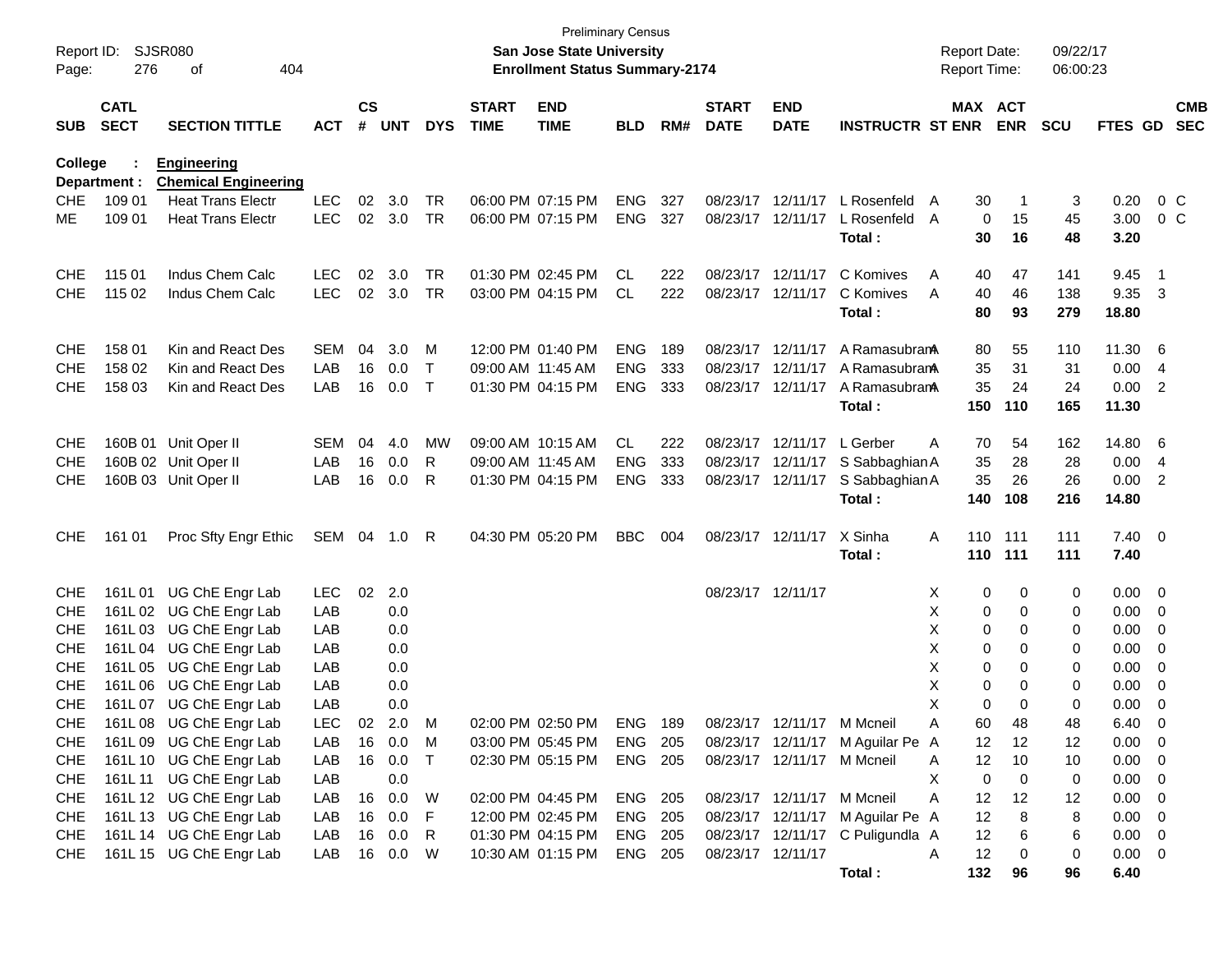|                     |             |                                            |               |    |            |                |             | <b>Preliminary Census</b>                                                 |            |              |                   |                          |                                                            |                                            |                       |                      |                |                          |            |
|---------------------|-------------|--------------------------------------------|---------------|----|------------|----------------|-------------|---------------------------------------------------------------------------|------------|--------------|-------------------|--------------------------|------------------------------------------------------------|--------------------------------------------|-----------------------|----------------------|----------------|--------------------------|------------|
| Report ID:<br>Page: | 277         | SJSR080<br>404<br>οf                       |               |    |            |                |             | <b>San Jose State University</b><br><b>Enrollment Status Summary-2174</b> |            |              |                   |                          |                                                            | <b>Report Date:</b><br><b>Report Time:</b> |                       | 09/22/17<br>06:00:23 |                |                          |            |
|                     |             |                                            |               |    |            |                |             |                                                                           |            |              |                   |                          |                                                            |                                            |                       |                      |                |                          |            |
|                     | <b>CATL</b> |                                            | $\mathsf{cs}$ |    |            | <b>START</b>   | <b>END</b>  |                                                                           |            | <b>START</b> | <b>END</b>        |                          |                                                            | MAX ACT                                    |                       |                      |                | <b>CMB</b>               |            |
| <b>SUB</b>          | <b>SECT</b> | <b>SECTION TITTLE</b>                      | <b>ACT</b>    | #  | <b>UNT</b> | <b>DYS</b>     | <b>TIME</b> | <b>TIME</b>                                                               | <b>BLD</b> | RM#          | <b>DATE</b>       | <b>DATE</b>              | <b>INSTRUCTR ST ENR</b>                                    |                                            | <b>ENR</b>            | <b>SCU</b>           | FTES GD        |                          | <b>SEC</b> |
|                     |             |                                            |               |    |            |                |             |                                                                           |            |              |                   |                          |                                                            |                                            |                       |                      |                |                          |            |
| <b>CHE</b>          | 162 01      | <b>Engr Stat Analysis</b>                  | <b>LEC</b>    | 01 | 2.0        | $\top$         |             | 04:30 PM 05:20 PM                                                         | <b>BBC</b> | 204          | 08/23/17          | 12/11/17                 | H Tsao                                                     | 100<br>Α                                   | 110                   | 110                  | 14.70          |                          | 1 C        |
| <b>ISE</b>          | 162 01      | <b>Engr Stat Analysis</b>                  | <b>LEC</b>    | 01 | 2.0        | $\mathsf{T}$   |             | 04:30 PM 05:20 PM                                                         | <b>BBC</b> | 204          | 08/23/17          | 12/11/17                 | H Tsao                                                     | Α                                          | $\mathbf 0$<br>0      | 0                    | 0.00           |                          | 0 C        |
| <b>CHE</b>          | 162 02      | <b>Engr Stat Analysis</b>                  | LAB           | 16 | 0.0        | $\mathsf{T}$   |             | 05:30 PM 08:15 PM                                                         | <b>BBC</b> | 204          | 08/23/17          | 12/11/17                 | H Tsao                                                     | 100<br>Α                                   | 110                   | 110                  | 0.00           |                          | 1 C        |
| <b>ISE</b>          | 162 02      | <b>Engr Stat Analysis</b>                  | LAB           | 16 | 0.0        | $\top$         |             | 05:30 PM 08:15 PM                                                         | <b>BBC</b> | 204          |                   | 08/23/17 12/11/17        | H Tsao                                                     | A                                          | $\mathbf 0$<br>0      | $\mathbf 0$          | 0.00           |                          | $0\,$ C    |
|                     |             |                                            |               |    |            |                |             |                                                                           |            |              |                   |                          | Total:                                                     | 200                                        | 220                   | 220                  | 14.70          |                          |            |
| <b>CHE</b>          | 165A 01     | Plant Design I                             | LAB           | 16 | 1.0        | - F            |             | 09:00 AM 11:45 AM                                                         | <b>ENG</b> | 189          |                   | 08/23/17 12/11/17        | L Gerber                                                   | A<br>70                                    | 49                    | 49                   | $3.27$ 0       |                          |            |
|                     |             |                                            |               |    |            |                |             |                                                                           |            |              |                   |                          | Total:                                                     | 70                                         | 49                    | 49                   | 3.27           |                          |            |
|                     |             |                                            |               |    |            |                |             |                                                                           |            |              |                   |                          |                                                            |                                            |                       |                      |                |                          |            |
| <b>CHE</b>          | 172 01      | <b>Biofuels Proc Engr</b>                  | <b>LEC</b>    | 02 | 3.0        | $\top$         |             | 06:00 PM 08:45 PM                                                         | <b>ENG</b> | 329          |                   | 08/23/17 12/11/17        | F Rongere                                                  | 45<br>Α                                    | 19                    | 57                   | 4.15 7         |                          |            |
|                     |             |                                            |               |    |            |                |             |                                                                           |            |              |                   |                          | Total:                                                     | 45                                         | 19                    | 57                   | 4.15           |                          |            |
| <b>CHE</b>          | 174 01      | <b>Hazardous Materials</b>                 | <b>SEM</b>    | 04 | 3.0        | $\top$         |             | 06:00 PM 08:45 PM                                                         | <b>ENG</b> | 339          | 08/23/17          | 12/11/17                 | J Oberdorfer A                                             | 45                                         | 18                    | 54                   | 4.15 11 C      |                          |            |
|                     | GEOL 174 01 | <b>Hazardous Materials</b>                 | SEM           | 04 | 3.0        | $\top$         |             | 06:00 PM 08:45 PM                                                         | <b>ENG</b> | 339          |                   | 08/23/17 12/11/17        | J Oberdorfer A                                             |                                            | 12<br>0               | 36                   | 2.45           |                          | 1 C        |
|                     |             |                                            |               |    |            |                |             |                                                                           |            |              |                   |                          | Total:                                                     | 45                                         | 30                    | 90                   | 6.60           |                          |            |
| <b>CHE</b>          | 180 01      | <b>Individual Studies</b>                  | <b>SUP</b>    | 36 | 1.0        | <b>TBA</b>     |             |                                                                           |            |              |                   | 08/23/17 12/11/17        | G Selvaduray A                                             | 25                                         | 6                     | 6                    | 0.45           | $\overline{\mathbf{3}}$  |            |
| CHE                 | 180 02      | <b>Individual Studies</b>                  | <b>SUP</b>    | 36 | 2.0        | <b>TBA</b>     |             |                                                                           |            |              |                   | 08/23/17 12/11/17        | G Selvaduray A                                             | 25                                         | 1                     | 2                    | $0.17 \quad 1$ |                          |            |
| <b>CHE</b>          | 180 03      | <b>Individual Studies</b>                  | <b>SUP</b>    | 36 | 3.0        | <b>TBA</b>     |             |                                                                           |            |              | 08/23/17 12/11/17 |                          |                                                            | 25<br>A                                    | 0                     | $\mathbf 0$          | $0.00 \t 0$    |                          |            |
|                     |             |                                            |               |    |            |                |             |                                                                           |            |              |                   |                          | Total :                                                    | 75                                         | $\overline{7}$        | 8                    | 0.62           |                          |            |
| <b>CHE</b>          | 190 01      | Intro to Tran Phen                         | <b>LEC</b>    | 02 | 3.0        | MW             |             | 12:00 PM 01:15 PM                                                         | <b>ENG</b> | 339          | 08/23/17          | 12/11/17                 | L Rosenfeld                                                | 40<br>A                                    | 50                    | 150                  | 10.05          | $\overline{\phantom{1}}$ |            |
| <b>CHE</b>          | 190 02      | Intro to Tran Phen                         | <b>LEC</b>    | 02 | 3.0        | МW             |             | 01:30 PM 02:45 PM                                                         | <b>ENG</b> | 331          |                   | 08/23/17 12/11/17        | L Rosenfeld                                                | 40<br>A                                    | 43                    | 129                  | 8.75           | $\overline{\mathbf{3}}$  |            |
|                     |             |                                            |               |    |            |                |             |                                                                           |            |              |                   |                          | Total:                                                     | 80                                         | 93                    | 279                  | 18.80          |                          |            |
| <b>CHE</b>          | 192 01      | Intro Biochem Engr                         | SEM           | 04 | 3.0        | R              |             | 06:00 PM 08:45 PM                                                         | <b>ENG</b> | 339          | 08/23/17 12/11/17 |                          | X Sinha                                                    | 45<br>A                                    | 33                    | 99                   | 7.10 10        |                          |            |
|                     |             |                                            |               |    |            |                |             |                                                                           |            |              |                   |                          | Total:                                                     | 45                                         | 33                    | 99                   | 7.10           |                          |            |
|                     |             |                                            |               |    |            |                |             |                                                                           |            |              |                   |                          |                                                            |                                            |                       |                      |                |                          |            |
| <b>CHE</b>          | 211 01      | Adv Ch Engr Thermo                         | SEM           |    | 3.0        |                |             |                                                                           |            |              |                   |                          |                                                            | X                                          | 0<br>0                | 0                    | $0.00 \t 0$    |                          |            |
|                     |             | CHE 211 02 Adv Ch Engr Thermo SEM 05 3.0 M |               |    |            |                |             |                                                                           |            |              |                   |                          | 06:00 PM 08:45 PM ENG 333 08/23/17 12/11/17 S Sabbaghian A |                                            | 35<br>16              | 48                   | 4.00 16        |                          |            |
|                     |             |                                            |               |    |            |                |             |                                                                           |            |              |                   |                          | Total:                                                     |                                            | 35<br>16              | 48                   | 4.00           |                          |            |
| CHE                 | 21901       | <b>Transport Proc</b>                      | <b>SEM</b>    |    | 3.0        |                |             |                                                                           |            |              |                   |                          |                                                            | X                                          | 0<br>0                | 0                    | $0.00 \t 0$    |                          |            |
| <b>CHE</b>          | 219 02      | <b>Transport Proc</b>                      | SEM 05 3.0 W  |    |            |                |             | 06:00 PM 08:45 PM BBC 203                                                 |            |              |                   |                          | 08/23/17 12/11/17 S Datwani                                | A<br>35                                    | 15                    | 45                   | 3.75 15        |                          |            |
|                     |             |                                            |               |    |            |                |             |                                                                           |            |              |                   |                          | Total:                                                     | 35                                         | 15                    | 45                   | 3.75           |                          |            |
| CHE                 | 298 01      | <b>MS Res Project</b>                      | SUP           |    | 25 1.0     | <b>TBA</b>     |             |                                                                           | ENG 329    |              |                   | 08/23/17 12/11/17 S Diaz |                                                            | 40<br>A                                    | 0                     | 0                    | $0.00 \t 0 C$  |                          |            |
| BME                 | 298 01      | <b>MS Res Project</b>                      |               |    |            | SUP 25 1.0 TBA |             |                                                                           | ENG 329    |              |                   | 08/23/17 12/11/17 S Diaz |                                                            | Α                                          | 0<br>$\boldsymbol{0}$ | 0                    | $0.00 \t 0 C$  |                          |            |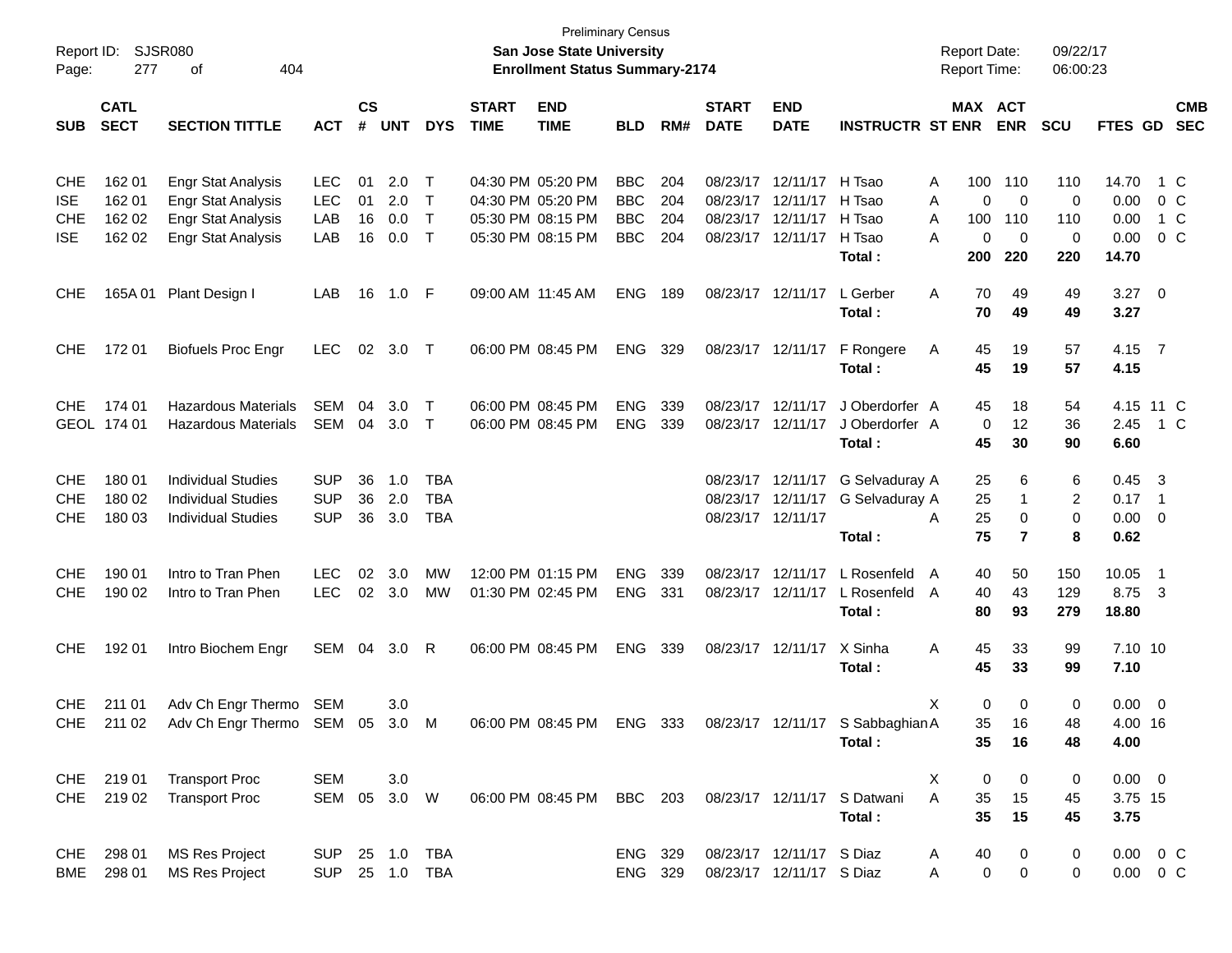| Report ID:<br>Page:                    | 278                                  | <b>Preliminary Census</b><br><b>SJSR080</b><br><b>San Jose State University</b><br><b>Enrollment Status Summary-2174</b><br>404<br>оf |                                                |                      |                          |                             |                             |                                        |                                                      |                          |                                              |                                              |                                                |                                                                 | <b>Report Date:</b><br><b>Report Time:</b>               | 09/22/17<br>06:00:23             |                                      |                                       |                          |
|----------------------------------------|--------------------------------------|---------------------------------------------------------------------------------------------------------------------------------------|------------------------------------------------|----------------------|--------------------------|-----------------------------|-----------------------------|----------------------------------------|------------------------------------------------------|--------------------------|----------------------------------------------|----------------------------------------------|------------------------------------------------|-----------------------------------------------------------------|----------------------------------------------------------|----------------------------------|--------------------------------------|---------------------------------------|--------------------------|
| <b>SUB</b>                             | <b>CATL</b><br><b>SECT</b>           | <b>SECTION TITTLE</b>                                                                                                                 | <b>ACT</b>                                     | CS<br>#              | <b>UNT</b>               | <b>DYS</b>                  | <b>START</b><br><b>TIME</b> | <b>END</b><br><b>TIME</b>              | <b>BLD</b>                                           | RM#                      | <b>START</b><br><b>DATE</b>                  | <b>END</b><br><b>DATE</b>                    | <b>INSTRUCTR ST ENR</b>                        | <b>MAX</b>                                                      | <b>ACT</b><br><b>ENR</b>                                 | <b>SCU</b>                       | <b>FTES GD</b>                       |                                       | <b>CMB</b><br><b>SEC</b> |
| <b>CHE</b><br>BME<br><b>CHE</b><br>BME | 298 02<br>298 02<br>298 03<br>298 03 | MS Res Project<br>MS Res Project<br><b>MS Res Project</b><br>MS Res Project                                                           | SUP.<br><b>SUP</b><br><b>SUP</b><br><b>SUP</b> | 25<br>25<br>25<br>25 | 2.0<br>2.0<br>2.0<br>2.0 | TBA<br>TBA<br>F<br>E        |                             | 03:00 PM 05:45 PM<br>03:00 PM 05:45 PM | <b>ENG</b><br><b>ENG</b><br><b>ENG</b><br>ENG.       | 329<br>329<br>329<br>329 | 08/23/17<br>08/23/17<br>08/23/17<br>08/23/17 | 12/11/17<br>12/11/17<br>12/11/17<br>12/11/17 | S Diaz<br>S Diaz<br>S Diaz<br>S Diaz<br>Total: | 40<br>A<br>$\mathbf{0}$<br>A<br>40<br>A<br>$\Omega$<br>A<br>120 | 2<br>$\Omega$<br>3<br>3<br>8                             | 4<br>$\mathbf 0$<br>6<br>6<br>16 | 0.33<br>0.00<br>0.50<br>0.50<br>1.33 | 2 C<br>$0\,C$<br>3 C<br>3 C           |                          |
| CHE<br><b>BME</b><br><b>CHE</b><br>BME | 299 01<br>299 01<br>299 02<br>299 02 | Master's Thesis<br>Master's Thesis<br>Master's Thesis<br>Master's Thesis                                                              | SUP.<br><b>SUP</b><br><b>SUP</b><br><b>SUP</b> | 25<br>25<br>25<br>25 | 3.0<br>3.0<br>3.0<br>3.0 | TBA<br><b>TBA</b><br>F<br>E | 03:00 PM                    | 03:00 PM 05:45 PM<br>05:45 PM          | <b>ENG</b><br><b>ENG</b><br><b>ENG</b><br><b>ENG</b> | 329<br>329<br>329<br>329 | 08/23/17<br>08/23/17<br>08/23/17<br>08/23/17 | 12/11/17<br>12/11/17<br>12/11/17<br>12/11/17 | S Diaz<br>S Diaz<br>Total :                    | 25<br>A<br>$\mathbf{0}$<br>A<br>25<br>A<br>$\Omega$<br>A<br>50  | $\Omega$<br>$\Omega$<br>$\Omega$<br>$\Omega$<br>$\bf{0}$ | 0<br>$\mathbf 0$<br>0<br>0<br>0  | 0.00<br>0.00<br>0.00<br>0.00<br>0.00 | $0\,$ C<br>$0\,C$<br>$0\,C$<br>$0\,C$ |                          |

**Department : Chemical Engineering <b>Department Total :** 1442 1024 1826 126.22 **Lower Division :**  $\begin{array}{cccc} 0 & 0 & 0 & 0.00 \\ \text{Upper Division:} & 1202 & 985 & 1717 & 117.13 \end{array}$ **Upper Division : 1202 985 1717 117.13 Graduate Division : 240 39 109 9.08**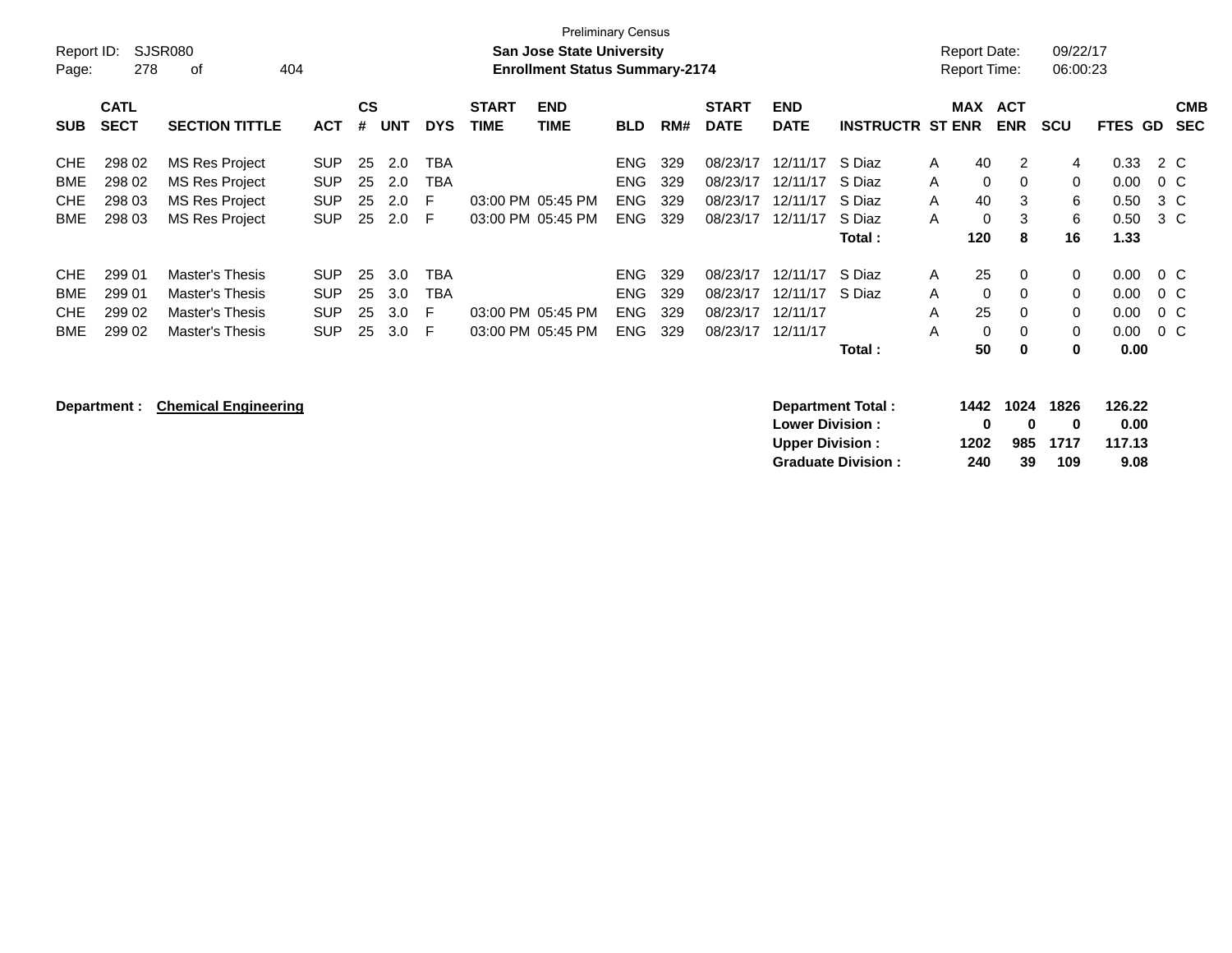| Report ID:<br>Page: | 279                        | <b>SJSR080</b><br>404<br>of                  |              |                    |            |              |                             | <b>Preliminary Census</b><br><b>San Jose State University</b><br><b>Enrollment Status Summary-2174</b> |            |     |                             |                           |                         | <b>Report Date:</b><br><b>Report Time:</b> |            | 09/22/17<br>06:00:23 |                |                         |                          |
|---------------------|----------------------------|----------------------------------------------|--------------|--------------------|------------|--------------|-----------------------------|--------------------------------------------------------------------------------------------------------|------------|-----|-----------------------------|---------------------------|-------------------------|--------------------------------------------|------------|----------------------|----------------|-------------------------|--------------------------|
|                     |                            |                                              |              |                    |            |              |                             |                                                                                                        |            |     |                             |                           |                         |                                            |            |                      |                |                         |                          |
| <b>SUB</b>          | <b>CATL</b><br><b>SECT</b> | <b>SECTION TITTLE</b>                        | <b>ACT</b>   | $\mathsf{cs}$<br># | <b>UNT</b> | <b>DYS</b>   | <b>START</b><br><b>TIME</b> | <b>END</b><br><b>TIME</b>                                                                              | <b>BLD</b> | RM# | <b>START</b><br><b>DATE</b> | <b>END</b><br><b>DATE</b> | <b>INSTRUCTR ST ENR</b> | MAX ACT                                    | <b>ENR</b> | <b>SCU</b>           | FTES GD        |                         | <b>CMB</b><br><b>SEC</b> |
| College             |                            | <b>Engineering</b>                           |              |                    |            |              |                             |                                                                                                        |            |     |                             |                           |                         |                                            |            |                      |                |                         |                          |
|                     | Department :               | <b>Civil &amp; Environmental Engineering</b> |              |                    |            |              |                             |                                                                                                        |            |     |                             |                           |                         |                                            |            |                      |                |                         |                          |
| CE                  | 801                        | <b>Plane Surveying</b>                       | <b>SEM</b>   | 02                 | 3.0        | TR           |                             | 07:30 AM 08:20 AM                                                                                      | <b>ENG</b> | 341 |                             | 08/23/17 12/11/17         | R Kachhapati A          | 72                                         | 80         | 160                  | 16.10          | $\overline{2}$          |                          |
| <b>CE</b>           | 802                        | <b>Plane Surveying</b>                       | LAB          | 16                 | 0.0        | т            | 08:30 AM 11:15 AM           |                                                                                                        | <b>ENG</b> | 132 |                             | 08/23/17 12/11/17         | R Kachhapati A          | 18                                         | 22         | 22                   | 0.00           | -1                      |                          |
| <b>CE</b>           | 803                        | Plane Surveying                              | LAB          | 16                 | 0.0        | $\mathsf{T}$ |                             | 12:30 PM 03:15 PM                                                                                      | <b>ENG</b> | 132 |                             | 08/23/17 12/11/17         | R Kachhapati A          | 18                                         | 18         | 18                   | 0.00           | - 0                     |                          |
| <b>CE</b>           | 804                        | Plane Surveying                              | LAB          | 16                 | 0.0        | R            | 08:30 AM 11:15 AM           |                                                                                                        | <b>ENG</b> | 132 |                             | 08/23/17 12/11/17         | R Kachhapati A          | 18                                         | 18         | 18                   | 0.00           | $\overline{0}$          |                          |
| <b>CE</b>           | 805                        | Plane Surveying                              | LAB          | 16                 | 0.0        | R            |                             | 12:30 PM 03:15 PM                                                                                      | <b>ENG</b> | 132 |                             | 08/23/17 12/11/17         | R Kachhapati A          | 18                                         | 22         | 22                   | 0.00           | -1                      |                          |
|                     |                            |                                              |              |                    |            |              |                             |                                                                                                        |            |     |                             |                           | Total:                  | 144                                        | 160        | 240                  | 16.10          |                         |                          |
| CE                  | 20 01                      | Graphics/CAD/Prog                            | <b>SEM</b>   | 02                 | 3.0        | MW           |                             | 07:30 AM 08:20 AM                                                                                      | <b>ENG</b> | 341 |                             | 08/23/17 12/11/17         | A Wong                  | 72<br>A                                    | 64         | 128                  | 12.80          | $\overline{\mathbf{0}}$ |                          |
| СE                  | 20 02                      | Graphics/CAD/Prog                            | LAB          | 16                 | 0.0        | M            |                             | 09:00 AM 11:45 AM                                                                                      | <b>ENG</b> | 407 |                             | 08/23/17 12/11/17         | A Wong                  | 18<br>A                                    | 20         | 20                   | 0.00           | - 0                     |                          |
| СE                  | 20 03                      | Graphics/CAD/Prog                            | LAB          | 16                 | 0.0        | м            |                             | 12:00 PM 02:45 PM                                                                                      | <b>ENG</b> | 407 |                             | 08/23/17 12/11/17         | A Wong                  | 18<br>A                                    | 19         | 19                   | 0.00           | 0                       |                          |
| СE                  | 20 04                      | Graphics/CAD/Prog                            | LAB          | 16                 | 0.0        | W            |                             | 09:00 AM 11:45 AM                                                                                      | <b>ENG</b> | 407 |                             | 08/23/17 12/11/17         | A Wong                  | 18<br>A                                    | 18         | 18                   | 0.00           | 0                       |                          |
| <b>CE</b>           | 20 05                      | Graphics/CAD/Prog                            | LAB          | 16                 | 0.0        | W            |                             | 12:00 PM 02:45 PM                                                                                      | <b>ENG</b> | 407 |                             | 08/23/17 12/11/17         | A Wong                  | 18<br>A                                    | 7          | $\overline{7}$       | 0.00           | 0                       |                          |
|                     |                            |                                              |              |                    |            |              |                             |                                                                                                        |            |     |                             |                           | Total:                  | 144                                        | 128        | 192                  | 12.80          |                         |                          |
| CE                  | 95 01                      | <b>Theory App Statics</b>                    | <b>LEC</b>   | 02                 | 3.0        | <b>TR</b>    |                             | 09:00 AM 10:15 AM                                                                                      | <b>DMH</b> | 227 |                             | 08/23/17 12/11/17         | H Habib                 | Α<br>65                                    | 57         | 171                  | 11.55          | - 3                     |                          |
| CE.                 | 95 02                      | Theory App Statics                           | <b>LEC</b>   | 02 <sub>2</sub>    | 3.0        | <b>MW</b>    |                             | 09:00 AM 10:15 AM                                                                                      | CL         | 226 |                             | 08/23/17 12/11/17         | A Boylan-Ash A          | 65                                         | 62         | 186                  | 12.45          | -1                      |                          |
| CЕ                  | 95 03                      | <b>Theory App Statics</b>                    | <b>LEC</b>   | 02                 | 3.0        | <b>TR</b>    |                             | 10:30 AM 11:45 AM                                                                                      | <b>ENG</b> | 339 |                             | 08/23/17 12/11/17         | R Lukkoor               | 60<br>A                                    | 63         | 189                  | 12.75          | $\overline{\mathbf{3}}$ |                          |
|                     |                            |                                              |              |                    |            |              |                             |                                                                                                        |            |     |                             |                           | Total:                  | 190                                        | 182        | 546                  | 36.75          |                         |                          |
| <b>CE</b>           | 99 01                      | Intro Statics                                | <b>LEC</b>   | 02                 | 2.0        | MW           |                             | 08:00 AM 08:50 AM                                                                                      | <b>CL</b>  | 222 |                             | 08/23/17 12/11/17         | M Maaz                  | 65<br>A                                    | 54         | 108                  | $7.20 \ 0$     |                         |                          |
|                     |                            |                                              |              |                    |            |              |                             |                                                                                                        |            |     |                             |                           | Total :                 | 65                                         | 54         | 108                  | 7.20           |                         |                          |
| CE                  | 112 01                     | Mech of Matls                                | <b>LEC</b>   | 02                 | 3.0        | <b>MW</b>    | 10:30 AM 11:45 AM           |                                                                                                        | <b>BBC</b> | 204 |                             | 08/23/17 12/11/17         | A Boylan-Ash A          | 65                                         | 65         | 195                  | 13.35          | $\overline{7}$          |                          |
| <b>CE</b>           | 112 02                     | Mech of Matls                                | <b>LEC</b>   | 02                 | 3.0        | <b>TR</b>    |                             | 10:30 AM 11:45 AM                                                                                      | <b>CL</b>  | 222 |                             | 08/23/17 12/11/17         | M Soliman               | 65<br>A                                    | 63         | 189                  | 13.00          | - 8                     |                          |
| CЕ                  | 112 03                     | Mech of Matls                                | <b>LEC</b>   | 02                 | 3.0        | <b>MW</b>    |                             | 09:00 AM 10:15 AM                                                                                      | <b>DMH</b> | 150 |                             | 08/23/17 12/11/17         | M Soliman               | 65<br>A                                    | 62         | 186                  | 12.75          | $\overline{7}$          |                          |
| <b>CE</b>           | 112 04                     | Mech of Matls                                | <b>LEC</b>   | 02                 | 3.0        | TR           |                             | 09:00 AM 10:15 AM                                                                                      | <b>BBC</b> | 320 |                             | 08/23/17 12/11/17         | M Soliman               | 60<br>A                                    | 51         | 153                  | 10.25          | -1                      |                          |
|                     |                            |                                              |              |                    |            |              |                             |                                                                                                        |            |     |                             |                           | Total :                 | 255                                        | 241        | 723                  | 49.35          |                         |                          |
| <b>CE</b>           | 120 01                     | Construc Matl Lab                            |              |                    | LAB 16 1.0 | M            |                             | 06:00 PM 08:45 PM                                                                                      | ENG 134    |     |                             | 08/23/17 12/11/17         | M Maaz                  | 18<br>A                                    | -16        | 16                   | 1.07           | - 0                     |                          |
| CЕ                  | 120 02                     | Construc Matl Lab                            | LAB          |                    | 16 1.0     | $\top$       |                             | 06:00 PM 08:45 PM                                                                                      | ENG 134    |     |                             | 08/23/17 12/11/17         |                         | Α<br>18                                    | 0          | 0                    | $0.00 \t 0$    |                         |                          |
| CE                  | 120 03                     | <b>Construc Matl Lab</b>                     | LAB          |                    | 16 1.0     | W            |                             | 06:00 PM 08:45 PM                                                                                      | ENG 134    |     |                             | 08/23/17 12/11/17 M Maaz  |                         | 18<br>A                                    | 18         | 18                   | $1.20 \t 0$    |                         |                          |
| CE                  | 120 04                     | Construc Matl Lab                            | LAB          |                    | 16  1.0  R |              |                             | 06:00 PM 08:45 PM                                                                                      | ENG 134    |     |                             | 08/23/17 12/11/17 M Maaz  |                         | 18<br>A                                    | 18         | 18                   | $1.22 \quad 1$ |                         |                          |
|                     |                            |                                              |              |                    |            |              |                             |                                                                                                        |            |     |                             |                           | Total:                  | 72                                         | 52         | 52                   | 3.48           |                         |                          |
| CE                  | 121 01                     | <b>Transp Engrg</b>                          | LEC          |                    | 02 3.0     | MW           |                             | 10:30 AM 11:20 AM                                                                                      | CL         | 222 |                             | 08/23/17 12/11/17 J Botha |                         | A<br>54                                    | 60         | 120                  | 12.05 1        |                         |                          |
| CE                  | 121 02                     | <b>Transp Engrg</b>                          | LAB          |                    | 16 0.0     | M            |                             | 01:30 PM 04:15 PM                                                                                      | ENG        | 339 |                             | 08/23/17 12/11/17 J Botha |                         | 18<br>A                                    | 20         | 20                   | $0.00 \t 0$    |                         |                          |
| CE.                 | 121 03                     | <b>Transp Engrg</b>                          | LAB 16 0.0 W |                    |            |              |                             | 01:30 PM 04:15 PM                                                                                      | ENG 339    |     |                             | 08/23/17 12/11/17 J Botha |                         | 18<br>A                                    | 20         | 20                   | $0.00 \t 0$    |                         |                          |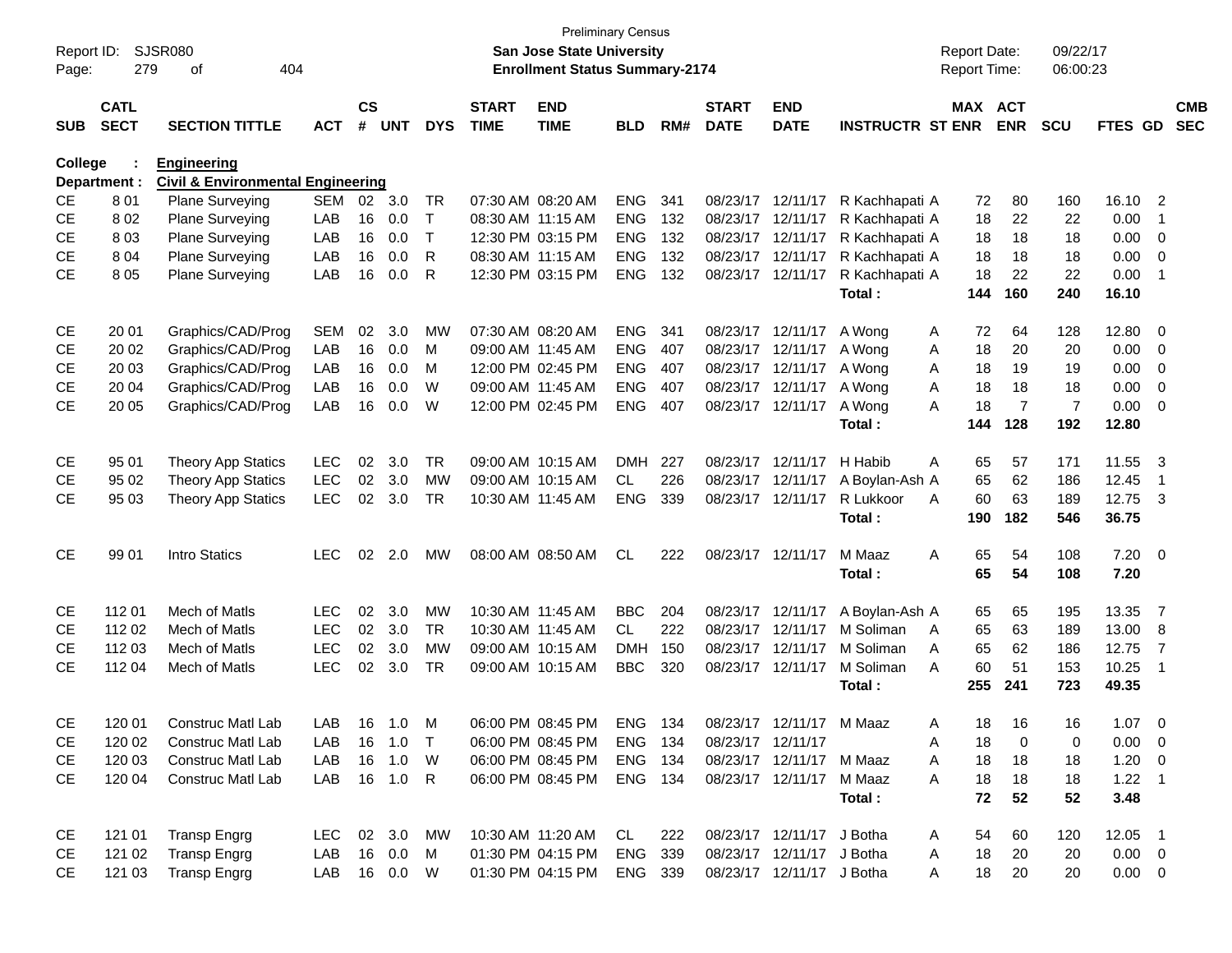| Report ID:<br>Page:                                                        | 280                                                      | <b>SJSR080</b><br>404<br>оf                                                                                          |                                                      |                                  |                                           |                                                       |                             | <b>Preliminary Census</b><br><b>San Jose State University</b><br><b>Enrollment Status Summary-2174</b>                     |                                                                                  |                                        |                                                          |                                                                                                |                                                                                |                            | <b>Report Date:</b><br><b>Report Time:</b> |                                       | 09/22/17<br>06:00:23                    |                                                        |                                                                                                             |                          |
|----------------------------------------------------------------------------|----------------------------------------------------------|----------------------------------------------------------------------------------------------------------------------|------------------------------------------------------|----------------------------------|-------------------------------------------|-------------------------------------------------------|-----------------------------|----------------------------------------------------------------------------------------------------------------------------|----------------------------------------------------------------------------------|----------------------------------------|----------------------------------------------------------|------------------------------------------------------------------------------------------------|--------------------------------------------------------------------------------|----------------------------|--------------------------------------------|---------------------------------------|-----------------------------------------|--------------------------------------------------------|-------------------------------------------------------------------------------------------------------------|--------------------------|
| <b>SUB</b>                                                                 | <b>CATL</b><br><b>SECT</b>                               | <b>SECTION TITTLE</b>                                                                                                | <b>ACT</b>                                           | $\mathsf{cs}$<br>#               | <b>UNT</b>                                | <b>DYS</b>                                            | <b>START</b><br><b>TIME</b> | <b>END</b><br><b>TIME</b>                                                                                                  | <b>BLD</b>                                                                       | RM#                                    | <b>START</b><br><b>DATE</b>                              | <b>END</b><br><b>DATE</b>                                                                      | <b>INSTRUCTR ST ENR</b>                                                        |                            | MAX ACT                                    | <b>ENR</b>                            | <b>SCU</b>                              | <b>FTES GD</b>                                         |                                                                                                             | <b>CMB</b><br><b>SEC</b> |
| <b>CE</b><br><b>CE</b><br><b>CE</b>                                        | 121 04<br>121 05<br>121 06                               | <b>Transp Engrg</b><br><b>Transp Engrg</b><br><b>Transp Engrg</b>                                                    | LAB<br><b>LEC</b><br>LAB                             | 16<br>02<br>16                   | 0.0<br>3.0<br>0.0                         | Т<br><b>TR</b><br>R                                   |                             | 01:30 PM 04:15 PM<br>12:00 PM 12:50 PM<br>06:00 PM 08:45 PM                                                                | <b>ENG</b><br><b>ENG</b>                                                         | 339<br>395                             | 08/23/17<br>08/23/17                                     | 12/11/17<br>12/11/17<br>08/23/17 12/11/17                                                      | J Botha<br>S Koosha<br>S Koosha<br>Total:                                      | A<br>A<br>A                | 18<br>18<br>18<br>144                      | 20<br>15<br>15<br>150                 | 20<br>30<br>15<br>225                   | 0.00<br>3.00<br>0.00<br>15.05                          | $\overline{\phantom{0}}$ 1<br>$\overline{0}$<br>$\overline{0}$                                              |                          |
| <b>CE</b>                                                                  | 122 01                                                   | <b>Traffic Engrg</b>                                                                                                 | SEM                                                  | 04                               | 3.0                                       | -R                                                    |                             | 01:30 PM 04:15 PM                                                                                                          | <b>CL</b>                                                                        | 225                                    |                                                          | 08/23/17 12/11/17                                                                              | D Pitton<br>Total:                                                             | A                          | 35<br>35                                   | 39<br>39                              | 117<br>117                              | 7.85<br>7.85                                           | $\overline{\phantom{0}}$ 1                                                                                  |                          |
| <b>CE</b>                                                                  | 123 01                                                   | Highway & Stree Des SEM 04 3.0                                                                                       |                                                      |                                  |                                           | $\top$                                                |                             | 06:00 PM 08:45 PM                                                                                                          | CL                                                                               | 234                                    |                                                          | 08/23/17 12/11/17                                                                              | S Koosha<br>Total:                                                             | A                          | 35<br>35                                   | 35<br>35                              | 105<br>105                              | 7.00<br>7.00                                           | $\overline{0}$                                                                                              |                          |
| <b>CE</b><br><b>CE</b>                                                     | 130 01<br>130 02                                         | <b>CE Econ Analysis</b><br><b>CE Econ Analysis</b>                                                                   | <b>LEC</b><br><b>LEC</b>                             | 02<br>02                         | 2.0<br>2.0                                | м<br>M                                                |                             | 06:00 PM 07:50 PM<br>08:00 PM 09:50 PM                                                                                     | CL<br>CL                                                                         | 310<br>310                             | 08/23/17 12/11/17                                        | 08/23/17 12/11/17                                                                              | J Tang<br>J Tang<br>Total:                                                     | A<br>Α                     | 60<br>35<br>95                             | 60<br>35<br>95                        | 120<br>70<br>190                        | 8.03<br>4.77<br>12.80                                  | $\overline{\phantom{0}}$ 1<br>$\overline{\mathbf{3}}$                                                       |                          |
| <b>CE</b><br><b>CE</b>                                                     | 131 01<br>131 02                                         | Intr to Const Engr<br>Intr to Const Engr                                                                             | <b>LEC</b><br><b>LEC</b>                             | 02                               | 3.0<br>3.0                                | <b>MW</b>                                             |                             | 04:30 PM 05:45 PM                                                                                                          | DH                                                                               | 250                                    |                                                          | 08/23/17 12/11/17                                                                              | J Pveon<br>Total:                                                              | Α<br>X                     | 60<br>$\mathbf 0$<br>60                    | 59<br>$\overline{0}$<br>59            | 177<br>0<br>177                         | 11.85<br>0.00<br>11.85                                 | $\overline{\phantom{0}}$ 1<br>$\overline{\mathbf{0}}$                                                       |                          |
| <b>CE</b>                                                                  | 132 01                                                   | Constr Meth & Equip                                                                                                  | SEM 04 3.0                                           |                                  |                                           | $\top$                                                |                             | 01:30 PM 04:15 PM                                                                                                          | <b>CL</b>                                                                        | 225                                    |                                                          | 08/23/17 12/11/17                                                                              | J Pyeon<br>Total:                                                              | A                          | 35<br>35                                   | 36<br>36                              | 108<br>108                              | 8.00 16<br>8.00                                        |                                                                                                             |                          |
| <b>CE</b><br><b>CE</b><br><b>CE</b><br><b>CE</b><br><b>CE</b><br><b>CE</b> | 140 01<br>140 02<br>140 03<br>140 04<br>140 05<br>140 06 | Geotech Engr<br>Geotech Engr<br>Geotech Engr<br>Geotech Engr<br>Geotech Engr<br>Geotech Engr                         | <b>SEM</b><br>LAB<br>LAB<br>LAB<br><b>SEM</b><br>LAB | 02<br>16<br>16<br>16<br>02<br>16 | 3.0<br>0.0<br>0.0<br>0.0<br>3.0<br>0.0    | <b>TR</b><br>T<br>W<br>R<br><b>TR</b><br>$\mathsf{T}$ |                             | 09:00 AM 09:50 AM<br>01:30 PM 04:15 PM<br>01:30 PM 04:15 PM<br>01:30 PM 04:15 PM<br>08:00 AM 08:50 AM<br>06:00 PM 08:45 PM | <b>ENG</b><br><b>ENG</b><br><b>ENG</b><br><b>ENG</b><br><b>ENG</b><br><b>ENG</b> | 329<br>209<br>209<br>209<br>301<br>209 | 08/23/17<br>08/23/17<br>08/23/17<br>08/23/17<br>08/23/17 | 12/11/17<br>12/11/17<br>12/11/17<br>12/11/17<br>12/11/17<br>08/23/17 12/11/17                  | A Moore<br>S Chalian<br>S Chalian<br>S Chalian<br>A Moore<br>A Moore<br>Total: | Α<br>A<br>A<br>A<br>A<br>A | 54<br>18<br>18<br>18<br>18<br>18<br>144    | 59<br>19<br>20<br>20<br>9<br>9<br>136 | 118<br>19<br>20<br>20<br>18<br>9<br>204 | 11.95<br>0.00<br>0.00<br>0.00<br>1.80<br>0.00<br>13.75 | $\overline{\mathbf{3}}$<br>0<br>$\overline{2}$<br>$\overline{1}$<br>$\overline{0}$<br>$\overline{0}$        |                          |
| CE                                                                         | 145 01                                                   | <b>Foundation Engr</b>                                                                                               | LEC                                                  |                                  | 02 3.0 W                                  |                                                       |                             | 06:00 PM 08:45 PM                                                                                                          | CL                                                                               | 303                                    |                                                          |                                                                                                | 08/23/17 12/11/17 M ThummaluruA<br>Total:                                      |                            | 35<br>35                                   | 35<br>35                              | 105<br>105                              | $7.05$ 1<br>7.05                                       |                                                                                                             |                          |
| CE<br>CE<br>CE<br>CE<br><b>CE</b><br><b>CE</b>                             | 150 01<br>150 02<br>150 03<br>150 04<br>150 05<br>150 06 | Hydro and Hydrau<br>Hydro and Hydrau<br>Hydro and Hydrau<br>Hydro and Hydrau<br>Hydro and Hydrau<br>Hydro and Hydrau | SEM<br>LAB<br>LAB<br>LAB<br><b>SEM</b><br>LAB        | 16<br>16<br>16                   | 02 3.0<br>0.0<br>0.0<br>0.0<br>3.0<br>0.0 | MW<br>M<br>R<br>W                                     |                             | 12:00 PM 12:50 PM<br>01:30 PM 04:15 PM<br>01:30 PM 04:15 PM<br>01:30 PM 04:15 PM                                           | ENG 341<br>ENG<br>ENG<br>ENG 150                                                 | 150<br>150                             |                                                          | 08/23/17 12/11/17 W Wang<br>08/23/17 12/11/17<br>08/23/17 12/11/17<br>08/23/17 12/11/17 W Wang | W Wang<br>R Guzzetta                                                           | A<br>Α<br>A<br>A<br>Χ<br>X | 54<br>18<br>18<br>18<br>$\pmb{0}$<br>0     | 58<br>20<br>19<br>19<br>0<br>0        | 116<br>20<br>19<br>19<br>0<br>0         | 11.65 1<br>0.00<br>0.00<br>0.00<br>0.00<br>$0.00 \t 0$ | $\overline{\mathbf{0}}$<br>$\overline{\mathbf{0}}$<br>$\overline{\phantom{0}}$ 1<br>$\overline{\mathbf{0}}$ |                          |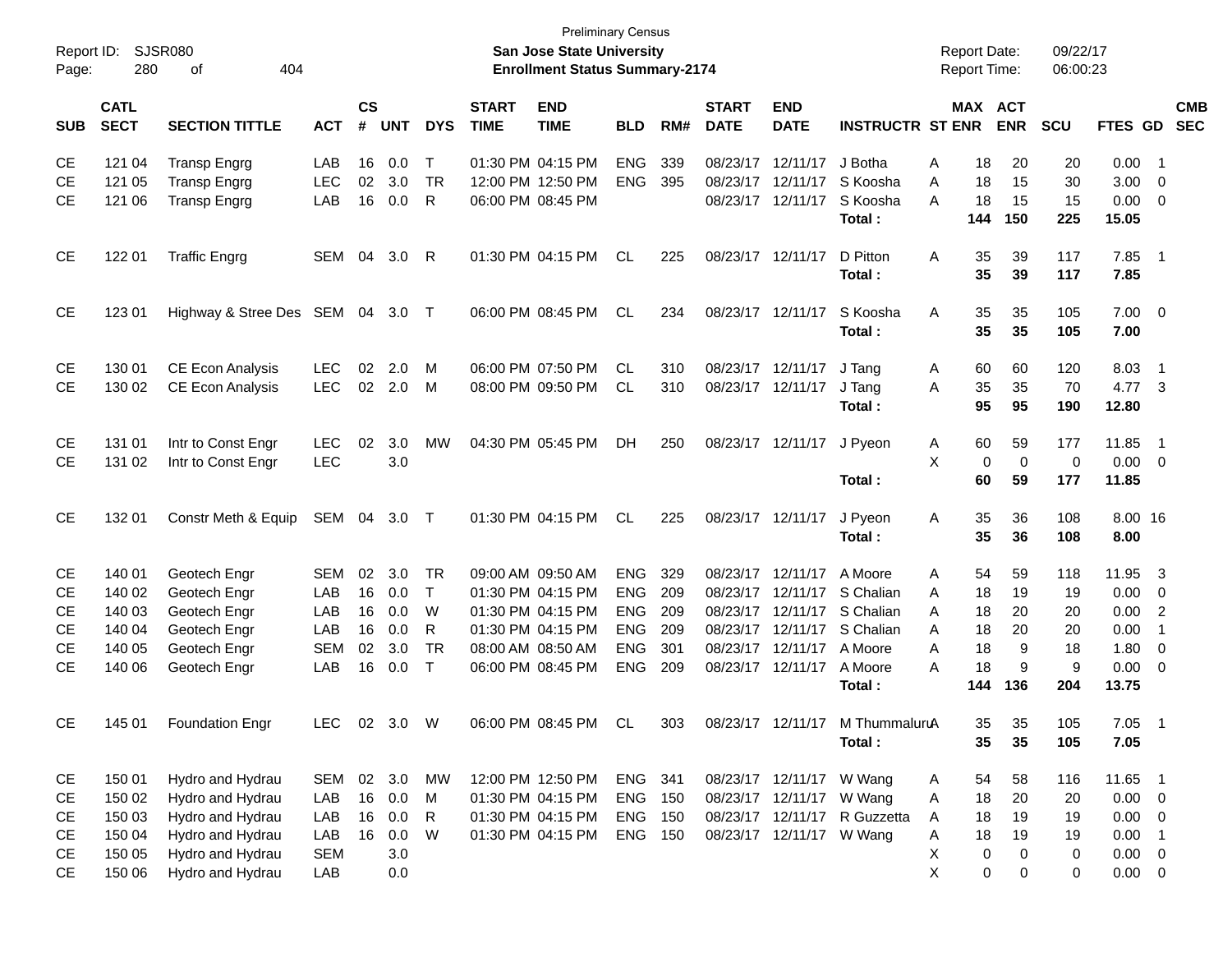| Report ID:<br>Page: | 281                        | <b>SJSR080</b><br>404<br>οf |            |                    |            |            |                             | <b>Preliminary Census</b><br>San Jose State University<br><b>Enrollment Status Summary-2174</b> |                |     |                             |                           |                           | <b>Report Date:</b><br>Report Time: |                       | 09/22/17<br>06:00:23 |                 |                         |                          |
|---------------------|----------------------------|-----------------------------|------------|--------------------|------------|------------|-----------------------------|-------------------------------------------------------------------------------------------------|----------------|-----|-----------------------------|---------------------------|---------------------------|-------------------------------------|-----------------------|----------------------|-----------------|-------------------------|--------------------------|
| <b>SUB</b>          | <b>CATL</b><br><b>SECT</b> | <b>SECTION TITTLE</b>       | <b>ACT</b> | $\mathsf{cs}$<br># | <b>UNT</b> | <b>DYS</b> | <b>START</b><br><b>TIME</b> | <b>END</b><br><b>TIME</b>                                                                       | <b>BLD</b>     | RM# | <b>START</b><br><b>DATE</b> | <b>END</b><br><b>DATE</b> | <b>INSTRUCTR ST ENR</b>   |                                     | MAX ACT<br><b>ENR</b> | SCU                  | <b>FTES GD</b>  |                         | <b>CMB</b><br><b>SEC</b> |
| CЕ                  | 150 07                     | Hydro and Hydrau            | SEM        | 02                 | 3.0        | МW         |                             | 04:30 PM 05:20 PM                                                                               | <b>CL</b>      | 308 | 08/23/17                    | 12/11/17                  | W Wang                    | 18<br>Α                             | 19                    | 38                   | 3.80            | $\overline{0}$          |                          |
| CE                  | 150 08                     | Hydro and Hydrau            | LAB        | 16                 | 0.0        | W          |                             | 06:00 PM 08:45 PM                                                                               | <b>ENG</b>     | 150 | 08/23/17                    | 12/11/17                  | R Guzzetta<br>Total:      | A<br>18<br>144                      | 19<br>154             | 19<br>231            | 0.00<br>15.45   | 0                       |                          |
| СE                  | 152 01                     | Engr Hydrology              | SEM        | 04                 | 3.0        | $\top$     |                             | 06:00 PM 08:45 PM                                                                               | <b>CL</b>      | 303 |                             | 08/23/17 12/11/17         | W Wang<br>Total:          | Α<br>35<br>35                       | 19<br>19              | 57<br>57             | 4.25 9<br>4.25  |                         |                          |
| СE                  | 154 01                     | <b>Hydraulic Design</b>     | SEM        | 04                 | 3.0        | R          |                             | 06:00 PM 08:45 PM                                                                               | <b>CL</b>      | 303 |                             | 08/23/17 12/11/17         | <b>B</b> Kassab<br>Total: | Α<br>35<br>35                       | 24<br>24              | 72<br>72             | 4.85<br>4.85    | - 1                     |                          |
| CЕ                  | 160 01                     | <b>Struc Anlys</b>          | <b>SEM</b> | 02                 | 3.0        | TR         |                             | 10:30 AM 11:20 AM                                                                               | <b>ENG</b>     | 331 | 08/23/17                    | 12/11/17                  | S Vukazich                | 54<br>A                             | 60                    | 120                  | 12.00           | 0                       |                          |
| СE                  | 160 02                     | <b>Struc Anlys</b>          | LAB        | 16                 | 0.0        | $\top$     |                             | 01:30 PM 04:15 PM                                                                               | <b>ENG</b>     | 340 | 08/23/17                    | 12/11/17                  | A Boylan-Ash A            | 18                                  | 20                    | 20                   | 0.00            | $\mathbf 0$             |                          |
| СE                  | 160 03                     | <b>Struc Anlys</b>          | LAB        | 16                 | 0.0        | R          |                             | 01:30 PM 04:15 PM                                                                               | <b>ENG</b>     | 340 | 08/23/17                    | 12/11/17                  | S Vukazich                | 18<br>A                             | 20                    | 20                   | 0.00            | 0                       |                          |
| <b>CE</b>           | 160 04                     | <b>Struc Anlys</b>          | LAB        | 16                 | 0.0        | м          |                             | 01:30 PM 04:15 PM                                                                               | <b>ENG</b>     | 340 | 08/23/17                    | 12/11/17                  | S Vukazich                | 18<br>A                             | 20                    | 20                   | 0.00            | 0                       |                          |
| СE                  | 160 05                     | <b>Struc Anlys</b>          | <b>SEM</b> |                    | 3.0        |            |                             |                                                                                                 |                |     |                             |                           |                           | х<br>0                              | 0                     | 0                    | 0.00            | 0                       |                          |
| СE                  | 160 06                     | <b>Struc Anlys</b>          | LAB        |                    | 0.0        |            |                             |                                                                                                 |                |     |                             |                           |                           | X                                   | 0<br>0                | 0                    | 0.00            | 0                       |                          |
|                     |                            |                             |            |                    |            |            |                             |                                                                                                 |                |     |                             |                           | Total:                    | 108                                 | 120                   | 180                  | 12.00           |                         |                          |
| CЕ                  | 162 01                     | <b>Struc Concrete Des</b>   | <b>SEM</b> | 04                 | 3.0        | TR         |                             | 10:30 AM 11:20 AM                                                                               | <b>ENG</b>     | 329 | 08/23/17                    | 12/11/17                  | A Al-Manasee A            | 54                                  | 58                    | 116                  | 11.60           | 0                       |                          |
| СE                  | 162 02                     | <b>Struc Concrete Des</b>   | LAB        | 16                 | 0.0        | $\top$     |                             | 01:30 PM 04:15 PM                                                                               | <b>ENG</b>     | 134 | 08/23/17                    | 12/11/17                  | A Al-Manasee A            | 18                                  | 19                    | 19                   | 0.00            | $\mathbf 0$             |                          |
| СE                  | 162 03                     | <b>Struc Concrete Des</b>   | LAB        | 16                 | 0.0        | W          |                             | 01:30 PM 04:15 PM                                                                               | <b>ENG</b>     | 134 | 08/23/17                    | 12/11/17                  | A Al-Manasee A            | 18                                  | 21                    | 21                   | 0.00            | 0                       |                          |
| СE                  | 162 04                     | <b>Struc Concrete Des</b>   | LAB        | 16                 | 0.0        | R          |                             | 01:30 PM 04:15 PM                                                                               | <b>ENG</b>     | 134 | 08/23/17                    | 12/11/17                  | A Al-Manasee A            | 18                                  | 18                    | 18                   | 0.00            | 0                       |                          |
| СE                  | 162 05                     | <b>Struc Concrete Des</b>   | <b>SEM</b> |                    | 3.0        |            |                             |                                                                                                 |                |     |                             |                           |                           | 0<br>X.                             | 0                     | 0                    | 0.00            | 0                       |                          |
| СE                  | 162 06                     | <b>Struc Concrete Des</b>   | LAB        |                    | 0.0        |            |                             |                                                                                                 |                |     |                             |                           |                           | Χ<br>0                              | 0                     | 0                    | 0.00            | 0                       |                          |
| CE                  | 162 07                     | <b>Struc Concrete Des</b>   | LAB        |                    | 0.0        |            |                             |                                                                                                 |                |     |                             |                           |                           | X                                   | 0<br>0                | 0                    | 0.00            | 0                       |                          |
|                     |                            |                             |            |                    |            |            |                             |                                                                                                 |                |     |                             |                           | Total:                    | 108                                 | 116                   | 174                  | 11.60           |                         |                          |
| <b>CE</b>           | 164 01                     | Design Wood Struc           | SEM        | 04                 | 3.0        | W          |                             | 01:30 PM 04:15 PM                                                                               | <b>ENG</b>     | 131 |                             | 08/23/17 12/11/17         | K McMullin<br>Total:      | Α<br>35<br>35                       | 33<br>33              | 99<br>99             | 6.85 5<br>6.85  |                         |                          |
|                     |                            |                             |            |                    |            |            |                             |                                                                                                 |                |     |                             |                           |                           |                                     |                       |                      |                 |                         |                          |
| CE                  | 165 01                     | Erthquk Resis Dsgn          | SEM 05 3.0 |                    |            | M          |                             | 01:30 PM 04:15 PM                                                                               | <b>ENG 131</b> |     |                             | 08/23/17 12/11/17         | K McMullin<br>Total:      | 35.<br>A<br>35                      | 26<br>26              | 78<br>78             | 5.70 10<br>5.70 |                         |                          |
| CE                  | 170 01                     | Prin Environ Engr           | <b>LEC</b> |                    | 02 3.0     | МW         |                             | 09:00 AM 09:50 AM                                                                               | ENG            | 329 |                             | 08/23/17 12/11/17 U Ndon  |                           | 54<br>A                             | 58                    | 116                  | $11.60 \t 0$    |                         |                          |
| CE                  | 170 02                     | Prin Environ Engr           | LAB        | 16                 | 0.0        | M          |                             | 01:30 PM 04:15 PM                                                                               | ENG            | 395 |                             | 08/23/17 12/11/17         | U Ndon                    | 18<br>A                             | 21                    | 21                   | 0.00            | $\overline{\mathbf{0}}$ |                          |
| CE                  | 170 03                     | Prin Environ Engr           | LAB        | 16                 | 0.0        | M          |                             | 06:00 PM 08:45 PM                                                                               | ENG 329        |     |                             | 08/23/17 12/11/17 U Ndon  |                           | 18<br>Α                             | 20                    | 20                   | $0.00 \t 0$     |                         |                          |
| CE                  | 170 04                     | Prin Environ Engr           | LAB        |                    | 0.0        |            |                             |                                                                                                 |                |     |                             |                           |                           | х<br>0                              | 0                     | 0                    | 0.00            | $\overline{0}$          |                          |
| CE                  | 170 05                     | Prin Environ Engr           | LEC        |                    | 3.0        |            |                             |                                                                                                 |                |     |                             |                           |                           | х<br>0                              | 0                     | 0                    | $0.00 \t 0$     |                         |                          |
| <b>CE</b>           | 170 06                     | Prin Environ Engr           | LAB        |                    | 0.0        |            |                             |                                                                                                 |                |     |                             |                           |                           | X.                                  | 0<br>$\mathbf 0$      | 0                    | $0.00 \t 0$     |                         |                          |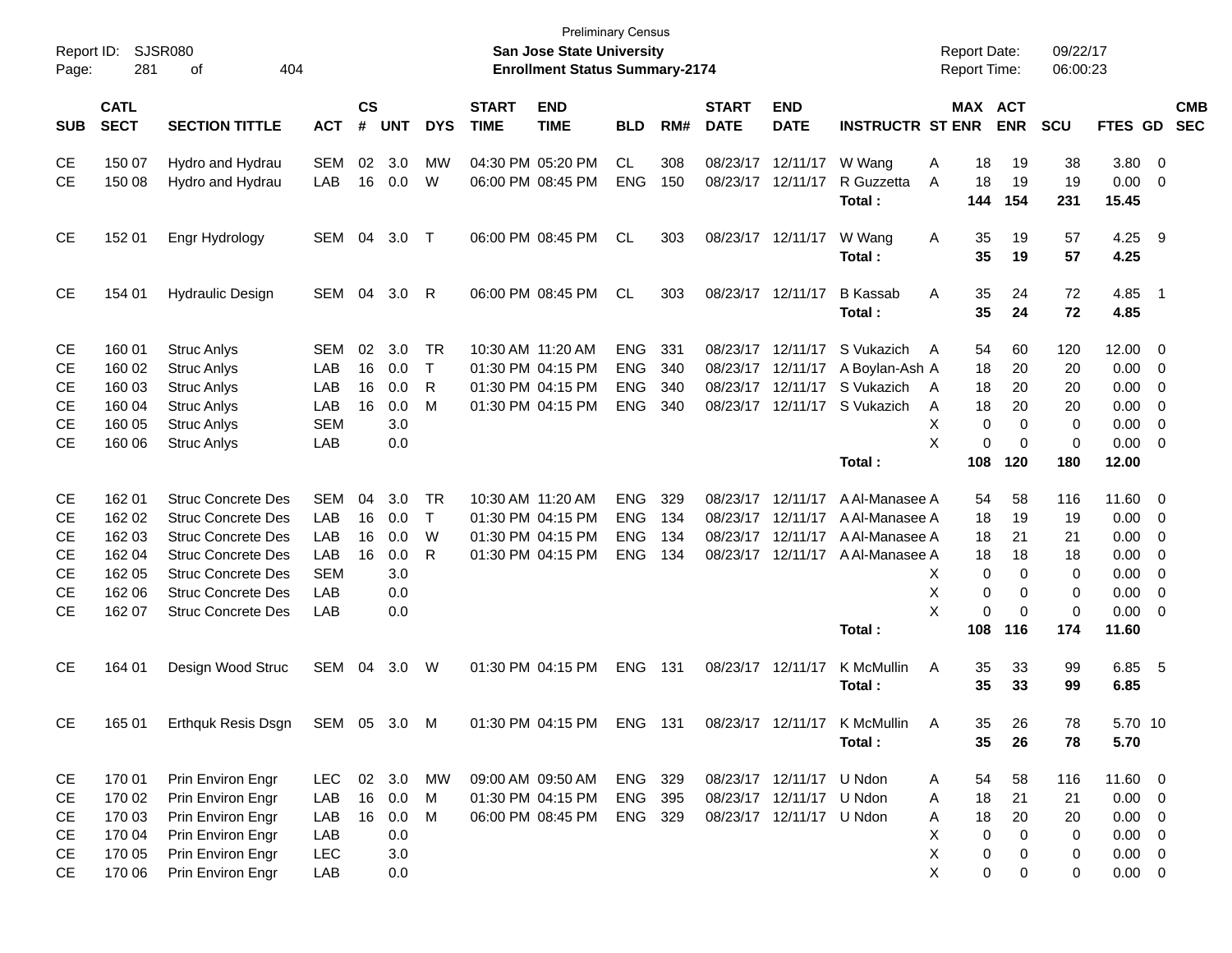| Report ID:<br>Page:    | 282                        | <b>SJSR080</b><br>404<br>οf                           |                                 |                |                   |                |                             | <b>Preliminary Census</b><br>San Jose State University<br><b>Enrollment Status Summary-2174</b> |                          |            |                             |                                        |                                                | <b>Report Date:</b><br>Report Time: |                         |                         | 09/22/17<br>06:00:23    |                               |                          |                          |
|------------------------|----------------------------|-------------------------------------------------------|---------------------------------|----------------|-------------------|----------------|-----------------------------|-------------------------------------------------------------------------------------------------|--------------------------|------------|-----------------------------|----------------------------------------|------------------------------------------------|-------------------------------------|-------------------------|-------------------------|-------------------------|-------------------------------|--------------------------|--------------------------|
| <b>SUB</b>             | <b>CATL</b><br><b>SECT</b> | <b>SECTION TITTLE</b>                                 | <b>ACT</b>                      | <b>CS</b><br># | <b>UNT</b>        | <b>DYS</b>     | <b>START</b><br><b>TIME</b> | <b>END</b><br><b>TIME</b>                                                                       | <b>BLD</b>               | RM#        | <b>START</b><br><b>DATE</b> | <b>END</b><br><b>DATE</b>              | <b>INSTRUCTR ST ENR</b>                        |                                     | MAX ACT                 | <b>ENR</b>              | SCU                     | FTES GD                       |                          | <b>CMB</b><br><b>SEC</b> |
| <b>CE</b><br><b>CE</b> | 170 07<br>170 08           | Prin Environ Engr<br>Prin Environ Engr                | LAB<br>LAB                      | 16             | 0.0<br>0.0        | W              |                             | 01:30 PM 04:15 PM                                                                               | <b>ENG</b>               | 395        | 08/23/17                    | 12/11/17                               | U Ndon                                         | Α<br>X                              | 18<br>0                 | 17<br>$\mathbf 0$       | 17<br>$\mathbf 0$       | $0.00 \t 0$<br>0.00           | $\overline{\mathbf{0}}$  |                          |
| <b>CE</b>              | 174 01                     | Wtr Dist WW Coll                                      | SEM                             | 05             | 3.0               | M              |                             | 06:00 PM 08:45 PM                                                                               | <b>ENG</b>               | 232        | 08/23/17 12/11/17           |                                        | Total:<br><b>B</b> Kassab<br>Total:            | A                                   | 108<br>35<br>35         | 116<br>24<br>24         | 174<br>72<br>72         | 11.60<br>5.00 4<br>5.00       |                          |                          |
| <b>CE</b><br>СE<br>СE  | 181 01<br>181 02<br>181 03 | Civ Eng Systems<br>Civ Eng Systems<br>Civ Eng Systems | SEM<br><b>SEM</b><br><b>SEM</b> | 05<br>05       | 3.0<br>3.0<br>3.0 | MW<br>M        |                             | 09:00 AM 10:15 AM<br>06:00 PM 08:45 PM                                                          | <b>ENG</b><br><b>ENG</b> | 327<br>327 | 08/23/17                    | 08/23/17 12/11/17<br>12/11/17          | I Jeyachandr A<br>I Jeyachandr A               | X                                   | 18<br>18<br>0           | 18<br>19<br>0           | 54<br>57<br>$\mathbf 0$ | 3.60 0<br>3.80 0<br>0.00      | $\overline{\phantom{0}}$ |                          |
| CЕ<br>CЕ               | 181 04<br>181 05           | Civ Eng Systems<br>Civ Eng Systems                    | <b>SEM</b><br>SEM               | 05<br>05       | 3.0<br>3.0        | R<br><b>MW</b> |                             | 06:00 PM 08:45 PM<br>04:30 PM 05:45 PM                                                          | <b>ENG</b><br><b>ENG</b> | 395<br>395 |                             | 08/23/17 12/11/17<br>08/23/17 12/11/17 | I Jeyachandr A<br>I Jeyachandr A<br>Total:     |                                     | 18<br>18<br>72          | 18<br>10<br>65          | 54<br>30<br>195         | 3.60<br>$2.00 \t 0$<br>13.00  | $\overline{\phantom{0}}$ |                          |
| СE<br><b>CE</b>        | 190 01<br>190 02           | Numer Solu CE Prob<br>Numer Solu CE Prob              | <b>LEC</b><br><b>LEC</b>        | 02             | 2.0<br>2.0        | $\top$         |                             | 06:00 PM 07:50 PM                                                                               | <b>DMH</b>               | 348        |                             | 08/23/17 12/11/17                      | N Pham<br>Total:                               | Α<br>X                              | 60<br>$\mathbf 0$<br>60 | 59<br>$\mathbf 0$<br>59 | 118<br>0<br>118         | 7.97 3<br>$0.00 \t 0$<br>7.97 |                          |                          |
| СE<br><b>CE</b>        | 192 01<br>192 02           | Prob Models for CE<br>Prob Models for CE              | <b>SEM</b><br><b>SEM</b>        | 02             | 2.0<br>2.0        | R              |                             | 06:00 PM 07:50 PM                                                                               | <b>DMH</b>               | 348        |                             | 08/23/17 12/11/17                      | U Ndon<br>Total:                               | Α<br>X                              | 60<br>$\mathbf 0$<br>60 | 58<br>$\mathbf 0$<br>58 | 116<br>0<br>116         | 7.80 2<br>$0.00 \t 0$<br>7.80 |                          |                          |
| <b>CE</b>              | 212 01                     | <b>Struct Dynamics</b>                                | SEM                             | 05             | 3.0               | R              |                             | 06:00 PM 08:45 PM                                                                               | <b>ENG</b>               | 303        |                             | 08/23/17 12/11/17                      | A Singhal<br>Total:                            | Α                                   | 40<br>40                | 20<br>20                | 60<br>60                | 4.95 19<br>4.95               |                          |                          |
| <b>CE</b>              | 221 01                     | ADV HWY DESIGN                                        | SEM                             | 05             | 3.0               | W              |                             | 06:00 PM 08:45 PM                                                                               | <b>ENG</b>               | 395        |                             | 08/23/17 12/11/17                      | S Koosha<br>Total :                            | A                                   | 30<br>30                | 13<br>13                | 39<br>39                | 3.25 13<br>3.25               |                          |                          |
| СE                     | 224 01                     | <b>Traffic Operations</b>                             | SEM                             | 05             | 3.0               | M              |                             | 06:00 PM 08:45 PM                                                                               | <b>ENG</b>               | 303        | 08/23/17 12/11/17           |                                        | J Bhattachar A<br>Total :                      |                                     | 40<br>40                | 23<br>23                | 69<br>69                | 5.75 23<br>5.75               |                          |                          |
| <b>CE</b>              | 237 01                     | <b>Sustainable Constr</b>                             | SEM 05 3.0 R                    |                |                   |                |                             | 06:00 PM 08:45 PM CL                                                                            |                          | 224        |                             | 08/23/17 12/11/17 J Durrin             | Total:                                         | A                                   | 50<br>50                | 41<br>41                | 123<br>123              | 10.25 41<br>10.25             |                          |                          |
| CE                     | 243 01                     | Adv Found Design                                      | LEC 02 3.0 M                    |                |                   |                |                             | 06:00 PM 08:45 PM ENG 340 08/23/17 12/11/17 S Huang                                             |                          |            |                             |                                        | Total:                                         | A                                   | 40<br>40                | 16<br>16                | 48<br>48                | 4.00 16<br>4.00               |                          |                          |
| CE                     | 258 01                     | GIS Water Eng                                         | SEM 05 3.0 W                    |                |                   |                |                             | 06:00 PM 08:45 PM CL                                                                            |                          |            |                             |                                        | 117 08/23/17 12/11/17 I Jeyachandr A<br>Total: |                                     | 40<br>40                | 37<br>37                | 111<br>111              | 9.25 37<br>9.25               |                          |                          |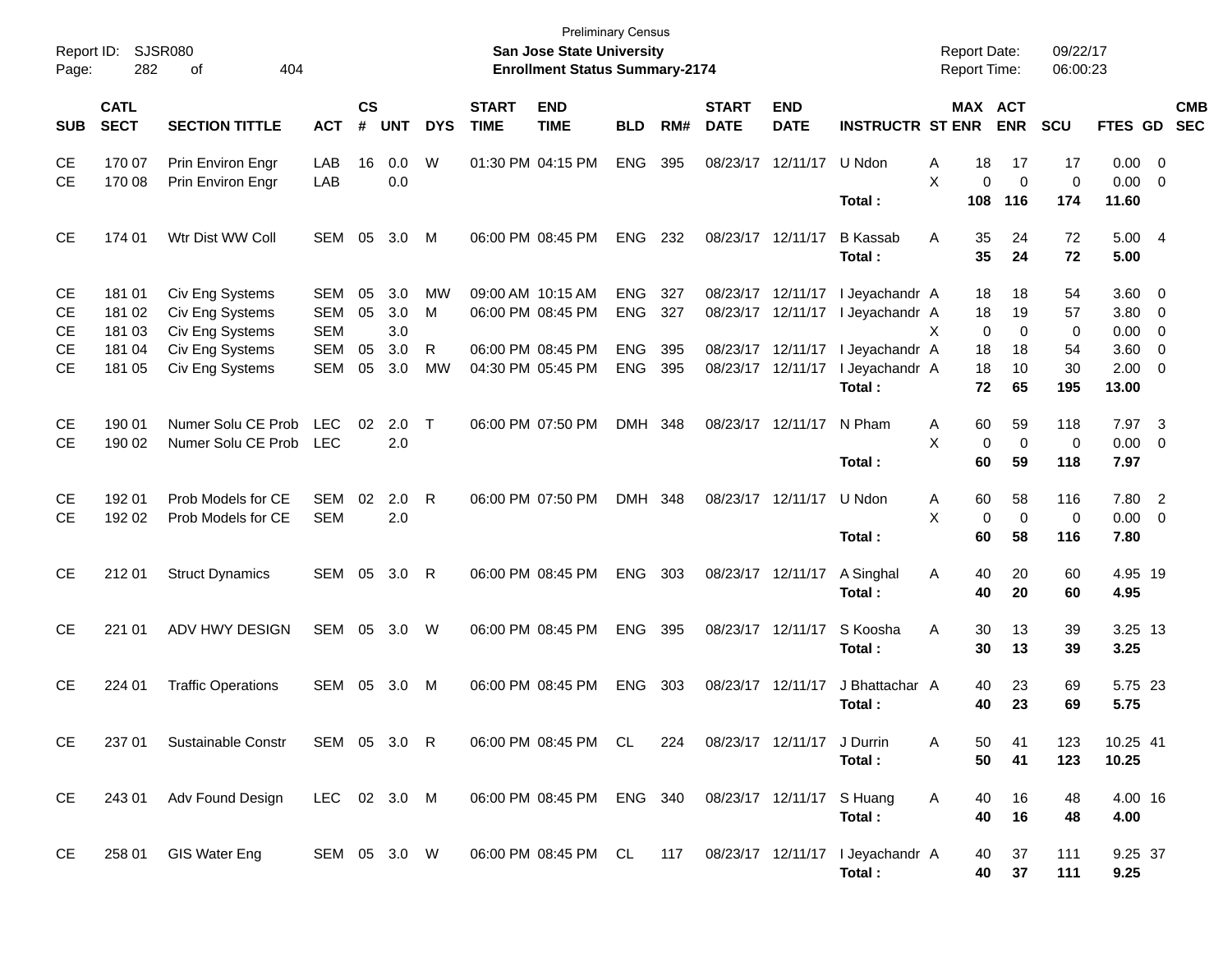| Report ID:<br>Page:                       | 283                                  | <b>SJSR080</b><br>404<br>of                                                                              |                                                      |                      |                          |                                                      |                             | <b>Preliminary Census</b><br><b>San Jose State University</b><br><b>Enrollment Status Summary-2174</b> |            |     |                             |                                                                                 |                                                       |                            | <b>Report Date:</b><br><b>Report Time:</b>        | 09/22/17<br>06:00:23                                   |                                             |                                                                          |                          |
|-------------------------------------------|--------------------------------------|----------------------------------------------------------------------------------------------------------|------------------------------------------------------|----------------------|--------------------------|------------------------------------------------------|-----------------------------|--------------------------------------------------------------------------------------------------------|------------|-----|-----------------------------|---------------------------------------------------------------------------------|-------------------------------------------------------|----------------------------|---------------------------------------------------|--------------------------------------------------------|---------------------------------------------|--------------------------------------------------------------------------|--------------------------|
| <b>SUB</b>                                | <b>CATL</b><br><b>SECT</b>           | <b>SECTION TITTLE</b>                                                                                    | <b>ACT</b>                                           | <b>CS</b><br>#       | <b>UNT</b>               | <b>DYS</b>                                           | <b>START</b><br><b>TIME</b> | <b>END</b><br><b>TIME</b>                                                                              | <b>BLD</b> | RM# | <b>START</b><br><b>DATE</b> | <b>END</b><br><b>DATE</b>                                                       | <b>INSTRUCTR ST ENR</b>                               |                            | MAX ACT<br><b>ENR</b>                             | SCU                                                    | FTES GD                                     |                                                                          | <b>CMB</b><br><b>SEC</b> |
| <b>CE</b>                                 | 269 01                               | Adv Topic Struc                                                                                          | SEM 05                                               |                      | 3.0                      | $\top$                                               |                             | 06:00 PM 08:45 PM                                                                                      | <b>ENG</b> | 395 | 08/23/17 12/11/17           |                                                                                 | K McMullin<br>Total:                                  | A                          | 30<br>27<br>30<br>27                              | 81<br>81                                               | 6.60 24<br>6.60                             |                                                                          |                          |
| <b>CE</b>                                 | 273 01                               | <b>Water Tr Plant Des</b>                                                                                | SEM 05                                               |                      | 3.0                      | R                                                    |                             | 06:00 PM 08:45 PM                                                                                      | ENG        | 340 | 08/23/17 12/11/17           |                                                                                 | R Kaur<br>Total:                                      | A                          | 40<br>23<br>40<br>23                              | 69<br>69                                               | 5.75 23<br>5.75                             |                                                                          |                          |
| <b>CE</b>                                 | 276 01                               | Mgmt / Reuse Solids                                                                                      | SEM 05 3.0 T                                         |                      |                          |                                                      |                             | 06:00 PM 08:45 PM                                                                                      | <b>ENG</b> | 340 | 08/23/17 12/11/17           |                                                                                 | R Mukhar<br>Total:                                    | A                          | 40<br>25<br>25<br>40                              | 75<br>75                                               | 6.20 24<br>6.20                             |                                                                          |                          |
| CE                                        | 297 01                               | Special Topics CE                                                                                        |                                                      |                      | SEM 05 3.0 T             |                                                      |                             | 06:00 PM 08:45 PM                                                                                      | ENG 232    |     |                             | 08/23/17 12/11/17                                                               | J Pyeon<br>Total:                                     | A                          | 40<br>19<br>40<br>19                              | 19<br>19                                               | 4.75 19<br>4.75                             |                                                                          |                          |
| <b>CE</b><br><b>CE</b><br><b>CE</b><br>CE | 298 01<br>298 02<br>298 03<br>298 04 | <b>Special Problems</b><br><b>Special Problems</b><br><b>Special Problems</b><br><b>Special Problems</b> | <b>SUP</b><br><b>SUP</b><br><b>SUP</b><br><b>SUP</b> | 25<br>25<br>25<br>25 | 3.0<br>3.0<br>1.0<br>3.0 | <b>TBA</b><br><b>TBA</b><br><b>TBA</b><br><b>TBA</b> |                             |                                                                                                        |            |     | 08/23/17                    | 08/23/17 12/11/17<br>08/23/17 12/11/17<br>12/11/17 J Pyeon<br>08/23/17 12/11/17 | A Al-Manasee A<br>J Pyeon<br>Total:                   | A<br>Α<br>Α                | 10<br>10<br>5<br>1<br>5<br>$\mathbf 0$<br>30<br>3 | 3<br>3<br>$\mathbf 1$<br>$\mathbf 0$<br>$\overline{7}$ | 0.25<br>0.25<br>0.08<br>$0.00 \t 0$<br>0.58 | $\overline{\phantom{0}}$ 1<br>$\overline{\phantom{1}}$<br>$\overline{1}$ |                          |
| <b>CE</b><br><b>CE</b>                    | 299 01<br>299 02                     | <b>Masters Thesis</b><br><b>Masters Thesis</b>                                                           | <b>SUP</b><br><b>SUP</b>                             | 25<br>25             | 3.0<br>3.0               | <b>TBA</b><br><b>TBA</b>                             |                             |                                                                                                        |            |     | 08/23/17                    | 12/11/17<br>08/23/17 12/11/17                                                   | L Sullivan-G<br>K McMullin<br>Total:                  | A<br>A                     | 10<br>1<br>10<br>2<br>3<br>20                     | 3<br>6<br>9                                            | 0.25<br>$0.50 \quad 2$<br>0.75              | $\overline{\phantom{0}}$ 1                                               |                          |
|                                           | Department :                         | <b>Civil &amp; Environmental Engineering</b>                                                             |                                                      |                      |                          |                                                      |                             |                                                                                                        |            |     |                             | <b>Lower Division:</b><br><b>Upper Division:</b>                                | <b>Department Total:</b><br><b>Graduate Division:</b> | 2728<br>543<br>1745<br>440 | 2466<br>524<br>1692<br>250                        | 5368<br>1086<br>3572<br>710                            | 377.18<br>72.85<br>242.25<br>62.08          |                                                                          |                          |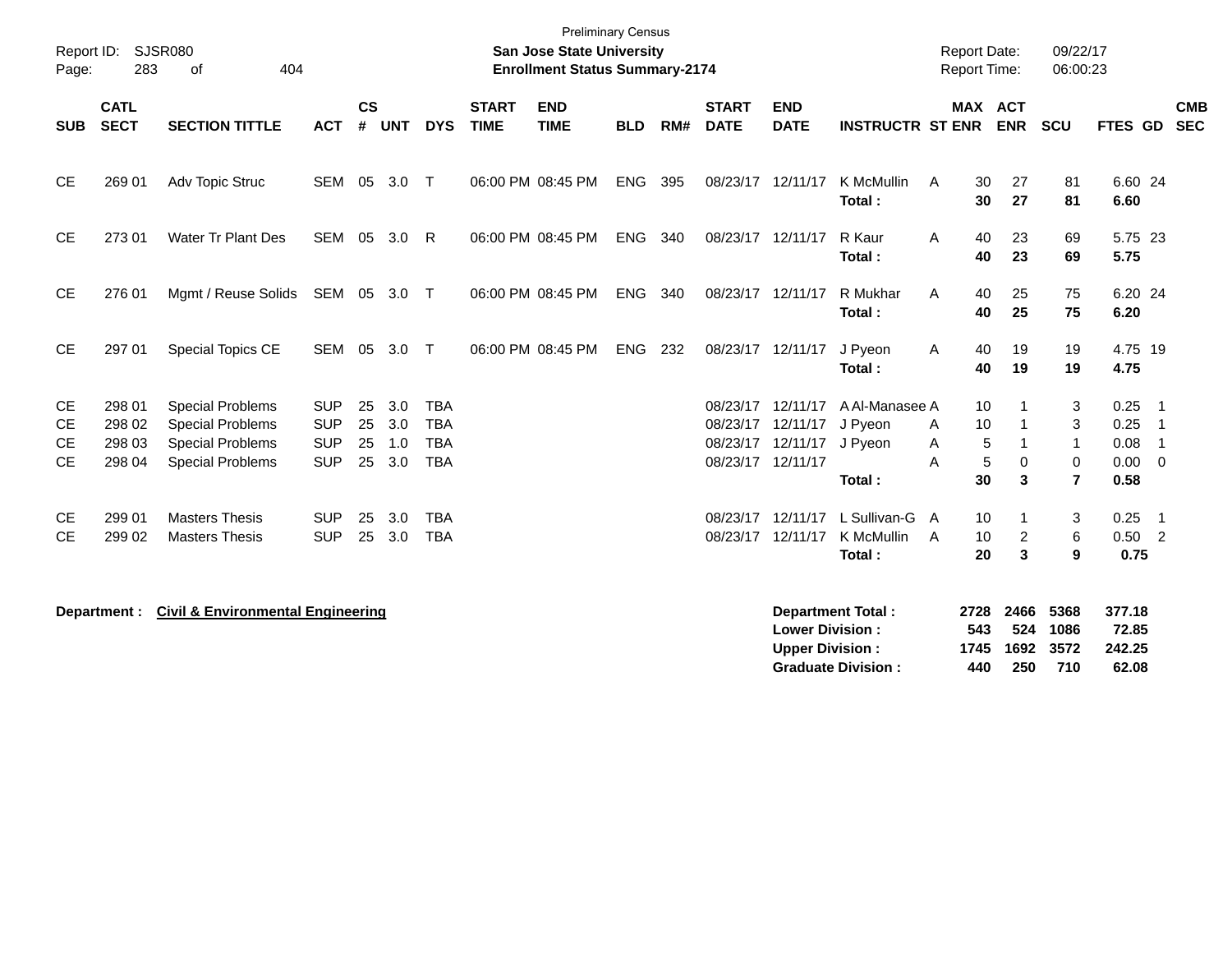| Report ID:<br>Page: | 284                        | SJSR080<br>404<br>of           |            |                    |            |              |                             | <b>Preliminary Census</b><br>San Jose State University<br><b>Enrollment Status Summary-2174</b> |            |     |                             |                           |                               |    | <b>Report Date:</b><br>Report Time: |                | 09/22/17<br>06:00:23 |                |                |                          |
|---------------------|----------------------------|--------------------------------|------------|--------------------|------------|--------------|-----------------------------|-------------------------------------------------------------------------------------------------|------------|-----|-----------------------------|---------------------------|-------------------------------|----|-------------------------------------|----------------|----------------------|----------------|----------------|--------------------------|
|                     |                            |                                |            |                    |            |              |                             |                                                                                                 |            |     |                             |                           |                               |    |                                     |                |                      |                |                |                          |
| <b>SUB</b>          | <b>CATL</b><br><b>SECT</b> | <b>SECTION TITTLE</b>          | <b>ACT</b> | $\mathsf{cs}$<br># | <b>UNT</b> | <b>DYS</b>   | <b>START</b><br><b>TIME</b> | <b>END</b><br><b>TIME</b>                                                                       | <b>BLD</b> | RM# | <b>START</b><br><b>DATE</b> | <b>END</b><br><b>DATE</b> | <b>INSTRUCTR ST ENR</b>       |    | MAX ACT                             | <b>ENR</b>     | <b>SCU</b>           | <b>FTES GD</b> |                | <b>CMB</b><br><b>SEC</b> |
| College             |                            | <b>Engineering</b>             |            |                    |            |              |                             |                                                                                                 |            |     |                             |                           |                               |    |                                     |                |                      |                |                |                          |
|                     | Department :               | <b>Computer Engineering</b>    |            |                    |            |              |                             |                                                                                                 |            |     |                             |                           |                               |    |                                     |                |                      |                |                |                          |
| CMPE 30 01          |                            | Programming Concept LEC        |            | 01                 | 3.0        | TR           |                             | 08:00 AM 08:50 AM                                                                               | <b>ENG</b> | 337 |                             | 08/23/17 12/11/17         | F Mortezaie                   | A  | 60                                  | 53             | 106                  | 10.60          | 0              |                          |
|                     | CMPE 30 02                 | Programming Concept LAB        |            | 16                 | 0.0        | R            |                             | 05:45 PM 08:35 PM                                                                               | <b>ENG</b> | 405 |                             | 08/23/17 12/11/17         | C Abboud                      | Α  | 30                                  | 27             | 27                   | 0.00           | 0              |                          |
| CMPE 30 03          |                            | Programming Concept LAB        |            | 16                 | 0.0        | W            |                             | 05:45 PM 08:35 PM                                                                               | <b>ENG</b> | 405 |                             | 08/23/17 12/11/17         | C Abboud                      | Α  | 30                                  | 26             | 26                   | 0.00           | 0              |                          |
| CMPE 30 04          |                            | Programming Concept LEC        |            |                    | 3.0        |              |                             |                                                                                                 |            |     |                             |                           |                               | X  | 0                                   | $\Omega$       | 0                    | 0.00           | 0              |                          |
| CMPE 30 05          |                            | Programming Concept LAB        |            |                    | 0.0        |              |                             |                                                                                                 |            |     |                             |                           |                               | X  | 0                                   | 0              | 0                    | 0.00           | 0              |                          |
|                     | CMPE 30 06                 | Programming Concept LEC        |            | 01                 | 3.0        | TR           |                             | 04:30 PM 05:20 PM                                                                               | <b>CL</b>  | 310 |                             | 08/23/17 12/11/17         | <b>B</b> Hartbeck             | Α  | 60                                  | 59             | 118                  | 11.80          | 0              |                          |
|                     | CMPE 30 07                 | Programming Concept LAB        |            | 16                 | 0.0        | $\top$       |                             | 05:30 PM 08:20 PM                                                                               | <b>ENG</b> | 405 |                             | 08/23/17 12/11/17         | <b>B</b> Hartbeck             | A  | 30                                  | 30             | 30                   | 0.00           | 0              |                          |
| CMPE                | 30 08                      | Programming Concept LAB        |            | 16                 | 0.0        | F            |                             | 10:00 AM 12:50 PM                                                                               | <b>ENG</b> | 405 |                             | 08/23/17 12/11/17         | <b>B</b> Hartbeck             | A  | 30                                  | 29             | 29                   | 0.00           | 0              |                          |
|                     |                            |                                |            |                    |            |              |                             |                                                                                                 |            |     |                             |                           | Total:                        |    | 240                                 | 224            | 336                  | 22.40          |                |                          |
| CMPE 50 01          |                            | Object Orient Concep LEC       |            | 01                 | 3.0        | TR           |                             | 04:30 PM 05:20 PM                                                                               | CL         | 226 |                             | 08/23/17 12/11/17         | C Tarng                       | A  | 60                                  | 56             | 112                  | 11.20          | - 0            |                          |
|                     | CMPE 50 02                 | Object Orient Concep LAB       |            | 16                 | 0.0        | Τ            |                             | 01:30 PM 04:20 PM                                                                               | <b>ENG</b> | 489 |                             | 08/23/17 12/11/17         | C Tarng                       | Α  | 30                                  | 28             | 28                   | 0.00           | 0              |                          |
| CMPE 50 03          |                            | Object Orient Concep LAB       |            | 16                 | 0.0        | R            |                             | 01:30 PM 04:20 PM                                                                               | <b>ENG</b> | 489 |                             | 08/23/17 12/11/17         | C Tarng                       | Α  | 30                                  | 28             | 28                   | 0.00           | 0              |                          |
|                     | CMPE 50 04                 | Object Orient Concep LAB       |            | 16                 | 0.0        | W            |                             | 01:30 PM 04:20 PM                                                                               | <b>ENG</b> | 489 |                             | 08/23/17 12/11/17         |                               | A  | 30                                  | 0              | 0                    | 0.00           | 0              |                          |
|                     |                            |                                |            |                    |            |              |                             |                                                                                                 |            |     |                             |                           | Total:                        |    | 150                                 | 112            | 168                  | 11.20          |                |                          |
|                     | CMPE 102 01                | Assembly Language PrSEM        |            | 04                 | 3.0        | TR           |                             | 09:00 AM 10:15 AM                                                                               | <b>ENG</b> | 325 |                             | 08/23/17 12/11/17         | F Mortezaie                   | A  | 50                                  | 41             | 123                  | 8.20           | $0\,$ C        |                          |
| SE.                 | 102 01                     | Assembly Language PrSEM        |            | 04                 | 3.0        | TR           |                             | 09:00 AM 10:15 AM                                                                               | <b>ENG</b> | 325 |                             | 08/23/17 12/11/17         | F Mortezaie                   | A  | 0                                   | 8              | 24                   | 1.60           | $0\,$ C        |                          |
|                     | CMPE 102 02                | Assembly Language PrSEM        |            | 04                 | 3.0        | $\mathsf{T}$ |                             | 06:00 PM 08:45 PM                                                                               | <b>DMH</b> | 161 |                             | 08/23/17 12/11/17         | K Nguyen                      | Α  | 50                                  | 50             | 150                  | 10.00          | 0 <sup>o</sup> |                          |
| SE                  | 102 02                     | Assembly Language PrSEM        |            | 04                 | 3.0        | T            |                             | 06:00 PM 08:45 PM                                                                               | DMH        | 161 |                             | 08/23/17 12/11/17         | K Nguyen                      | Α  | 0                                   | $\overline{c}$ | 6                    | 0.40           | 0 <sup>o</sup> |                          |
|                     | CMPE 102 03                | Assembly Language PrSEM        |            | 04                 | 3.0        | МW           |                             | 03:00 PM 04:15 PM                                                                               | <b>CL</b>  | 226 |                             | 08/23/17 12/11/17         | M Robinson                    | A  | 70                                  | 57             | 171                  | 11.40          | 0 <sup>C</sup> |                          |
| SE                  | 102 03                     | Assembly Language PrSEM        |            | 04                 | 3.0        | MW           |                             | 03:00 PM 04:15 PM                                                                               | <b>CL</b>  | 226 |                             | 08/23/17 12/11/17         | M Robinson                    | A  | 0                                   | 12             | 36                   | 2.40           | $0\,C$         |                          |
|                     |                            |                                |            |                    |            |              |                             |                                                                                                 |            |     |                             |                           | Total:                        |    | 170                                 | 170            | 510                  | 34.00          |                |                          |
| CMPE 110 01         |                            | Electronics                    | <b>SEM</b> | 04                 | 3.0        | MW           |                             | 12:00 PM 12:50 PM                                                                               | <b>ENG</b> | 325 |                             | 08/23/17 12/11/17         | A Bindal                      | A  | 50                                  | 50             | 100                  | 10.00          | $\overline{0}$ |                          |
|                     | CMPE 110 02                | Electronics                    | LAB        | 16                 | 0.0        | Τ            |                             | 01:30 PM 04:20 PM                                                                               | <b>ENG</b> | 286 |                             | 08/23/17 12/11/17         | A Bindal                      | Α  | 25                                  | 24             | 24                   | 0.00           | 0              |                          |
|                     | CMPE 110 03                | Electronics                    | LAB        | 16                 | 0.0        | T            |                             | 04:30 PM 07:20 PM                                                                               | <b>ENG</b> | 286 |                             | 08/23/17 12/11/17         | A Bindal                      | Α  | 25                                  | 26             | 26                   | 0.00           | 0              |                          |
|                     | CMPE 110 04                | Electronics                    | <b>SEM</b> | 04                 | 3.0        | МW           |                             | 06:00 PM 06:50 PM                                                                               | <b>CL</b>  | 226 |                             | 08/23/17 12/11/17         | M Smoszna                     | Α  | 60                                  | 61             | 122                  | 12.20          | 0              |                          |
|                     | CMPE 110 05                | Electronics                    | LAB.       |                    | 16 0.0     | M            |                             | 07:00 PM 09:50 PM                                                                               | ENG.       | 286 |                             |                           | 08/23/17 12/11/17 M Smoszna   | A  | 30                                  | 30             | 30                   | 0.00           | $\Omega$       |                          |
|                     | CMPE 110 06                | Electronics                    | LAB        |                    | 16  0.0  W |              |                             | 07:00 PM 09:50 PM                                                                               | ENG 286    |     |                             |                           | 08/23/17 12/11/17 M Smoszna A |    | 30                                  | 31             | 31                   | $0.00 \t 0$    |                |                          |
|                     |                            |                                |            |                    |            |              |                             |                                                                                                 |            |     |                             |                           | Total:                        |    | 220                                 | 222            | 333                  | 22.20          |                |                          |
|                     | CMPE 120 01                | Computer Org & Arch SEM        |            |                    | 3.0        |              |                             |                                                                                                 |            |     |                             |                           |                               | X. | 0                                   | 0              | 0                    | $0.00 \t 0$    |                |                          |
| <b>SE</b>           | 120 01                     | Computer Org & Arch SEM        |            |                    | 3.0        |              |                             |                                                                                                 |            |     |                             |                           |                               | Χ  | 0                                   | 0              | 0                    | $0.00 \t 0$    |                |                          |
|                     | CMPE 120 02                | Computer Org & Arch SEM        |            |                    | 3.0        |              |                             |                                                                                                 |            |     |                             |                           |                               | X  | 0                                   | 0              | 0                    | $0.00 \quad 0$ |                |                          |
| SE                  | 120 02                     | Computer Org & Arch SEM        |            |                    | 3.0        |              |                             |                                                                                                 |            |     |                             |                           |                               | X  | 0                                   | 0              | 0                    | 0.00           | $\overline{0}$ |                          |
|                     | CMPE 120 03                | Computer Org & Arch SEM 04 3.0 |            |                    |            | MW           |                             | 04:30 PM 05:45 PM ENG 341                                                                       |            |     |                             | 08/23/17 12/11/17 H Jeon  |                               | Α  | 60                                  | 41             | 123                  | 8.20 0 C       |                |                          |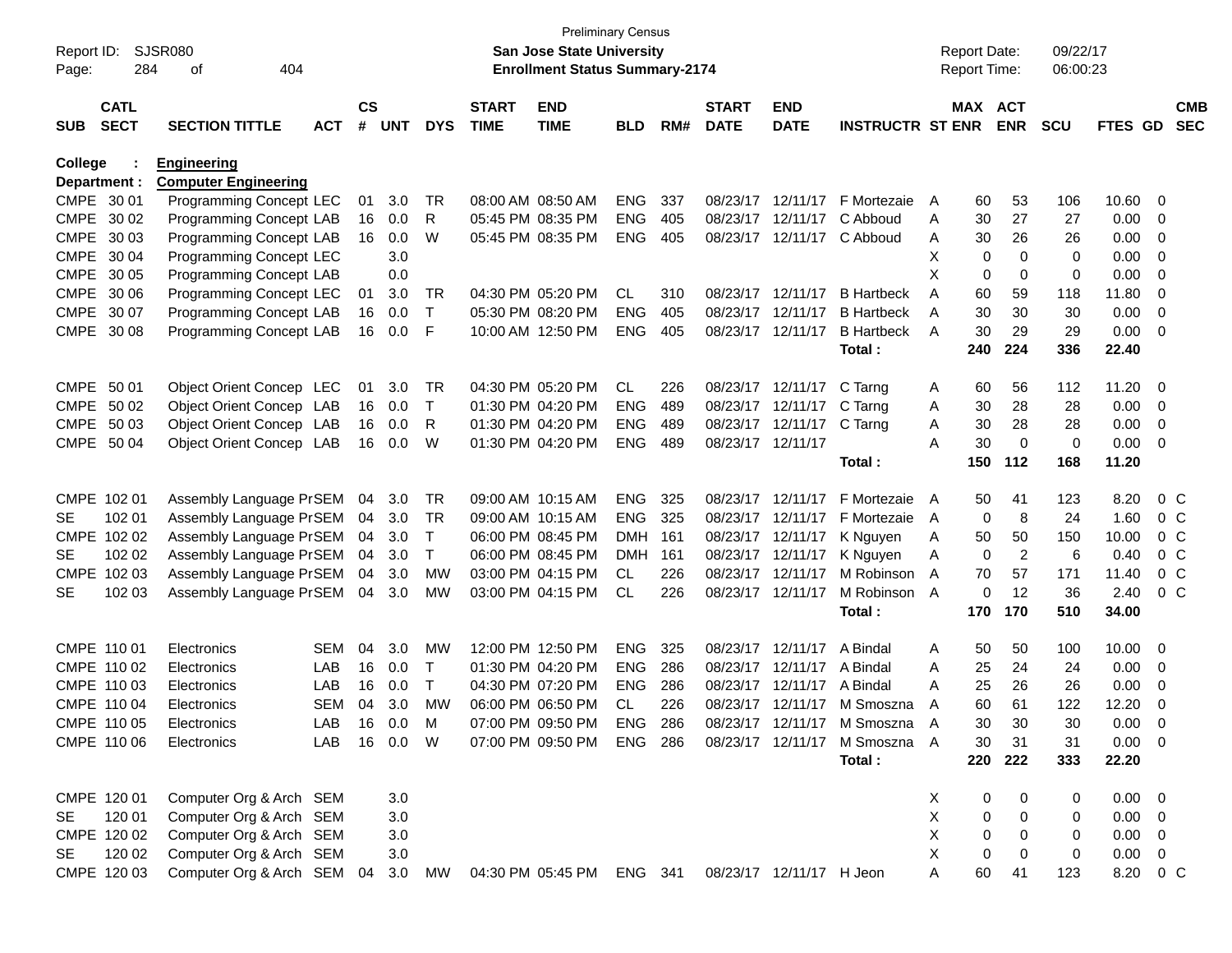| Report ID: |             | SJSR080                 |               |               |            |            |                   | <b>Preliminary Census</b><br><b>San Jose State University</b> |                |     |                   |                           |                            |   | <b>Report Date:</b> |             | 09/22/17   |                |                |            |
|------------|-------------|-------------------------|---------------|---------------|------------|------------|-------------------|---------------------------------------------------------------|----------------|-----|-------------------|---------------------------|----------------------------|---|---------------------|-------------|------------|----------------|----------------|------------|
| Page:      | 285         | 404<br>οf               |               |               |            |            |                   | <b>Enrollment Status Summary-2174</b>                         |                |     |                   |                           |                            |   | Report Time:        |             | 06:00:23   |                |                |            |
|            | <b>CATL</b> |                         |               | $\mathsf{cs}$ |            |            | <b>START</b>      | <b>END</b>                                                    |                |     | <b>START</b>      | <b>END</b>                |                            |   | MAX                 | <b>ACT</b>  |            |                |                | <b>CMB</b> |
| <b>SUB</b> | <b>SECT</b> | <b>SECTION TITTLE</b>   | <b>ACT</b>    | #             | <b>UNT</b> | <b>DYS</b> | <b>TIME</b>       | <b>TIME</b>                                                   | <b>BLD</b>     | RM# | <b>DATE</b>       | <b>DATE</b>               | <b>INSTRUCTR ST ENR</b>    |   |                     | <b>ENR</b>  | <b>SCU</b> | <b>FTES GD</b> |                | <b>SEC</b> |
| <b>SE</b>  | 120 03      | Computer Org & Arch SEM |               | 04            | 3.0        | <b>MW</b>  |                   | 04:30 PM 05:45 PM                                             | <b>ENG</b>     | 341 | 08/23/17          | 12/11/17                  | H Jeon                     | A | 0                   | 16          | 48         | 3.20           | $0\,C$         |            |
|            | CMPE 120 04 | Computer Org & Arch     | SEM           |               | 3.0        |            |                   |                                                               |                |     |                   |                           |                            | X | 0                   | 0           | 0          | 0.00           | 0              |            |
| SE         | 120 04      | Computer Org & Arch SEM |               |               | 3.0        |            |                   |                                                               |                |     |                   |                           |                            | X | 0                   | 0           | 0          | 0.00           | 0              |            |
|            | CMPE 120 05 | Computer Org & Arch     | SEM           | 04            | 3.0        | TR         |                   | 01:30 PM 02:45 PM                                             | <b>BBC</b>     | 224 |                   | 08/23/17 12/11/17         | H Li                       | A | 50                  | 32          | 96         | 6.40           | 0 <sup>C</sup> |            |
| <b>SE</b>  | 120 05      | Computer Org & Arch SEM |               | 04            | 3.0        | <b>TR</b>  |                   | 01:30 PM 02:45 PM                                             | <b>BBC</b>     | 224 |                   | 08/23/17 12/11/17         | H Li                       | A | 0                   | 18          | 54         | 3.60           | 0 <sup>C</sup> |            |
|            |             |                         |               |               |            |            |                   |                                                               |                |     |                   |                           | Total:                     |   | 110                 | 107         | 321        | 21.40          |                |            |
|            | CMPE 124 01 | Digital Design I        | <b>SEM</b>    | 04            | 3.0        | MW         |                   | 08:00 AM 08:50 AM                                             | <b>ENG</b>     | 337 | 08/23/17          | 12/11/17                  | H Ozemek                   | A | 40                  | 60          | 120        | 12.00          | - 0            |            |
|            | CMPE 124 02 | Digital Design I        | LAB           | 16            | 0.0        | M          |                   | 01:30 PM 04:20 PM                                             | ENG            | 278 | 08/23/17          | 12/11/17                  | H Ozemek                   | A | 20                  | 20          | 20         | 0.00           | 0              |            |
|            | CMPE 124 03 | Digital Design I        | LAB           | 16            | 0.0        | W          |                   | 01:30 PM 04:20 PM                                             | <b>ENG</b>     | 278 |                   |                           | 08/23/17 12/11/17 H Ozemek | Α | 20                  | 20          | 20         | 0.00           | 0              |            |
|            | CMPE 124 04 | Digital Design I        | LAB           |               | 0.0        |            |                   |                                                               |                |     |                   |                           |                            | X | 0                   | $\mathbf 0$ | 0          | 0.00           | 0              |            |
|            | CMPE 124 05 | Digital Design I        | <b>SEM</b>    | 04            | 3.0        | МW         |                   | 09:00 AM 09:50 AM                                             | <b>ENG</b>     | 325 |                   | 08/23/17 12/11/17         | H Katirciogl               | A | 40                  | 40          | 80         | 8.00           | 0              |            |
|            | CMPE 124 06 | Digital Design I        | LAB           | 16            | 0.0        | Τ          |                   | 01:30 PM 04:20 PM                                             | <b>ENG</b>     | 278 | 08/23/17 12/11/17 |                           | H Katirciogl               | A | 20                  | 20          | 20         | 0.00           | 0              |            |
|            | CMPE 124 07 | Digital Design I        | LAB           | 16            | 0.0        | R          |                   | 01:30 PM 04:20 PM                                             | <b>ENG</b>     | 278 | 08/23/17          | 12/11/17                  | H Katirciogl               | Α | 20                  | 20          | 20         | 0.00           | 0              |            |
|            | CMPE 124 08 | Digital Design I        | LAB           |               | 0.0        |            |                   |                                                               |                |     |                   |                           |                            | X | $\mathbf 0$         | $\mathbf 0$ | 0          | 0.00           | 0              |            |
|            | CMPE 124 09 | Digital Design I        | LAB           | 16            | 0.0        | R          |                   | 10:30 AM 01:15 PM                                             | <b>ENG</b>     | 278 | 08/23/17 12/11/17 |                           | A ShokouhbakA              |   | 20                  | 20          | 20         | 0.00           | 0              |            |
|            |             |                         |               |               |            |            |                   |                                                               |                |     |                   |                           | Total:                     |   | 180                 | 200         | 300        | 20.00          |                |            |
|            | CMPE 125 01 | Digital Design 2        | <b>SEM</b>    | 04            | 3.0        | МW         |                   | 12:00 PM 12:50 PM                                             | <b>ENG</b>     | 337 | 08/23/17 12/11/17 |                           | D Hung                     | A | 75                  | 74          | 148        | 14.80          | 0              |            |
|            | CMPE 125 02 | Digital Design 2        | LAB           | 16            | 0.0        | M          |                   | 02:30 PM 05:20 PM                                             | <b>ENG</b>     | 288 | 08/23/17 12/11/17 |                           | D Hung                     | A | 25                  | 26          | 26         | 0.00           | $\overline{0}$ |            |
|            | CMPE 125 03 | Digital Design 2        | LAB           | 16            | 0.0        | W          |                   | 02:30 PM 05:20 PM                                             | <b>ENG</b>     | 288 | 08/23/17 12/11/17 |                           | D Hung                     | Α | 25                  | 24          | 24         | 0.00           | 0              |            |
|            | CMPE 125 04 | Digital Design 2        | LAB           | 16            | 0.0        | M          |                   | 06:00 PM 08:50 PM                                             | <b>ENG</b>     | 288 |                   | 08/23/17 12/11/17         | D Hung                     | A | 25                  | 24          | 24         | 0.00           | - 0            |            |
|            |             |                         |               |               |            |            |                   |                                                               |                |     |                   |                           | Total:                     |   | 150                 | 148         | 222        | 14.80          |                |            |
|            | CMPE 126 01 | Alg & Data Str Des      | <b>LEC</b>    | 04            | 3.0        | TR.        | 01:30 PM 02:20 PM |                                                               | <b>ENG</b>     | 337 | 08/23/17          | 12/11/17                  | G Saldamli                 | A | 48                  | 48          | 96         | 9.60           | - 0            |            |
|            | CMPE 126 02 | Alg & Data Str Des      | LAB           | 16            | 0.0        | Τ          |                   | 02:30 PM 05:20 PM                                             | <b>ENG</b>     | 206 | 08/23/17          | 12/11/17                  | G Saldamli                 | A | 24                  | 24          | 24         | 0.00           | 0              |            |
|            | CMPE 126 03 | Alg & Data Str Des      | LAB           | 16            | 0.0        | R          |                   | 02:30 PM 05:20 PM                                             | <b>ENG</b>     | 206 | 08/23/17          | 12/11/17                  | G Saldamli                 | Α | 24                  | 24          | 24         | 0.00           | 0              |            |
|            | CMPE 126 04 | Alg & Data Str Des      | LEC           | 04            | 3.0        | MW         |                   | 03:00 PM 03:50 PM                                             | <b>ENG</b>     | 325 | 08/23/17          | 12/11/17                  | F Lin                      | A | 48                  | 46          | 92         | 9.20           | 0              |            |
|            | CMPE 126 05 | Alg & Data Str Des      | LAB           | 16            | 0.0        | м          |                   | 12:00 PM 02:50 PM                                             | <b>ENG</b>     | 206 | 08/23/17          | 12/11/17                  | F Lin                      | Α | 24                  | 23          | 23         | 0.00           | 0              |            |
|            | CMPE 126 06 | Alg & Data Str Des      | LAB           | 16            | 0.0        | W          |                   | 12:00 PM 02:50 PM                                             | <b>ENG</b>     | 206 | 08/23/17          | 12/11/17 F Lin            |                            | Α | 24                  | 23          | 23         | 0.00           | 0              |            |
|            |             |                         |               |               |            |            |                   |                                                               |                |     |                   |                           | Total:                     |   |                     | 192 188     | 282        | 18.80          |                |            |
|            | CMPE 127 01 | Microproc Design 1      | SEM           | 04            | 3.0        | MW         |                   | 01:30 PM 02:20 PM                                             | ENG 337        |     |                   | 08/23/17 12/11/17 H Li    |                            | A | 72                  | 74          | 148        | 14.80 0        |                |            |
|            | CMPE 127 02 | Microproc Design 1      | LAB           |               | 16 0.0     | $\top$     |                   | 01:30 PM 04:20 PM                                             | ENG 268        |     |                   | 08/23/17 12/11/17 H Li    |                            | A | 24                  | 23          | 23         | $0.00 \t 0$    |                |            |
|            | CMPE 127 03 | Microproc Design 1      | LAB           |               | 16 0.0     | M          |                   | 02:30 PM 05:20 PM                                             | <b>ENG 268</b> |     |                   | 08/23/17 12/11/17 H Li    |                            | Α | 24                  | 28          | 28         | $0.00 \t 0$    |                |            |
|            | CMPE 127 04 | Microproc Design 1      | LAB           |               | 16 0.0     | W          |                   | 02:30 PM 05:20 PM                                             | <b>ENG 268</b> |     |                   | 08/23/17 12/11/17 H Li    |                            | Α | 24                  | 23          | 23         | $0.00 \t 0$    |                |            |
|            |             |                         |               |               |            |            |                   |                                                               |                |     |                   |                           | Total:                     |   | 144                 | 148         | 222        | 14.80          |                |            |
|            | CMPE 130 01 | Adv Alg Des             | LEC 02 3.0 TR |               |            |            |                   | 10:30 AM 11:45 AM                                             | ENG 337        |     |                   | 08/23/17 12/11/17 G Guzun |                            | A | 50                  | 47          | 141        | $9.40 \ 0$     |                |            |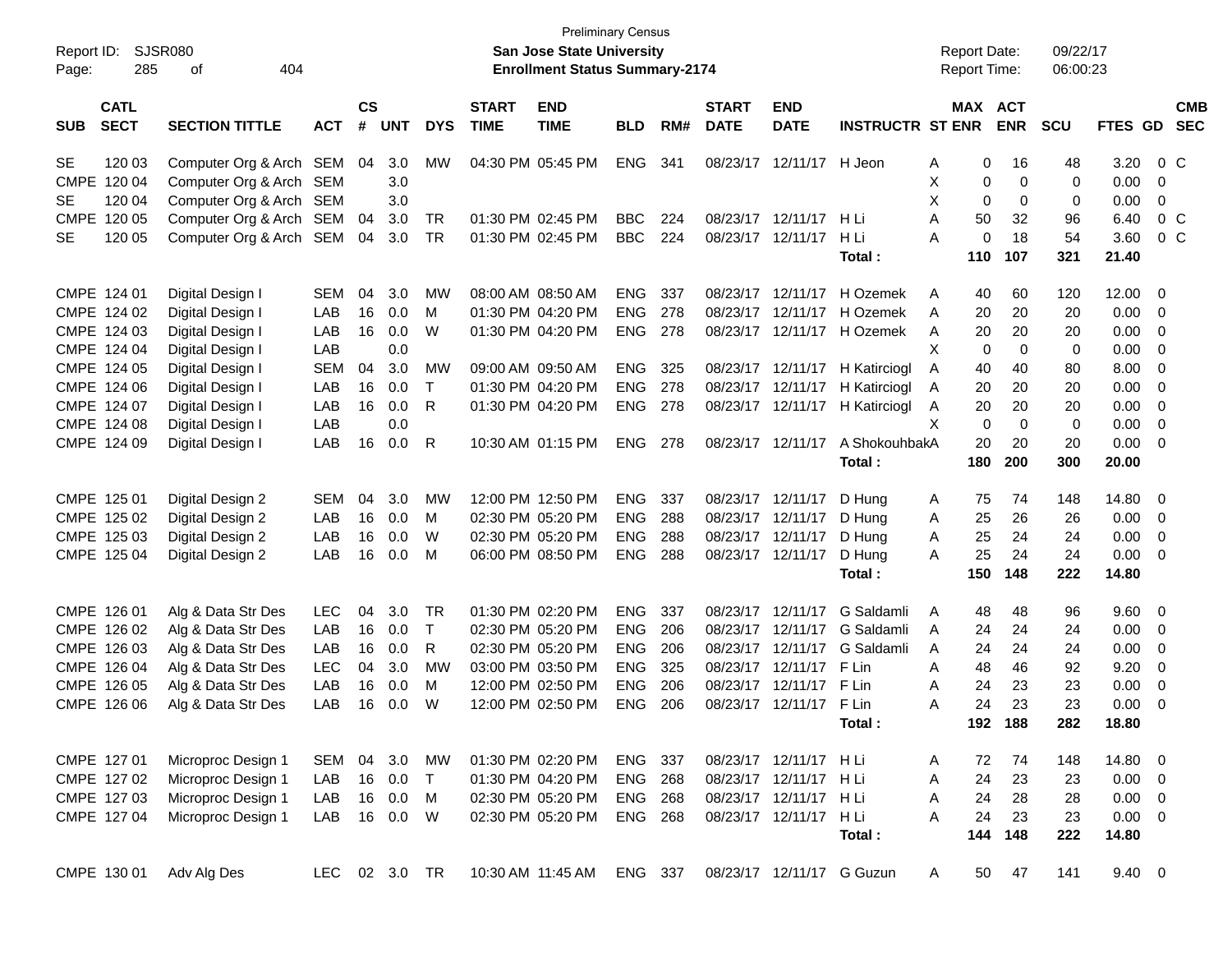| Report ID:<br>286<br>Page:                                               | SJSR080<br>404<br>οf                                                                                               |                                                      |                      |                          |                                                  |                             | <b>Preliminary Census</b><br>San Jose State University<br><b>Enrollment Status Summary-2174</b> |                                                      |                          |                                              |                                                        |                                                      | <b>Report Date:</b><br><b>Report Time:</b> |                                                 | 09/22/17<br>06:00:23                 |                                                 |                                  |                                                                      |
|--------------------------------------------------------------------------|--------------------------------------------------------------------------------------------------------------------|------------------------------------------------------|----------------------|--------------------------|--------------------------------------------------|-----------------------------|-------------------------------------------------------------------------------------------------|------------------------------------------------------|--------------------------|----------------------------------------------|--------------------------------------------------------|------------------------------------------------------|--------------------------------------------|-------------------------------------------------|--------------------------------------|-------------------------------------------------|----------------------------------|----------------------------------------------------------------------|
| <b>CATL</b><br><b>SECT</b><br><b>SUB</b>                                 | <b>SECTION TITTLE</b>                                                                                              | <b>ACT</b>                                           | <b>CS</b><br>#       | <b>UNT</b>               | <b>DYS</b>                                       | <b>START</b><br><b>TIME</b> | <b>END</b><br><b>TIME</b>                                                                       | <b>BLD</b>                                           | RM#                      | <b>START</b><br><b>DATE</b>                  | <b>END</b><br><b>DATE</b>                              | <b>INSTRUCTR ST ENR</b>                              |                                            | MAX ACT<br><b>ENR</b>                           | <b>SCU</b>                           | FTES GD                                         |                                  | <b>CMB</b><br><b>SEC</b>                                             |
| CMPE 130 02                                                              | Adv Alg Des                                                                                                        | <b>LEC</b>                                           | 02                   | 3.0                      | <b>TR</b>                                        |                             | 09:00 AM 10:15 AM                                                                               | <b>ENG</b>                                           | 303                      | 08/23/17                                     | 12/11/17                                               | G Guzun<br>Total:                                    | Α<br>40<br>90                              | 38<br>85                                        | 114<br>255                           | 7.60<br>17.00                                   | $\overline{\mathbf{0}}$          |                                                                      |
| CMPE 131 01<br><b>SE</b><br>131 01<br>CMPE 131 02<br><b>SE</b><br>131 02 | Software Engr I<br>Software Engr I<br>Software Engr I<br>Software Engr I                                           | SEM<br>SEM<br><b>SEM</b><br><b>SEM</b>               | 04<br>04             | 3.0<br>3.0<br>3.0<br>3.0 | <b>TR</b><br><b>TR</b>                           |                             | 03:00 PM 04:15 PM<br>03:00 PM 04:15 PM                                                          | <b>CL</b><br><b>CL</b>                               | 226<br>226               | 08/23/17<br>08/23/17                         | 12/11/17<br>12/11/17                                   | <b>B</b> Eswar<br><b>B</b> Eswar                     | 70<br>A<br>Α<br>X<br>X                     | 46<br>13<br>0<br>$\Omega$<br>0<br>0<br>$\Omega$ | 138<br>39<br>$\Omega$<br>$\mathbf 0$ | 9.20<br>2.60<br>0.00<br>0.00                    | 0<br>0                           | $0\,C$<br>0 <sup>o</sup>                                             |
| CMPE 131 03<br><b>SE</b><br>131 03<br>CMPE 131 04<br><b>SE</b><br>131 04 | Software Engr I<br>Software Engr I<br>Software Engr I<br>Software Engr I                                           | <b>SEM</b><br><b>SEM</b><br><b>SEM</b><br><b>SEM</b> | 04<br>04<br>04<br>04 | 3.0<br>3.0<br>3.0<br>3.0 | <b>TR</b><br><b>TR</b><br>M<br>M                 |                             | 10:30 AM 11:45 AM<br>10:30 AM 11:45 AM<br>06:00 PM 08:45 PM<br>06:00 PM 08:45 PM                | <b>ENG</b><br><b>ENG</b><br><b>DMH</b><br><b>DMH</b> | 303<br>303<br>161<br>161 | 08/23/17<br>08/23/17<br>08/23/17<br>08/23/17 | 12/11/17<br>12/11/17<br>12/11/17<br>12/11/17           | W Yu<br>W Yu<br>K Nguyen<br>K Nguyen                 | A<br>40<br>Α<br>50<br>A<br>A               | 37<br>3<br>0<br>40<br>0<br>5                    | 111<br>9<br>120<br>15                | 7.40<br>0.60<br>8.00<br>1.00                    |                                  | $0\,C$<br>0 <sup>o</sup><br>0 <sup>o</sup><br>0 <sup>o</sup>         |
| CMPE 131 05<br><b>SE</b><br>131 05<br>CMPE 131 06<br>131 06<br><b>SE</b> | Software Engr I<br>Software Engr I<br>Software Engr I<br>Software Engr I                                           | <b>SEM</b><br><b>SEM</b><br><b>SEM</b><br>SEM        | 04<br>04<br>04<br>04 | 3.0<br>3.0<br>3.0<br>3.0 | <b>TR</b><br><b>TR</b><br><b>TR</b><br><b>TR</b> |                             | 04:30 PM 05:45 PM<br>04:30 PM 05:45 PM<br>09:00 AM 10:15 AM<br>09:00 AM 10:15 AM                | <b>ENG</b><br><b>ENG</b><br><b>BBC</b><br><b>BBC</b> | 325<br>325<br>104<br>104 | 08/23/17<br>08/23/17<br>08/23/17<br>08/23/17 | 12/11/17<br>12/11/17<br>12/11/17<br>12/11/17           | H Li<br>H Li<br><b>B</b> Bhasker<br><b>B</b> Bhasker | A<br>50<br>Α<br>50<br>A<br>Α               | 38<br>$\mathbf 0$<br>12<br>52<br>3<br>0         | 114<br>36<br>156<br>9                | 7.60<br>2.40<br>10.40<br>0.60                   |                                  | 0 <sup>o</sup><br>0 <sup>o</sup><br>0 <sup>o</sup><br>0 <sup>o</sup> |
| CMPE 133 01<br><b>SE</b><br>133 01                                       | Software Engr II<br>Software Engr II                                                                               | <b>SEM</b><br><b>SEM</b>                             | 04<br>04             | 3.0<br>3.0               | $\top$<br>$\top$                                 |                             | 02:30 PM 04:15 PM<br>02:30 PM 04:15 PM                                                          | <b>ENG</b><br><b>ENG</b>                             | 325<br>325               | 08/23/17                                     | 08/23/17 12/11/17<br>12/11/17                          | Total:<br>H Meng<br>H Meng                           | 260<br>50<br>A                             | 249<br>27<br>21                                 | 747<br>54<br>42                      | 49.80<br>5.40<br>4.20                           |                                  | $0\,$ C<br>0 <sup>o</sup>                                            |
| CMPE 133 02<br><b>SE</b><br>133 02<br>CMPE 133 03                        | Software Engr II<br>Software Engr II<br>Software Engr II                                                           | LAB<br>LAB<br>LAB                                    | 16<br>16<br>16       | 0.0<br>0.0<br>0.0        | M<br>M<br>W                                      |                             | 10:30 AM 01:20 PM<br>10:30 AM 01:20 PM<br>10:30 AM 01:20 PM                                     | <b>ENG</b><br><b>ENG</b><br><b>ENG</b>               | 489<br>489<br>489        | 08/23/17<br>08/23/17<br>08/23/17             | 12/11/17<br>12/11/17<br>12/11/17                       | H Meng<br>H Meng<br>H Meng                           | Α<br>25<br>Α<br>Α<br>25<br>Α               | 0<br>11<br>13<br>0<br>16                        | 11<br>13<br>16                       | 0.00<br>0.00<br>0.00                            |                                  | 0 <sup>o</sup><br>0 <sup>o</sup><br>0 <sup>o</sup>                   |
| <b>SE</b><br>133 03<br>CMPE 133 04<br><b>SE</b><br>133 04                | Software Engr II<br>Software Engr II<br>Software Engr II                                                           | LAB<br><b>SEM</b><br><b>SEM</b>                      | 16<br>04<br>04       | 0.0<br>3.0<br>3.0        | W<br>F<br>F                                      |                             | 10:30 AM 01:20 PM<br>03:00 PM 04:45 PM<br>03:00 PM 04:45 PM                                     | <b>ENG</b><br><b>ENG</b><br><b>ENG</b>               | 489<br>325<br>325        | 08/23/17<br>08/23/17<br>08/23/17             | 12/11/17<br>12/11/17<br>12/11/17                       | H Meng<br><b>B</b> Eswar<br><b>B</b> Eswar           | Α<br>50<br>Α<br>Α                          | 0<br>8<br>20<br>0<br>$\Omega$                   | 8<br>40<br>$\mathbf 0$               | 0.00<br>4.00<br>0.00                            |                                  | 0 <sup>o</sup><br>0 <sup>o</sup><br>0 <sup>o</sup>                   |
| CMPE 133 05<br><b>SE</b><br>133 05                                       | Software Engr II<br>Software Engr II                                                                               | LAB<br>LAB                                           | 16<br>16             | 0.0<br>0.0               | F<br>F                                           |                             | 05:00 PM 07:50 PM<br>05:00 PM 07:50 PM                                                          | <b>ENG</b><br><b>ENG</b>                             | 325<br>325               | 08/23/17                                     | 12/11/17<br>08/23/17 12/11/17                          | <b>B</b> Eswar<br><b>B</b> Eswar<br>Total:           | 50<br>A<br>Α<br>200                        | 20<br>0<br>$\Omega$<br>136                      | 20<br>$\mathbf 0$<br>204             | 0.00<br>0.00<br>13.60                           |                                  | 0 <sup>o</sup><br>0 <sup>o</sup>                                     |
| CMPE 135 01<br><b>SE</b><br>135 01                                       | Obj Orient Anl Des<br>Obj Orient Anl Des                                                                           | SEM<br>SEM 04 3.0 TR                                 | 04                   | 3.0                      | <b>TR</b>                                        |                             | 01:30 PM 02:45 PM<br>01:30 PM 02:45 PM                                                          | <b>BBC</b><br><b>BBC</b>                             | 226<br>226               | 08/23/17                                     | 12/11/17<br>08/23/17 12/11/17                          | R Mak<br>R Mak<br>Total:                             | 40<br>Α<br>A<br>40                         | 10<br>$\Omega$<br>$\Omega$<br>10                | 30<br>$\Omega$<br>30                 | 2.00<br>0.00<br>2.00                            | $0\,C$                           | 0 <sup>o</sup>                                                       |
| CMPE 137 01<br>137 01<br><b>SE</b><br>CMPE 137 02<br>13702<br>SE         | Mobile Software Engi SEM<br>Mobile Software Engi<br>Mobile Software Engi SEM 05<br>Mobile Software Engi SEM 05 3.0 | SEM                                                  |                      | 3.0<br>3.0<br>3.0        | W<br>- W                                         |                             | 03:00 PM 05:45 PM<br>03:00 PM 05:45 PM                                                          | CL.<br>CL                                            | 303<br>303               |                                              | 08/23/17 12/11/17 K Perry<br>08/23/17 12/11/17 K Perry | Total:                                               | X<br>X<br>Α<br>50<br>Α<br>50               | 0<br>0<br>0<br>0<br>45<br>0<br>6<br>51          | 0<br>0<br>135<br>18<br>153           | $0.00 \quad 0$<br>0.00<br>9.00<br>1.20<br>10.20 | $\mathbf 0$<br>$0\,$ C<br>$0\,C$ |                                                                      |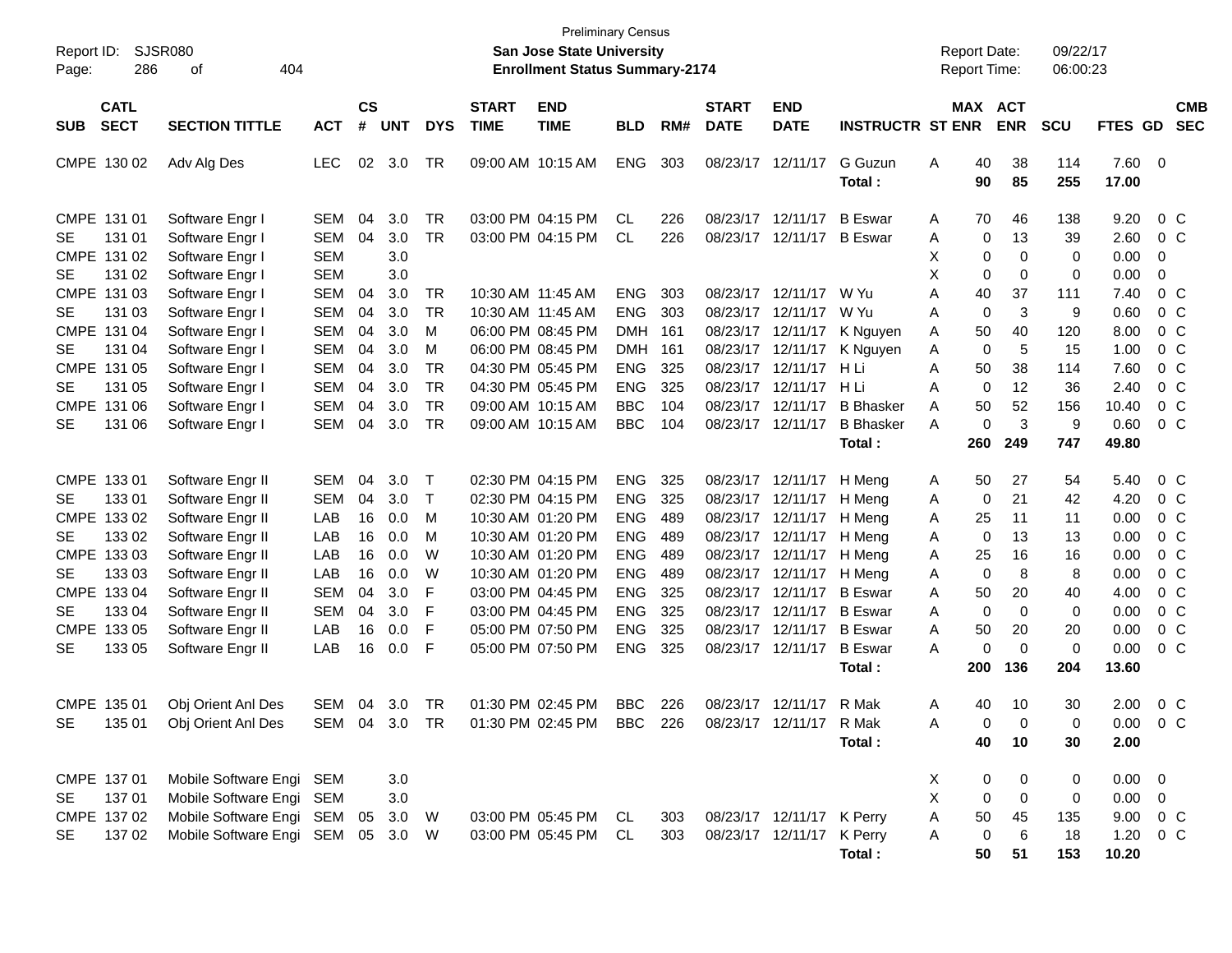| Report ID:<br>287<br>Page:                                                                   | <b>SJSR080</b><br>404<br>οf                                                                                                                                          |                                                                    |                            |                                        |                                    |                             | San Jose State University<br><b>Enrollment Status Summary-2174</b>                                    | <b>Preliminary Census</b>                            |                          |                                        |                                              |                                                                                                                   | <b>Report Date:</b><br><b>Report Time:</b> |                                                                                           | 09/22/17<br>06:00:23                    |                                                                           |                                                                       |
|----------------------------------------------------------------------------------------------|----------------------------------------------------------------------------------------------------------------------------------------------------------------------|--------------------------------------------------------------------|----------------------------|----------------------------------------|------------------------------------|-----------------------------|-------------------------------------------------------------------------------------------------------|------------------------------------------------------|--------------------------|----------------------------------------|----------------------------------------------|-------------------------------------------------------------------------------------------------------------------|--------------------------------------------|-------------------------------------------------------------------------------------------|-----------------------------------------|---------------------------------------------------------------------------|-----------------------------------------------------------------------|
| <b>CATL</b><br><b>SECT</b><br><b>SUB</b>                                                     | <b>SECTION TITTLE</b>                                                                                                                                                | <b>ACT</b>                                                         | $\mathsf{cs}$<br>#         | <b>UNT</b>                             | <b>DYS</b>                         | <b>START</b><br><b>TIME</b> | <b>END</b><br><b>TIME</b>                                                                             | <b>BLD</b>                                           | RM#                      | <b>START</b><br><b>DATE</b>            | <b>END</b><br><b>DATE</b>                    | <b>INSTRUCTR ST ENR</b>                                                                                           |                                            | MAX ACT<br><b>ENR</b>                                                                     | <b>SCU</b>                              | FTES GD                                                                   | <b>CMB</b><br><b>SEC</b>                                              |
| CMPE 138 01<br>CMPE 138 02                                                                   | Database Systems I<br>Database Systems I                                                                                                                             | <b>SEM</b><br>SEM                                                  | 04                         | 3.0<br>3.0                             | <b>MW</b>                          |                             | 03:00 PM 04:15 PM                                                                                     | <b>ENG</b>                                           | 341                      |                                        | 08/23/17 12/11/17                            | K Li<br>Total :                                                                                                   | Χ<br>A                                     | 0<br>0<br>30<br>27<br>30<br>27                                                            | 0<br>81<br>81                           | $0.00 \t 0$<br>5.65<br>5.65                                               | - 5                                                                   |
| CMPE 139 01<br>139 01<br><b>SE</b>                                                           | FundamDataMining<br>FundamDataMining                                                                                                                                 | LEC<br><b>LEC</b>                                                  | 02<br>02 <sub>2</sub>      | 3.0<br>3.0                             | TR<br><b>TR</b>                    |                             | 01:30 PM 02:45 PM<br>01:30 PM 02:45 PM                                                                | <b>ENG</b><br><b>ENG</b>                             | 301<br>301               | 08/23/17 12/11/17<br>08/23/17 12/11/17 |                                              | D Anastasiu<br>D Anastasiu<br>Total :                                                                             | A<br>A                                     | 23<br>30<br>$\mathbf 0$<br>$\overline{4}$<br>30<br>27                                     | 69<br>12<br>81                          | 4.60<br>0.80<br>5.40                                                      | 0 <sup>o</sup><br>0 <sup>o</sup>                                      |
| CMPE 140 01<br>CMPE 140 02<br>CMPE 140 03                                                    | Comp Arch & Design<br>Comp Arch & Design<br>Comp Arch & Design                                                                                                       | <b>SEM</b><br>LAB<br>LAB                                           | 04<br>16<br>16             | 3.0<br>0.0<br>0.0                      | MW<br>$\top$<br>R                  |                             | 10:30 AM 11:20 AM<br>02:30 PM 05:20 PM<br>04:30 PM 07:20 PM                                           | <b>ENG</b><br><b>ENG</b><br><b>ENG</b>               | 325<br>288<br>288        | 08/23/17 12/11/17                      | 08/23/17 12/11/17<br>08/23/17 12/11/17       | D Hung<br>D Hung<br>D Hung<br>Total:                                                                              | A<br>Α<br>A<br>100                         | 50<br>52<br>25<br>26<br>25<br>26<br>104                                                   | 104<br>26<br>26<br>156                  | $10.40 \quad 0$<br>0.00<br>0.00<br>10.40                                  | $\overline{\phantom{0}}$<br>$\overline{\mathbf{0}}$                   |
| CMPE 142 01<br>CMPE 142 02<br>CMPE 142 03<br>CMPE 142 04                                     | <b>Operating Systems</b><br><b>Operating Systems</b><br><b>Operating Systems</b><br><b>Operating Systems</b>                                                         | <b>SEM</b><br><b>SEM</b><br><b>SEM</b><br>SEM                      | 04<br>04                   | 3.0<br>3.0<br>3.0<br>3.0               | MW<br>MW                           |                             | 10:30 AM 11:45 AM<br>03:00 PM 04:15 PM                                                                | <b>DMH</b><br><b>DMH</b>                             | 163<br>357               |                                        | 08/23/17 12/11/17<br>08/23/17 12/11/17       | S Tavarageri A<br>S Tavarageri A<br>Total:                                                                        | X<br>X<br>100                              | 0<br>0<br>$\mathbf 0$<br>$\mathbf 0$<br>52<br>50<br>50<br>40<br>92                        | 0<br>$\mathbf 0$<br>156<br>120<br>276   | $0.00 \t 0$<br>0.00<br>10.40<br>8.10<br>18.50                             | $\overline{\phantom{0}}$<br>$\overline{\mathbf{0}}$<br>$\overline{2}$ |
| CMPE 146 01<br>CMPE 146 02<br>CMPE 146 03                                                    | RT Embedded CoDes SEM<br>RT Embedded CoDes LAB<br>RT Embedded CoDes LAB                                                                                              |                                                                    | 04<br>16<br>16             | 3.0<br>0.0<br>0.0                      | MW<br>F<br>M                       |                             | 09:00 AM 09:50 AM<br>08:00 AM 11:20 AM<br>05:30 PM 08:50 PM                                           | <b>ENG</b><br><b>ENG</b><br><b>ENG</b>               | 337<br>278<br>278        | 08/23/17 12/11/17                      | 08/23/17 12/11/17<br>08/23/17 12/11/17       | H Ozemek<br>P Kang<br>H Ozemek<br>Total:                                                                          | Α<br>Α<br>A<br>120                         | 60<br>66<br>30<br>33<br>30<br>33<br>132                                                   | 132<br>33<br>33<br>198                  | 13.20 0<br>$0.00 \t 0$<br>$0.00 \t 0$<br>13.20                            |                                                                       |
| CMPE 148 01<br>148 01<br>SE.<br>CMPE 148 02<br>148 02<br>SE.<br>CMPE 148 03<br>SE.<br>148 03 | <b>Comptr Networks I</b><br><b>Comptr Networks I</b><br><b>Comptr Networks I</b><br><b>Comptr Networks I</b><br><b>Comptr Networks I</b><br><b>Comptr Networks I</b> | <b>SEM</b><br><b>SEM</b><br>SEM<br><b>SEM</b><br><b>SEM</b><br>SEM | 04<br>04<br>04<br>04       | 3.0<br>3.0<br>3.0<br>3.0<br>3.0<br>3.0 | W<br>W<br>TR<br><b>TR</b>          |                             | 06:00 PM 08:45 PM<br>06:00 PM 08:45 PM<br>10:30 AM 11:45 AM<br>10:30 AM 11:45 AM                      | <b>ENG</b><br><b>ENG</b><br><b>BBC</b><br><b>BBC</b> | 325<br>325<br>103<br>103 | 08/23/17 12/11/17<br>08/23/17 12/11/17 | 08/23/17 12/11/17<br>08/23/17 12/11/17       | <b>B</b> Vinnakota<br><b>B</b> Vinnakota<br>R Fatoohi<br>R Fatoohi<br>Total:                                      | Х<br>X<br>A<br>A<br>A<br>A<br>100          | 0<br>0<br>0<br>$\mathbf 0$<br>42<br>50<br>0<br>8<br>37<br>50<br>$\overline{7}$<br>0<br>94 | 0<br>0<br>126<br>24<br>111<br>21<br>282 | $0.00 \t 0$<br>0.00<br>8.40<br>1.60<br>7.40<br>1.40<br>18.80              | 0<br>0 <sup>o</sup><br>0 <sup>o</sup><br>0 <sup>o</sup><br>$0\,C$     |
| CMPE 152 01<br>CMPE 152 02<br>CMPE 152 03<br>CMPE 152 04<br>CMPE 152 05                      | <b>Compiler Design</b><br><b>Compiler Design</b><br>Compiler Design<br><b>Compiler Design</b><br><b>Compiler Design</b>                                              | SEM<br>LAB<br>LAB<br><b>SEM</b><br>LAB                             | 04<br>16<br>16<br>04<br>16 | 3.0<br>0.0<br>0.0<br>3.0<br>$0.0$ T    | TR<br><b>TR</b><br>TR<br><b>TR</b> |                             | 03:00 PM 03:50 PM<br>04:00 PM 05:30 PM<br>10:30 AM 12:00 PM<br>04:30 PM 05:20 PM<br>06:00 PM 08:45 PM | ENG 337<br>ENG<br>ENG<br>ENG 403<br>ENG 206          | 492<br>492               |                                        | 08/23/17 12/11/17 R Mak<br>08/23/17 12/11/17 | 08/23/17 12/11/17 M Robinson A<br>08/23/17 12/11/17 M Robinson<br>08/23/17 12/11/17 M Robinson<br>R Mak<br>Total: | A<br>A<br>A<br>Α                           | 60<br>59<br>30<br>32<br>27<br>30<br>30<br>34<br>30<br>34<br>180<br>186                    | 118<br>32<br>27<br>68<br>34<br>279      | 11.80 0<br>$0.00 \t 0$<br>$0.00 \t 0$<br>$6.80$ 0<br>$0.00 \t 0$<br>18.60 |                                                                       |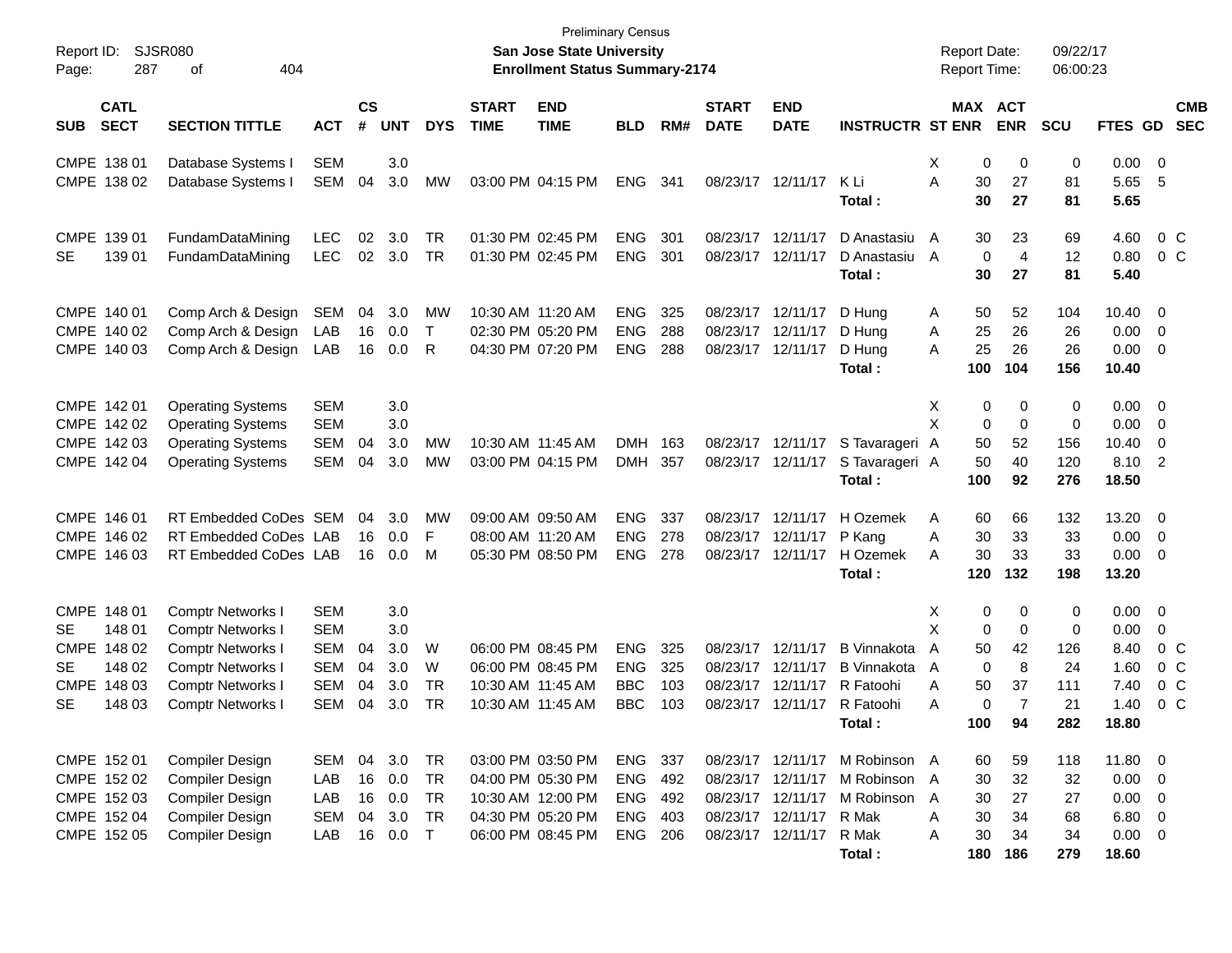| Report ID:<br>Page: | 288                        | <b>SJSR080</b><br>404<br>οf      |            |                |            |              |                             | <b>Preliminary Census</b><br><b>San Jose State University</b><br><b>Enrollment Status Summary-2174</b> |            |     |                             |                            |                                | <b>Report Date:</b><br><b>Report Time:</b> |                            | 09/22/17<br>06:00:23 |               |                |                          |
|---------------------|----------------------------|----------------------------------|------------|----------------|------------|--------------|-----------------------------|--------------------------------------------------------------------------------------------------------|------------|-----|-----------------------------|----------------------------|--------------------------------|--------------------------------------------|----------------------------|----------------------|---------------|----------------|--------------------------|
| <b>SUB</b>          | <b>CATL</b><br><b>SECT</b> | <b>SECTION TITTLE</b>            | <b>ACT</b> | <b>CS</b><br># | <b>UNT</b> | <b>DYS</b>   | <b>START</b><br><b>TIME</b> | <b>END</b><br><b>TIME</b>                                                                              | <b>BLD</b> | RM# | <b>START</b><br><b>DATE</b> | <b>END</b><br><b>DATE</b>  | <b>INSTRUCTR ST ENR</b>        |                                            | MAX ACT<br><b>ENR</b>      | <b>SCU</b>           | FTES GD       |                | <b>CMB</b><br><b>SEC</b> |
|                     | CMPE 163 01                | Intro CG & AR                    | SEM        | 04             | 3.0        | R            |                             | 06:00 PM 08:45 PM                                                                                      | <b>ENG</b> | 325 | 08/23/17                    | 12/11/17                   | -H Li                          | 50<br>Α                                    | 12                         | 36                   | 2.40          | $0\,$ C        |                          |
| <b>SE</b>           | 16301                      | Intro CG & AR                    | SEM        | 04             | 3.0        | R            |                             | 06:00 PM 08:45 PM                                                                                      | <b>ENG</b> | 325 |                             | 08/23/17 12/11/17          | H Li                           | A                                          | $\mathbf 0$<br>$\mathbf 0$ | $\mathbf 0$          | 0.00          | $0\,$ C        |                          |
|                     |                            |                                  |            |                |            |              |                             |                                                                                                        |            |     |                             |                            | Total:                         | 50                                         | 12                         | 36                   | 2.40          |                |                          |
|                     | CMPE 165 01                | SW Engl Process Mgt SEM          |            | 04             | 3.0        | MW           |                             | 04:30 PM 05:45 PM                                                                                      | <b>ENG</b> | 325 |                             | 08/23/17 12/11/17          | H Meng                         | 45<br>A                                    | 8                          | 24                   | 1.60          | $0\,$ C        |                          |
| <b>SE</b>           | 165 01                     | SW Engl Process Mgt SEM          |            | 04             | 3.0        | MW           |                             | 04:30 PM 05:45 PM                                                                                      | <b>ENG</b> | 325 |                             | 08/23/17 12/11/17          | H Meng                         | A                                          | 33<br>0                    | 99                   | 6.60          | $0\,$ C        |                          |
|                     |                            |                                  |            |                |            |              |                             |                                                                                                        |            |     |                             |                            | Total:                         | 45                                         | 41                         | 123                  | 8.20          |                |                          |
|                     | CMPE 172 01                | <b>Enterprise Software</b>       | <b>LEC</b> | 02             | 3.0        | TR           |                             | 01:30 PM 02:45 PM                                                                                      | <b>ENG</b> | 331 |                             | 08/23/17 12/11/17          | D Harkey                       | 45<br>A                                    | 20                         | 60                   | 4.00          | $0\,$ C        |                          |
| <b>SE</b>           | 172 01                     | <b>Enterprise Software</b>       | <b>LEC</b> | 02             | 3.0        | <b>TR</b>    |                             | 01:30 PM 02:45 PM                                                                                      | <b>ENG</b> | 331 |                             | 08/23/17 12/11/17          | D Harkey                       | A                                          | 23<br>0                    | 69                   | 4.60          | $0\,$ C        |                          |
|                     |                            |                                  |            |                |            |              |                             |                                                                                                        |            |     |                             |                            | Total:                         | 45                                         | 43                         | 129                  | 8.60          |                |                          |
|                     | CMPE 180 01                | <b>Individual Studies</b>        | <b>SUP</b> | 36             | 1.0        | <b>TBA</b>   |                             |                                                                                                        |            |     |                             | 08/23/17 12/11/17          | R Fatoohi                      | 15<br>A                                    | 0                          | 0                    | 0.00          | $0\,$ C        |                          |
| <b>SE</b>           | 180 01                     | <b>Individual Studies</b>        | <b>SUP</b> | 36             | 1.0        | <b>TBA</b>   |                             |                                                                                                        |            |     | 08/23/17                    | 12/11/17                   | R Fatoohi                      | A                                          | 0<br>0                     | $\mathbf 0$          | 0.00          | 0 <sup>o</sup> |                          |
|                     | CMPE 180 02                | <b>Individual Studies</b>        | <b>SUP</b> | 36             | 3.0        | <b>TBA</b>   |                             |                                                                                                        |            |     |                             | 08/23/17 12/11/17 S Meldal |                                | A<br>15                                    | 13                         | 39                   | 2.60          | $0\,$ C        |                          |
| <b>SE</b>           | 180 02                     | <b>Individual Studies</b>        | <b>SUP</b> | 36             | 3.0        | <b>TBA</b>   |                             |                                                                                                        |            |     |                             | 08/23/17 12/11/17 S Meldal |                                | A                                          | $\mathbf 0$<br>$\Omega$    | $\mathbf 0$          | 0.00          | $0\,$ C        |                          |
|                     | CMPE 180 38                | <b>Individual Studies</b>        | <b>SUP</b> | 36             | 3.0        | R            |                             | 01:30 PM 04:15 PM                                                                                      | <b>ENG</b> | 325 |                             | 08/23/17 12/11/17          | M Fayad                        | Α<br>50                                    | 53                         | 159                  | 13.25 53 C    |                |                          |
| <b>SE</b>           | 180 38                     | <b>Individual Studies</b>        | <b>SUP</b> | 36             | 3.0        | R            |                             | 01:30 PM 04:15 PM                                                                                      | <b>ENG</b> | 325 |                             | 08/23/17 12/11/17          | M Fayad                        | Α                                          | $\mathbf 0$<br>0           | $\mathbf 0$          | 0.00          | $0\,$ C        |                          |
|                     | CMPE 180 90                | <b>Individual Studies</b>        | <b>SUP</b> | 36             | 3.0        | <b>MW</b>    |                             | 10:30 AM 11:45 AM                                                                                      | <b>ENG</b> | 337 |                             |                            | 08/23/17 12/11/17 H Katirciogl | Α<br>50                                    | 62                         | 186                  | 15.50 62 C    |                |                          |
| <b>SE</b>           | 180 90                     | <b>Individual Studies</b>        | <b>SUP</b> | 36             | 3.0        | МW           | 10:30 AM 11:45 AM           |                                                                                                        | <b>ENG</b> | 337 |                             | 08/23/17 12/11/17          | H Katirciogl                   | Α                                          | 0<br>$\Omega$              | $\mathbf 0$          | $0.00 \t 0 C$ |                |                          |
|                     | CMPE 180 92                | <b>Individual Studies</b>        | <b>SUP</b> | 36             | 3.0        | R            |                             | 06:00 PM 08:45 PM                                                                                      | <b>ENG</b> | 189 |                             | 08/23/17 12/11/17 R Mak    |                                | Α<br>90                                    | 105                        | 315                  | 26.25105 C    |                |                          |
| <b>SE</b>           | 180 92                     | <b>Individual Studies</b>        | <b>SUP</b> | 36             | 3.0        | R            |                             | 06:00 PM 08:45 PM                                                                                      | <b>ENG</b> | 189 |                             | 08/23/17 12/11/17 R Mak    |                                | Α                                          | 0<br>$\mathbf 1$           | 3                    | 0.25          | 1 C            |                          |
|                     | CMPE 180 93                | <b>Individual Studies</b>        | <b>SUP</b> | 36             | 3.0        | R            |                             | 06:00 PM 08:45 PM                                                                                      | <b>ENG</b> | 337 | 08/23/17                    | 12/11/17                   | J Gomez                        | Α<br>50                                    | 49                         | 147                  | 12.25 49 C    |                |                          |
| <b>SE</b>           | 180 93                     | <b>Individual Studies</b>        | <b>SUP</b> | 36             | 3.0        | R            |                             | 06:00 PM 08:45 PM                                                                                      | <b>ENG</b> | 337 |                             | 08/23/17 12/11/17          | J Gomez                        | Α                                          | 0<br>0                     | 0                    | 0.00          | $0\,$ C        |                          |
|                     | CMPE 180 94                | <b>Individual Studies</b>        | <b>SUP</b> | 36             | 3.0        | F            | 01:00 PM 03:45 PM           |                                                                                                        | <b>ENG</b> | 337 |                             | 08/23/17 12/11/17 H Li     |                                | A<br>90                                    | 89                         | 267                  | 22.25 89 C    |                |                          |
| <b>SE</b>           | 180 94                     | <b>Individual Studies</b>        | <b>SUP</b> | 36             | 3.0        | F            |                             | 01:00 PM 03:45 PM                                                                                      | <b>ENG</b> | 337 |                             | 08/23/17 12/11/17          | H Li                           | A                                          | 0<br>$\Omega$              | $\mathbf 0$          | 0.00          | $0\,$ C        |                          |
|                     |                            |                                  |            |                |            |              |                             |                                                                                                        |            |     |                             |                            | Total:                         | 360                                        | 372                        | 1116                 | 92.35         |                |                          |
|                     | CMPE 187 01                | Soft Quality Engr                | SEM        | 04             | 3.0        | R            | 06:00 PM 08:45 PM           |                                                                                                        | SН         | 100 | 08/23/17                    | 12/11/17                   | <b>B</b> Eswar                 | 80<br>A                                    | 59                         | 177                  | 11.80         | $0\,$ C        |                          |
| <b>SE</b>           | 18701                      | Soft Quality Engr                | SEM        | 04             | 3.0        | R            |                             | 06:00 PM 08:45 PM                                                                                      | <b>SH</b>  | 100 |                             | 08/23/17 12/11/17 B Eswar  |                                | A                                          | 0<br>21                    | 63                   | 4.20          | 0 <sup>o</sup> |                          |
|                     |                            |                                  |            |                |            |              |                             |                                                                                                        |            |     |                             |                            | Total:                         | 80                                         | 80                         | 240                  | 16.00         |                |                          |
|                     | CMPE 189 01                | Spcl Topics in CmpE              | SEM        |                | 3.0        |              |                             |                                                                                                        |            |     |                             |                            |                                | X                                          | 0<br>0                     | 0                    | $0.00 \t 0$   |                |                          |
|                     | CMPE 189 02                | Spcl Topics in CmpE              | SEM 04 3.0 |                |            | MW           |                             | 01:30 PM 02:45 PM                                                                                      | ENG 303    |     |                             | 08/23/17 12/11/17          | K Liu                          | A<br>30                                    | 19                         | 57                   | $3.80\ 0$     |                |                          |
|                     |                            |                                  |            |                |            |              |                             |                                                                                                        |            |     |                             |                            | Total:                         | 30                                         | 19                         | 57                   | 3.80          |                |                          |
|                     |                            | CMPE 195A 01 Sr Design Project I | LAB        |                | 16 1.0     | <b>W</b>     |                             | 06:00 PM 08:45 PM                                                                                      | ENG 337    |     |                             |                            | 08/23/17 12/11/17 R Fatoohi    | 60<br>A                                    | 42                         | 42                   | 2.80 0 C      |                |                          |
| SE                  |                            | 195A 01 Sr Design Project I      | LAB        |                | 16  1.0  W |              |                             | 06:00 PM 08:45 PM                                                                                      | ENG 337    |     |                             |                            | 08/23/17 12/11/17 R Fatoohi    | Α                                          | $\sqrt{5}$<br>0            | 5                    | 0.33 0 C      |                |                          |
|                     |                            | CMPE 195A 02 Sr Design Project I | LAB        |                |            | 16  2.0  TBA |                             |                                                                                                        |            |     |                             | 08/23/17 12/11/17          |                                | 60<br>Α                                    | 35                         | 35                   | 4.67 0 C      |                |                          |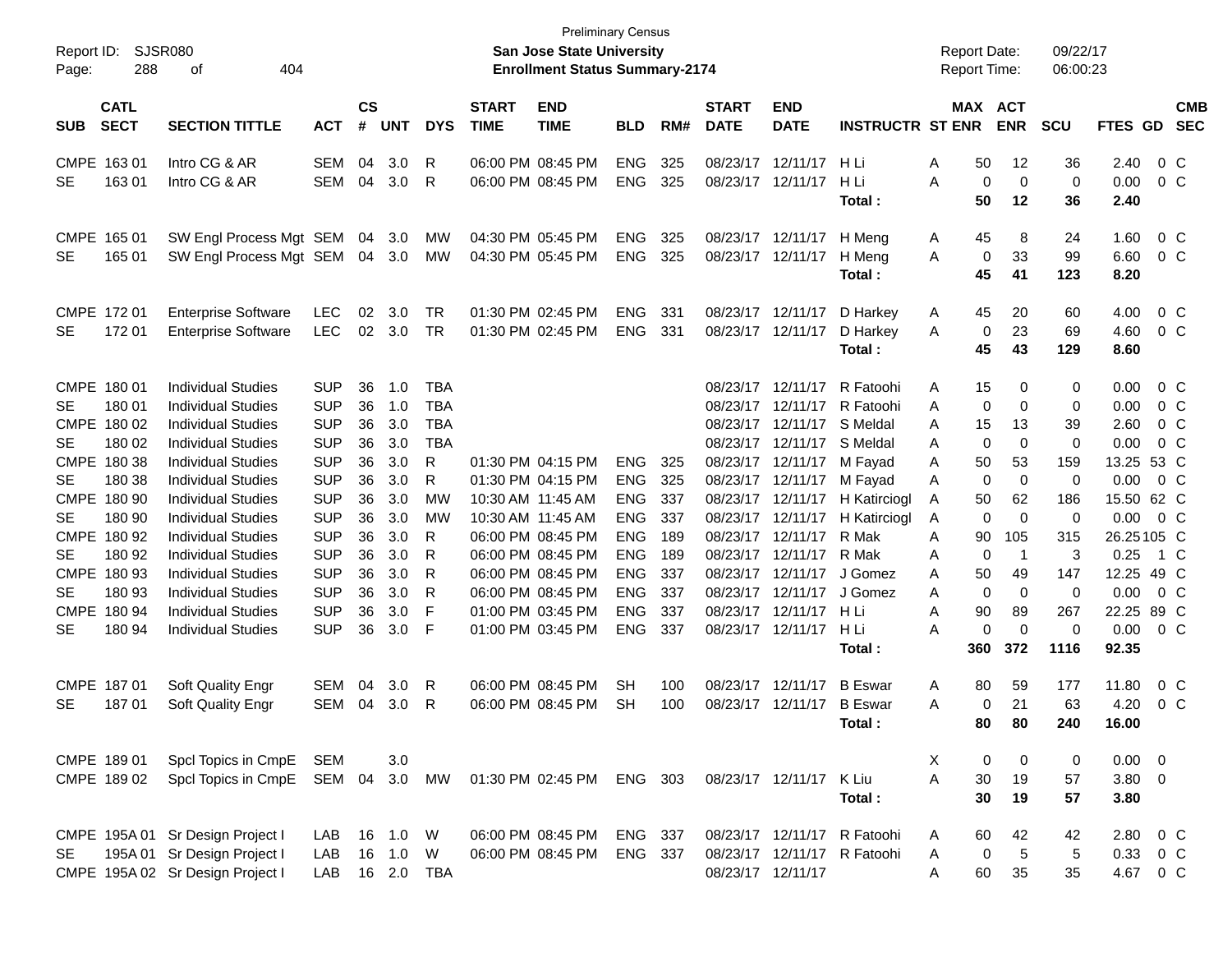| Report ID:<br>Page:    | <b>SJSR080</b><br>289                                         | 404<br>of                                                                                                                              |                                                                    |                      |                                 |                             |                             | <b>Preliminary Census</b><br><b>San Jose State University</b><br><b>Enrollment Status Summary-2174</b> |                                          |                   |                                        |                                                                                                                |                                           | <b>Report Date:</b><br>Report Time:                                |                                    | 09/22/17<br>06:00:23       |                                              |                                         |
|------------------------|---------------------------------------------------------------|----------------------------------------------------------------------------------------------------------------------------------------|--------------------------------------------------------------------|----------------------|---------------------------------|-----------------------------|-----------------------------|--------------------------------------------------------------------------------------------------------|------------------------------------------|-------------------|----------------------------------------|----------------------------------------------------------------------------------------------------------------|-------------------------------------------|--------------------------------------------------------------------|------------------------------------|----------------------------|----------------------------------------------|-----------------------------------------|
| <b>SUB</b>             | <b>CATL</b><br><b>SECT</b>                                    | <b>SECTION TITTLE</b>                                                                                                                  | <b>ACT</b>                                                         | $\mathsf{cs}$<br>#   | <b>UNT</b>                      | <b>DYS</b>                  | <b>START</b><br><b>TIME</b> | <b>END</b><br><b>TIME</b>                                                                              | <b>BLD</b>                               | RM#               | <b>START</b><br><b>DATE</b>            | <b>END</b><br><b>DATE</b>                                                                                      | <b>INSTRUCTR ST ENR</b>                   | <b>MAX ACT</b>                                                     | <b>ENR</b>                         | SCU                        |                                              | <b>CMB</b><br>FTES GD SEC               |
| <b>SE</b>              |                                                               | 195A 02 Sr Design Project I                                                                                                            | LAB                                                                | 16                   | 2.0                             | TBA                         |                             |                                                                                                        |                                          |                   | 08/23/17 12/11/17                      |                                                                                                                | Total:                                    | A<br>0<br>120                                                      | 25<br>107                          | 25<br>107                  | 3.33<br>11.13                                | $0\,$ C                                 |
| <b>SE</b><br><b>SE</b> |                                                               | CMPE 195B 01 Sr Design Project II<br>195B 01 Sr Design Project II<br>CMPE 195B 02 Sr Design Project II<br>195B 02 Sr Design Project II | LAB<br>LAB<br>LAB<br>LAB                                           |                      | 3.0<br>3.0<br>3.0<br>3.0        |                             |                             |                                                                                                        |                                          |                   |                                        |                                                                                                                |                                           | 0<br>X<br>X<br>0<br>X<br>0<br>X<br>0                               | 0<br>0<br>0<br>$\mathbf 0$         | 0<br>0<br>0<br>0           | $0.00 \t 0$<br>$0.00 \t 0$<br>0.00<br>0.00   | $\overline{0}$<br>$\mathbf 0$           |
| <b>SE</b><br>SE        |                                                               | CMPE 195B 03 Sr Design Project II<br>195B 03 Sr Design Project II<br>CMPE 195B 04 Sr Design Project II<br>195B 04 Sr Design Project II | LAB<br>LAB<br>LAB<br>LAB                                           | 16<br>16             | 3.0<br>3.0<br>3.0<br>3.0        | <b>TBA</b><br><b>TBA</b>    |                             |                                                                                                        |                                          |                   | 08/23/17 12/11/17<br>08/23/17 12/11/17 |                                                                                                                | Total:                                    | 45<br>A<br>$\mathbf 0$<br>A<br>X<br>0<br>X<br>0<br>45              | 36<br>24<br>0<br>$\mathbf 0$<br>60 | 108<br>72<br>0<br>0<br>180 | 7.20<br>4.80<br>0.00<br>$0.00 \t 0$<br>12.00 | 0 <sup>o</sup><br>0 <sup>o</sup><br>- 0 |
|                        |                                                               | CMPE 195F 01 Snr Design Proj II                                                                                                        | LAB                                                                | 16                   | 3.0                             | TBA                         |                             |                                                                                                        |                                          |                   | 08/23/17 12/11/17                      |                                                                                                                | Total:                                    | 45<br>A<br>45                                                      | 36<br>36                           | 108<br>108                 | $7.20 \ 0$<br>7.20                           |                                         |
|                        | CMPE 200 01<br>CMPE 200 02                                    | Comp Architecture<br>Comp Architecture                                                                                                 | <b>SEM</b><br><b>SEM</b>                                           | 05<br>05             | 3.0<br>3.0                      | W<br>M                      |                             | 03:00 PM 05:45 PM<br>06:00 PM 08:45 PM                                                                 | <b>ENG</b><br><b>BBC</b>                 | 337<br>326        |                                        | 08/23/17 12/11/17<br>08/23/17 12/11/17                                                                         | A Bindal<br>S Song<br>Total:              | 40<br>Α<br>50<br>A<br>90                                           | 19<br>50<br>69                     | 57<br>150<br>207           | 4.75 19<br>12.50 50<br>17.25                 |                                         |
|                        | CMPE 202 01<br>CMPE 202 02<br>CMPE 202 03                     | SW Systems Engr<br><b>SW Systems Engr</b><br>SW Systems Engr                                                                           | <b>LEC</b><br><b>LEC</b><br><b>LEC</b>                             | 01<br>01<br>01       | 3.0<br>3.0<br>3.0               | M<br>$\top$<br>S            |                             | 06:00 PM 08:45 PM<br>06:00 PM 08:45 PM<br>12:00 PM 02:45 PM                                            | <b>ENG</b><br><b>ENG</b><br><b>ENG</b>   | 337<br>325<br>189 | 08/23/17 12/11/17<br>08/23/17 12/11/17 | 08/23/17 12/11/17                                                                                              | M Fayad<br>M Fayad<br>P Nguyen<br>Total:  | A<br>80<br>50<br>Α<br>65<br>A<br>195                               | 44<br>41<br>84<br>169              | 132<br>123<br>252<br>507   | 11.00 44<br>10.25 41<br>21.00 84<br>42.25    |                                         |
|                        | CMPE 206 01                                                   | Comp Netwrk Design SEM 05 3.0 T                                                                                                        |                                                                    |                      |                                 |                             |                             | 06:00 PM 08:45 PM                                                                                      | CL                                       | 222               | 08/23/17 12/11/17                      |                                                                                                                | J Gomez<br>Total:                         | A<br>80<br>80                                                      | 63<br>63                           | 189<br>189                 | 15.75 63<br>15.75                            |                                         |
|                        | CMPE 207 01                                                   | Net Prog & Appl                                                                                                                        | <b>LEC</b>                                                         | 04                   | 3.0                             | TR                          |                             | 04:30 PM 05:45 PM                                                                                      | <b>ENG</b>                               | 337               | 08/23/17 12/11/17                      |                                                                                                                | R Fatoohi<br>Total:                       | 80<br>A<br>80                                                      | 44<br>44                           | 132<br>132                 | 11.00 44<br>11.00                            |                                         |
|                        | CMPE 208 01                                                   | Net Arch & Proto                                                                                                                       | LEC 04 3.0 W                                                       |                      |                                 |                             |                             | 06:00 PM 08:45 PM                                                                                      | WSQ 109                                  |                   |                                        |                                                                                                                | 08/23/17 12/11/17 S Silberman A<br>Total: | 80<br>80                                                           | 68<br>68                           | 204<br>204                 | 17.00 68<br>17.00                            |                                         |
| EE<br>EE               | CMPE 209 01<br>209 01<br>CMPE 209 02<br>209 02<br>CMPE 209 03 | <b>Network Security</b><br><b>Network Security</b><br><b>Network Security</b><br><b>Network Security</b><br><b>Network Security</b>    | <b>LEC</b><br><b>LEC</b><br><b>LEC</b><br><b>LEC</b><br><b>LEC</b> | 01<br>01<br>01<br>01 | 3.0<br>3.0<br>3.0<br>3.0<br>3.0 | МW<br><b>MW</b><br>TR<br>TR |                             | 04:30 PM 05:45 PM<br>04:30 PM 05:45 PM<br>03:00 PM 04:15 PM<br>03:00 PM 04:15 PM                       | ENG 339<br>ENG 339<br>DMH 357<br>DMH 357 |                   |                                        | 08/23/17 12/11/17 C Tarng<br>08/23/17 12/11/17 C Tarng<br>08/23/17 12/11/17 J Zhao<br>08/23/17 12/11/17 J Zhao |                                           | 65<br>A<br>$\mathbf 0$<br>Α<br>65<br>Α<br>$\pmb{0}$<br>Α<br>X<br>0 | 27<br>41<br>25<br>27<br>0          | 81<br>123<br>75<br>81<br>0 | 10.20 40 C<br>$0.00 \t 0$                    | 6.75 27 C<br>6.25 25 C<br>6.75 27 C     |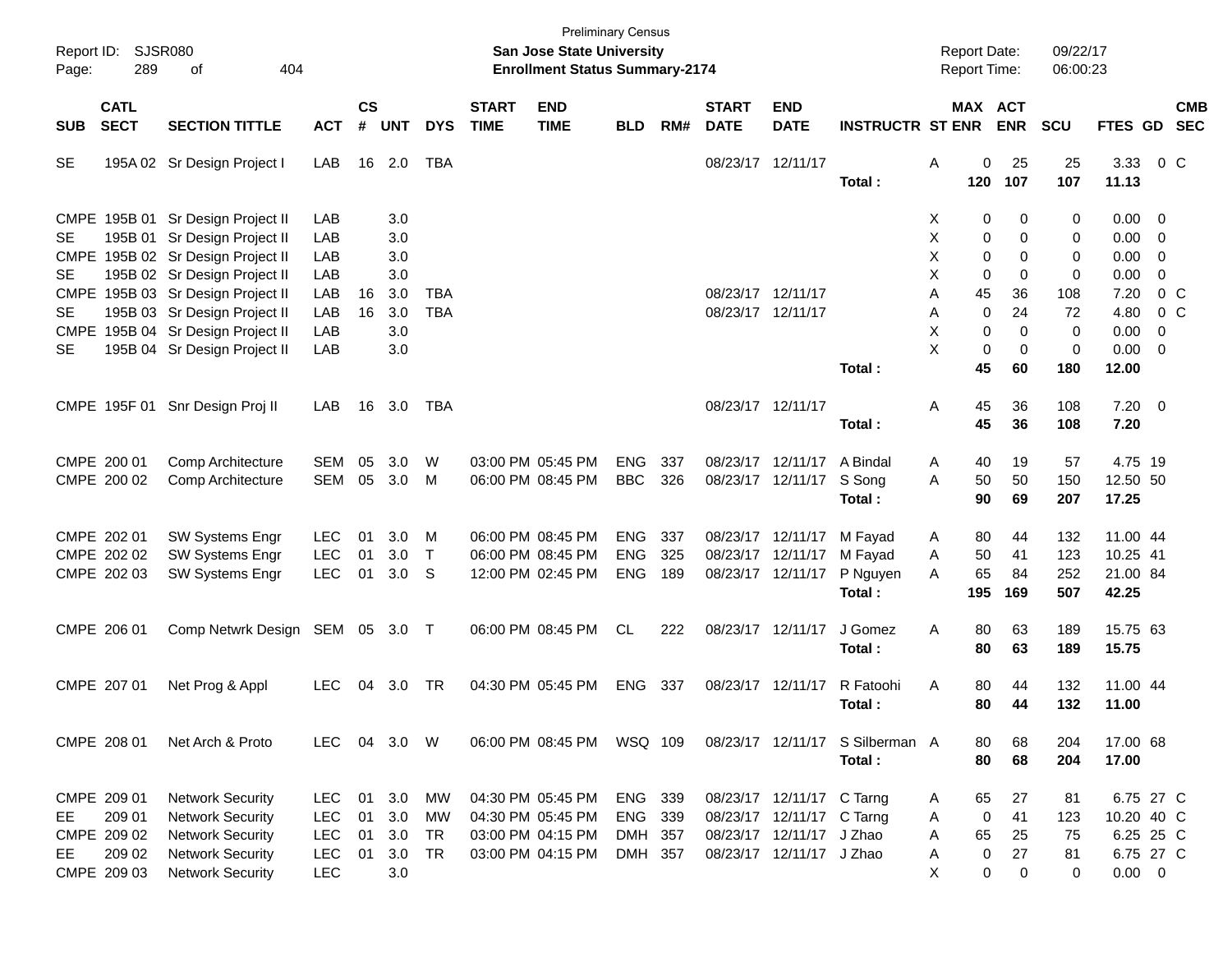| Report ID:<br>Page: | 290                                       | <b>SJSR080</b><br>404<br>οf                           |                          |                |                   |             |                             | <b>Preliminary Census</b><br>San Jose State University<br><b>Enrollment Status Summary-2174</b> |                          |            |                             |                                                 |                                                                                            | Report Date:<br>Report Time: |                               |                            | 09/22/17<br>06:00:23           |                                            |            |
|---------------------|-------------------------------------------|-------------------------------------------------------|--------------------------|----------------|-------------------|-------------|-----------------------------|-------------------------------------------------------------------------------------------------|--------------------------|------------|-----------------------------|-------------------------------------------------|--------------------------------------------------------------------------------------------|------------------------------|-------------------------------|----------------------------|--------------------------------|--------------------------------------------|------------|
| <b>SUB</b>          | <b>CATL</b><br><b>SECT</b>                | <b>SECTION TITTLE</b>                                 | <b>ACT</b>               | <b>CS</b><br># | <b>UNT</b>        | <b>DYS</b>  | <b>START</b><br><b>TIME</b> | <b>END</b><br><b>TIME</b>                                                                       | <b>BLD</b>               | RM#        | <b>START</b><br><b>DATE</b> | <b>END</b><br><b>DATE</b>                       | <b>INSTRUCTR ST ENR</b>                                                                    |                              | MAX ACT                       | <b>ENR</b>                 | SCU                            | FTES GD SEC                                | <b>CMB</b> |
| <b>EE</b>           | 209 03                                    | <b>Network Security</b>                               | <b>LEC</b>               |                | 3.0               |             |                             |                                                                                                 |                          |            |                             |                                                 | Total:                                                                                     | X                            | 0<br>130                      | $\mathbf 0$<br>120         | 0<br>360                       | $0.00 \t 0$<br>29.95                       |            |
|                     | CMPE 210 01                               | SDN and NFV                                           | <b>LEC</b>               | 01             | 3.0               | TR          |                             | 09:00 AM 10:15 AM                                                                               | <b>BBC</b>               | 204        |                             | 08/23/17 12/11/17                               | A Bond<br>Total:                                                                           | A                            | 70<br>70                      | 37<br>37                   | 111<br>111                     | 9.25 37<br>9.25                            |            |
|                     | CMPE 212 01                               | Soc Systems                                           | SEM 05 3.0 T             |                |                   |             |                             | 06:00 PM 08:45 PM                                                                               | <b>BBC</b>               | 326        |                             | 08/23/17 12/11/17                               | Y Sun<br>Total:                                                                            | A                            | 45<br>45                      | 11<br>11                   | 33<br>33                       | 2.70 10<br>2.70                            |            |
|                     | CMPE 220 01<br>CMPE 220 02                | <b>System Software</b><br>System Software             | SEM<br>SEM               | 05<br>05       | 3.0<br>3.0        | R<br>$\top$ |                             | 06:00 PM 08:45 PM<br>06:00 PM 08:45 PM                                                          | <b>DMH</b><br><b>BBC</b> | 227<br>322 | 08/23/17 12/11/17           | 08/23/17 12/11/17                               | H Li<br>K Liu<br>Total:                                                                    | Α<br>A                       | 60<br>50<br>110               | 68<br>18<br>86             | 204<br>54<br>258               | 17.00 68<br>4.50 18<br>21.50               |            |
|                     | CMPE 226 01                               | Database Design                                       | <b>LEC</b>               | 01             | 3.0               | <b>MW</b>   |                             | 01:30 PM 02:45 PM                                                                               | <b>ENG</b>               | 325        | 08/23/17 12/11/17           |                                                 | K Li<br>Total:                                                                             | A                            | 50<br>50                      | 37<br>37                   | 111<br>111                     | 9.25 37<br>9.25                            |            |
|                     | CMPE 235 01                               | Mobile SW Design                                      | <b>LEC</b>               |                | 3.0               |             |                             |                                                                                                 |                          |            |                             |                                                 | Total:                                                                                     | X                            | 0<br>$\bf{0}$                 | 0<br>$\bf{0}$              | 0<br>0                         | $0.00 \t 0$<br>0.00                        |            |
|                     | CMPE 240 01<br>CMPE 240 02<br>CMPE 240 03 | Adv Comp Design<br>Adv Comp Design<br>Adv Comp Design | SEM<br><b>SEM</b><br>SEM | 05<br>05       | 3.0<br>3.0<br>3.0 | M<br>$\top$ |                             | 03:00 PM 05:45 PM<br>06:00 PM 08:45 PM                                                          | ENG<br><b>BBC</b>        | 337<br>108 |                             | 08/23/17 12/11/17 A Bindal<br>08/23/17 12/11/17 | L Lam<br>Total:                                                                            | A<br>X<br>A                  | 40<br>$\mathbf 0$<br>50<br>90 | 29<br>$\Omega$<br>24<br>53 | 87<br>$\mathbf 0$<br>72<br>159 | 7.20 28<br>$0.00 \t 0$<br>6.00 24<br>13.20 |            |
|                     | CMPE 243 01                               | Embed Sys Applicatio LEC                              |                          |                | 04 3.0 T          |             |                             | 06:00 PM 08:45 PM                                                                               | <b>BBC</b>               | 202        |                             | 08/23/17 12/11/17                               | P Kang<br>Total:                                                                           | Α                            | 80<br>80                      | 69<br>69                   | 207<br>207                     | 16.70 58<br>16.70                          |            |
|                     | CMPE 245 01                               | Embed Wireless Archi LEC                              |                          |                | 04 3.0            | MW          |                             | 12:00 PM 01:15 PM                                                                               | ENG                      | 331        |                             | 08/23/17 12/11/17                               | H Li<br>Total:                                                                             | A                            | 45<br>45                      | 35<br>35                   | 105<br>105                     | 8.75 35<br>8.75                            |            |
|                     |                                           | CMPE 255 01 Data Mining                               |                          |                |                   |             |                             |                                                                                                 |                          |            |                             |                                                 | LEC 01 3.0 TR  09:00 AM  10:15 AM  ENG  337  08/23/17  12/11/17  D  Anastasiu  A<br>Total: |                              | 45<br>45                      | 39<br>39                   | 117<br>117                     | 9.75 39<br>9.75                            |            |
|                     |                                           | CMPE 256 01 LargeScaleAnalyt                          | LEC 01 3.0 TR            |                |                   |             |                             | 10:30 AM 11:45 AM ENG 325                                                                       |                          |            | 08/23/17 12/11/17           |                                                 | M Eirinaki<br>Total:                                                                       | A                            | 45<br>45                      | 50<br>50                   | 150<br>150                     | 12.50 50<br>12.50                          |            |
|                     |                                           | CMPE 257 01 Machine Learning                          | LEC 01 3.0 T             |                |                   |             |                             | 06:00 PM 08:45 PM ENG 331                                                                       |                          |            | 08/23/17 12/11/17 R Tsou    |                                                 | Total:                                                                                     | A                            | 80<br>80                      | 73<br>73                   | 219<br>219                     | 18.25 73<br>18.25                          |            |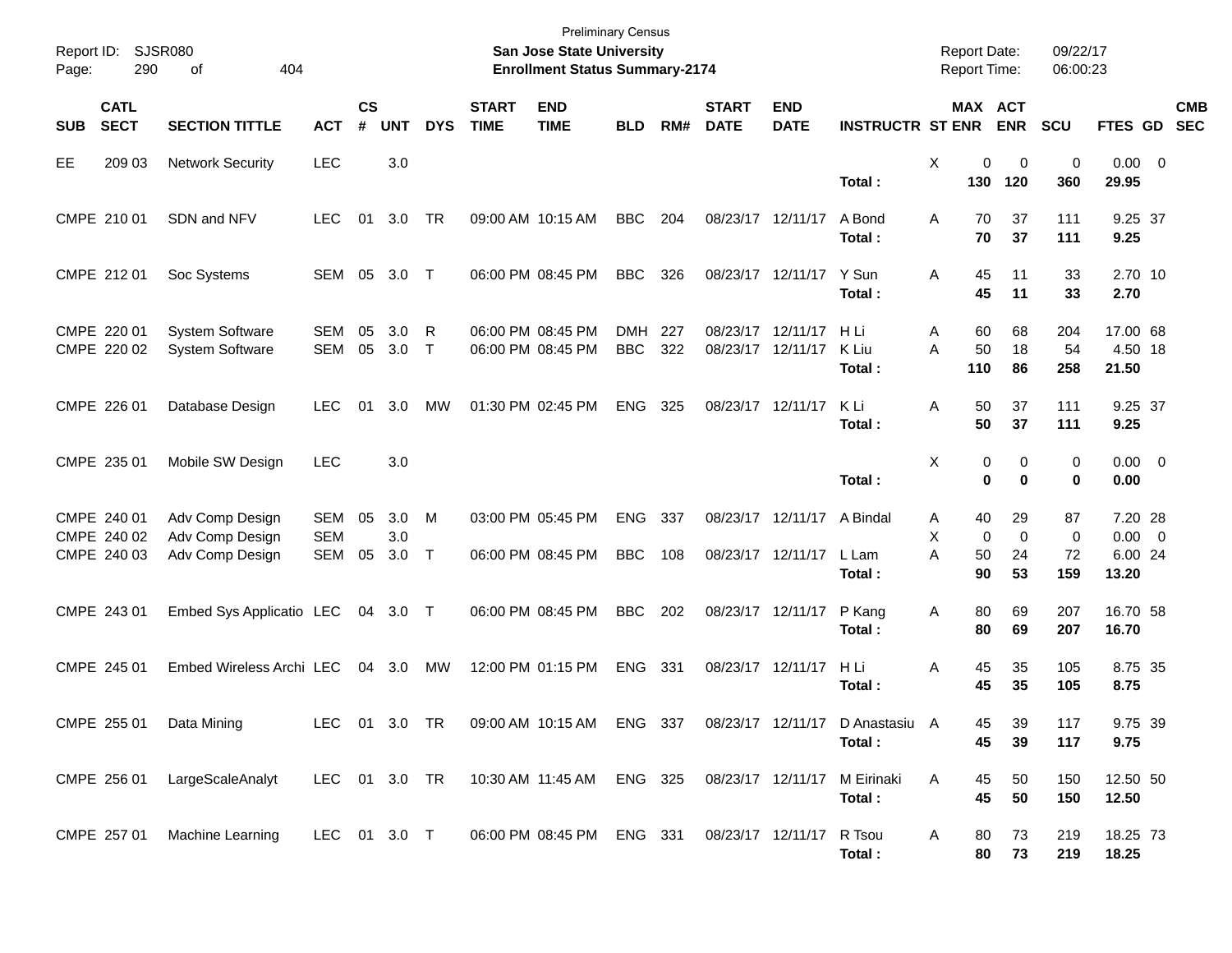| Report ID:<br>Page:                                      | <b>SJSR080</b><br>291      | 404<br>of                                                                  |                                                      |                    |                                |                        |                             | <b>Preliminary Census</b><br>San Jose State University<br><b>Enrollment Status Summary-2174</b> |                          |            |                             |                                                |                                                 | <b>Report Date:</b><br>Report Time:                    |                                      | 09/22/17<br>06:00:23          |                                                            |                          |
|----------------------------------------------------------|----------------------------|----------------------------------------------------------------------------|------------------------------------------------------|--------------------|--------------------------------|------------------------|-----------------------------|-------------------------------------------------------------------------------------------------|--------------------------|------------|-----------------------------|------------------------------------------------|-------------------------------------------------|--------------------------------------------------------|--------------------------------------|-------------------------------|------------------------------------------------------------|--------------------------|
| <b>SUB</b>                                               | <b>CATL</b><br><b>SECT</b> | <b>SECTION TITTLE</b>                                                      | <b>ACT</b>                                           | $\mathsf{cs}$<br># | <b>UNT</b>                     | <b>DYS</b>             | <b>START</b><br><b>TIME</b> | <b>END</b><br><b>TIME</b>                                                                       | <b>BLD</b>               | RM#        | <b>START</b><br><b>DATE</b> | <b>END</b><br><b>DATE</b>                      | <b>INSTRUCTR ST ENR</b>                         | MAX ACT                                                | <b>ENR</b>                           | SCU                           | FTES GD                                                    | <b>CMB</b><br><b>SEC</b> |
| CMPE 264 01                                              |                            | Adv Dig/Cmp System SEM                                                     |                                                      |                    | 3.0                            |                        |                             |                                                                                                 |                          |            |                             |                                                | Total:                                          | Χ<br>0<br>0                                            | 0<br>0                               | 0<br>0                        | $0.00 \t 0$<br>0.00                                        |                          |
| CMPE 265 01                                              |                            | Hi Speed Dig Des                                                           | <b>LEC</b>                                           | 04                 | 3.0                            | $\mathsf{R}$           |                             | 06:00 PM 08:45 PM                                                                               | CL                       | 225        | 08/23/17 12/11/17           |                                                | H Katirciogl<br>Total:                          | 30<br>A<br>30                                          | 11<br>11                             | 33<br>33                      | $2.65$ 9<br>2.65                                           |                          |
| CMPE 272 01                                              | CMPE 272 02                | Ent SW Platforms<br>Ent SW Platforms                                       | <b>LEC</b><br><b>LEC</b>                             | 01<br>01           | 3.0<br>3.0                     | M<br>-S                |                             | 06:00 PM 08:45 PM<br>09:15 AM 12:00 PM                                                          | <b>ENG</b><br><b>ENG</b> | 189<br>337 | 08/23/17 12/11/17           | 08/23/17 12/11/17                              | R Ranjan<br>R Sinn<br>Total:                    | 90<br>A<br>A<br>90<br>180                              | 111<br>79<br>190                     | 333<br>237<br>570             | 27.75111<br>19.75 79<br>47.50                              |                          |
| CMPE 273 01                                              | CMPE 273 02                | Ent Dist Systems<br><b>Ent Dist Systems</b>                                | <b>LEC</b><br><b>LEC</b>                             | 01<br>01           | 3.0<br>3.0                     | <b>MW</b><br>W         |                             | 04:30 PM 05:45 PM<br>06:00 PM 08:45 PM                                                          | WSQ<br>DMH 160           | 109        |                             | 08/23/17 12/11/17<br>08/23/17 12/11/17         | S Shim<br>S Aung<br>Total:                      | 90<br>A<br>50<br>A<br>140                              | 90<br>44<br>134                      | 270<br>132<br>402             | 22.50 90<br>11.00 44<br>33.50                              |                          |
| CMPE 274 01                                              |                            | <b>Bus Intel Tech</b>                                                      | LEC.                                                 | 04                 | 3.0                            | $\top$                 |                             | 06:00 PM 08:45 PM                                                                               | <b>ENG</b>               | 337        |                             | 08/23/17 12/11/17                              | W Yu<br>Total:                                  | A<br>70<br>70                                          | 54<br>54                             | 162<br>162                    | 13.50 54<br>13.50                                          |                          |
| CMPE 275 01<br>CMPE 275 02                               |                            | Enterprise App Dev<br>Enterprise App Dev                                   | <b>LEC</b><br><b>LEC</b>                             | 01<br>01           | 3.0<br>3.0                     | M<br>W                 |                             | 06:00 PM 08:45 PM<br>06:00 PM 08:45 PM                                                          | <b>DMH</b><br><b>CL</b>  | 348<br>222 | 08/23/17 12/11/17           | 08/23/17 12/11/17                              | J Gash<br>C Zhang<br>Total:                     | 60<br>A<br>60<br>A<br>120                              | 19<br>63<br>82                       | 57<br>189<br>246              | 4.75 19<br>15.75 63<br>20.50                               |                          |
| CMPE 277 01<br>CMPE 277 02<br>CMPE 277 03                |                            | Smartphone App Dev LEC<br>Smartphone App Dev LEC<br>Smartphone App Dev LEC |                                                      | 01<br>01           | 3.0<br>3.0<br>3.0              | $\mathsf{R}$<br>$\top$ |                             | 06:00 PM 08:45 PM<br>06:30 PM 09:15 PM                                                          | <b>CL</b><br>DMH 150     | 222        |                             | 08/23/17 12/11/17 C Zhang<br>08/23/17 12/11/17 | C Vuppalapat A                                  | 60<br>A<br>X<br>0<br>60                                | 55<br>$\mathbf 0$<br>9               | 165<br>$\mathbf 0$<br>27      | 13.75 55<br>$0.00 \t 0$<br>$2.25$ 9                        |                          |
| CMPE 280 01<br>CMPE 280 02<br>CMPE 280 03<br>CMPE 280 04 |                            | Web UI Design<br>Web UI Design<br>Web UI Design<br>Web UI Design           | <b>LEC</b><br><b>LEC</b><br><b>LEC</b><br><b>LEC</b> | 01<br>01           | 3.0<br>3.0<br>3.0<br>3.0       | R<br><b>TR</b>         |                             | 06:30 PM 09:15 PM<br>12:00 PM 01:15 PM                                                          | <b>BBC</b><br><b>ENG</b> | 103<br>341 |                             | 08/23/17 12/11/17<br>08/23/17 12/11/17 R Mak   | Total:<br>C Vuppalapat A                        | 120<br>Χ<br>0<br>X<br>0<br>50<br>50<br>A               | 64<br>0<br>$\mathbf 0$<br>25<br>47   | 192<br>0<br>0<br>75<br>141    | 16.00<br>$0.00 \t 0$<br>$0.00 \t 0$<br>6.25 25<br>11.75 47 |                          |
| CMPE 281 01                                              | CMPE 281 02<br>CMPE 281 03 | Cloud Technologies<br><b>Cloud Technologies</b><br>Cloud Technologies      | <b>LEC</b><br><b>LEC</b><br><b>LEC</b>               | 01<br>01           | 3.0<br>3.0 <sub>S</sub><br>3.0 | $\top$                 |                             | 06:00 PM 08:45 PM<br>09:00 AM 11:45 AM                                                          | WSQ 109<br>ENG 189       |            |                             | 08/23/17 12/11/17 Z Gao                        | Total :<br>08/23/17 12/11/17 P Nguyen<br>Total: | 100<br>90<br>A<br>$90\,$<br>Α<br>X<br>$\pmb{0}$<br>180 | 72<br>70<br>52<br>$\mathbf 0$<br>122 | 216<br>210<br>156<br>0<br>366 | 18.00<br>17.50 70<br>13.00 52<br>$0.00 \t 0$<br>30.50      |                          |
| CMPE 282 01                                              |                            | <b>Cloud Services</b>                                                      | LEC 02 3.0 TR                                        |                    |                                |                        |                             | 03:00 PM 04:15 PM CL                                                                            |                          | 303        |                             | 08/23/17 12/11/17                              | K Li<br>Total:                                  | 60<br>A<br>60                                          | 12<br>12                             | 36<br>36                      | 3.00 12<br>3.00                                            |                          |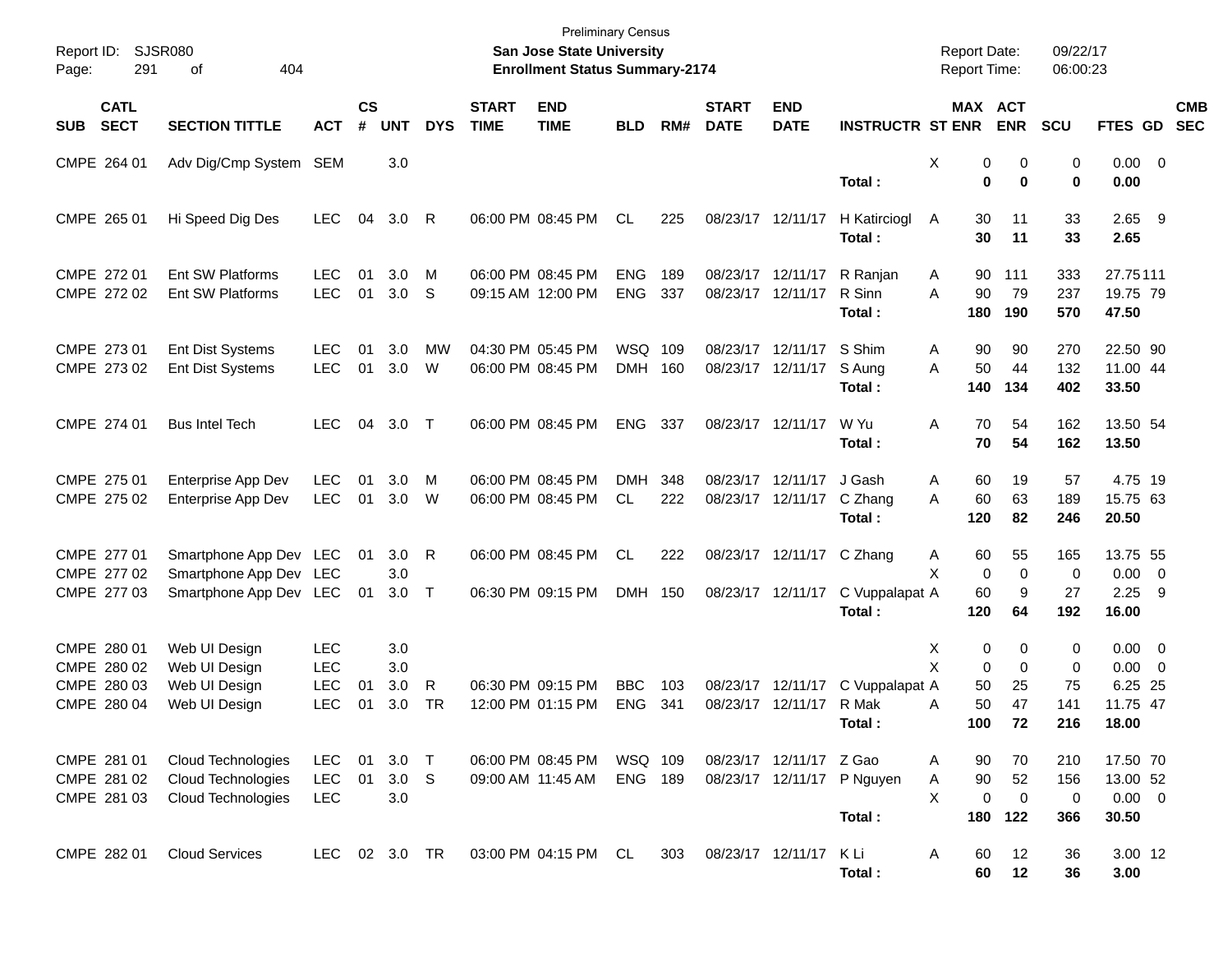| Report ID: SJSR080<br>292<br>Page:       | 404<br>of                     |            |                |            |            |                             | <b>Preliminary Census</b><br>San Jose State University<br><b>Enrollment Status Summary-2174</b> |                |     |                             |                             |                         | <b>Report Date:</b><br><b>Report Time:</b> |            | 09/22/17<br>06:00:23 |                   |                          |                          |
|------------------------------------------|-------------------------------|------------|----------------|------------|------------|-----------------------------|-------------------------------------------------------------------------------------------------|----------------|-----|-----------------------------|-----------------------------|-------------------------|--------------------------------------------|------------|----------------------|-------------------|--------------------------|--------------------------|
| <b>CATL</b><br><b>SECT</b><br><b>SUB</b> | <b>SECTION TITTLE</b>         | <b>ACT</b> | <b>CS</b><br># | <b>UNT</b> | <b>DYS</b> | <b>START</b><br><b>TIME</b> | <b>END</b><br><b>TIME</b>                                                                       | <b>BLD</b>     | RM# | <b>START</b><br><b>DATE</b> | <b>END</b><br><b>DATE</b>   | <b>INSTRUCTR ST ENR</b> | MAX ACT                                    | <b>ENR</b> | <b>SCU</b>           | <b>FTES GD</b>    |                          | <b>CMB</b><br><b>SEC</b> |
|                                          |                               |            |                |            |            |                             |                                                                                                 |                |     |                             |                             |                         |                                            |            |                      |                   |                          |                          |
| CMPE 283 01                              | <b>Virtualization Tec</b>     | <b>LEC</b> | 01             | 3.0        | M          | 06:00 PM 08:45 PM           |                                                                                                 | <b>DMH</b>     | 227 |                             | 08/23/17 12/11/17           | M Larkin                | 60<br>Α                                    | 29         | 87                   | 7.25 29           |                          |                          |
| CMPE 283 02                              | <b>Virtualization Tec</b>     | <b>LEC</b> | 01             | 3.0        | $\top$     | 06:00 PM 08:45 PM           |                                                                                                 | <b>DMH</b>     | 234 |                             | 08/23/17 12/11/17           | M Larkin<br>Total:      | 60<br>Α<br>120                             | 45<br>74   | 135<br>222           | 11.25 45<br>18.50 |                          |                          |
|                                          |                               |            |                |            |            |                             |                                                                                                 |                |     |                             |                             |                         |                                            |            |                      |                   |                          |                          |
| CMPE 284 01                              | Storage & Nwk Virt            | <b>LEC</b> |                | 3.0        |            |                             |                                                                                                 |                |     |                             |                             |                         | Χ<br>0                                     | 0          | 0                    | $0.00 \t 0$       |                          |                          |
|                                          |                               |            |                |            |            |                             |                                                                                                 |                |     |                             |                             | Total:                  | 0                                          | 0          | 0                    | 0.00              |                          |                          |
| CMPE 285 01                              | Sw Engr Processes             | <b>LEC</b> | 01             | 3.0        | M          | 06:00 PM 08:45 PM           |                                                                                                 | <b>CL</b>      | 117 |                             | 08/23/17 12/11/17           | R Sinn                  | 50<br>A                                    | 49         | 147                  | 12.25 49          |                          |                          |
|                                          |                               |            |                |            |            |                             |                                                                                                 |                |     |                             |                             | Total:                  | 50                                         | 49         | 147                  | 12.25             |                          |                          |
| CMPE 287 01                              | SW Qlty Assur                 | <b>LEC</b> | 01             | 3.0        | -R         | 06:00 PM 08:45 PM           |                                                                                                 | ENG            | 331 |                             | 08/23/17 12/11/17           | Z Gao                   | 70<br>A                                    | 45         | 135                  | 11.25 45          |                          |                          |
|                                          |                               |            |                |            |            |                             |                                                                                                 |                |     |                             |                             | Total:                  | 70                                         | 45         | 135                  | 11.25             |                          |                          |
| CMPE 294 01                              | <b>CMPE Seminar</b>           | <b>SEM</b> |                | 3.0        |            |                             |                                                                                                 |                |     |                             |                             |                         | X<br>0                                     | 0          | 0                    | $0.00 \t 0$       |                          |                          |
| CMPE 294 02                              | <b>CMPE Seminar</b>           | <b>SEM</b> |                | 3.0        |            |                             |                                                                                                 |                |     |                             |                             |                         | Х<br>0                                     | 0          | 0                    | 0.00              | $\overline{\mathbf{0}}$  |                          |
| CMPE 294 03                              | <b>CMPE Seminar</b>           | <b>SEM</b> | 04             | 3.0        | M          | 06:00 PM 08:45 PM           |                                                                                                 | <b>ENG</b>     | 492 |                             | 08/23/17 12/11/17           | M Robinson              | A<br>30                                    | 30         | 90                   | 7.50 30           |                          |                          |
| CMPE 294 04                              | <b>CMPE Seminar</b>           | <b>SEM</b> | 04             | 3.0        | Τ          | 12:00 PM 02:45 PM           |                                                                                                 | <b>ENG</b>     | 492 |                             | 08/23/17 12/11/17           |                         | 30<br>A                                    | 0          | 0                    | 0.00              | $\overline{\phantom{0}}$ |                          |
| CMPE 294 05                              | <b>CMPE Seminar</b>           | <b>SEM</b> | 04             | 3.0        | R          | 12:00 PM 02:45 PM           |                                                                                                 | <b>ENG</b>     | 492 |                             | 08/23/17 12/11/17           | V Parrish               | 30<br>Α                                    | 30         | 90                   | 7.50 30           |                          |                          |
| CMPE 294 06                              | <b>CMPE Seminar</b>           | <b>SEM</b> | 04             | 3.0        | W          | 06:00 PM 08:45 PM           |                                                                                                 | <b>ENG</b>     | 492 |                             | 08/23/17 12/11/17 V Parrish |                         | 30<br>A                                    | 27         | 81                   | 6.75 27           |                          |                          |
| CMPE 294 07                              | <b>CMPE Seminar</b>           | <b>SEM</b> | 04             | 3.0        | Τ          | 06:30 PM 09:15 PM           |                                                                                                 | <b>ENG</b>     | 492 |                             | 08/23/17 12/11/17 R Bruce   |                         | 30<br>A                                    | 31         | 93                   | 7.75 31           |                          |                          |
| CMPE 294 08                              | <b>CMPE Seminar</b>           | <b>SEM</b> |                | 3.0        |            |                             |                                                                                                 |                |     |                             |                             |                         | 0<br>X                                     | 0          | 0                    | 0.00              | $\overline{\phantom{0}}$ |                          |
| CMPE 294 09                              | <b>CMPE Seminar</b>           | <b>SEM</b> | 04             | 3.0        | R          | 06:00 PM 08:45 PM           |                                                                                                 | <b>ENG</b>     | 492 |                             | 08/23/17 12/11/17           | M Gangireddy A          | 30                                         | 17         | 51                   | 4.25 17           |                          |                          |
| CMPE 294 10                              | <b>CMPE Seminar</b>           | <b>SEM</b> |                | 3.0        |            |                             |                                                                                                 |                |     |                             |                             |                         | 0<br>X                                     | 0          | 0                    | 0.00              | $\overline{\phantom{0}}$ |                          |
| CMPE 294 11                              | <b>CMPE Seminar</b>           | <b>SEM</b> |                | 3.0        |            |                             |                                                                                                 |                |     |                             |                             |                         | Х<br>0                                     | 0          | 0                    | 0.00              | $\overline{\phantom{0}}$ |                          |
| CMPE 294 12                              | <b>CMPE Seminar</b>           | <b>SEM</b> | 04             | 3.0        | M          | 12:30 PM 03:15 PM           |                                                                                                 | <b>ENG</b>     | 492 |                             | 08/23/17 12/11/17           | V Parrish               | 30<br>Α                                    | 23         | 69                   | 5.75 23           |                          |                          |
| CMPE 294 13                              | <b>CMPE Seminar</b>           | <b>SEM</b> | 04             | 3.0        | W          | 12:30 PM 03:15 PM           |                                                                                                 | <b>ENG</b>     | 492 |                             | 08/23/17 12/11/17           | V Parrish               | 30<br>A                                    | 25         | 75                   | 6.25 25           |                          |                          |
| CMPE 294 14                              | <b>CMPE Seminar</b>           | <b>SEM</b> |                | 3.0        |            |                             |                                                                                                 |                |     |                             |                             |                         | X<br>0                                     | 0          | 0                    | 0.00              | $\overline{\phantom{0}}$ |                          |
|                                          |                               |            |                |            |            |                             |                                                                                                 |                |     |                             |                             | Total:                  | 240                                        | 183        | 549                  | 45.75             |                          |                          |
| CMPE 295A 01                             | Master Project I              | LAB.       |                | 16 3.0     | MW         | 08:30 AM 09:45 AM           |                                                                                                 | ENG            | 206 | 08/23/17 12/11/17           |                             |                         | 20<br>A                                    | -16        | 48                   | 4.00 16           |                          |                          |
| CMPE 295A 02 Master Project I            |                               | LAB        |                | 16 3.0     | МW         | 11:30 AM 03:00 PM           |                                                                                                 | <b>ENG 206</b> |     |                             | 08/23/17 12/11/17           |                         | 20<br>A                                    | 0          | 0                    | $0.00 \t 0$       |                          |                          |
|                                          | CMPE 295A 03 Master Project I | LAB        | 16             | 3.0        | TR         |                             | 08:30 AM 12:00 PM                                                                               | <b>ENG 206</b> |     | 08/23/17 12/11/17           |                             |                         | 20<br>A                                    | 16         | 48                   | 4.00 16           |                          |                          |
|                                          | CMPE 295A 04 Master Project I | LAB        |                | 16 3.0     | МW         |                             | 08:30 AM 12:00 PM                                                                               | ENG 276        |     |                             | 08/23/17 12/11/17           |                         | 20<br>A                                    | 14         | 42                   | 3.50 14           |                          |                          |
|                                          | CMPE 295A 05 Master Project I | LAB        | 16             | 3.0        | МW         | 09:00 AM 11:50 AM           |                                                                                                 | ENG 492        |     |                             | 08/23/17 12/11/17           |                         | 20<br>A                                    | 25         | 75                   | 6.25 25           |                          |                          |
|                                          | CMPE 295A 06 Master Project I | LAB        | 16             | 3.0        | МW         |                             | 03:00 PM 05:50 PM                                                                               | ENG 276        |     |                             | 08/23/17 12/11/17           |                         | 20<br>A                                    | 2          | 6                    | $0.50$ 2          |                          |                          |
|                                          | CMPE 295A 07 Master Project I | LAB        | 16             | 3.0        | TR         | 09:00 AM 11:50 AM           |                                                                                                 | ENG 489        |     |                             | 08/23/17 12/11/17           |                         | 20<br>Α                                    | 9          | 27                   | $2.25$ 9          |                          |                          |
|                                          | CMPE 295A 08 Master Project I | LAB        |                | 16 3.0     | TR         |                             | 12:00 PM 02:50 PM                                                                               | ENG 405        |     |                             | 08/23/17 12/11/17           |                         | 20<br>A                                    |            | 3                    | $0.25$ 1          |                          |                          |
|                                          | CMPE 295A 09 Master Project I | LAB        |                | 16 3.0 MW  |            | 09:00 AM 11:50 AM           |                                                                                                 | ENG 405        |     | 08/23/17 12/11/17           |                             |                         | 20<br>A                                    | 32         | 96                   | 8.00 32           |                          |                          |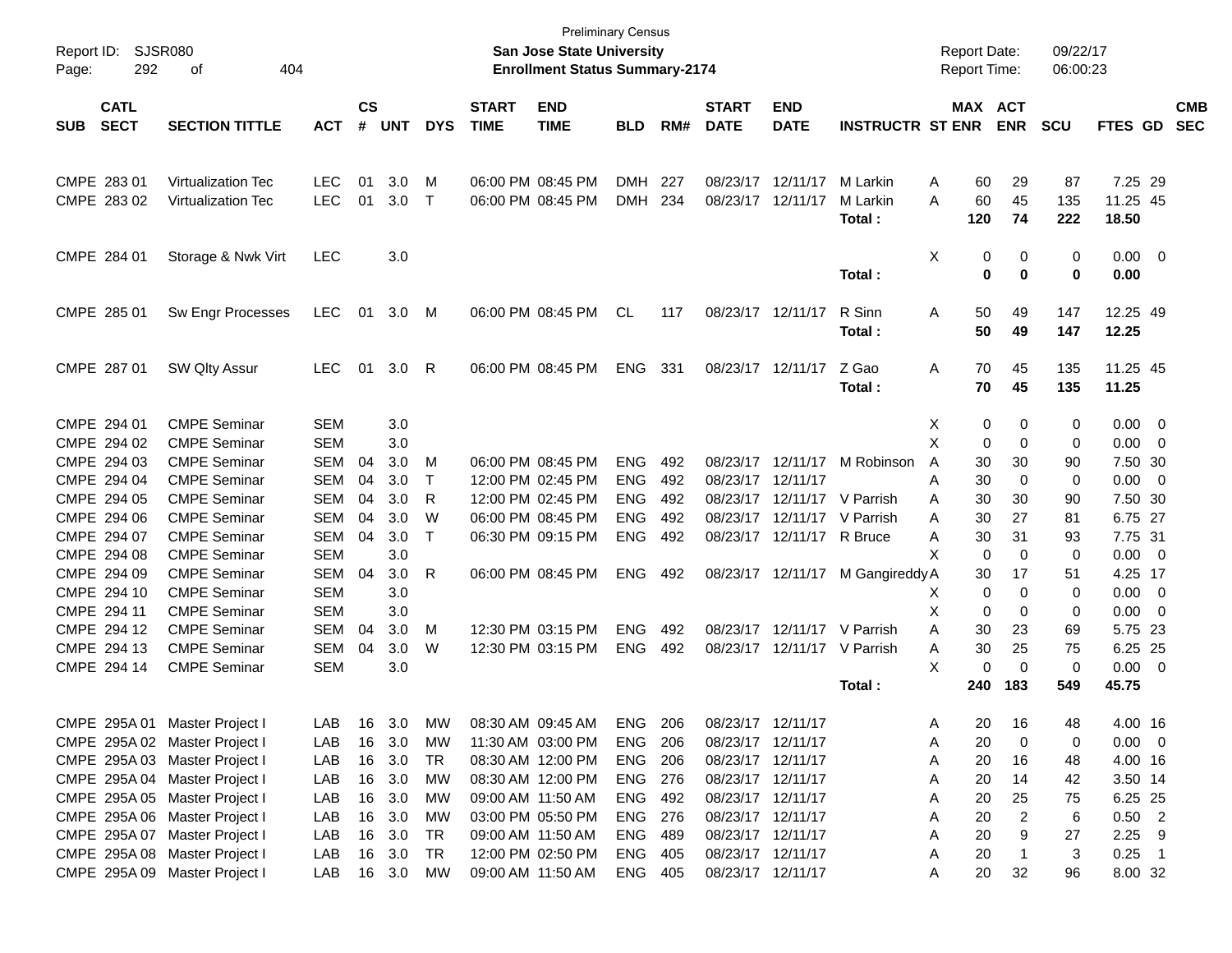| Report ID:<br>293<br>Page:               | SJSR080<br>404<br>оf                           |                |                    |            |            |                             | <b>Preliminary Census</b><br><b>San Jose State University</b><br><b>Enrollment Status Summary-2174</b> |            |     |                             |                           |                         |   | <b>Report Date:</b><br>Report Time: |             | 09/22/17<br>06:00:23 |                |                          |
|------------------------------------------|------------------------------------------------|----------------|--------------------|------------|------------|-----------------------------|--------------------------------------------------------------------------------------------------------|------------|-----|-----------------------------|---------------------------|-------------------------|---|-------------------------------------|-------------|----------------------|----------------|--------------------------|
|                                          |                                                |                |                    |            |            |                             |                                                                                                        |            |     |                             |                           |                         |   |                                     |             |                      |                |                          |
| <b>CATL</b><br><b>SECT</b><br><b>SUB</b> | <b>SECTION TITTLE</b>                          | <b>ACT</b>     | $\mathsf{cs}$<br># | <b>UNT</b> | <b>DYS</b> | <b>START</b><br><b>TIME</b> | <b>END</b><br><b>TIME</b>                                                                              | <b>BLD</b> | RM# | <b>START</b><br><b>DATE</b> | <b>END</b><br><b>DATE</b> | <b>INSTRUCTR ST ENR</b> |   | <b>MAX ACT</b>                      | <b>ENR</b>  | SCU                  | <b>FTES GD</b> | <b>CMB</b><br><b>SEC</b> |
| CMPE 295A 10                             | Master Project I                               | LAB            | 16                 | 3.0        | <b>TR</b>  | 09:00 AM 11:50 AM           |                                                                                                        | <b>ENG</b> | 405 | 08/23/17                    | 12/11/17                  |                         | A | 20                                  | 23          | 69                   | 5.75 23        |                          |
| CMPE 295A 11                             | Master Project I                               | LAB            | 16                 | 3.0        | <b>TR</b>  |                             | 09:00 AM 12:00 PM                                                                                      | <b>ENG</b> | 487 | 08/23/17                    | 12/11/17                  |                         | A | 20                                  | 28          | 84                   | 7.00 28        |                          |
| CMPE 295A 12                             | Master Project I                               | LAB            | 16                 | 3.0        | <b>TR</b>  |                             | 12:00 PM 03:00 PM                                                                                      | <b>ENG</b> | 487 | 08/23/17                    | 12/11/17                  |                         | A | 20                                  | 7           | 21                   | 1.75           | $\overline{7}$           |
| CMPE 295A 13 Master Project I            |                                                | LAB            | 16                 | 3.0        | <b>MW</b>  |                             | 09:00 AM 12:00 PM                                                                                      | <b>ENG</b> | 489 | 08/23/17                    | 12/11/17                  |                         | A | 20                                  | 27          | 81                   | 6.75 27        |                          |
| CMPE 295A 14                             | Master Project I                               | LAB            | 16                 | 3.0        | <b>MW</b>  |                             | 03:00 PM 06:00 PM                                                                                      | <b>ENG</b> | 487 | 08/23/17                    | 12/11/17                  |                         | A | 20                                  | 7           | 21                   | 1.75           | - 7                      |
| CMPE 295A 15                             | Master Project I                               | LAB            | 16                 | 3.0        | <b>TR</b>  |                             | 09:00 AM 12:00 PM                                                                                      | <b>ENG</b> | 276 | 08/23/17 12/11/17           |                           |                         | Α | 20                                  | 15          | 45                   | 3.75 15        |                          |
|                                          |                                                |                |                    |            |            |                             |                                                                                                        |            |     |                             |                           | Total:                  |   | 300                                 | 222         | 666                  | 55.50          |                          |
| CMPE 295B 01                             | Master Project II                              | LAB            | 16                 | 3.0        | F          |                             | 09:00 AM 02:40 PM                                                                                      | <b>ENG</b> | 268 | 08/23/17                    | 12/11/17                  |                         | A | 30                                  | 36          | 108                  | 9.00 36        |                          |
|                                          | CMPE 295B 02 Master Project II                 | LAB            | 16                 | 3.0        | <b>TR</b>  |                             | 12:00 PM 02:50 PM                                                                                      | <b>ENG</b> | 278 | 08/23/17                    | 12/11/17                  |                         | A | 30                                  | 30          | 90                   | 7.50 30        |                          |
|                                          | CMPE 295B 03 Master Project II                 | LAB            | 16                 | 3.0        | <b>MW</b>  |                             | 12:00 PM 02:50 PM                                                                                      | <b>ENG</b> | 276 | 08/23/17                    | 12/11/17                  |                         | A | 30                                  | 32          | 96                   | 8.00 32        |                          |
|                                          | CMPE 295B 04 Master Project II                 | LAB            | 16                 | 3.0        | <b>TR</b>  |                             | 09:00 AM 12:00 PM                                                                                      | <b>ENG</b> | 268 | 08/23/17                    | 12/11/17                  |                         | A | 30                                  | 25          | 75                   | 6.25           | 25                       |
|                                          | CMPE 295B 05 Master Project II                 | LAB            | 16                 | 3.0        | <b>MW</b>  |                             | 12:00 PM 03:00 PM                                                                                      | <b>ENG</b> | 276 | 08/23/17                    | 12/11/17                  |                         | Α | 30                                  | 8           | 24                   | 2.00           | 8                        |
|                                          | CMPE 295B 06 Master Project II                 | LAB            | 16                 | 3.0        | <b>TR</b>  |                             | 03:00 PM 06:00 PM                                                                                      | <b>ENG</b> | 276 | 08/23/17                    | 12/11/17                  |                         | Α | 30                                  | 9           | 27                   | 2.25           | 9                        |
| CMPE 295B 07                             | Master Project II                              | LAB            | 16                 | 3.0        | <b>MW</b>  |                             | 09:00 AM 12:00 PM                                                                                      | <b>ENG</b> | 268 | 08/23/17                    | 12/11/17                  |                         | A | 30                                  | 13          | 39                   | 3.25           | 13                       |
|                                          | CMPE 295B 08 Master Project II                 | LAB            | 16                 | 3.0        | <b>TR</b>  |                             | 03:00 PM 06:00 PM                                                                                      | <b>ENG</b> | 487 | 08/23/17                    | 12/11/17                  |                         | A | 30                                  | 5           | 15                   | 1.25           | 5                        |
|                                          | CMPE 295B 09 Master Project II                 | LAB            | 16                 | 3.0        | <b>MW</b>  |                             | 09:00 AM 11:50 AM                                                                                      | <b>ENG</b> | 286 | 08/23/17                    | 12/11/17                  |                         | A | 30                                  | 5           | 15                   | 1.25           | 5                        |
|                                          | CMPE 295B 10 Master Project II                 | LAB            | 16                 | 3.0        | <b>MW</b>  |                             | 09:00 AM 11:50 AM                                                                                      | <b>ENG</b> | 278 | 08/23/17                    | 12/11/17                  |                         | A | 30                                  | 6           | 18                   | 1.50           | 6                        |
| CMPE 295B 11                             | Master Project II                              | LAB            | 16                 | 3.0        | <b>MW</b>  |                             | 09:00 AM 12:00 PM                                                                                      | <b>ENG</b> | 487 | 08/23/17                    | 12/11/17                  |                         | A | 30                                  | 3           | 9                    | 0.75           | 3                        |
|                                          | CMPE 295B 12 Master Project II                 | LAB            | 16                 | 3.0        | <b>MW</b>  |                             | 12:00 PM 03:00 PM                                                                                      | <b>ENG</b> | 405 | 08/23/17 12/11/17           |                           |                         | A | 30                                  | 5           | 15                   | 1.25           | 5                        |
|                                          |                                                |                |                    |            |            |                             |                                                                                                        |            |     |                             |                           | Total:                  |   | 360                                 | 177         | 531                  | 44.25          |                          |
| CMPE 297 01                              | <b>Special Topics</b>                          | <b>SEM</b>     |                    | 3.0        |            |                             |                                                                                                        |            |     |                             |                           |                         | Χ | 0                                   | 0           | 0                    | 0.00           | $\overline{0}$           |
| CMPE 297 02                              | <b>Special Topics</b>                          | <b>SEM</b>     |                    | 3.0        |            |                             |                                                                                                        |            |     |                             |                           |                         | X | 0                                   | 0           | 0                    | 0.00           | 0                        |
| CMPE 297 03                              | <b>Special Topics</b>                          | <b>SEM</b>     | 02                 | 3.0        | R          |                             | 06:00 PM 08:45 PM                                                                                      | <b>ENG</b> | 329 |                             | 08/23/17 12/11/17 W Yu    |                         | A | 50                                  | 48          | 144                  | 12.00          | -48                      |
| CMPE 297 04                              | <b>Special Topics</b>                          | <b>SEM</b>     |                    | 3.0        |            |                             |                                                                                                        |            |     |                             |                           |                         | X | 0                                   | $\mathbf 0$ | 0                    | 0.00           | 0                        |
| CMPE 297 05                              | <b>Special Topics</b>                          | <b>SEM</b>     | 02                 | 3.0        | W          |                             | 06:00 PM 08:45 PM                                                                                      | DMH        | 348 |                             | 08/23/17 12/11/17 A Rayes |                         | A | 50                                  | 34          | 102                  | 8.50 34        |                          |
| CMPE 297 06                              | <b>Special Topics</b>                          | <b>SEM</b>     | 02                 | 3.0        | R          |                             | 06:00 PM 08:45 PM                                                                                      | <b>DMH</b> | 160 | 08/23/17                    | 12/11/17                  | R Bruce                 | A | 50                                  | 18          | 54                   | 4.30 14        |                          |
| CMPE 297 07                              | <b>Special Topics</b>                          | <b>SEM</b>     | 02                 | 3.0        | Т          |                             | 06:00 PM 08:45 PM                                                                                      | <b>ENG</b> | 288 | 08/23/17                    | 12/11/17 H Jeon           |                         | A | 30                                  | 15          | 45                   | 3.70 14        |                          |
| CMPE 297 08                              | <b>Special Topics</b>                          | <b>SEM</b>     |                    | 3.0        |            |                             |                                                                                                        |            |     |                             |                           |                         | X | 0                                   | $\Omega$    | 0                    | 0.00           | 0                        |
| CMPE 297 09                              | <b>Special Topics</b>                          | SEM            |                    | 3.0        |            |                             |                                                                                                        |            |     |                             |                           |                         | Χ | 0                                   | 0           | 0                    | $0.00 \quad 0$ |                          |
| CMPE 297 10                              | <b>Special Topics</b>                          | SEM 02 3.0     |                    |            | M          |                             | 06:00 PM 08:45 PM CL                                                                                   |            | 324 |                             | 08/23/17 12/11/17 Y Park  |                         | A | 40                                  | 38          | 114                  | 9.50 38        |                          |
| CMPE 297 11                              | <b>Special Topics</b>                          | SEM 02 3.0 T   |                    |            |            |                             | 03:00 PM 05:45 PM HB                                                                                   |            | 407 |                             | 08/23/17 12/11/17 S Shim  |                         | Α | 20                                  | 19          | 57                   | 4.75 19        |                          |
|                                          |                                                |                |                    |            |            |                             |                                                                                                        |            |     |                             |                           | Total:                  |   | 240                                 | 172         | 516                  | 42.75          |                          |
| CMPE 298 01                              | <b>Special Problems</b>                        | SUP 25 1.0 TBA |                    |            |            |                             |                                                                                                        |            |     |                             | 08/23/17 12/11/17         | D Harkey                | A | 20                                  | 6           | 6                    | 0.50 6         |                          |
|                                          |                                                |                |                    |            |            |                             |                                                                                                        |            |     |                             |                           | Total:                  |   | 20                                  | $\bf 6$     | 6                    | 0.50           |                          |
|                                          | CMPE 298I 31 CMPE/SE Internship SUP 48 3.0 TBA |                |                    |            |            |                             |                                                                                                        |            |     |                             | 08/23/17 12/11/17 B Eswar |                         | A | 25                                  | 24          | 72                   | 6.00 24        |                          |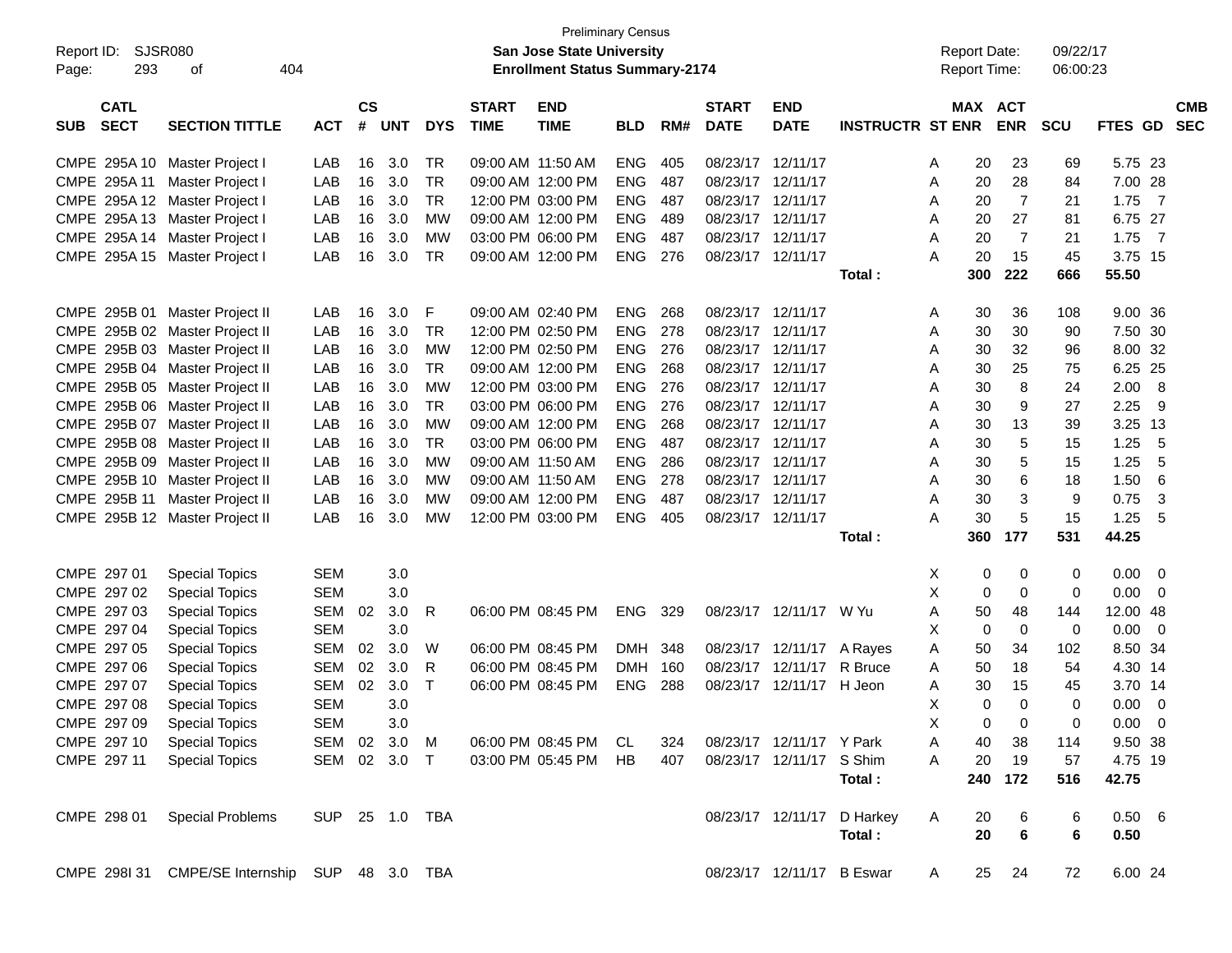| Report ID:<br>294<br>Page:                                                                                                                            | <b>SJSR080</b><br>404<br>οf                                                                                                                                                                                                                                               |                                                                                                                                          |                                                          |                                                                    |                                                                                                                                          |                             | <b>San Jose State University</b><br><b>Enrollment Status Summary-2174</b> | <b>Preliminary Census</b> |     |                                                                                                                      |                                                                                                                      |                                                                                                                                                                                  |                                                | <b>Report Date:</b><br>Report Time:                      |                                                                | 09/22/17<br>06:00:23                                 |                                                                                       |                                                        |                          |
|-------------------------------------------------------------------------------------------------------------------------------------------------------|---------------------------------------------------------------------------------------------------------------------------------------------------------------------------------------------------------------------------------------------------------------------------|------------------------------------------------------------------------------------------------------------------------------------------|----------------------------------------------------------|--------------------------------------------------------------------|------------------------------------------------------------------------------------------------------------------------------------------|-----------------------------|---------------------------------------------------------------------------|---------------------------|-----|----------------------------------------------------------------------------------------------------------------------|----------------------------------------------------------------------------------------------------------------------|----------------------------------------------------------------------------------------------------------------------------------------------------------------------------------|------------------------------------------------|----------------------------------------------------------|----------------------------------------------------------------|------------------------------------------------------|---------------------------------------------------------------------------------------|--------------------------------------------------------|--------------------------|
| <b>CATL</b><br><b>SECT</b><br><b>SUB</b>                                                                                                              | <b>SECTION TITTLE</b>                                                                                                                                                                                                                                                     | <b>ACT</b>                                                                                                                               | $\mathsf{cs}$<br>#                                       | <b>UNT</b>                                                         | <b>DYS</b>                                                                                                                               | <b>START</b><br><b>TIME</b> | <b>END</b><br><b>TIME</b>                                                 | <b>BLD</b>                | RM# | <b>START</b><br><b>DATE</b>                                                                                          | <b>END</b><br><b>DATE</b>                                                                                            | <b>INSTRUCTR ST ENR</b>                                                                                                                                                          |                                                |                                                          | MAX ACT<br><b>ENR</b>                                          | <b>SCU</b>                                           | FTES GD                                                                               |                                                        | <b>CMB</b><br><b>SEC</b> |
| CMPE 298I 32<br>CMPE 298133<br>CMPE 298134<br>CMPE 2981 35<br>CMPE 2981 36<br>CMPE 298137<br>CMPE 298138<br>CMPE 298139<br>CMPE 298140<br>CMPE 298141 | <b>CMPE/SE Internship</b><br><b>CMPE/SE Internship</b><br><b>CMPE/SE Internship</b><br><b>CMPE/SE Internship</b><br>CMPE/SE Internship<br><b>CMPE/SE Internship</b><br><b>CMPE/SE Internship</b><br>CMPE/SE Internship<br>CMPE/SE Internship<br><b>CMPE/SE Internship</b> | <b>SUP</b><br><b>SUP</b><br><b>SUP</b><br><b>SUP</b><br><b>SUP</b><br><b>SUP</b><br><b>SUP</b><br><b>SUP</b><br><b>SUP</b><br><b>SUP</b> | 48<br>48<br>48<br>48<br>48<br>48<br>48<br>48<br>48<br>48 | 3.0<br>3.0<br>3.0<br>3.0<br>3.0<br>3.0<br>3.0<br>3.0<br>3.0<br>3.0 | <b>TBA</b><br><b>TBA</b><br><b>TBA</b><br><b>TBA</b><br><b>TBA</b><br><b>TBA</b><br><b>TBA</b><br><b>TBA</b><br><b>TBA</b><br><b>TBA</b> |                             |                                                                           |                           |     | 08/23/17<br>08/23/17<br>08/23/17<br>08/23/17<br>08/23/17<br>08/23/17<br>08/23/17<br>08/23/17<br>08/23/17<br>08/23/17 | 12/11/17<br>12/11/17<br>12/11/17<br>12/11/17<br>12/11/17<br>12/11/17<br>12/11/17<br>12/11/17<br>12/11/17<br>12/11/17 | <b>B</b> Eswar<br><b>B</b> Eswar<br><b>B</b> Eswar<br><b>B</b> Eswar<br><b>B</b> Eswar<br><b>B</b> Eswar<br><b>B</b> Eswar<br><b>B</b> Eswar<br><b>B</b> Eswar<br><b>B</b> Eswar | Α<br>A<br>A<br>A<br>A<br>A<br>A<br>A<br>A<br>A | 25<br>25<br>25<br>25<br>25<br>25<br>25<br>25<br>25<br>25 | 24<br>25<br>25<br>23<br>24<br>24<br>3<br>0<br>0<br>$\mathbf 0$ | 72<br>75<br>75<br>69<br>72<br>72<br>9<br>0<br>0<br>0 | 6.00 24<br>6.25 25<br>6.25<br>5.75<br>6.00 24<br>6.00<br>0.75<br>0.00<br>0.00<br>0.00 | -25<br>23<br>-24<br>-3<br>0<br>$\mathbf 0$<br>$\Omega$ |                          |
| CMPE 2981 42                                                                                                                                          | <b>CMPE/SE Internship</b>                                                                                                                                                                                                                                                 | <b>SUP</b>                                                                                                                               | 48                                                       | 3.0                                                                | <b>TBA</b>                                                                                                                               |                             |                                                                           |                           |     | 08/23/17                                                                                                             | 12/11/17                                                                                                             | <b>B</b> Eswar<br>Total:                                                                                                                                                         | A                                              | 25<br>300                                                | $\mathbf 0$<br>172                                             | $\mathbf 0$<br>516                                   | 0.00<br>43.00                                                                         | $\Omega$                                               |                          |
| CMPE 299A 01<br>CMPE 299B 01                                                                                                                          | <b>Master Thesis I</b><br><b>Master Thesis II</b>                                                                                                                                                                                                                         | <b>SUP</b><br><b>SUP</b>                                                                                                                 | 25<br>25                                                 | 3.0<br>3.0                                                         | <b>TBA</b><br><b>TBA</b>                                                                                                                 |                             |                                                                           |                           |     | 08/23/17 12/11/17<br>08/23/17                                                                                        | 12/11/17                                                                                                             | D Harkey<br>Total:<br>D Harkey                                                                                                                                                   | A<br>Α                                         | 15<br>15<br>10                                           | 4<br>$\overline{\mathbf{4}}$<br>0                              | 12<br>12<br>0                                        | 1.00<br>1.00<br>0.00                                                                  | -4<br>$\overline{0}$                                   |                          |
| Department :                                                                                                                                          | <b>Computer Engineering</b>                                                                                                                                                                                                                                               |                                                                                                                                          |                                                          |                                                                    |                                                                                                                                          |                             |                                                                           |                           |     |                                                                                                                      | <b>Lower Division:</b><br><b>Upper Division:</b>                                                                     | Total:<br>Department Total:<br><b>Graduate Division:</b>                                                                                                                         |                                                | 10<br>7716<br>390<br>3376<br>3950                        | 0<br>336<br>3215<br>2799                                       | 0<br>6350 16124<br>504<br>7235<br>8385               | 0.00<br>1239.38<br>33.60<br>508.08<br>697.70                                          |                                                        |                          |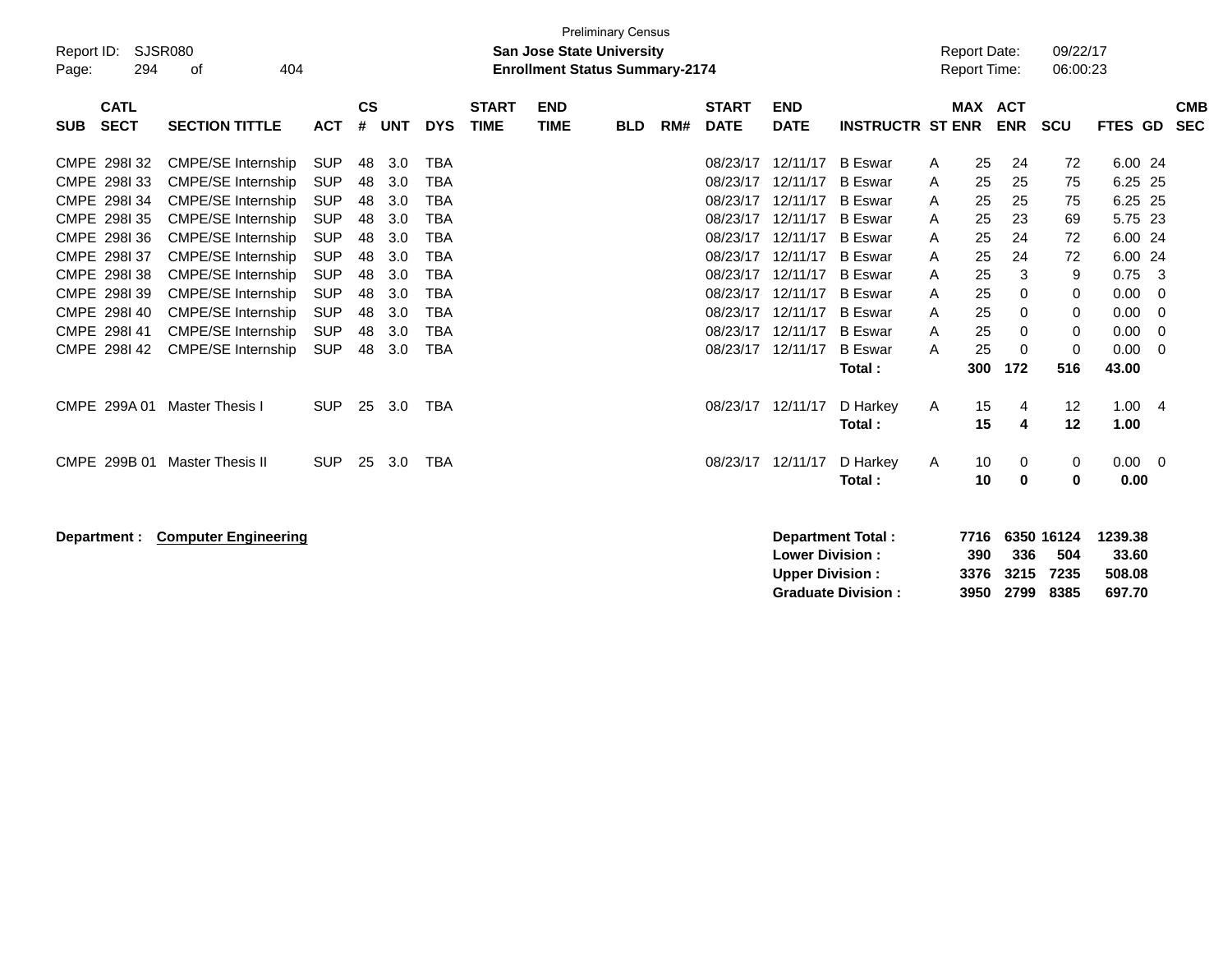| Report ID:<br>Page: | 295                        | SJSR080<br>404<br>οf          |            |                    |            |              |                             | <b>San Jose State University</b><br><b>Enrollment Status Summary-2174</b> | <b>Preliminary Census</b> |      |                             |                            |                                 |   | <b>Report Date:</b><br><b>Report Time:</b> |            | 09/22/17<br>06:00:23 |                |                          |                          |
|---------------------|----------------------------|-------------------------------|------------|--------------------|------------|--------------|-----------------------------|---------------------------------------------------------------------------|---------------------------|------|-----------------------------|----------------------------|---------------------------------|---|--------------------------------------------|------------|----------------------|----------------|--------------------------|--------------------------|
| <b>SUB</b>          | <b>CATL</b><br><b>SECT</b> | <b>SECTION TITTLE</b>         | <b>ACT</b> | $\mathsf{cs}$<br># | <b>UNT</b> | <b>DYS</b>   | <b>START</b><br><b>TIME</b> | <b>END</b><br><b>TIME</b>                                                 | <b>BLD</b>                | RM#  | <b>START</b><br><b>DATE</b> | <b>END</b><br><b>DATE</b>  | <b>INSTRUCTR ST ENR</b>         |   | MAX ACT                                    | <b>ENR</b> | <b>SCU</b>           | <b>FTES GD</b> |                          | <b>CMB</b><br><b>SEC</b> |
| College             |                            | <b>Engineering</b>            |            |                    |            |              |                             |                                                                           |                           |      |                             |                            |                                 |   |                                            |            |                      |                |                          |                          |
|                     | Department :               | <b>Biomedical Engineering</b> |            |                    |            |              |                             |                                                                           |                           |      |                             |                            |                                 |   |                                            |            |                      |                |                          |                          |
| <b>BME</b>          | 25 01                      | Intro BioMed                  | <b>LEC</b> | 04                 | 3.0        | MW           |                             | 03:00 PM 03:50 PM                                                         | <b>ENG</b>                | 329  |                             | 08/23/17 12/11/17 P Kernen |                                 | A | 60                                         | 42         | 84                   | 8.40           | - 0                      |                          |
| BME                 | 25 02                      | Intro BioMed                  | LAB        | 16                 | 0.0        | $\mathsf{T}$ |                             | 01:30 PM 04:20 PM                                                         | <b>ENG</b>                | 388  |                             | 08/23/17 12/11/17          | Z Moore                         | A | 20                                         | 18         | 18                   | 0.00           | $\overline{0}$           |                          |
| BME                 | 25 03                      | Intro BioMed                  | LAB        | 16                 | 0.0        | R            |                             | 01:30 PM 04:20 PM                                                         | <b>ENG</b>                | 388  |                             | 08/23/17 12/11/17          | . Renu Param A                  |   | 20                                         | 10         | 10                   | 0.00           | $\overline{0}$           |                          |
| <b>BME</b>          | 25 04                      | Intro BioMed                  | LAB        | 16                 | 0.0        | W            |                             | 07:30 AM 10:20 AM                                                         | <b>ENG</b>                | 333  |                             | 08/23/17 12/11/17          | D Lopez                         | A | 20                                         | 14         | 14                   | 0.00           | 0                        |                          |
|                     |                            |                               |            |                    |            |              |                             |                                                                           |                           |      |                             |                            | Total:                          |   | 120                                        | 84         | 126                  | 8.40           |                          |                          |
| <b>BME</b>          | 115 01                     | <b>Fndtns Biomed Engr</b>     | <b>LEC</b> | 04                 | 4.0        | TR           |                             | 03:00 PM 04:15 PM                                                         | <b>ENG</b>                | 329  |                             | 08/23/17 12/11/17          | A Bellofiore                    | A | 60                                         | 56         | 168                  | 15.60 10       |                          |                          |
| <b>BME</b>          | 115 02                     | Fndtns Biomed Engr            | LAB        | 16                 | 0.0        | F            |                             | 09:00 AM 11:45 AM                                                         | <b>ENG</b>                | 2331 |                             | 08/23/17 12/11/17          | J Tam                           | A | 15                                         | 16         | 16                   | 0.00           | $\overline{\phantom{a}}$ |                          |
| <b>BME</b>          | 115 03                     | Fndtns Biomed Engr            | LAB        | 16                 | 0.0        | R            | 09:00 AM 11:45 AM           |                                                                           | <b>ENG</b>                | 2331 |                             | 08/23/17 12/11/17          | E Young                         | A | 15                                         | 15         | 15                   | 0.00           | $\overline{1}$           |                          |
| <b>BME</b>          | 115 04                     | Fndtns Biomed Engr            | LAB        | 16                 | 0.0        | F            |                             | 01:30 PM 04:15 PM                                                         | <b>ENG</b>                | 2331 |                             | 08/23/17 12/11/17          | P Phan                          | A | 15                                         | 16         | 16                   | 0.00           | $\overline{4}$           |                          |
| BME                 | 115 05                     | Fndtns Biomed Engr            | LAB        | 16                 | 0.0        | $\top$       | 09:00 AM 11:45 AM           |                                                                           | <b>ENG</b>                | 2331 |                             | 08/23/17 12/11/17          | N Lapnet                        | A | 15                                         | 9          | 9                    | 0.00           | -3                       |                          |
|                     |                            |                               |            |                    |            |              |                             |                                                                           |                           |      |                             |                            | Total:                          |   | 120                                        | 112        | 224                  | 15.60          |                          |                          |
| BME                 | 11701                      | <b>Biotransport Phen</b>      | <b>LEC</b> | 02                 | 3.0        | TR           |                             | 01:30 PM 02:45 PM                                                         | <b>ENG</b>                | 329  |                             | 08/23/17 12/11/17          | A Bellofiore                    | A | 45                                         | 25         | 75                   | 5.45 9         |                          |                          |
|                     |                            |                               |            |                    |            |              |                             |                                                                           |                           |      |                             |                            | Total:                          |   | 45                                         | 25         | 75                   | 5.45           |                          |                          |
| BME                 | 130 01                     | Num. Methods BME              | <b>LEC</b> | 01                 | 3.0        | MW           |                             | 12:00 PM 12:50 PM                                                         | <b>ENG</b>                | 329  |                             | 08/23/17 12/11/17          | M Leineweber A                  |   | 60                                         | 56         | 112                  | 11.25          | - 1                      |                          |
| BME                 | 130 02                     | Num. Methods BME              | LAB        |                    | 16 0.0     | W            |                             | 01:30 PM 04:15 PM                                                         | <b>ENG</b>                | 333  |                             | 08/23/17 12/11/17          | M Friedman A                    |   | 60                                         | 56         | 56                   | 0.00           | $\overline{1}$           |                          |
|                     |                            |                               |            |                    |            |              |                             |                                                                           |                           |      |                             |                            | Total:                          |   | 120                                        | 112        | 168                  | 11.25          |                          |                          |
| BME                 | 14702                      | Stat BioMed Engr              | <b>LEC</b> | 01                 | 3.0        | M            |                             | 06:00 PM 08:45 PM                                                         | <b>BBC</b>                | 202  |                             | 08/23/17 12/11/17          | A El Demery A                   |   | 80                                         | 77         | 231                  | 16.35 19       |                          |                          |
|                     |                            |                               |            |                    |            |              |                             |                                                                           |                           |      |                             |                            | Total:                          |   | 80                                         | 77         | 231                  | 16.35          |                          |                          |
| <b>BME</b>          | 17701                      | Physiol for Engr              | <b>LEC</b> | 01                 | 3.0        | MW           |                             | 04:30 PM 05:20 PM                                                         | <b>ENG</b>                | 343  |                             | 08/23/17 12/11/17          | F Erogbogbo A                   |   | 80                                         | 69         | 138                  | 14.75 19 C     |                          |                          |
| BIOL                | 17701                      | Physiol for Engr              | <b>LEC</b> | 01                 | 3.0        | MW           |                             | 04:30 PM 05:20 PM                                                         | <b>ENG</b>                | 343  |                             | 08/23/17 12/11/17          | F Erogbogbo A                   |   | 0                                          | 0          | 0                    | 0.00           | $0\,C$                   |                          |
| BME                 | 17702                      | Physiol for Engr              | LAB        | 16                 | 0.0        | м            |                             | 06:00 PM 08:45 PM                                                         | <b>ENG</b>                | 221  |                             | 08/23/17 12/11/17          | N Lapnet                        | A | 20                                         | 20         | 20                   | 0.00           |                          | 5 C                      |
| BIOL                | 17702                      | Physiol for Engr              | LAB        | 16                 | 0.0        | м            |                             | 06:00 PM 08:45 PM                                                         | <b>ENG</b>                | 221  |                             | 08/23/17 12/11/17          | N Lapnet                        | A | 0                                          | 0          | 0                    | 0.00           |                          | 0 <sup>C</sup>           |
| <b>BME</b>          | 17703                      | Physiol for Engr              | LAB        | 16                 | 0.0        | W            |                             | 06:00 PM 08:45 PM                                                         | <b>ENG</b>                | 221  |                             |                            | 08/23/17 12/11/17 N Nguyen      | A | 20                                         | 20         | 20                   | 0.00           |                          | 9 C                      |
| <b>BIOL</b>         | 17703                      | Physiol for Engr              | LAB        |                    | 16 0.0     | W            |                             | 06:00 PM 08:45 PM                                                         | ENG                       | 221  |                             |                            | 08/23/17 12/11/17 N Nguyen      | A | 0                                          | 0          | 0                    | 0.00           |                          | $0\,C$                   |
|                     | BME 177 04                 | Physiol for Engr              | LAB        |                    | 16  0.0  T |              |                             | 12:00 PM 02:45 PM                                                         | ENG 221                   |      |                             |                            | 08/23/17 12/11/17 P Nimbalkar A |   | 20                                         | 21         | 21                   | $0.00 \t 4 C$  |                          |                          |
|                     | BIOL 177 04                | Physiol for Engr              | LAB        |                    | 16 0.0     | $\top$       |                             | 12:00 PM 02:45 PM                                                         | <b>ENG 221</b>            |      |                             |                            | 08/23/17 12/11/17 P Nimbalkar A |   | 0                                          | 0          | 0                    | $0.00 \t 0 C$  |                          |                          |
|                     | BME 177 05                 | Physiol for Engr              | LAB        |                    | 16  0.0    | R            |                             | 06:00 PM 08:45 PM                                                         | <b>ENG 221</b>            |      |                             |                            | 08/23/17 12/11/17 F Erogbogbo A |   | 15                                         | 8          | 8                    | $0.00$ 1 C     |                          |                          |
|                     | BIOL 177 05                | Physiol for Engr              | LAB        |                    | 16 0.0     | -R           |                             | 06:00 PM 08:45 PM                                                         | ENG 221                   |      |                             |                            | 08/23/17 12/11/17 F Erogbogbo A |   | 0                                          | 0          | 0                    | $0.00 \t 0 C$  |                          |                          |
|                     |                            |                               |            |                    |            |              |                             |                                                                           |                           |      |                             |                            | Total:                          |   | 155                                        | 138        | 207                  | 14.75          |                          |                          |
| BME                 | 18801                      | BIOMED MANUFAC SEM 05 3.0 TR  |            |                    |            |              |                             | 04:30 PM 05:50 PM ENG 329                                                 |                           |      |                             |                            | 08/23/17 12/11/17 H Bellucci    | A | 60                                         | 54         | 162                  | 11.70 18       |                          |                          |
|                     |                            |                               |            |                    |            |              |                             |                                                                           |                           |      |                             |                            | Total:                          |   | 60                                         | 54         | 162                  | 11.70          |                          |                          |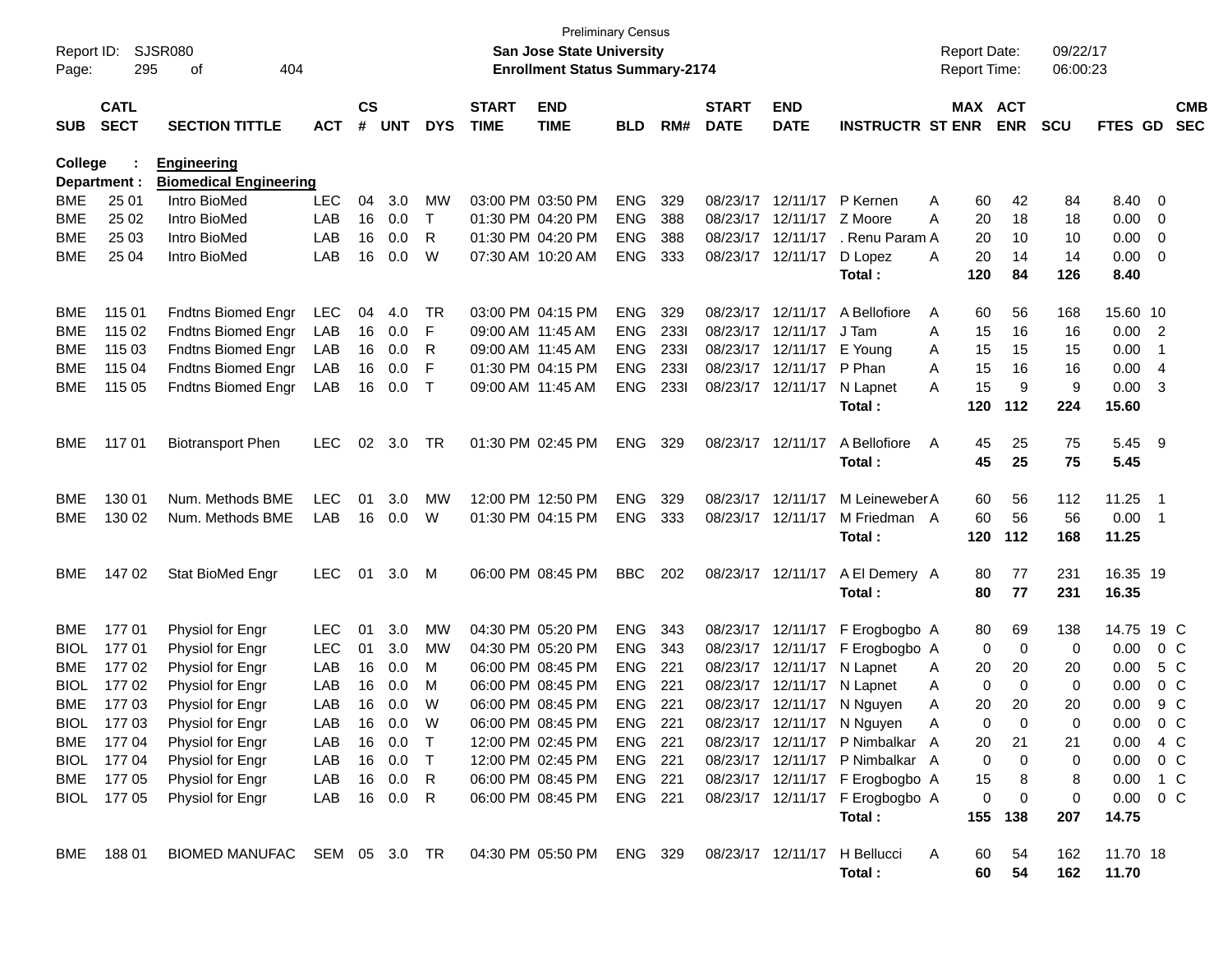| Report ID:<br>Page:             | 296                         | SJSR080<br>404<br>оf                                                                 |                                  |                             |                              |                     |                                        | <b>Preliminary Census</b><br><b>San Jose State University</b><br><b>Enrollment Status Summary-2174</b> |                                                      |                          |                                              |                                              |                                                                            | <b>Report Date:</b><br><b>Report Time:</b> |                             | 09/22/17<br>06:00:23        |                                      |                                                |                          |
|---------------------------------|-----------------------------|--------------------------------------------------------------------------------------|----------------------------------|-----------------------------|------------------------------|---------------------|----------------------------------------|--------------------------------------------------------------------------------------------------------|------------------------------------------------------|--------------------------|----------------------------------------------|----------------------------------------------|----------------------------------------------------------------------------|--------------------------------------------|-----------------------------|-----------------------------|--------------------------------------|------------------------------------------------|--------------------------|
| <b>SUB</b>                      | <b>CATL</b><br><b>SECT</b>  | <b>SECTION TITTLE</b>                                                                | <b>ACT</b>                       | $\mathbf{c}\mathbf{s}$<br># | <b>UNT</b>                   | <b>DYS</b>          | <b>START</b><br><b>TIME</b>            | <b>END</b><br>TIME                                                                                     | <b>BLD</b>                                           | RM#                      | <b>START</b><br><b>DATE</b>                  | <b>END</b><br><b>DATE</b>                    | <b>INSTRUCTR ST ENR</b>                                                    | MAX ACT                                    | <b>ENR</b>                  | <b>SCU</b>                  | <b>FTES GD</b>                       |                                                | <b>CMB</b><br><b>SEC</b> |
| BME<br>BME<br><b>BME</b><br>BME | 198A01<br>198A 02<br>198A03 | Senior Project I<br>Senior Project I<br>Senior Project I<br>198A 04 Senior Project I | LEC.<br>LAB<br><b>LEC</b><br>LAB | 02<br>16<br>02<br>16        | 2.0<br>0.0<br>2.0<br>$0.0\,$ | F<br>-F<br>-F<br>-F | 09:00 AM 09:50 AM<br>09:00 AM 09:50 AM | 10:00 AM 12:45 PM<br>10:00 AM 12:45 PM                                                                 | <b>ENG</b><br><b>ENG</b><br><b>ENG</b><br><b>ENG</b> | 329<br>329<br>343<br>343 | 08/23/17<br>08/23/17<br>08/23/17<br>08/23/17 | 12/11/17<br>12/11/17<br>12/11/17<br>12/11/17 | F Erogbogbo A<br>F Erogbogbo A<br>F Erogbogbo A<br>F Erogbogbo A<br>Total: | 50<br>50<br>50<br>50<br>200                | 44<br>44<br>17<br>17<br>122 | 44<br>44<br>17<br>17<br>122 | 5.87<br>0.00<br>2.27<br>0.00<br>8.13 | $\overline{0}$<br>$\overline{0}$<br>- 0<br>- 0 |                          |
| BME                             | 254 01                      | <b>BME Microsystems</b>                                                              | LEC                              | 02                          | 3.0                          | $\mathsf{T}$        | 06:00 PM 08:45 PM                      |                                                                                                        | <b>ENG</b>                                           | 333                      | 08/23/17                                     | 12/11/17                                     | M Simon<br>Total:                                                          | 45<br>$\mathsf{A}$<br>45                   | 30<br>30                    | 90<br>90                    | 7.20 24<br>7.20                      |                                                |                          |
| <b>BME</b><br>BME               | 258 01<br>258 02            | Medical Imaging<br>Medical Imaging                                                   | LEC.<br>LAB                      | 02<br>16                    | 3.0<br>$0.0\,$               | -R<br>F             | 06:00 PM 07:45 PM<br>06:00 PM 08:45 PM |                                                                                                        | <b>ENG</b><br><b>ENG</b>                             | 333<br>333               | 08/23/17<br>08/23/17                         | 12/11/17<br>12/11/17                         | M Leineweber A<br>M Leineweber A<br>Total :                                | 45<br>45<br>90                             | 35<br>35<br>70              | 70<br>35<br>105             | 8.65 33<br>0.0033<br>8.65            |                                                |                          |

**Department : Biomedical Engineering Department Total : 1035 824 1510 107.48 Lower Division : 120 84 126 8.40<br>
Upper Division : 780 640 1189 83.23 Upper Division : 780 640 1189 83.23 Graduate Division : 135 100 195 15.85**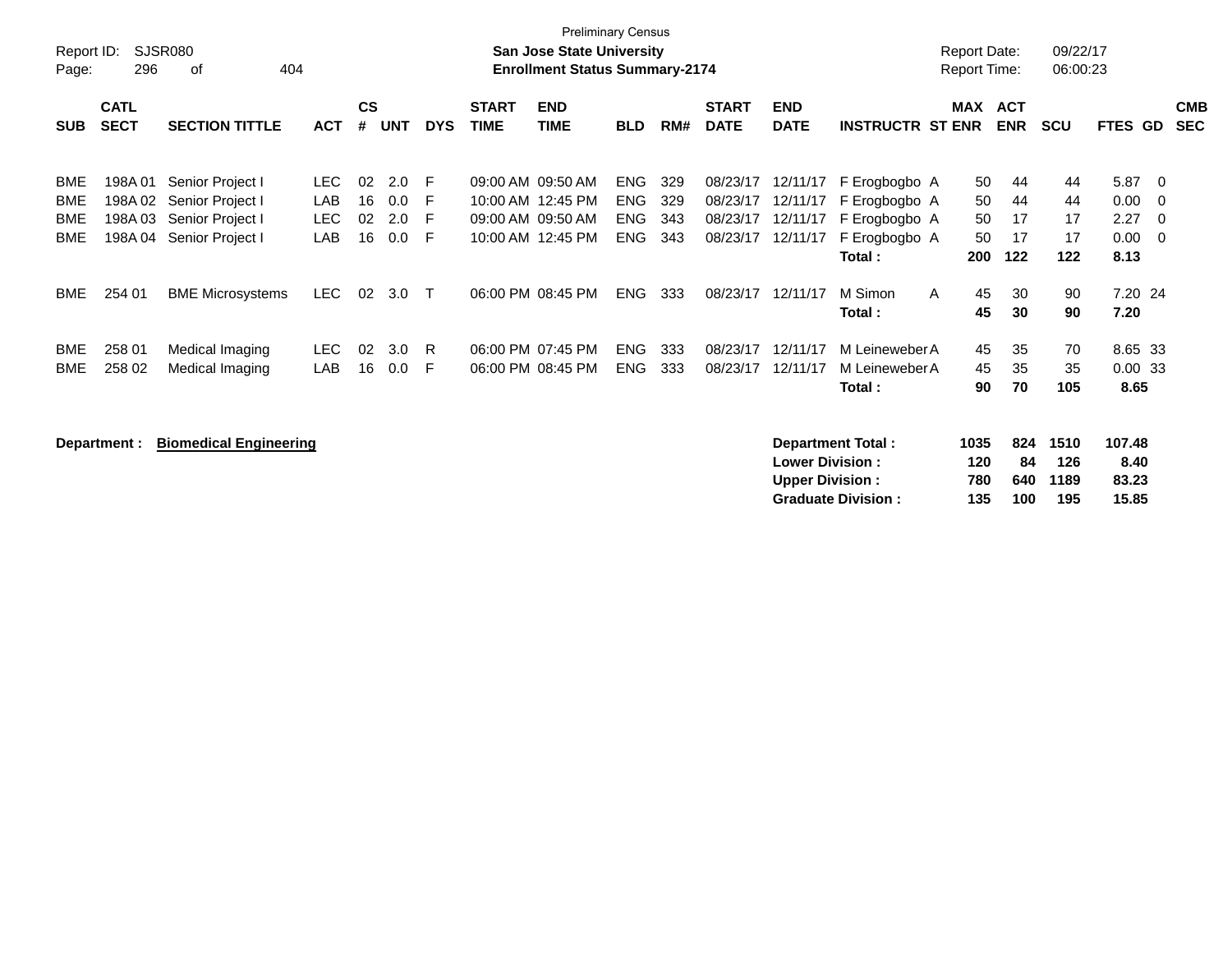| $\mathsf{cs}$<br><b>CATL</b><br><b>START</b><br><b>END</b><br><b>START</b><br><b>END</b><br><b>SECT</b><br>#<br><b>DATE</b><br><b>SECTION TITTLE</b><br><b>ACT</b><br><b>UNT</b><br><b>DYS</b><br><b>TIME</b><br><b>TIME</b><br><b>BLD</b><br>RM#<br><b>DATE</b><br><b>INSTRUCTR ST ENR</b><br><b>SUB</b> | MAX ACT<br>80 | <b>ENR</b>  | <b>SCU</b> | <b>FTES GD</b> | <b>CMB</b><br><b>SEC</b>   |  |
|-----------------------------------------------------------------------------------------------------------------------------------------------------------------------------------------------------------------------------------------------------------------------------------------------------------|---------------|-------------|------------|----------------|----------------------------|--|
|                                                                                                                                                                                                                                                                                                           |               |             |            |                |                            |  |
| <b>College</b><br><b>Engineering</b>                                                                                                                                                                                                                                                                      |               |             |            |                |                            |  |
| <b>Electrical Engineering</b><br>Department :                                                                                                                                                                                                                                                             |               |             |            |                |                            |  |
| Intr PRGM MC EE<br><b>LEC</b><br>01<br>3.0<br>01:30 PM 02:20 PM<br><b>ENG</b><br>08/23/17 12/11/17 F Lin<br>30 01<br>MW<br>345<br>EЕ<br>A                                                                                                                                                                 |               | 53          | 106        | 10.60          | $\overline{0}$             |  |
| <b>ENG</b><br>Intr PRGM MC EE<br>LAB<br>16<br>0.0<br>02:30 PM 05:20 PM<br>290<br>08/23/17 12/11/17 F Lin<br>EЕ<br>30 02<br>M<br>Α                                                                                                                                                                         | 30            | 24          | 24         | 0.00           | $\overline{0}$             |  |
| Intr PRGM MC EE<br>LAB<br>0.0<br>X<br>EЕ<br>30 03                                                                                                                                                                                                                                                         | 0             | $\mathbf 0$ | 0          | 0.00           | $\overline{0}$             |  |
| Intr PRGM MC EE<br>LAB<br>16<br>0.0<br>$\top$<br>02:30 PM 05:20 PM<br>ENG<br>258<br>08/23/17 12/11/17<br>F Lin<br>А<br>EЕ<br>30 04                                                                                                                                                                        | 30            | 29          | 29         | 0.00           | $\overline{0}$             |  |
| Total:                                                                                                                                                                                                                                                                                                    | 140           | 106         | 159        | 10.60          |                            |  |
| Intro EE Lab<br>17<br>1.0<br>06:00 PM 08:45 PM<br><b>ENG</b><br>08/23/17 12/11/17<br>P Neelakrish A<br>EE<br>97 01<br>LAB<br>R<br>249                                                                                                                                                                     | 20            | 18          | 18         | 1.20           | $\overline{\mathbf{0}}$    |  |
| Intro EE Lab<br><b>ENG</b><br>97 02<br><b>LAB</b><br>17<br>1.0<br>09:00 AM 11:45 AM<br>249<br>08/23/17 12/11/17<br>M Sharma<br>EЕ<br>$\top$<br>A                                                                                                                                                          | 20            | 19          | 19         | 1.27           | $\overline{0}$             |  |
| Intro EE Lab<br>97 03<br>LAB<br>17 1.0<br>$\top$<br>01:30 PM 04:15 PM<br>ENG<br>249<br>08/23/17 12/11/17<br>EЕ<br>J Basra<br>A                                                                                                                                                                            | 20            | 21          | 21         | 1.40           | $\overline{0}$             |  |
| Intro EE Lab<br><b>ENG</b><br>97 04<br>LAB<br>17<br>1.0<br>01:30 PM 04:15 PM<br>249<br>08/23/17 12/11/17<br>S Datar<br>EЕ<br>R<br>A                                                                                                                                                                       | 20            | 16          | 16         | 1.07           | $\overline{0}$             |  |
| <b>ENG</b><br>Intro EE Lab<br>LAB<br>17<br>1.0<br>F<br>09:00 AM 11:45 AM<br>249<br>08/23/17 12/11/17<br>EЕ<br>97 05<br>J Basra<br>A                                                                                                                                                                       | 20            | 21          | 21         | 1.40           | $\overline{0}$             |  |
| Intro EE Lab<br>97 06<br>LAB<br>17<br>1.0<br>R<br>09:00 AM 11:45 AM<br><b>ENG</b><br>249<br>08/23/17 12/11/17<br>M Sharma<br>EЕ<br>A                                                                                                                                                                      | 20            | 18          | 18         | 1.20           | $\overline{0}$             |  |
| 97 07<br>Intro EE Lab<br>LAB<br>17<br>1.0<br>F<br>ENG<br>08/23/17 12/11/17<br>P Neelakrish A<br>EЕ<br>01:30 PM 04:15 PM<br>- 249                                                                                                                                                                          | 20            | 16          | 16         | 1.07           | $\overline{\mathbf{0}}$    |  |
| Total:                                                                                                                                                                                                                                                                                                    | 140           | 129         | 129        | 8.60           |                            |  |
| 04<br>3.0<br><b>MW</b><br>01:30 PM 02:45 PM<br>DMH 234<br>08/23/17 12/11/17<br>M Zand<br>98 01<br>Intro Ckt Analysis<br><b>SEM</b><br>Α<br>EE                                                                                                                                                             | 60            | 58          | 174        | 11.60          | $\overline{\mathbf{0}}$    |  |
| <b>ENG</b><br>04<br>3.0<br>10:30 AM 11:45 AM<br>339<br>08/23/17 12/11/17<br>K Lau<br>EE<br>98 02<br>Intro Ckt Analysis<br><b>SEM</b><br>MW<br>A                                                                                                                                                           | 60            | 66          | 198        | 13.20          | $\overline{\mathbf{0}}$    |  |
| Intro Ckt Analysis<br><b>SEM</b><br>04<br>3.0<br><b>TR</b><br>01:30 PM 02:45 PM<br><b>ENG</b><br>08/23/17 12/11/17<br>E Ayme Belle A<br>98 03<br>345<br>EЕ                                                                                                                                                | 60            | 63          | 189        | 12.65          | - 1                        |  |
| <b>TR</b><br>06:00 PM 07:15 PM<br>ENG<br>08/23/17 12/11/17<br>N Ge<br>EЕ<br>98 04<br>Intro Ckt Analysis<br><b>SEM</b><br>04<br>3.0<br>343<br>A                                                                                                                                                            | 60            | 50          | 150        | 10.05          | $\overline{\phantom{0}}$ 1 |  |
| Total:                                                                                                                                                                                                                                                                                                    | 240           | 237         | 711        | 47.50          |                            |  |
| Cir/Conc & Prob So<br><b>ACT</b><br>13 1.0 R<br>02:00 PM 04:00 PM<br>ENG<br>339<br>08/23/17 12/11/17<br>D Parent<br>A<br>EE<br>101 01                                                                                                                                                                     | 60            | 27          | 27         | $1.80 \ 0$     |                            |  |
| Total:                                                                                                                                                                                                                                                                                                    | 60            | 27          | 27         | 1.80           |                            |  |
| Prob/Stat in EE<br>102 01<br>SEM 04<br>3.0<br><b>MW</b><br>10:30 AM 11:45 AM<br>ENG<br>J Zhao<br>EE<br>-341<br>08/23/17 12/11/17<br>Α                                                                                                                                                                     | 90            | 88          | 264        | 17.60 0        |                            |  |
| Total :                                                                                                                                                                                                                                                                                                   | 90            | 88          | 264        | 17.60          |                            |  |
| 110 01<br><b>Circuits and Systems</b><br>X<br>EE<br>SEM<br>3.0                                                                                                                                                                                                                                            | 0             | 0           | 0          | 0.00           | $\overline{\mathbf{0}}$    |  |
| X.<br>EE<br>110 02<br>Circuits and Systems SEM<br>3.0                                                                                                                                                                                                                                                     | $\Omega$      | $\Omega$    | $\Omega$   | $0.00 \t 0$    |                            |  |
| Circuits and Systems SEM 04 3.0<br>110 03<br>МW<br>03:00 PM 04:15 PM<br>ENG 345<br>08/23/17 12/11/17 D Parent<br>EE<br>Α                                                                                                                                                                                  | 55            | 35          | 105        | $7.10$ 2       |                            |  |
| Circuits and Systems SEM 04 3.0<br><b>BBC</b> 104<br>08/23/17 12/11/17 E Ayme Belle A<br>MW<br>03:00 PM 04:15 PM<br>EE.<br>110 04                                                                                                                                                                         | 55            | 41          | 123        | 8.50 6         |                            |  |
| Total:                                                                                                                                                                                                                                                                                                    | 110           | 76          | 228        | 15.60          |                            |  |
| 110L 01 C and D Sys Lab<br>LAB 16 1.0 F<br>09:00 AM 11:45 AM<br><b>ENG 290</b><br>08/23/17 12/11/17 D Bhatt<br>EE<br>A                                                                                                                                                                                    | 20            | 20          | 20         | $1.33 \ 0$     |                            |  |
| 110L 02 C and D Sys Lab<br>16 1.0 F<br>LAB<br><b>ENG 258</b><br>08/23/17 12/11/17 R Bhaskar<br>09:00 AM 11:45 AM<br>A<br>EE.                                                                                                                                                                              | 20            | 15          | 15         | $1.02$ 1       |                            |  |
| 110L 03 C and D Sys Lab<br>LAB<br>16 1.0 F<br><b>ENG 290</b><br>08/23/17 12/11/17 U Vyas<br>01:30 PM 04:15 PM<br>EE.<br>A                                                                                                                                                                                 | 20            | 19          | 19         | $1.27 \t 0$    |                            |  |
| 110L04 C and D Sys Lab<br>LAB 16 1.0 F<br>08/23/17 12/11/17 D Patel<br>01:30 PM 04:15 PM<br><b>ENG 258</b><br>EE.<br>A                                                                                                                                                                                    | 20            | 17          | 17         | $1.13 \ 0$     |                            |  |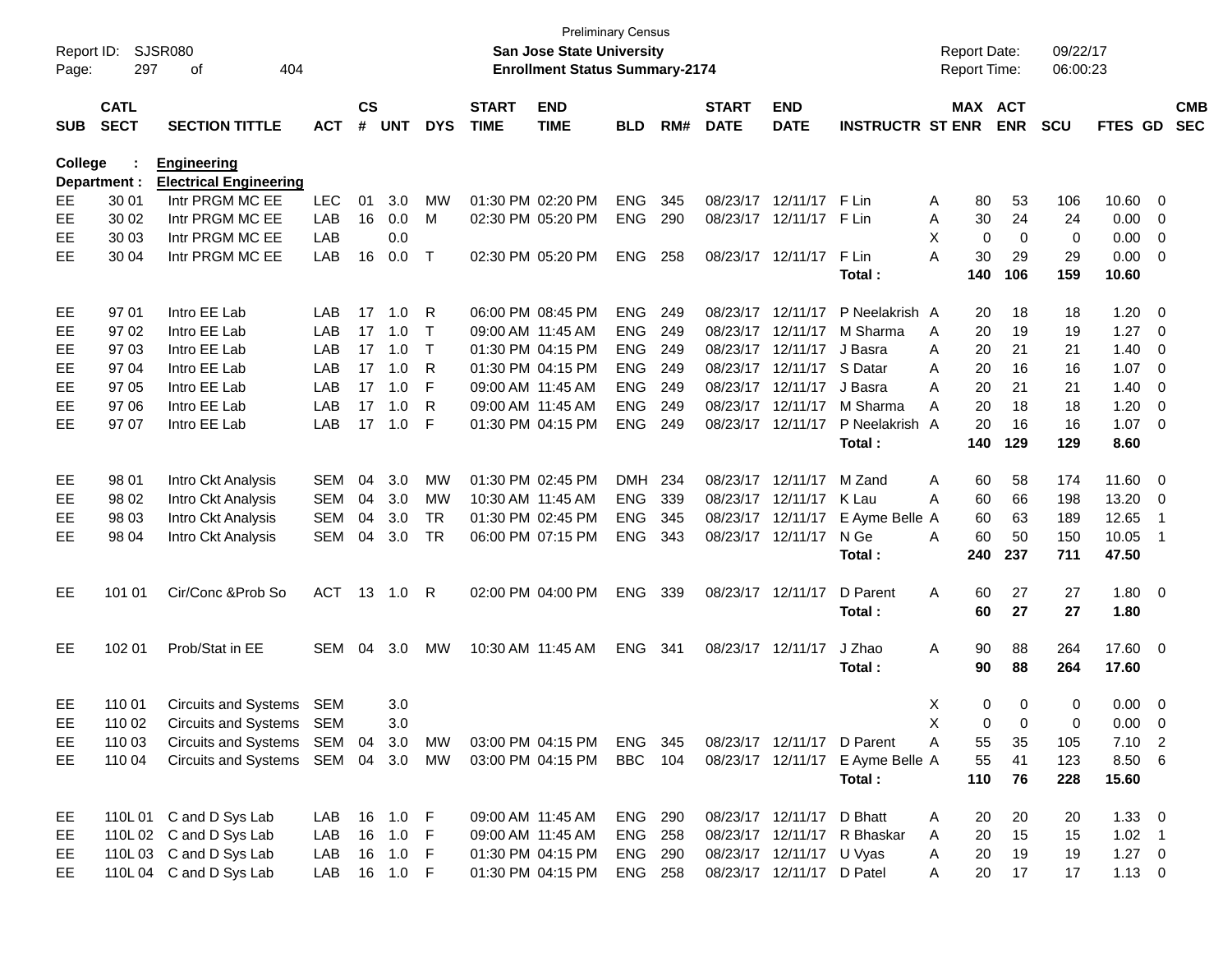| Report ID:<br>Page: | 298                        | <b>SJSR080</b><br>404<br>оf |               |                    |            |              |                             | San Jose State University<br><b>Enrollment Status Summary-2174</b> | <b>Preliminary Census</b> |     |                             |                           |                                  | <b>Report Date:</b><br>Report Time: |                              | 09/22/17<br>06:00:23 |                |                          |                          |
|---------------------|----------------------------|-----------------------------|---------------|--------------------|------------|--------------|-----------------------------|--------------------------------------------------------------------|---------------------------|-----|-----------------------------|---------------------------|----------------------------------|-------------------------------------|------------------------------|----------------------|----------------|--------------------------|--------------------------|
| <b>SUB</b>          | <b>CATL</b><br><b>SECT</b> | <b>SECTION TITTLE</b>       | <b>ACT</b>    | $\mathsf{cs}$<br># | <b>UNT</b> | <b>DYS</b>   | <b>START</b><br><b>TIME</b> | <b>END</b><br><b>TIME</b>                                          | <b>BLD</b>                | RM# | <b>START</b><br><b>DATE</b> | <b>END</b><br><b>DATE</b> | <b>INSTRUCTR ST ENR</b>          |                                     | <b>MAX ACT</b><br><b>ENR</b> | <b>SCU</b>           | <b>FTES GD</b> |                          | <b>CMB</b><br><b>SEC</b> |
|                     |                            |                             |               |                    |            |              |                             |                                                                    |                           |     |                             |                           | Total:                           | 80                                  | 71                           | 71                   | 4.75           |                          |                          |
| EE                  | 11201                      | Signal Processing           | <b>SEM</b>    |                    | 3.0        |              |                             |                                                                    |                           |     |                             |                           |                                  | Х                                   | 0<br>0                       | 0                    | 0.00           | $\overline{\phantom{0}}$ |                          |
| EE                  | 112 02                     | Signal Processing           | <b>SEM</b>    |                    | 3.0        |              |                             |                                                                    |                           |     |                             |                           |                                  | X                                   | 0<br>0                       | 0                    | 0.00           | $\overline{\mathbf{0}}$  |                          |
| EE                  | 112 03                     | Signal Processing           | <b>SEM</b>    | 04                 | 3.0        | MW           |                             | 04:30 PM 05:45 PM                                                  | CL.                       | 117 |                             | 08/23/17 12/11/17         | P Santacruz                      | 55<br>A                             | 52                           | 156                  | 10.75          | 7                        |                          |
| EE                  | 112 04                     | Signal Processing           | <b>SEM</b>    | 04                 | $3.0\,$    | MW           |                             | 04:30 PM 05:45 PM                                                  | <b>ENG</b>                | 345 |                             | 08/23/17 12/11/17         | J Ponniah                        | 55<br>A                             | 24                           | 72                   | 4.95           | 3                        |                          |
|                     |                            |                             |               |                    |            |              |                             |                                                                    |                           |     |                             |                           | Total:                           | 110                                 | 76                           | 228                  | 15.70          |                          |                          |
| EE                  | 11801                      | Dig Lgc Crt Dsgn            | <b>SEM</b>    | 04                 | 4.0        | MW           |                             | 10:30 AM 11:45 AM                                                  | <b>ENG</b>                | 345 |                             | 08/23/17 12/11/17         | T Caohuu                         | 90<br>Α                             | 86                           | 258                  | 23.40          | 7                        |                          |
| EE                  | 118 02                     | Dig Lgc Crt Dsgn            | <b>SEM</b>    |                    | 4.0        |              |                             |                                                                    |                           |     |                             |                           |                                  | X                                   | 0<br>$\mathbf 0$             | 0                    | 0.00           | $\overline{\mathbf{0}}$  |                          |
| EE                  | 118 03                     | Dig Lgc Crt Dsgn            | LAB           | 16                 | 0.0        | R            |                             | 09:00 AM 11:45 AM                                                  | <b>ENG</b>                | 305 |                             | 08/23/17 12/11/17         | N Chandupatl A                   | 20                                  | 21                           | 21                   | 0.00           | -1                       |                          |
| EE                  | 118 04                     | Dig Lgc Crt Dsgn            | LAB           | 16                 | 0.0        | R            |                             | 06:00 PM 08:45 PM                                                  | <b>ENG</b>                | 305 |                             | 08/23/17 12/11/17         | A Bhattachar A                   | 20                                  | 22                           | 22                   | 0.00           | $\overline{2}$           |                          |
| EE                  | 118 05                     | Dig Lgc Crt Dsgn            | LAB           | 16                 | 0.0        | $\mathsf{T}$ |                             | 09:00 AM 11:45 AM                                                  | <b>ENG</b>                | 305 |                             | 08/23/17 12/11/17         | D Thakkar                        | 20<br>A                             | 20                           | 20                   | 0.00           | 0                        |                          |
| EE                  | 118 06                     | Dig Lgc Crt Dsgn            | LAB           | 16                 | 0.0        | $\mathsf{T}$ |                             | 01:30 PM 04:15 PM                                                  | <b>ENG</b>                | 305 |                             | 08/23/17 12/11/17         | J Wand                           | 20<br>Α                             | 23                           | 23                   | 0.00           | $\overline{4}$           |                          |
| EE                  | 118 07                     | Dig Lgc Crt Dsgn            | LAB           |                    | 0.0        |              |                             |                                                                    |                           |     |                             |                           |                                  | X                                   | $\mathbf 0$<br>0             | 0                    | 0.00           | $\mathbf 0$              |                          |
| EE                  | 118 08                     | Dig Lgc Crt Dsgn            | LAB           |                    | 0.0        |              |                             |                                                                    |                           |     |                             |                           |                                  | X                                   | $\mathbf 0$<br>$\mathbf 0$   | $\mathbf 0$          | 0.00           | $\mathbf 0$              |                          |
|                     |                            |                             |               |                    |            |              |                             |                                                                    |                           |     |                             |                           | Total:                           | 170                                 | 172                          | 344                  | 23.40          |                          |                          |
| EE                  | 120 01                     | Microp Sys Design           | <b>SEM</b>    | 04                 | 4.0        | <b>MW</b>    |                             | 01:30 PM 02:45 PM                                                  | <b>ENG</b>                | 341 |                             | 08/23/17 12/11/17         | Y Kim                            | 90<br>A                             | 88                           | 264                  | 23.67          | 3                        |                          |
| EE                  | 120 02                     | Microp Sys Design           | LAB           | 16                 | 0.0        | T            |                             | 01:30 PM 04:15 PM                                                  | <b>ENG</b>                | 307 |                             | 08/23/17 12/11/17         | M Garcia                         | 18<br>A                             | 18                           | 18                   | 0.00           | 0                        |                          |
| EE                  | 120 03                     | Microp Sys Design           | LAB           | 16                 | 0.0        | R            |                             | 10:30 AM 01:15 PM                                                  | <b>ENG</b>                | 307 |                             | 08/23/17 12/11/17 Y Zhao  |                                  | 18<br>A                             | 17                           | 17                   | 0.00           | -1                       |                          |
| EE                  | 120 04                     | Microp Sys Design           | LAB           | 16                 | 0.0        | R            |                             | 01:30 PM 04:15 PM                                                  | <b>ENG</b>                | 307 |                             | 08/23/17 12/11/17         | A Chen                           | 18<br>A                             | 18                           | 18                   | 0.00           | 0                        |                          |
| EE                  | 120 05                     | Microp Sys Design           | LAB           | 16                 | 0.0        | W            |                             | 06:00 PM 08:45 PM                                                  | <b>ENG</b>                | 307 |                             | 08/23/17 12/11/17         | D Raval                          | Α<br>18                             | 18                           | 18                   | 0.00           | -1                       |                          |
| EE                  | 120 06                     | Microp Sys Design           | LAB           |                    | 0.0        |              |                             |                                                                    |                           |     |                             |                           |                                  | X                                   | $\mathbf 0$<br>$\Omega$      | 0                    | 0.00           | 0                        |                          |
| EE                  | 120 07                     | Microp Sys Design           | LAB           | 16                 | 0.0        | М            |                             | 06:00 PM 08:45 PM                                                  | <b>ENG</b>                | 307 |                             | 08/23/17 12/11/17         | D Raval                          | A<br>18                             | 17                           | 17                   | 0.00           | -1                       |                          |
|                     |                            |                             |               |                    |            |              |                             |                                                                    |                           |     |                             |                           | Total :                          | 180                                 | 176                          | 352                  | 23.67          |                          |                          |
| EE                  | 122 01                     | Electr Design I             | <b>SEM</b>    | 04                 | 4.0        | TR           |                             | 09:00 AM 10:15 AM                                                  | <b>ENG</b>                | 345 |                             | 08/23/17 12/11/17         | S Hamedi-HagA                    | 90                                  | 87                           | 261                  | 23.33          | $\overline{\phantom{a}}$ |                          |
| EE                  | 122 02                     | Electr Design I             | LAB           | 16                 | 0.0        | $\top$       |                             | 06:00 PM 08:45 PM                                                  | <b>ENG</b>                | 290 |                             | 08/23/17 12/11/17         | S Yu                             | 20<br>A                             | 21                           | 21                   | 0.00           | -1                       |                          |
| EE                  | 122 03                     | Electr Design I             | LAB           | 16                 | 0.0        | $\mathsf{T}$ |                             | 01:30 PM 04:15 PM                                                  | <b>ENG</b>                | 290 |                             | 08/23/17 12/11/17         | M Teoh                           | 20<br>Α                             | 26                           | 26                   | 0.00           | 0                        |                          |
| <b>EE</b>           | 122 04                     | Electr Design I             | LAB           | 16                 | 0.0        | $\top$       |                             | 10:30 AM 01:15 PM                                                  | ENG-                      | 290 |                             | 08/23/17 12/11/17 J Jiang |                                  | 20<br>A                             | 21                           | 21                   | 0.00           | -1                       |                          |
| EE                  | 122 05                     | Electr Design I             | LAB 16 0.0 R  |                    |            |              |                             | 06:00 PM 08:45 PM ENG 290                                          |                           |     |                             | 08/23/17 12/11/17 C Yen   |                                  | 20<br>A                             | 19                           | 19                   | $0.00 \t 0$    |                          |                          |
| EE                  | 122 06                     | Electr Design I             | LAB           |                    | 0.0        |              |                             |                                                                    |                           |     |                             |                           |                                  | X                                   | $\pmb{0}$<br>$\overline{0}$  | 0                    | $0.00 \t 0$    |                          |                          |
|                     |                            |                             |               |                    |            |              |                             |                                                                    |                           |     |                             |                           | Total:                           |                                     | 170 174                      | 348                  | 23.33          |                          |                          |
| EE                  | 124 01                     | Electr Design II            | SEM 04 4.0 MW |                    |            |              |                             | 09:00 AM 10:15 AM                                                  | ENG 345                   |     |                             | 08/23/17 12/11/17 S Lee   |                                  | A<br>65                             | 63                           | 189                  | 16.80 0        |                          |                          |
| EE                  | 124 02                     | Electr Design II            | LAB           |                    | 16  0.0    | R            |                             | 01:30 PM 04:15 PM                                                  | <b>ENG 258</b>            |     |                             |                           | 08/23/17 12/11/17 S Rallabandi A | 18                                  | 18                           | 18                   | $0.00 \t 0$    |                          |                          |
| EE.                 | 124 03                     | Electr Design II            | LAB           |                    | 16 0.0     | R            |                             | 06:00 PM 08:45 PM                                                  | <b>ENG 258</b>            |     |                             |                           | 08/23/17 12/11/17 D Nguyen       | 18<br>A                             | 14                           | 14                   | $0.00 \t 0$    |                          |                          |
| EE                  | 124 04                     | Electr Design II            | LAB 16 0.0 T  |                    |            |              |                             | 06:00 PM 08:45 PM                                                  | ENG 258                   |     |                             | 08/23/17 12/11/17 T Lan   |                                  | A<br>18                             | 12                           | 12                   | $0.00 \t 0$    |                          |                          |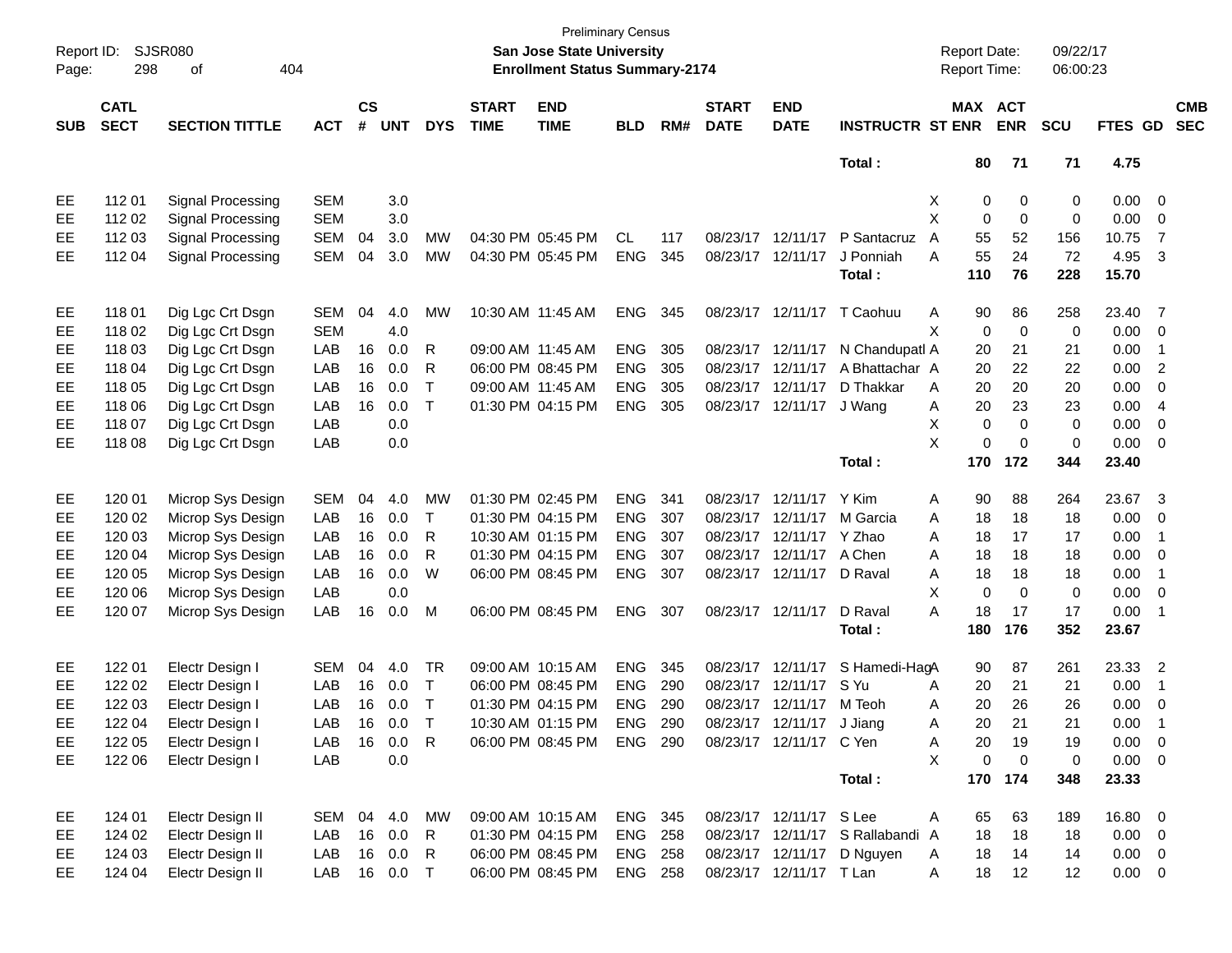| Report ID:<br>Page:   | 299                                  | SJSR080<br>404<br>οf                                                                                                            |                                        |                    |                   |            |                             | <b>Preliminary Census</b><br>San Jose State University<br><b>Enrollment Status Summary-2174</b> |                                             |       |                             |                                                |                                                                                           | <b>Report Date:</b><br><b>Report Time:</b> |                                                    | 09/22/17<br>06:00:23        |                                                                  |                          |                          |
|-----------------------|--------------------------------------|---------------------------------------------------------------------------------------------------------------------------------|----------------------------------------|--------------------|-------------------|------------|-----------------------------|-------------------------------------------------------------------------------------------------|---------------------------------------------|-------|-----------------------------|------------------------------------------------|-------------------------------------------------------------------------------------------|--------------------------------------------|----------------------------------------------------|-----------------------------|------------------------------------------------------------------|--------------------------|--------------------------|
| <b>SUB</b>            | <b>CATL</b><br><b>SECT</b>           | <b>SECTION TITTLE</b>                                                                                                           | <b>ACT</b>                             | $\mathsf{cs}$<br># | <b>UNT</b>        | <b>DYS</b> | <b>START</b><br><b>TIME</b> | <b>END</b><br><b>TIME</b>                                                                       | <b>BLD</b>                                  | RM#   | <b>START</b><br><b>DATE</b> | <b>END</b><br><b>DATE</b>                      | <b>INSTRUCTR ST ENR</b>                                                                   |                                            | MAX ACT<br><b>ENR</b>                              | <b>SCU</b>                  | FTES GD                                                          |                          | <b>CMB</b><br><b>SEC</b> |
| EE                    | 124 05                               | Electr Design II                                                                                                                | LAB                                    | 16                 | 0.0               | R          |                             | 10:30 AM 01:15 PM                                                                               | <b>ENG</b>                                  | 258   |                             | 08/23/17 12/11/17                              | S Rallabandi A<br>Total:                                                                  | 137                                        | 18<br>19<br>126                                    | 19<br>252                   | $0.00 \t 0$<br>16.80                                             |                          |                          |
| EE<br>EE<br>EЕ        | 127 01<br>127 02<br>127 03           | Elec Biomed Appl<br>Elec Biomed Appl<br>Elec Biomed Appl                                                                        | <b>LEC</b><br><b>LEC</b><br><b>LEC</b> | 02                 | 3.0<br>3.0<br>3.0 | F          |                             | 06:00 PM 08:45 PM                                                                               | <b>ENG</b>                                  | 345   |                             | 08/23/17 12/11/17                              | C Nguyen                                                                                  | Х<br>X<br>A                                | 0<br>0<br>0<br>0<br>35<br>26<br>35<br>26           | 0<br>0<br>78<br>78          | $0.00 \t 0$<br>$0.00 \t 0$<br>5.25                               | $\overline{\phantom{1}}$ |                          |
| EE                    | 128 01                               | <b>Phys Electronics</b>                                                                                                         | SEM                                    | 04                 | 3.0               | TR         |                             | 10:30 AM 11:45 AM                                                                               | <b>ENG</b>                                  | 345   |                             | 08/23/17 12/11/17                              | Total:<br>L He<br>Total :                                                                 | Α                                          | 80<br>72<br>80<br>72                               | 216<br>216                  | 5.25<br>14.40 0<br>14.40                                         |                          |                          |
| EE                    | 132 01                               | Theo Auto Controls                                                                                                              | SEM                                    | 04                 | 3.0               | MW         |                             | 01:30 PM 02:45 PM                                                                               | <b>SH</b>                                   | 100   |                             | 08/23/17 12/11/17                              | A Bhattachar A<br>Total:                                                                  |                                            | 65<br>63<br>65<br>63                               | 189<br>189                  | $12.60 \t 0$<br>12.60                                            |                          |                          |
| EE                    | 134 01                               | Power Systems                                                                                                                   | <b>LEC</b>                             |                    | 02 3.0            | - F        |                             | 03:00 PM 05:45 PM                                                                               | <b>ENG</b>                                  | 401   |                             | 08/23/17 12/11/17                              | A Shahsiah<br>Total:                                                                      | A                                          | 40<br>32<br>40<br>32                               | 96<br>96                    | $6.40 \quad 0$<br>6.40                                           |                          |                          |
| EE                    | 136 01                               | <b>Power Electronics</b>                                                                                                        | SEM                                    | 04                 | 3.0               | TR         |                             | 04:30 PM 05:45 PM                                                                               | <b>ENG</b>                                  | 303   |                             | 08/23/17 12/11/17                              | S Sylvia<br>Total:                                                                        | Α                                          | 35<br>20<br>35<br>20                               | 60<br>60                    | $4.05$ 1<br>4.05                                                 |                          |                          |
| EE                    | 138 01                               | Embd Cntrl Sys Des                                                                                                              | SEM 05 3.0 TR                          |                    |                   |            |                             | 06:00 PM 07:15 PM                                                                               | <b>ENG</b>                                  | 401   |                             | 08/23/17 12/11/17                              | C Pham<br>Total:                                                                          | Α                                          | 35<br>17<br>35<br>17                               | 51<br>51                    | $3.45$ 1<br>3.45                                                 |                          |                          |
| EE                    | 140 01                               | Prin of E & M Flds                                                                                                              | SEM                                    | 04                 | 3.0               | TR         |                             | 09:00 AM 10:15 AM                                                                               | <b>ENG</b>                                  | - 331 |                             | 08/23/17 12/11/17                              | R Kwok<br>Total :                                                                         | A                                          | 80<br>81<br>80<br>81                               | 243<br>243                  | 16.30 2<br>16.30                                                 |                          |                          |
| EE                    | 153 01                               | Intro DIg Sig Proc                                                                                                              | SEM                                    | 05                 | 3.0               | TR         |                             | 01:30 PM 02:45 PM                                                                               | <b>ENG</b>                                  | 303   |                             | 08/23/17 12/11/17                              | J Kim<br>Total :                                                                          | Α                                          | 40<br>26<br>40<br>26                               | 78<br>78                    | $5.20 \ 0$<br>5.20                                               |                          |                          |
| EE<br>EE<br>EE,<br>EE | 160 01<br>160 02<br>160 03<br>160 04 | Princ Comm Systems LEC<br>Princ Comm Systems LAB 16 0.0 M<br>Princ Comm Systems LAB 16 0.0 W<br>Princ Comm Systems LAB 16 0.0 F |                                        |                    | 02 3.0            | TR         |                             | 04:30 PM 05:20 PM<br>06:00 PM 08:45 PM<br>03:00 PM 05:45 PM<br>09:00 AM 11:45 AM                | <b>ENG</b><br>ENG 238<br>ENG 238<br>ENG 238 | 345   |                             | 08/23/17 12/11/17<br>08/23/17 12/11/17 P Yadav | R Morelos-Za A<br>08/23/17 12/11/17 S SwaminathaA<br>08/23/17 12/11/17 A Sabane<br>Total: | A<br>A<br>103                              | 55<br>40<br>16<br>14<br>16<br>16<br>16<br>10<br>80 | 80<br>14<br>16<br>10<br>120 | $8.00 \t 0$<br>$0.00 \t 0$<br>$0.00 \t 0$<br>$0.00 \t 0$<br>8.00 |                          |                          |
| EE                    | 172 01                               | Intro MicrowavesEngr SEM 04 3.0 MW 06:00 PM 07:15 PM ENG 401                                                                    |                                        |                    |                   |            |                             |                                                                                                 |                                             |       |                             | 08/23/17 12/11/17 R Kwok                       | Total:                                                                                    | A                                          | 19<br>35<br>35<br>19                               | 57<br>57                    | 3.95 3<br>3.95                                                   |                          |                          |
| EE                    | 174 01                               | INT ALG PR EBD SYS SEM 04 3.0 MW 07:30 PM 08:45 PM ENG 401 08/23/17 12/11/17 T Nguyen                                           |                                        |                    |                   |            |                             |                                                                                                 |                                             |       |                             |                                                |                                                                                           | $\mathsf{A}$                               | 16<br>35                                           | 48                          | $3.20 \ 0$                                                       |                          |                          |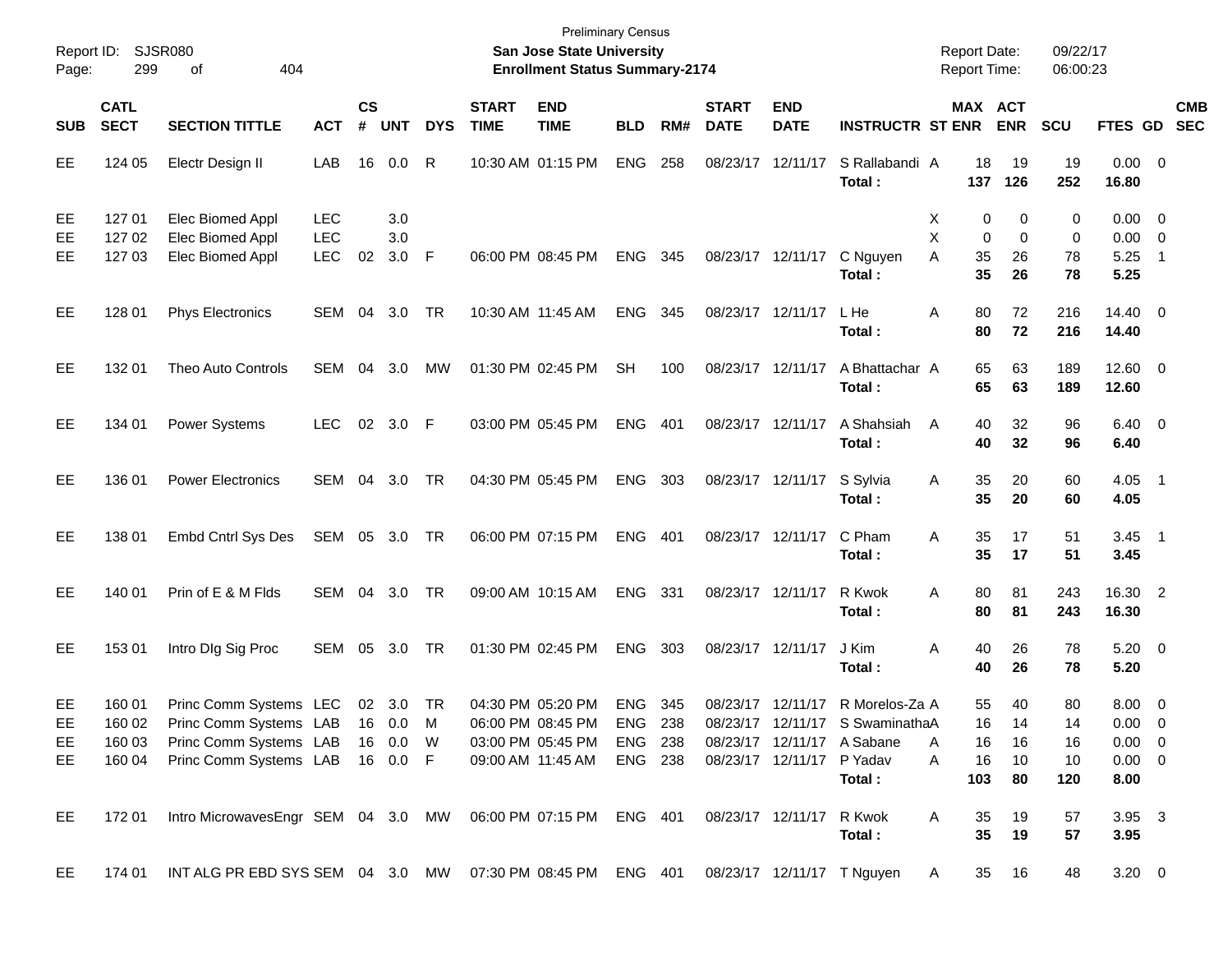| Page:                        | Report ID: SJSR080<br>300  | 404<br>οf                                                                                                            |                                        |                      |                               |                        |                             | <b>Preliminary Census</b><br>San Jose State University<br><b>Enrollment Status Summary-2174</b> |                                                      |                          |                             |                                                                                  |                                            | <b>Report Date:</b><br><b>Report Time:</b>     |                              | 09/22/17<br>06:00:23        |                                                              |                          |                          |
|------------------------------|----------------------------|----------------------------------------------------------------------------------------------------------------------|----------------------------------------|----------------------|-------------------------------|------------------------|-----------------------------|-------------------------------------------------------------------------------------------------|------------------------------------------------------|--------------------------|-----------------------------|----------------------------------------------------------------------------------|--------------------------------------------|------------------------------------------------|------------------------------|-----------------------------|--------------------------------------------------------------|--------------------------|--------------------------|
| <b>SUB</b>                   | <b>CATL</b><br><b>SECT</b> | <b>SECTION TITTLE</b>                                                                                                | <b>ACT</b>                             | $\mathsf{cs}$<br>#   | <b>UNT</b>                    | <b>DYS</b>             | <b>START</b><br><b>TIME</b> | <b>END</b><br><b>TIME</b>                                                                       | <b>BLD</b>                                           | RM#                      | <b>START</b><br><b>DATE</b> | <b>END</b><br><b>DATE</b>                                                        | <b>INSTRUCTR ST ENR</b>                    |                                                | MAX ACT<br><b>ENR</b>        | <b>SCU</b>                  | <b>FTES GD</b>                                               |                          | <b>CMB</b><br><b>SEC</b> |
|                              |                            |                                                                                                                      |                                        |                      |                               |                        |                             |                                                                                                 |                                                      |                          |                             |                                                                                  | Total:                                     | 35                                             | 16                           | 48                          | 3.20                                                         |                          |                          |
| EE                           | 178 01                     | Dig Design w FPGAS SEM 04 3.0 TR                                                                                     |                                        |                      |                               |                        |                             | 07:30 PM 08:45 PM                                                                               | CL                                                   | 310                      |                             | 08/23/17 12/11/17                                                                | E Crabill<br>Total:                        | 55<br>A<br>55                                  | 47<br>47                     | 141<br>141                  | $9.45$ 1<br>9.45                                             |                          |                          |
| EE                           | 180 01                     | <b>Indiv Studies</b>                                                                                                 | <b>SUP</b>                             | 36                   | 3.0                           | TBA                    |                             |                                                                                                 |                                                      |                          |                             | 08/23/17 12/11/17                                                                | Total:                                     | 10<br>Α<br>10                                  | 0<br>$\bf{0}$                | 0<br>0                      | $0.00 \t 0$<br>0.00                                          |                          |                          |
| EE.                          | 181 01                     | Fund-Internetwork                                                                                                    | <b>LEC</b>                             | 02                   | 3.0                           | МW                     |                             | 10:30 AM 11:45 AM                                                                               | <b>ENG</b>                                           | 331                      |                             | 08/23/17 12/11/17                                                                | C Tarng<br>Total:                          | 80<br>Α<br>80                                  | 61<br>61                     | 183<br>183                  | $12.20 \t 0$<br>12.20                                        |                          |                          |
| EE<br>EE.<br><b>EE</b>       |                            | 198A 01 EE Sr Dsgn Proj I<br>198A 02 EE Sr Dsgn Proj I<br>198A 03 EE Sr Dsgn Proj I                                  | LAB<br>LAB<br>LAB                      | 16<br>16<br>16       | 1.0<br>1.0<br>1.0             | -F<br>F<br>- F         |                             | 10:00 AM 12:45 PM<br>10:00 AM 12:45 PM<br>10:00 AM 12:45 PM                                     | <b>ENG</b><br><b>ENG</b><br><b>ENG</b>               | 244<br>244<br>244        |                             | 08/23/17 12/11/17<br>08/23/17 12/11/17<br>08/23/17 12/11/17                      | P Hsu<br>P Hsu<br>P Hsu<br>Total:          | 20<br>A<br>A<br>20<br>20<br>А<br>60            | 26<br>20<br>20<br>66         | 26<br>20<br>20<br>66        | $1.73 \t 0$<br>1.33<br>$1.33 \ 0$<br>4.40                    | $\overline{\phantom{0}}$ |                          |
| EE<br>EE<br>EE.<br><b>EE</b> |                            | 198B 01 EE Sr Dsgn Proj II<br>198B 02 EE Sr Dsgn Proj II<br>198B 03 EE Sr Dsgn Proj II<br>198B 04 EE Sr Dsgn Proj II | LAB<br>LAB<br>LAB<br>LAB               | 16<br>16<br>16<br>16 | 3.0<br>3.0<br>3.0<br>3.0      | S<br>S<br>S<br>S       |                             | 09:00 AM 06:00 PM<br>09:00 AM 06:00 PM<br>09:00 AM 06:00 PM<br>09:00 AM 06:00 PM                | <b>ENG</b><br><b>ENG</b><br><b>ENG</b><br><b>ENG</b> | 376<br>376<br>376<br>376 |                             | 08/23/17 12/11/17<br>08/23/17 12/11/17<br>08/23/17 12/11/17<br>08/23/17 12/11/17 | P Hsu<br>P Hsu<br>P Hsu<br>P Hsu<br>Total: | 15<br>A<br>A<br>15<br>15<br>A<br>А<br>15<br>60 | 19<br>15<br>15<br>15<br>64   | 57<br>45<br>45<br>45<br>192 | $3.80\ 0$<br>$3.00 \ 0$<br>$3.00 \ 0$<br>$3.00 \ 0$<br>12.80 |                          |                          |
| EE<br>EE.<br>EE              | 210 01<br>210 02<br>210 03 | <b>Linear Systems</b><br><b>Linear Systems</b><br><b>Linear Systems</b>                                              | <b>SEM</b><br><b>SEM</b><br><b>SEM</b> | 05<br>05             | 3.0<br>3.0<br>3.0             | <b>TR</b><br><b>MW</b> |                             | 04:30 PM 05:45 PM<br>06:00 PM 07:15 PM                                                          | <b>ENG</b><br><b>ENG</b>                             | 343<br>343               |                             | 08/23/17 12/11/17<br>08/23/17 12/11/17                                           | K Ghadiri<br>K Ghadiri<br>Total:           | 60<br>Α<br>X<br>0<br>A<br>60<br>120            | 45<br>$\Omega$<br>26<br>$71$ | 135<br>0<br>78<br>213       | 11.25 45<br>$0.00 \t 0$<br>6.45 25<br>17.70                  |                          |                          |
| EE.                          | 220 01                     | RFIC Design I                                                                                                        | <b>LEC</b>                             |                      | 3.0                           |                        |                             |                                                                                                 |                                                      |                          |                             |                                                                                  | Total:                                     | Χ                                              | 0<br>0<br>0<br>$\bf{0}$      | 0<br>0                      | $0.00 \t 0$<br>0.00                                          |                          |                          |
| EE<br>EE<br>EE.              | 221 01<br>221 02<br>221 04 | Prin of Semi Dev I<br>Prin of Semi Dev I<br>Prin of Semi Dev I                                                       | SEM<br><b>SEM</b><br>SEM               |                      | 05 3.0 TR<br>3.0<br>05 3.0 TR |                        |                             | 03:00 PM 04:15 PM ENG 331<br>06:00 PM 07:15 PM CL                                               |                                                      | 310                      |                             | 08/23/17 12/11/17 LHe<br>08/23/17 12/11/17                                       | <b>B</b> Mantha<br>Total:                  | 60<br>Α<br>х<br>0<br>A<br>60                   | 56<br>0<br>56<br>120 112     | 168<br>0<br>168<br>336      | 13.95 55<br>$0.00 \t 0$<br>14.00 56<br>27.95                 |                          |                          |
| EE                           | 223 01                     | Analog Int Ckts                                                                                                      | SEM 05 3.0 TR                          |                      |                               |                        |                             | 04:30 PM 05:45 PM                                                                               | ENG 401                                              |                          |                             | 08/23/17 12/11/17                                                                | S Lee<br>Total:                            | Α<br>35<br>35                                  | 15<br>15                     | 45<br>45                    | 3.75 15<br>3.75                                              |                          |                          |
| EE                           | 224 01                     | Hi Speed CMOS Ckts SEM 05 3.0 MW 07:30 PM 08:45 PM ENG 403                                                           |                                        |                      |                               |                        |                             |                                                                                                 |                                                      |                          |                             |                                                                                  | 08/23/17 12/11/17 K Ghadiri                | 35<br>A                                        | 15                           | 45                          | 3.75 15                                                      |                          |                          |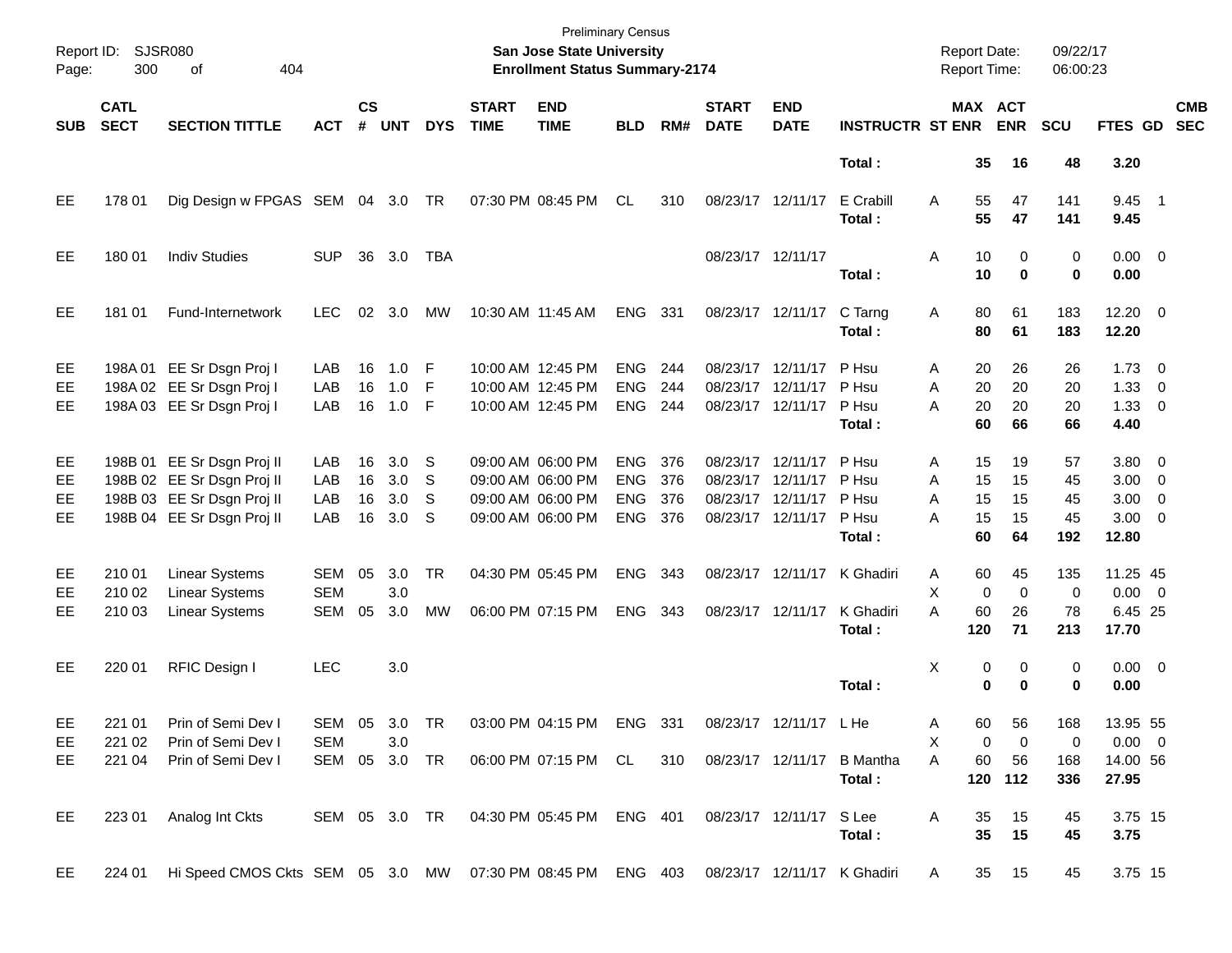| Report ID:<br>Page:          | 301                        | <b>SJSR080</b><br>404<br>οf                                          |                             |                |                   |                        |                             | <b>Preliminary Census</b><br>San Jose State University<br><b>Enrollment Status Summary-2174</b> |                       |     |                                        |                                        |                                        | <b>Report Date:</b><br>Report Time: |                                                 | 09/22/17<br>06:00:23   |                                              |            |
|------------------------------|----------------------------|----------------------------------------------------------------------|-----------------------------|----------------|-------------------|------------------------|-----------------------------|-------------------------------------------------------------------------------------------------|-----------------------|-----|----------------------------------------|----------------------------------------|----------------------------------------|-------------------------------------|-------------------------------------------------|------------------------|----------------------------------------------|------------|
| <b>SUB</b>                   | <b>CATL</b><br><b>SECT</b> | <b>SECTION TITTLE</b>                                                | <b>ACT</b>                  | <b>CS</b><br># | <b>UNT</b>        | <b>DYS</b>             | <b>START</b><br><b>TIME</b> | <b>END</b><br><b>TIME</b>                                                                       | <b>BLD</b>            | RM# | <b>START</b><br><b>DATE</b>            | <b>END</b><br><b>DATE</b>              | <b>INSTRUCTR ST ENR</b>                |                                     | MAX ACT<br><b>ENR</b>                           | SCU                    | FTES GD SEC                                  | <b>CMB</b> |
|                              |                            |                                                                      |                             |                |                   |                        |                             |                                                                                                 |                       |     |                                        |                                        | Total:                                 |                                     | 35<br>15                                        | 45                     | 3.75                                         |            |
| EE                           | 227 01                     | Signal Integrity--AM                                                 | SEM                         |                | 3.0               |                        |                             |                                                                                                 |                       |     |                                        |                                        | Total:                                 | X                                   | 0<br>0<br>$\mathbf 0$<br>0                      | 0<br>0                 | $0.00 \ 0$<br>0.00                           |            |
| EE<br>EE                     | 231 01<br>231 02           | <b>Automat Contr Theo</b><br><b>Automat Contr Theo</b>               | SEM<br>SEM                  | 05             | 3.0<br>05 3.0     | MW                     |                             | 06:00 PM 07:15 PM                                                                               | BBC                   | 125 | 08/23/17 12/11/17<br>08/23/17 12/11/17 |                                        | M Badawy<br>Total:                     | X<br>A                              | 0<br>0<br>35<br>26<br>35<br>26                  | 0<br>78<br>78          | $0.00 \t 0$<br>6.40 24<br>6.40               |            |
| EE                           | 239 01                     | Sel Top in Sys & C                                                   | SEM 05 3.0                  |                |                   | TR                     |                             | 07:30 PM 08:45 PM                                                                               | ENG 343               |     | 08/23/17 12/11/17                      |                                        | M Badawy<br>Total:                     | Α                                   | 35<br>30<br>35<br>30                            | 90<br>90               | 7.45 29<br>7.45                              |            |
| EE<br><b>EE</b><br><b>EE</b> | 250 01<br>250 02<br>250 03 | Prob Ran Vari & St P<br>Prob Ran Vari & St P<br>Prob Ran Vari & St P | SEM<br><b>SEM</b><br>SEM 05 | 05             | 3.0<br>3.0<br>3.0 | <b>MW</b><br><b>TR</b> |                             | 03:00 PM 04:15 PM<br>07:30 PM 08:45 PM                                                          | <b>ENG</b><br>ENG 345 | 331 |                                        | 08/23/17 12/11/17<br>08/23/17 12/11/17 | <b>B</b> Sirkeci<br>J Kamali<br>Total: | A<br>X<br>A<br>120                  | 71<br>60<br>0<br>$\mathbf 0$<br>60<br>55<br>126 | 213<br>0<br>165<br>378 | 17.70 70<br>$0.00 \t 0$<br>13.75 55<br>31.45 |            |
| EE                           | 251 01                     | Digital Comm Systems LEC 02 3.0 TR                                   |                             |                |                   |                        |                             | 06:00 PM 07:15 PM                                                                               | <b>BBC</b>            | 120 | 08/23/17 12/11/17                      |                                        | R Morelos-Za A<br>Total:               |                                     | 35<br>18<br>35<br>18                            | 54<br>54               | 4.45 17<br>4.45                              |            |
| EE                           | 253 01                     | Signal Processing                                                    | <b>SEM</b>                  |                | 3.0               |                        |                             |                                                                                                 |                       |     |                                        |                                        | Total:                                 | X                                   | 0<br>0<br>$\mathbf 0$<br>$\bf{0}$               | 0<br>0                 | $0.00 \t 0$<br>0.00                          |            |
| EE                           | 258 01                     | <b>Neural Networks</b>                                               | SEM 05 3.0                  |                |                   | TR                     |                             | 03:00 PM 04:15 PM                                                                               | ENG                   | 345 | 08/23/17 12/11/17                      |                                        | <b>B</b> Sirkeci<br>Total:             | A                                   | 53<br>66<br>53<br>66                            | 198<br>198             | 16.40 64<br>16.40                            |            |
| <b>EE</b>                    | 265 01                     | Hands-onWire.Comm. LEC                                               |                             | 04 3.0         |                   | MW                     |                             | 04:30 PM 05:45 PM                                                                               | ENG                   | 401 | 08/23/17 12/11/17                      |                                        | R Morelos-Za A<br>Total:               |                                     | 35<br>13<br>35<br>13                            | 39<br>39               | 3.10 10<br>3.10                              |            |
| EE                           | 270 01                     | Adv Logic Design                                                     | SEM 05 3.0                  |                |                   | МW                     |                             | 04:30 PM 05:45 PM                                                                               | ENG 232               |     |                                        |                                        | 08/23/17 12/11/17 T Caohuu<br>Total :  | Α                                   | 35<br>14<br>35<br>$\overline{14}$               | 42<br>42               | 3.50 14<br>3.50                              |            |
| EE                           | 271 01                     | Digital Sys Design                                                   | SEM 05 3.0 MW               |                |                   |                        |                             | 06:00 PM 07:15 PM ENG 339                                                                       |                       |     | 08/23/17 12/11/17                      |                                        | J Kim<br>Total:                        | Α                                   | 52<br>55<br>55<br>52                            | 156<br>156             | 13.00 52<br>13.00                            |            |
| EE                           | 272 01                     | <b>SOC DESIGN</b>                                                    | SEM 05 3.0 MW               |                |                   |                        |                             | 07:30 PM 08:45 PM ENG 341                                                                       |                       |     | 08/23/17 12/11/17                      |                                        | M Jones<br>Total:                      | Α                                   | 65<br>45<br>65<br>45                            | 135<br>135             | 11.25 45<br>11.25                            |            |
| EE                           | 275 01                     | Adv Comp Architect                                                   | SEM 05 3.0                  |                |                   |                        |                             |                                                                                                 |                       |     |                                        | 08/23/17 12/11/17                      |                                        | X                                   | 0<br>0                                          | 0                      | $0.00 \t 0$                                  |            |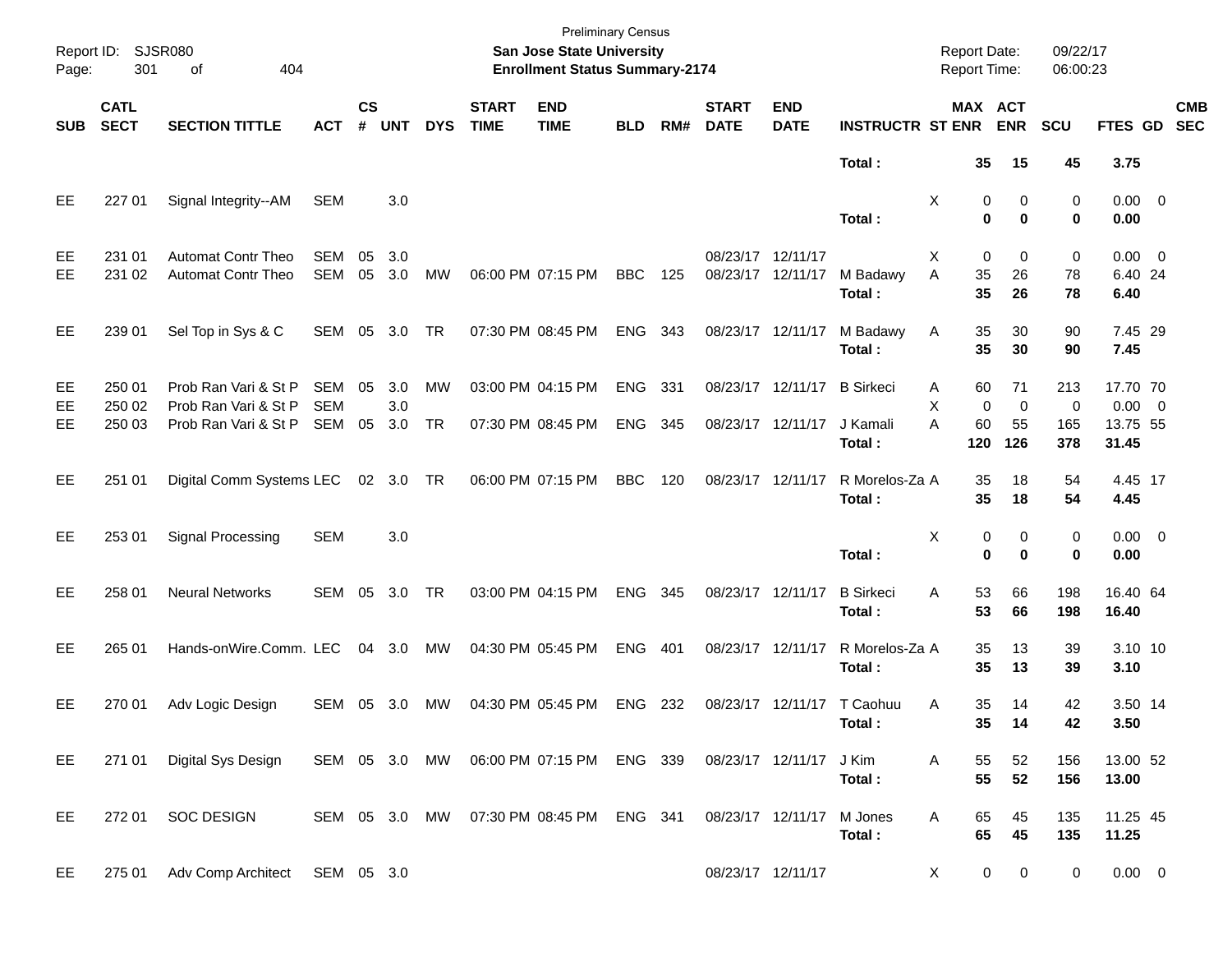| Page:          | Report ID: SJSR080<br>302  | 404<br>οf                                                |                                 |                    |                   |                        |                             | <b>Preliminary Census</b><br>San Jose State University<br><b>Enrollment Status Summary-2174</b> |                          |            |                             |                                        |                                                   | <b>Report Date:</b><br><b>Report Time:</b> |                    |                           | 09/22/17<br>06:00:23 |                                               |     |            |
|----------------|----------------------------|----------------------------------------------------------|---------------------------------|--------------------|-------------------|------------------------|-----------------------------|-------------------------------------------------------------------------------------------------|--------------------------|------------|-----------------------------|----------------------------------------|---------------------------------------------------|--------------------------------------------|--------------------|---------------------------|----------------------|-----------------------------------------------|-----|------------|
| <b>SUB</b>     | <b>CATL</b><br><b>SECT</b> | <b>SECTION TITTLE</b>                                    | <b>ACT</b>                      | $\mathsf{cs}$<br># | <b>UNT</b>        | <b>DYS</b>             | <b>START</b><br><b>TIME</b> | <b>END</b><br><b>TIME</b>                                                                       | <b>BLD</b>               | RM#        | <b>START</b><br><b>DATE</b> | <b>END</b><br><b>DATE</b>              | <b>INSTRUCTR ST ENR</b>                           |                                            | MAX ACT            | <b>ENR</b>                | <b>SCU</b>           | FTES GD SEC                                   |     | <b>CMB</b> |
| EE             | 275 02                     | Adv Comp Architect                                       | SEM 05 3.0                      |                    |                   | МW                     |                             | 06:00 PM 07:15 PM                                                                               | <b>ENG</b>               | 403        |                             | 08/23/17 12/11/17                      | T Caohuu<br>Total:                                | A                                          | 35<br>35           | 8<br>8                    | 24<br>24             | 2.00 8<br>2.00                                |     |            |
| EE             |                            | 277A 02 Embedded SoC Des. SEM 05 3.0                     |                                 |                    |                   | TR                     |                             | 03:00 PM 04:15 PM                                                                               | <b>ENG</b>               | 301        |                             | 08/23/17 12/11/17                      | Y Kim<br>Total:                                   | Α                                          | 35<br>35           | 9<br>9                    | 27<br>27             | 2.25<br>2.25                                  | - 9 |            |
| EE<br>EE<br>EE | 278 01<br>278 02<br>278 03 | Dig Des DSP/Comm<br>Dig Des DSP/Comm<br>Dig Des DSP/Comm | SEM<br><b>SEM</b><br><b>SEM</b> | 04<br>04           | 3.0<br>3.0<br>3.0 | -F                     |                             | 03:00 PM 05:45 PM                                                                               | <b>ENG</b>               | 345        |                             | 08/23/17 12/11/17<br>08/23/17 12/11/17 | C Choo<br>Total:                                  | Х<br>X<br>A                                | 0<br>0<br>60<br>60 | 0<br>$\Omega$<br>34<br>34 | 0<br>0<br>102<br>102 | $0.00 \t 0$<br>$0.00 \t 0$<br>8.50 34<br>8.50 |     |            |
| EE             | 279 01                     | Topics in Digital                                        | SEM 05                          |                    | 3.0               | TR                     |                             | 06:00 PM 07:15 PM                                                                               | <b>ENG</b>               | 345        |                             | 08/23/17 12/11/17                      | M Jones<br>Total:                                 | A                                          | 55<br>55           | 35<br>35                  | 105<br>105           | 8.75 35<br>8.75                               |     |            |
| EE<br>EE       | 281 01<br>281 02           | Internetworking<br>Internetworking                       | SEM<br><b>SEM</b>               | 04<br>04           | 3.0<br>3.0        | <b>TR</b><br><b>MW</b> |                             | 04:30 PM 05:45 PM<br>06:00 PM 07:15 PM                                                          | <b>ENG</b><br><b>ENG</b> | 339<br>345 |                             | 08/23/17 12/11/17<br>08/23/17 12/11/17 | J Ponniah<br>N Ghazisaidi A<br>Total:             | A                                          | 60<br>60<br>120    | 33<br>56<br>89            | 99<br>168<br>267     | 8.25 33<br>14.00 56<br>22.25                  |     |            |
| EE             | 28301                      | Broadband Comm Nt SEM                                    |                                 |                    | 3.0               |                        |                             |                                                                                                 |                          |            |                             |                                        | Total:                                            | X                                          | 0<br>$\bf{0}$      | 0<br>$\bf{0}$             | 0<br>0               | $0.00 \t 0$<br>0.00                           |     |            |
| EE<br>EE       | 284 01<br>284 02           | Voice & Data Net<br>Voice & Data Net                     | SEM<br><b>SEM</b>               | 05<br>05           | 3.0<br>3.0        | MW<br><b>MW</b>        |                             | 07:30 PM 08:45 PM<br>04:30 PM 05:45 PM                                                          | <b>ENG</b><br>CL         | 345<br>222 |                             | 08/23/17 12/11/17<br>08/23/17 12/11/17 | B Venkatrama A<br><b>B</b> Venkatrama A<br>Total: |                                            | 65<br>80<br>145    | 40<br>33<br>73            | 120<br>99<br>219     | 10.00 40<br>8.25 33<br>18.25                  |     |            |
| EE             | 286 01                     | Mob/Wireless Net                                         | <b>SEM</b>                      | 05                 | 3.0               | TR                     |                             | 06:00 PM 07:15 PM                                                                               | <b>ENG</b>               | 341        |                             | 08/23/17 12/11/17                      | P Santacruz A<br>Total:                           |                                            | 80<br>80           | 71<br>71                  | 213<br>213           | 17.75 71<br>17.75                             |     |            |
| EE             | 287 01                     | ASIC CMOS Design                                         | SEM 05 3.0 TR                   |                    |                   |                        |                             | 07:30 PM 08:45 PM                                                                               | <b>ENG</b>               | 341        |                             | 08/23/17 12/11/17                      | M Jones<br>Total:                                 | A                                          | 65<br>65           | 19<br>19                  | 57<br>57             | 4.75 19<br>4.75                               |     |            |
| EE.            | 288 01                     | Data Conv for AMS                                        | <b>LEC</b>                      |                    | 3.0               |                        |                             |                                                                                                 |                          |            |                             |                                        | Total:                                            | Χ                                          | 0<br>$\mathbf 0$   | 0<br>$\mathbf 0$          | 0<br>0               | $0.00 \t 0$<br>0.00                           |     |            |
| EE<br>EE.      | 295 01<br>295 02           | <b>Technical Writing</b><br><b>Technical Writing</b>     | LEC<br><b>LEC</b>               | 03                 | 3.0<br>3.0 RF     |                        |                             | 07:30 AM 08:45 AM                                                                               | ENG 189                  |            |                             |                                        | 08/23/17 12/11/17 T Wrappe<br>Total:              | X<br>A                                     | 0<br>120<br>120    | 0<br>61<br>61             | 0<br>183<br>183      | $0.00 \t 0$<br>15.25 61<br>15.25              |     |            |
| EE.            |                            | 297A 01 MSEE Project Proposa LAB 16 3.0 S                |                                 |                    |                   |                        |                             | 09:00 AM 06:00 PM                                                                               | ENG 305                  |            |                             | 08/23/17 12/11/17 B Sirkeci            |                                                   | A                                          | 10                 | 16                        | 48                   | 4.00 16                                       |     |            |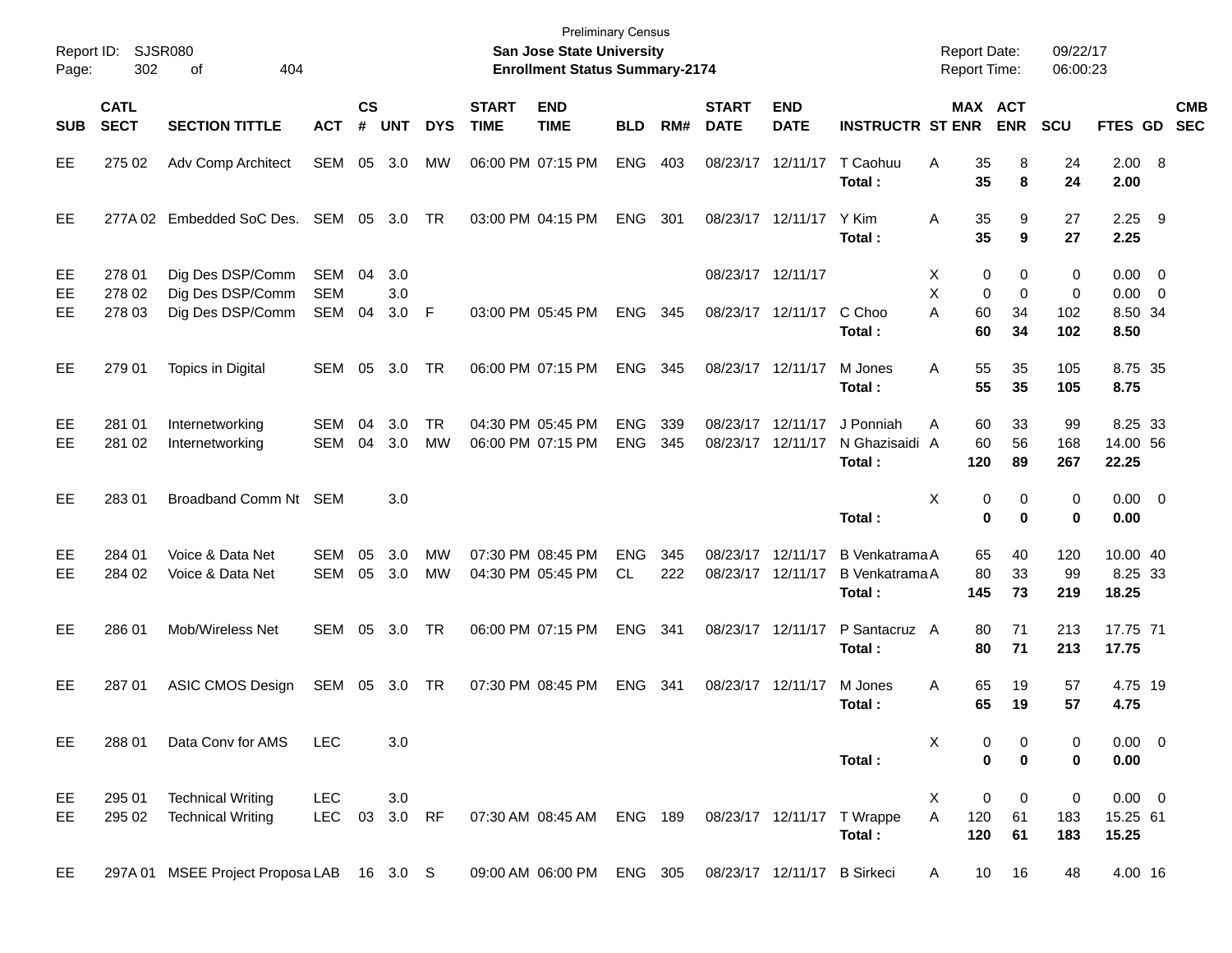| Report ID:<br>Page: | 303                        | <b>SJSR080</b><br>404<br>οf                                          |                |                             |            |              |                             | <b>Preliminary Census</b><br>San Jose State University<br><b>Enrollment Status Summary-2174</b> |                          |            |                             |                                        |                         |        | <b>Report Date:</b><br><b>Report Time:</b> |                         | 09/22/17<br>06:00:23 |                    |     |                          |
|---------------------|----------------------------|----------------------------------------------------------------------|----------------|-----------------------------|------------|--------------|-----------------------------|-------------------------------------------------------------------------------------------------|--------------------------|------------|-----------------------------|----------------------------------------|-------------------------|--------|--------------------------------------------|-------------------------|----------------------|--------------------|-----|--------------------------|
| <b>SUB</b>          | <b>CATL</b><br><b>SECT</b> | <b>SECTION TITTLE</b>                                                | <b>ACT</b>     | $\mathsf{cs}$<br>$\pmb{\#}$ | <b>UNT</b> | <b>DYS</b>   | <b>START</b><br><b>TIME</b> | <b>END</b><br><b>TIME</b>                                                                       | <b>BLD</b>               | RM#        | <b>START</b><br><b>DATE</b> | <b>END</b><br><b>DATE</b>              | <b>INSTRUCTR ST ENR</b> |        | MAX ACT                                    | <b>ENR</b>              | <b>SCU</b>           | FTES GD            |     | <b>CMB</b><br><b>SEC</b> |
| EE                  |                            | 297A 02 MSEE Project Proposa LAB                                     |                |                             | 16 3.0     | S            |                             | 09:00 AM 06:00 PM                                                                               | <b>ENG</b>               | 305        |                             | 08/23/17 12/11/17<br>08/23/17 12/11/17 | <b>B</b> Sirkeci        | A      | 10                                         | 16                      | 48                   | 4.00 16            |     |                          |
| EE<br>EE            |                            | 297A 03 MSEE Project Proposa LAB<br>297A 04 MSEE Project Proposa LAB |                | 16<br>16                    | 3.0<br>3.0 | S<br>S       |                             | 09:00 AM 06:00 PM<br>09:00 AM 06:00 PM                                                          | <b>ENG</b><br><b>ENG</b> | 258<br>258 |                             | 08/23/17 12/11/17 B Sirkeci            | <b>B</b> Sirkeci        | A<br>A | 10<br>10                                   | 16<br>16                | 48<br>48             | 4.00 16<br>4.00 16 |     |                          |
| EE                  |                            | 297A 05 MSEE Project Proposa LAB                                     |                | 16                          | 3.0        | S            |                             | 09:00 AM 06:00 PM                                                                               | <b>ENG</b>               | 258        |                             | 08/23/17 12/11/17                      | <b>B</b> Sirkeci        | A      | 10                                         | 16                      | 48                   | 4.00 16            |     |                          |
| EE                  |                            | 297A 06 MSEE Project Proposa LAB                                     |                | 16                          | 3.0        | S            |                             | 09:00 AM 06:00 PM                                                                               | <b>ENG</b>               | 305        |                             | 08/23/17 12/11/17 B Sirkeci            |                         | A      | 10                                         | 15                      | 45                   | 3.75 15            |     |                          |
| EE                  |                            | 297A 07 MSEE Project Proposa LAB                                     |                | 16                          | 3.0        | S            |                             | 09:00 AM 06:00 PM                                                                               | <b>ENG</b>               | 305        |                             | 08/23/17 12/11/17 B Sirkeci            |                         | A      | 10                                         | 15                      | 45                   | 3.75 15            |     |                          |
| EE                  |                            | 297A 08 MSEE Project Proposa LAB                                     |                | 16                          | 3.0        | S            |                             | 09:00 AM 06:00 PM                                                                               | <b>ENG</b>               | 258        |                             | 08/23/17 12/11/17 B Sirkeci            |                         | A      | 10                                         | 15                      | 45                   | 3.75 15            |     |                          |
| EE                  |                            | 297A 09 MSEE Project Proposa LAB                                     |                | 16                          | 3.0        | S            |                             | 09:00 AM 06:00 PM                                                                               | <b>ENG</b>               | 258        |                             | 08/23/17 12/11/17 B Sirkeci            |                         | A      | 10                                         | 15                      | 45                   | 3.75 15            |     |                          |
| EE                  |                            | 297A 10 MSEE Project Proposa LAB                                     |                | 16                          | 3.0        | S            |                             | 09:00 AM 06:00 PM                                                                               | <b>ENG</b>               | 305        |                             | 08/23/17 12/11/17 B Sirkeci            |                         | A      | 10                                         | 14                      | 42                   | 3.50 14            |     |                          |
| EE                  |                            | 297A 11 MSEE Project Proposa LAB                                     |                | 16                          | 3.0        | S            |                             | 09:00 AM 06:00 PM                                                                               | <b>ENG</b>               | 258        |                             | 08/23/17 12/11/17 B Sirkeci            |                         | A      | 10                                         | 15                      | 45                   | 3.75 15            |     |                          |
| EE                  |                            | 297A 12 MSEE Project Proposa LAB                                     |                | 16                          | 3.0        | S            |                             | 09:00 AM 06:00 PM                                                                               | <b>ENG</b>               | 258        |                             | 08/23/17 12/11/17                      | <b>B</b> Sirkeci        | A      | 10                                         | 15                      | 45                   | 3.75 15            |     |                          |
|                     |                            |                                                                      |                |                             |            |              |                             |                                                                                                 |                          |            |                             |                                        | Total :                 |        | 120                                        | 184                     | 552                  | 46.00              |     |                          |
|                     |                            |                                                                      |                |                             |            |              |                             |                                                                                                 |                          |            |                             |                                        |                         |        |                                            |                         |                      |                    |     |                          |
| EE                  |                            | 297B 01 MSEE Project                                                 | LAB            | 16                          | 3.0        | <sub>S</sub> |                             | 12:30 PM 09:30 PM                                                                               | <b>ENG</b>               | 290        |                             | 08/23/17 12/11/17                      | <b>B</b> Sirkeci        | A      | 10                                         | 10                      | 30                   | 2.50 10            |     |                          |
| EE                  |                            | 297B 02 MSEE Project                                                 | LAB            | 16                          | 3.0        | S            |                             | 12:30 PM 09:30 PM                                                                               | <b>ENG</b>               | 290        |                             | 08/23/17 12/11/17                      | <b>B</b> Sirkeci        | A      | 10                                         | 10                      | 30                   | 2.50 10            |     |                          |
| EE                  |                            | 297B 03 MSEE Project                                                 | LAB            | 16                          | 3.0        | S            |                             | 12:30 PM 09:30 PM                                                                               | <b>ENG</b>               | 307        |                             | 08/23/17 12/11/17                      | <b>B</b> Sirkeci        | A      | 10                                         | 10                      | 30                   | 2.50 10            |     |                          |
| EE                  |                            | 297B 04 MSEE Project                                                 | LAB            | 16                          | 3.0        | S            |                             | 12:30 PM 09:30 PM                                                                               | <b>ENG</b>               | 290        |                             | 08/23/17 12/11/17 B Sirkeci            |                         | A      | 10                                         | 10                      | 30                   | 2.50 10            |     |                          |
| EE                  |                            | 297B 05 MSEE Project                                                 | LAB            | 16                          | 3.0        | S            |                             | 12:30 PM 09:30 PM                                                                               | <b>ENG</b>               | 307        |                             | 08/23/17 12/11/17 B Sirkeci            |                         | A      | 10                                         | 11                      | 33                   | 2.75 11            |     |                          |
| EE                  |                            | 297B 06 MSEE Project                                                 | LAB            | 16                          | 3.0        | S            |                             | 12:30 PM 09:30 PM                                                                               | <b>ENG</b>               | 290        |                             | 08/23/17 12/11/17                      | <b>B</b> Sirkeci        | A      | 10                                         | 5                       | 15                   | 1.25               | - 5 |                          |
|                     |                            |                                                                      |                |                             |            |              |                             |                                                                                                 |                          |            |                             |                                        | Total :                 |        | 60                                         | 56                      | 168                  | 14.00              |     |                          |
| EE                  | 298 01                     | Spec Prob                                                            | <b>SUP</b>     |                             | 25 1.0     | TBA          |                             |                                                                                                 |                          |            |                             | 08/23/17 12/11/17                      | TLe                     | Α      | 5                                          | 0                       | 0                    | $0.00 \ 0$         |     |                          |
|                     |                            |                                                                      |                |                             |            |              |                             |                                                                                                 |                          |            |                             |                                        | Total :                 |        | 5                                          | 0                       | 0                    | 0.00               |     |                          |
| EE                  | 298101                     | EE Internship Experi                                                 | SUP            | 48                          | 1.0        | TBA          |                             |                                                                                                 |                          |            |                             | 08/23/17 12/11/17 TLe                  |                         | A      | 5                                          | 0                       | 0                    | $0.00 \ 0$         |     |                          |
| EE                  | 298I02                     | <b>EE Internship Experi</b>                                          | <b>SUP</b>     | 48                          | 2.0        | <b>TBA</b>   |                             |                                                                                                 |                          |            |                             | 08/23/17 12/11/17 TLe                  |                         | A      | 5                                          | 0                       | 0                    | 0.00               | - 0 |                          |
| EE                  | 298I03                     | <b>EE Internship Experi</b>                                          | <b>SUP</b>     | 48                          | 3.0        | TBA          |                             |                                                                                                 |                          |            |                             | 08/23/17 12/11/17 TLe                  |                         | A      | 50                                         | 62                      | 186                  | 15.45 61           |     |                          |
|                     |                            |                                                                      |                |                             |            |              |                             |                                                                                                 |                          |            |                             |                                        | Total :                 |        | 60                                         | 62                      | 186                  | 15.45              |     |                          |
|                     |                            |                                                                      |                |                             |            |              |                             |                                                                                                 |                          |            |                             |                                        |                         |        |                                            |                         |                      |                    |     |                          |
| EE                  |                            | 299A 01 MSEE Thesis Proposal SUP 25 3.0                              |                |                             |            | TBA          |                             |                                                                                                 |                          |            |                             | 08/23/17 12/11/17 B Sirkeci            |                         | A      | 5                                          | 11                      | 33                   | 2.75 11            |     |                          |
|                     |                            |                                                                      |                |                             |            |              |                             |                                                                                                 |                          |            |                             |                                        | Total:                  |        | 5                                          | $-11$                   | 33                   | 2.75               |     |                          |
|                     |                            |                                                                      |                |                             |            |              |                             |                                                                                                 |                          |            |                             |                                        |                         |        |                                            |                         |                      |                    |     |                          |
| EE                  |                            | 299B 01 MSEE Thesis                                                  | SUP 25 3.0 TBA |                             |            |              |                             |                                                                                                 |                          |            |                             | 08/23/17 12/11/17                      | <b>B</b> Sirkeci        | A      | 5                                          | $\overline{1}$          | 3                    | $0.25$ 1           |     |                          |
|                     |                            |                                                                      |                |                             |            |              |                             |                                                                                                 |                          |            |                             |                                        | Total:                  |        | 5                                          | $\overline{\mathbf{1}}$ | 3                    | 0.25               |     |                          |
|                     |                            |                                                                      |                |                             |            |              |                             |                                                                                                 |                          |            |                             |                                        |                         |        |                                            |                         |                      |                    |     |                          |
| EE                  |                            | 1290R 01 Culm Exp Supervis                                           | <b>SUP</b>     |                             | 1.0        |              |                             |                                                                                                 |                          |            |                             |                                        |                         | X      | 0                                          | 0                       | 0                    | $0.00 \t 0$        |     |                          |
|                     |                            |                                                                      |                |                             |            |              |                             |                                                                                                 |                          |            |                             |                                        | Total:                  |        | 0                                          | 0                       | 0                    | 0.00               |     |                          |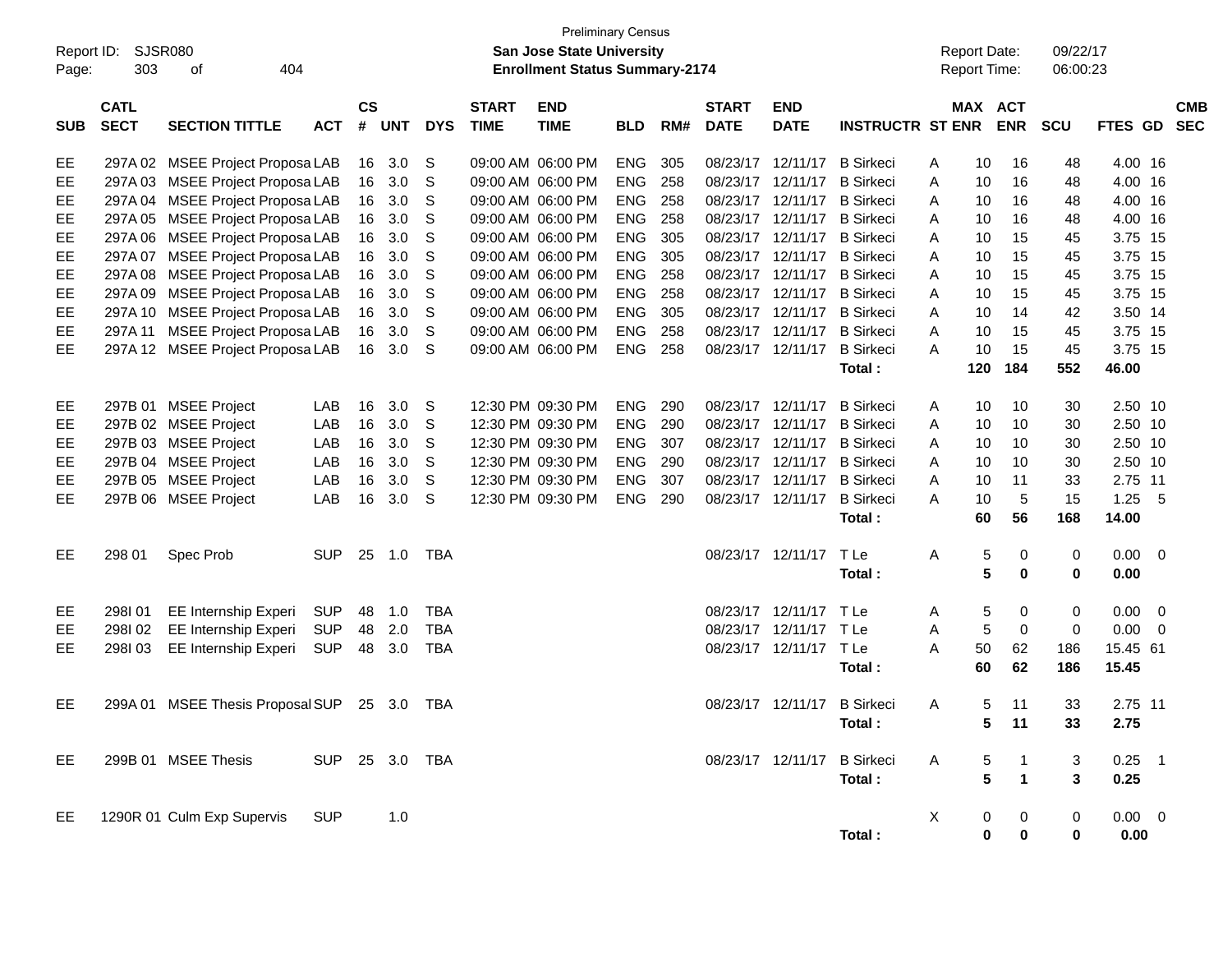| Report ID:<br>304<br>Page:               | SJSR080<br>404<br>of          |            |                |            |                             | <b>San Jose State University</b><br><b>Enrollment Status Summary-2174</b> | <b>Preliminary Census</b> |     |                             |                           |                                                                        | <b>Report Date:</b><br><b>Report Time:</b> |                     | 09/22/17<br>06:00:23 |                           |            |
|------------------------------------------|-------------------------------|------------|----------------|------------|-----------------------------|---------------------------------------------------------------------------|---------------------------|-----|-----------------------------|---------------------------|------------------------------------------------------------------------|--------------------------------------------|---------------------|----------------------|---------------------------|------------|
| <b>CATL</b><br><b>SECT</b><br><b>SUB</b> | <b>SECTION TITTLE</b>         | <b>ACT</b> | CS<br>#<br>UNT | <b>DYS</b> | <b>START</b><br><b>TIME</b> | <b>END</b><br>TIME                                                        | <b>BLD</b>                | RM# | <b>START</b><br><b>DATE</b> | <b>END</b><br><b>DATE</b> | <b>INSTRUCTR ST ENR</b>                                                | MAX                                        | ACT<br><b>ENR</b>   | <b>SCU</b>           | FTES GD SEC               | <b>CMB</b> |
| Department :                             | <b>Electrical Engineering</b> |            |                |            |                             |                                                                           |                           |     |                             |                           | Department Total:<br><b>Lower Division :</b><br><b>Upper Division:</b> | 4223<br>520<br>1955                        | 3464<br>472<br>1676 | 8879<br>999<br>3932  | 659.35<br>66.70<br>264.30 |            |

**Graduate Division : 1748 1316 3948 328.35**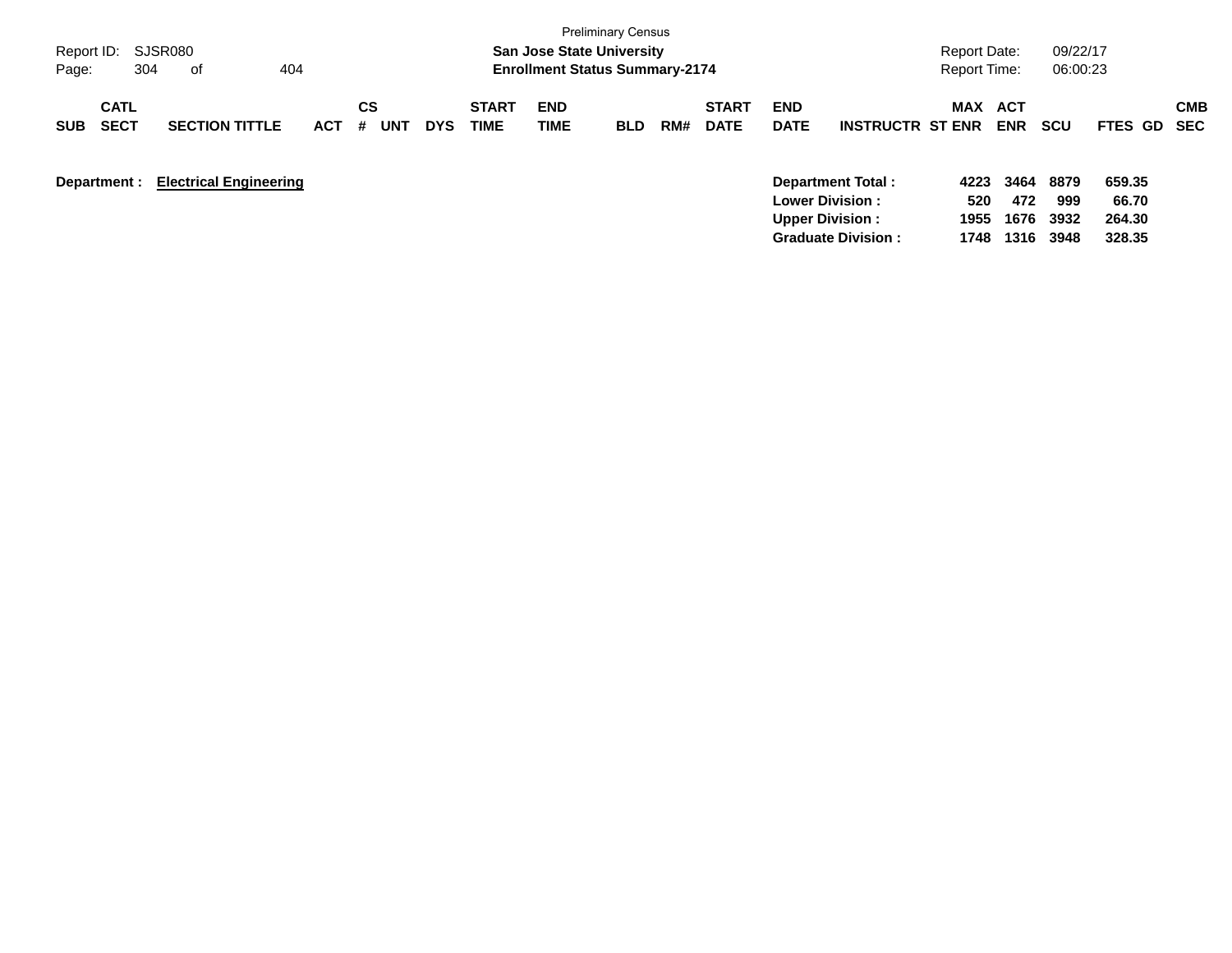|            |                    |                            |            |               |                 |            |                   | <b>Preliminary Census</b>             |            |     |                   |                          |                             |   |                     |            |            |                |                          |            |
|------------|--------------------|----------------------------|------------|---------------|-----------------|------------|-------------------|---------------------------------------|------------|-----|-------------------|--------------------------|-----------------------------|---|---------------------|------------|------------|----------------|--------------------------|------------|
| Report ID: |                    | SJSR080                    |            |               |                 |            |                   | <b>San Jose State University</b>      |            |     |                   |                          |                             |   | <b>Report Date:</b> |            | 09/22/17   |                |                          |            |
| Page:      | 305                | 404<br>οf                  |            |               |                 |            |                   | <b>Enrollment Status Summary-2174</b> |            |     |                   |                          |                             |   | <b>Report Time:</b> |            | 06:00:23   |                |                          |            |
|            |                    |                            |            |               |                 |            |                   |                                       |            |     |                   |                          |                             |   |                     |            |            |                |                          |            |
|            | <b>CATL</b>        |                            |            | $\mathsf{cs}$ |                 |            | <b>START</b>      | <b>END</b>                            |            |     | <b>START</b>      | <b>END</b>               |                             |   | MAX ACT             |            |            |                |                          | <b>CMB</b> |
| <b>SUB</b> | <b>SECT</b>        | <b>SECTION TITTLE</b>      | <b>ACT</b> | #             | <b>UNT</b>      | <b>DYS</b> | <b>TIME</b>       | <b>TIME</b>                           | <b>BLD</b> | RM# | <b>DATE</b>       | <b>DATE</b>              | <b>INSTRUCTR ST ENR</b>     |   |                     | <b>ENR</b> | <b>SCU</b> | <b>FTES GD</b> |                          | <b>SEC</b> |
| College    |                    | <b>Engineering</b>         |            |               |                 |            |                   |                                       |            |     |                   |                          |                             |   |                     |            |            |                |                          |            |
|            | Department :       | <b>General Engineering</b> |            |               |                 |            |                   |                                       |            |     |                   |                          |                             |   |                     |            |            |                |                          |            |
|            | ENGR 1001          | Intro to Engr              | <b>SEM</b> | 05            | 3.0             | MW         |                   | 08:00 AM 08:50 AM                     | MD.        | 101 | 08/23/17          | 12/11/17                 | J Warecki                   | A | 250                 | 230        | 460        | 46.00          | 0                        |            |
|            | ENGR 1002          | Intro to Engr              | <b>SEM</b> | 05            | 3.0             | MW         |                   | 01:30 PM 02:20 PM                     | MD         | 101 | 08/23/17          | 12/11/17                 | K Youssefi                  | A | 250                 | 265        | 530        | 53.00          | 0                        |            |
|            | ENGR 1003          | Intro to Engr              | LAB        | 16            | 0.0             | R          | 09:00 AM 11:45 AM |                                       | <b>ENG</b> | 391 | 08/23/17          | 12/11/17                 | S Duorah                    | A | 22                  | 24         | 24         | 0.00           | 0                        |            |
|            | ENGR 1004          | Intro to Engr              | LAB        | 16            | 0.0             | Т          |                   | 03:00 PM 05:45 PM                     | <b>ENG</b> | 391 | 08/23/17          |                          | 12/11/17 F Marbouti         | A | 22                  | 24         | 24         | 0.00           | 0                        |            |
|            | ENGR 1005          | Intro to Engr              | LAB        | 16            | 0.0             | R          |                   | 03:00 PM 05:45 PM                     | <b>ENG</b> | 391 | 08/23/17          | 12/11/17                 | C Foster                    | A | 22                  | 24         | 24         | 0.00           | 0                        |            |
|            | ENGR 10 06         | Intro to Engr              | LAB        | 16            | 0.0             | W          | 09:00 AM 11:45 AM |                                       | <b>ENG</b> | 391 | 08/23/17          | 12/11/17 C Foster        |                             | A | 22                  | 22         | 22         | 0.00           | 0                        |            |
|            | ENGR 1007          | Intro to Engr              | LAB        | 16            | 0.0             | W          |                   | 03:00 PM 05:45 PM                     | <b>ENG</b> | 391 | 08/23/17          |                          | 12/11/17 A Banafa           | A | 22                  | 23         | 23         | 0.00           | 0                        |            |
|            | ENGR 1008          | Intro to Engr              | LAB        | 16            | 0.0             | F          | 09:00 AM 11:45 AM |                                       | <b>ENG</b> | 391 | 08/23/17          |                          | 12/11/17 K Youssefi         | A | 22                  | 25         | 25         | 0.00           | 0                        |            |
|            | ENGR 1009          | Intro to Engr              | LAB        | 16            | 0.0             | F          |                   | 12:30 PM 03:15 PM                     | <b>ENG</b> | 391 | 08/23/17          | 12/11/17                 | K Youssefi                  | A | 22                  | 24         | 24         | 0.00           | 0                        |            |
|            | ENGR 1010          | Intro to Engr              | LAB        | 16            | 0.0             | Т          |                   | 12:00 PM 02:45 PM                     | <b>ENG</b> | 391 | 08/23/17          | 12/11/17                 | J Warecki                   | A | 22                  | 25         | 25         | 0.00           | 0                        |            |
| ENGR 10 11 |                    | Intro to Engr              | LAB        | 16            | 0.0             | т          |                   | 06:00 PM 08:45 PM                     | <b>ENG</b> | 391 | 08/23/17          | 12/11/17 S Sepka         |                             | A | 22                  | 24         | 24         | 0.00           | 0                        |            |
|            | ENGR 1012          | Intro to Engr              | LAB        | 16            | 0.0             | R          |                   | 12:00 PM 02:45 PM                     | <b>ENG</b> | 391 | 08/23/17          | 12/11/17                 | C Foster                    | A | 22                  | 24         | 24         | 0.00           | 0                        |            |
|            | ENGR 1013          | Intro to Engr              | LAB        | 16            | 0.0             | F          | 09:00 AM 11:45 AM |                                       | <b>ENG</b> | 393 | 08/23/17          | 12/11/17 S Sepka         |                             | A | 22                  | 23         | 23         | 0.00           | 0                        |            |
|            | ENGR 1014          | Intro to Engr              | LAB        | 16            | 0.0             | W          |                   | 03:00 PM 05:45 PM                     | <b>ENG</b> | 393 | 08/23/17          | 12/11/17                 | A Boylan-Ash A              |   | 22                  | 25         | 25         | 0.00           | 0                        |            |
|            | ENGR 1015          | Intro to Engr              | LAB        | 16            | 0.0             | F          |                   | 12:30 PM 03:15 PM                     | <b>ENG</b> | 393 | 08/23/17          | 12/11/17                 | J Valencia                  | A | 22                  | 23         | 23         | 0.00           | 0                        |            |
|            | ENGR 1016          | Intro to Engr              | LAB        | 16            | 0.0             | Т          | 09:00 AM 11:45 AM |                                       | <b>ENG</b> | 391 | 08/23/17          | 12/11/17                 | S Duorah                    | A | 22                  | 22         | 22         | 0.00           | 0                        |            |
|            | ENGR 1017          | Intro to Engr              | LAB        | 16            | 0.0             | т          |                   | 03:00 PM 05:45 PM                     | <b>ENG</b> | 393 | 08/23/17          | 12/11/17                 | B Wei                       | A | 22                  | 23         | 23         | 0.00           | 0                        |            |
|            | ENGR 1018          | Intro to Engr              | LAB        | 16            | 0.0             | R          |                   | 06:00 PM 08:45 PM                     | <b>ENG</b> | 391 | 08/23/17          | 12/11/17                 | J Valencia                  | A | 22                  | 22         | 22         | 0.00           | 0                        |            |
|            | ENGR 1019          | Intro to Engr              | LAB        | 16            | 0.0             | R          |                   | 12:00 PM 02:45 PM                     | <b>ENG</b> | 393 | 08/23/17          | 12/11/17                 | S Duorah                    | A | 22                  | 22         | 22         | 0.00           | 0                        |            |
|            | ENGR 10 20         | Intro to Engr              | LAB        | 16            | 0.0             | W          | 09:00 AM 11:45 AM |                                       | <b>ENG</b> | 393 | 08/23/17          | 12/11/17                 | A Banafa                    | A | 22                  | 23         | 23         | 0.00           | 0                        |            |
|            | ENGR 1021          | Intro to Engr              | LAB        | 16            | 0.0             | R          |                   | 03:00 PM 05:45 PM                     | <b>ENG</b> | 393 | 08/23/17          | 12/11/17                 | A Banafa                    | A | 22                  | 24         | 24         | 0.00           | 0                        |            |
|            | ENGR 10 22         | Intro to Engr              | LAB        | 16            | 0.0             | т          |                   | 12:00 PM 02:45 PM                     | <b>ENG</b> | 393 | 08/23/17          | 12/11/17                 | A Banafa                    | A | 22                  | 24         | 24         | 0.00           | 0                        |            |
|            | ENGR 1023          | Intro to Engr              | LAB        | 16            | 0.0             | W          |                   | 06:00 PM 08:45 PM                     | <b>ENG</b> | 393 | 08/23/17          | 12/11/17                 | L Villanueva                | A | 22                  | 25         | 25         | 0.00           | 0                        |            |
|            |                    |                            |            |               |                 |            |                   |                                       |            |     |                   |                          | Total:                      |   | 962                 | 990        | 1485       | 99.00          |                          |            |
|            |                    |                            |            |               |                 |            |                   |                                       |            |     |                   |                          |                             |   |                     |            |            |                |                          |            |
|            | ENGR 60SL 01 EPICS |                            | LAB        | 15            | 1.0             | W          |                   | 06:00 PM 08:45 PM                     | <b>ENG</b> | 329 | 08/23/17 12/11/17 |                          | J Thompson A                |   | 10                  | 3          | 3          | 0.20           | $\overline{\phantom{0}}$ |            |
|            |                    |                            |            |               |                 |            |                   |                                       |            |     |                   |                          | Total:                      |   | 10                  | 3          | 3          | 0.20           |                          |            |
|            |                    | ENGR 100W 01 Engr Reports  | SEM        |               | $0.5 \quad 3.0$ | MW         | 07:30 AM 08:20 AM |                                       | <b>ENG</b> | 388 |                   | 08/23/17 12/11/17 S Tran |                             | A | 22                  | 22         | 44         | 4.40           | - 0                      |            |
|            |                    | ENGR 100W 02 Engr Reports  | LAB        | 16            | 0.0             | МW         |                   | 08:20 AM 09:20 AM                     | ENG        | 388 | 08/23/17 12/11/17 |                          |                             | A | 22                  | 22         | 22         | 0.00           | - 0                      |            |
|            |                    | ENGR 100W 03 Engr Reports  | SEM        | 05            | 3.0             | MW         | 07:30 AM 08:20 AM |                                       | ENG 392    |     |                   | 08/23/17 12/11/17 B Hsia |                             | A | 22                  | 21         | 42         | 4.20           | - 0                      |            |
|            |                    | ENGR 100W 04 Engr Reports  | LAB        |               | 16 0.0          | W          |                   | 12:00 PM 01:15 PM                     | ENG 189    |     | 08/23/17 12/11/17 |                          |                             | A | 22                  | 21         | 21         | 0.00           | - 0                      |            |
|            |                    | ENGR 100W 05 Engr Reports  | <b>SEM</b> | 05            | 3.0             | MW         |                   | 09:30 AM 10:20 AM                     | ENG 392    |     |                   | 08/23/17 12/11/17 B Hsia |                             | A | 22                  | 22         | 44         | 4.40           | - 0                      |            |
|            |                    | ENGR 100W 06 Engr Reports  | LAB        |               | 16 0.0          | W          |                   | 12:00 PM 01:15 PM                     | ENG 189    |     | 08/23/17 12/11/17 |                          |                             | A | 22                  | 22         | 22         | 0.00           | - 0                      |            |
|            |                    | ENGR 100W 07 Engr Reports  | SEM        | 05            | 3.0             | MW         |                   | 09:30 AM 10:20 AM                     | ENG 394    |     |                   |                          | 08/23/17 12/11/17 C Cordero | A | 22                  | 23         | 46         | 4.60           | - 0                      |            |
|            |                    | ENGR 100W 08 Engr Reports  | LAB        |               | 16 0.0          | W          |                   | 12:00 PM 01:15 PM                     | ENG 189    |     | 08/23/17 12/11/17 |                          |                             | A | 22                  | 23         | 23         | 0.00           | $\overline{\mathbf{0}}$  |            |
|            |                    | ENGR 100W 09 Engr Reports  | SEM 05 3.0 |               |                 | МW         |                   | 09:30 AM 10:20 AM                     | ENG 388    |     |                   | 08/23/17 12/11/17 S Tran |                             | A | 22                  | 23         | 46         | 4.60 0         |                          |            |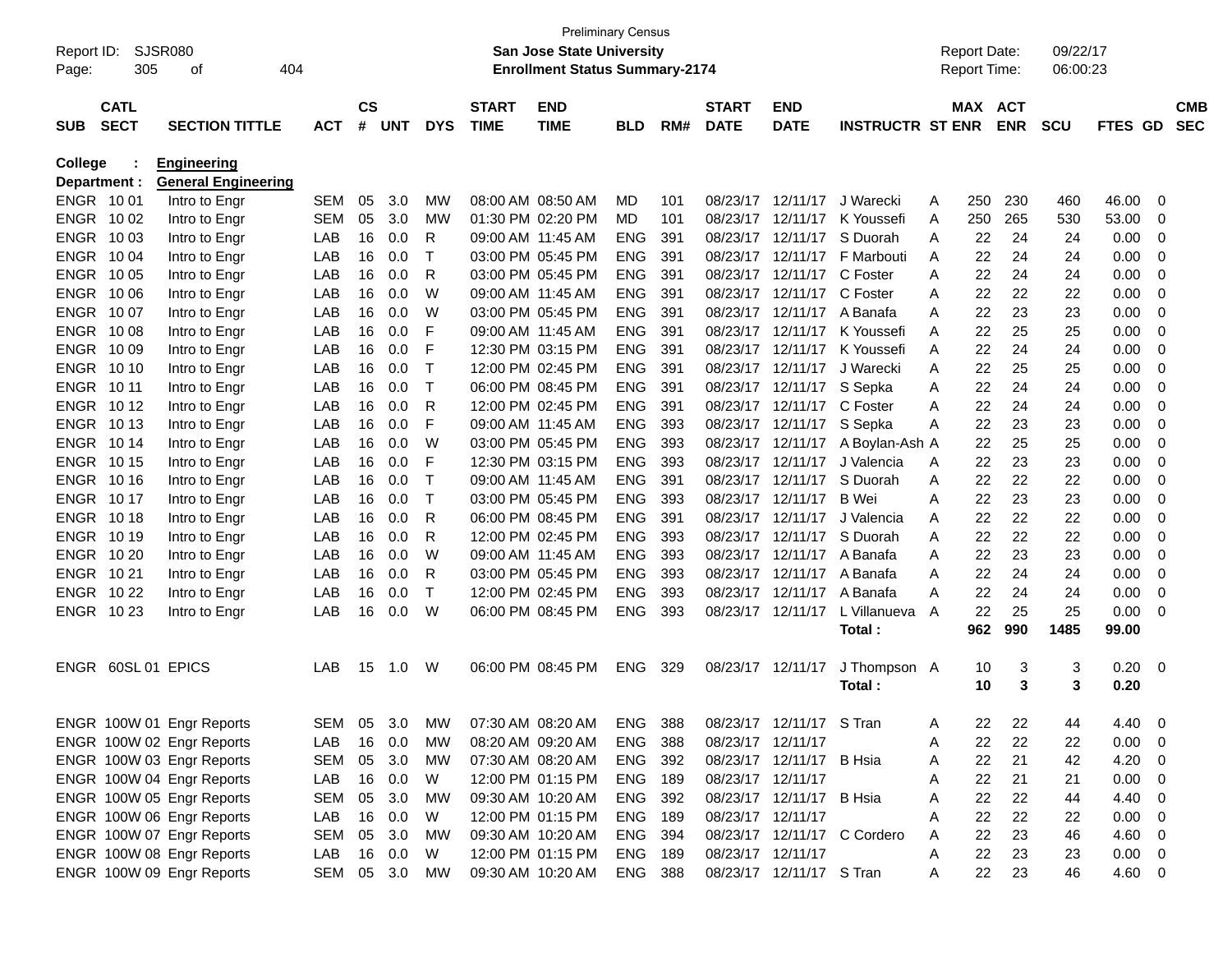|                           |                       |            |               |            |              |                   | <b>Preliminary Census</b>                         |            |     |                   |                          |                                 |   |                     |             |            |             |                |
|---------------------------|-----------------------|------------|---------------|------------|--------------|-------------------|---------------------------------------------------|------------|-----|-------------------|--------------------------|---------------------------------|---|---------------------|-------------|------------|-------------|----------------|
| SJSR080<br>Report ID:     |                       |            |               |            |              |                   | <b>San Jose State University</b>                  |            |     |                   |                          |                                 |   | <b>Report Date:</b> |             | 09/22/17   |             |                |
| 306<br>Page:              | 404<br>οf             |            |               |            |              |                   | <b>Enrollment Status Summary-2174</b>             |            |     |                   |                          |                                 |   | <b>Report Time:</b> |             | 06:00:23   |             |                |
|                           |                       |            |               |            |              |                   |                                                   |            |     |                   |                          |                                 |   |                     |             |            |             |                |
| <b>CATL</b>               |                       |            | $\mathsf{cs}$ |            |              | <b>START</b>      | <b>END</b>                                        |            |     | <b>START</b>      | <b>END</b>               |                                 |   | <b>MAX</b>          | <b>ACT</b>  |            |             | <b>CMB</b>     |
| <b>SECT</b><br><b>SUB</b> | <b>SECTION TITTLE</b> | <b>ACT</b> | #             | <b>UNT</b> | <b>DYS</b>   | <b>TIME</b>       | <b>TIME</b>                                       | <b>BLD</b> | RM# | <b>DATE</b>       | <b>DATE</b>              | <b>INSTRUCTR ST ENR</b>         |   |                     | <b>ENR</b>  | <b>SCU</b> | FTES GD SEC |                |
|                           |                       |            |               |            |              |                   |                                                   |            |     |                   |                          |                                 |   |                     |             |            |             |                |
| ENGR 100W 10 Engr Reports |                       | LAB        | 16            | 0.0        | W            |                   | 12:00 PM 01:15 PM                                 | <b>ENG</b> | 189 | 08/23/17 12/11/17 |                          |                                 | A | 22                  | 23          | 23         | 0.00        | 0              |
| ENGR 100W 11 Engr Reports |                       | <b>SEM</b> | 05            | 3.0        | MW           | 01:30 PM 02:20 PM |                                                   | <b>ENG</b> | 392 |                   |                          | 08/23/17 12/11/17 V Sansome     | A | 22                  | 22          | 44         | 4.40        | 0              |
| ENGR 100W 12 Engr Reports |                       | LAB        | 16            | 0.0        | W            |                   | 12:00 PM 01:15 PM                                 | <b>ENG</b> | 189 | 08/23/17          | 12/11/17                 |                                 | A | 22                  | 22          | 22         | 0.00        | 0              |
| ENGR 100W 13 Engr Reports |                       | <b>SEM</b> | 05            | 3.0        | MW           | 01:30 PM 02:20 PM |                                                   | <b>ENG</b> | 394 | 08/23/17          | 12/11/17                 | C Cordero                       | A | 22                  | 24          | 48         | 4.80        | 0              |
| ENGR 100W 14 Engr Reports |                       | LAB        | 16            | 0.0        | W            |                   | 12:00 PM 01:15 PM                                 | <b>ENG</b> | 189 | 08/23/17          | 12/11/17                 |                                 | A | 22                  | 24          | 24         | 0.00        | 0              |
| ENGR 100W 15 Engr Reports |                       | <b>SEM</b> | 05            | 3.0        | MW           | 01:30 PM 02:20 PM |                                                   | <b>ENG</b> | 388 | 08/23/17          | 12/11/17                 | J Melvin                        | A | 22                  | 21          | 42         | 4.20        | 0              |
| ENGR 100W 16 Engr Reports |                       | LAB        | 16            | 0.0        | W            |                   | 12:00 PM 01:15 PM                                 | <b>ENG</b> | 189 | 08/23/17          | 12/11/17                 |                                 | A | 22                  | 21          | 21         | 0.00        | 0              |
| ENGR 100W 17 Engr Reports |                       | <b>SEM</b> | 05            | 3.0        | MW           |                   | 03:30 PM 04:20 PM                                 | <b>ENG</b> | 388 | 08/23/17          | 12/11/17                 | J Melvin                        | A | 22                  | 22          | 44         | 4.40        | 0              |
| ENGR 100W 18 Engr Reports |                       | LAB        | 16            | 0.0        | W            |                   | 12:00 PM 01:15 PM                                 | <b>ENG</b> | 189 | 08/23/17          | 12/11/17                 |                                 | A | 22                  | 22          | 22         | 0.00        | 0              |
| ENGR 100W 19 Engr Reports |                       | <b>SEM</b> | 05            | 3.0        | MW           |                   | 03:30 PM 04:20 PM                                 | <b>ENG</b> | 392 | 08/23/17          |                          | 12/11/17 V Sansome              | A | 22                  | 22          | 44         | 4.40        | 0              |
| ENGR 100W 20 Engr Reports |                       | LAB        | 16            | 0.0        | W            |                   | 12:00 PM 01:15 PM                                 | <b>ENG</b> | 189 | 08/23/17          | 12/11/17                 |                                 | A | 22                  | 22          | 22         | 0.00        | 0              |
| ENGR 100W 21 Engr Reports |                       | <b>SEM</b> | 05            | 3.0        | MW           |                   | 03:30 PM 04:20 PM                                 | <b>ENG</b> | 394 | 08/23/17          | 12/11/17                 | Q Hancock                       | A | 22                  | 23          | 46         | 4.60        | 0              |
| ENGR 100W 22 Engr Reports |                       | LAB        | 16            | 0.0        | W            |                   | 12:00 PM 01:15 PM                                 | <b>ENG</b> | 189 | 08/23/17          | 12/11/17                 |                                 | Α | 22                  | 23          | 23         | 0.00        | 0              |
| ENGR 100W 23 Engr Reports |                       | <b>SEM</b> | 05            | 3.0        | MW           |                   | 06:00 PM 06:50 PM                                 | <b>ENG</b> | 394 | 08/23/17          | 12/11/17                 | J Melvin                        | A | 22                  | 23          | 46         | 4.60        | 0              |
| ENGR 100W 24 Engr Reports |                       | LAB        | 16            | 0.0        | <b>MW</b>    |                   | 06:50 PM 08:20 PM                                 | <b>ENG</b> | 394 | 08/23/17          | 12/11/17                 | J Melvin                        | A | 22                  | 23          | 23         | 0.00        | 0              |
| ENGR 100W 25 Engr Reports |                       | <b>SEM</b> | 05            | 3.0        | <b>MW</b>    |                   | 06:00 PM 06:50 PM                                 | <b>ENG</b> | 392 | 08/23/17          |                          | 12/11/17 V Sansome              | A | 22                  | 21          | 42         | 4.20        | 0              |
| ENGR 100W 26 Engr Reports |                       | LAB        | 16            | 0.0        | MW           |                   | 06:50 PM 08:20 PM                                 | <b>ENG</b> | 392 | 08/23/17          |                          | 12/11/17 V Sansome              | A | 22                  | 21          | 21         | 0.00        | 0              |
| ENGR 100W 27 Engr Reports |                       | <b>SEM</b> | 05            | 3.0        | <b>TR</b>    | 08:00 AM 08:50 AM |                                                   | <b>ENG</b> | 392 | 08/23/17          | 12/11/17                 | Q Hancock                       | A | 22                  | 22          | 44         | 4.40        | 0              |
| ENGR 100W 28 Engr Reports |                       | LAB        | 16            | 0.0        | <b>TR</b>    | 08:50 AM 10:20 AM |                                                   | <b>ENG</b> | 392 | 08/23/17          | 12/11/17                 | Q Hancock                       | A | 22                  | 22          | 22         | 0.00        | 0              |
| ENGR 100W 29 Engr Reports |                       | <b>SEM</b> | 05            | 3.0        | <b>TR</b>    | 08:00 AM 08:50 AM |                                                   | <b>ENG</b> | 394 | 08/23/17          | 12/11/17                 | C Peters                        | Α | 22                  | 24          | 48         | 4.80        | 0              |
| ENGR 100W 30 Engr Reports |                       | LAB        | 16            | 0.0        | <b>TR</b>    | 08:50 AM 10:20 AM |                                                   | <b>ENG</b> | 394 | 08/23/17          | 12/11/17 C Peters        |                                 | A | 22                  | 24          | 24         | 0.00        | 0              |
| ENGR 100W 31 Engr Reports |                       | <b>SEM</b> | 05            | 3.0        | <b>TR</b>    | 11:00 AM 11:50 AM |                                                   | <b>ENG</b> | 394 | 08/23/17          | 12/11/17                 | B Murphy-WesA                   |   | 22                  | 25          | 50         | 5.00        | 0              |
| ENGR 100W 32 Engr Reports |                       | LAB        | 16            | 0.0        | <b>TR</b>    |                   | 11:50 AM 01:20 PM                                 | <b>ENG</b> | 394 |                   | 08/23/17 12/11/17        | B Murphy-WesA                   |   | 22                  | 25          | 25         | 0.00        | 0              |
| ENGR 100W 33 Engr Reports |                       | <b>SEM</b> |               | 3.0        |              |                   |                                                   |            |     |                   |                          |                                 | X | $\mathbf 0$         | $\mathbf 0$ | 0          | 0.00        | 0              |
| ENGR 100W 34 Engr Reports |                       | LAB        |               | 0.0        |              |                   |                                                   |            |     |                   |                          |                                 | X | 0                   | $\mathbf 0$ | 0          | 0.00        | 0              |
| ENGR 100W 35 Engr Reports |                       | <b>SEM</b> | 05            | 3.0        | R            | 11:00 AM 12:50 PM |                                                   |            |     |                   | 08/23/17 12/11/17 L Zou  |                                 | A | 22                  | 24          | 48         | 4.85        | -1             |
| ENGR 100W 36 Engr Reports |                       | LAB        | 16            | 0.0        | $\top$       |                   | 11:00 AM 01:50 PM                                 | ENG        | 392 |                   | 08/23/17 12/11/17 L Zou  |                                 | A | 22                  | 24          | 24         | 0.00        | -1             |
| ENGR 100W 37 Engr Reports |                       | <b>SEM</b> |               | 3.0        |              |                   |                                                   |            |     |                   |                          |                                 | Х | 0                   | $\mathbf 0$ | 0          | 0.00        | 0              |
| ENGR 100W 38 Engr Reports |                       | LAB        |               | 0.0        |              |                   |                                                   |            |     |                   |                          |                                 | X | $\mathbf 0$         | $\mathbf 0$ | 0          | 0.00        | 0              |
| ENGR 100W 39 Engr Reports |                       | <b>SEM</b> | 05            | 3.0        | R            |                   | 02:00 PM 03:50 PM                                 |            |     |                   | 08/23/17 12/11/17 L Zou  |                                 | A | 22                  | 23          | 46         | 4.60        | 0              |
| ENGR 100W 40 Engr Reports |                       | LAB        |               | 16  0.0    | $\mathsf{T}$ |                   | 02:00 PM 04:50 PM ENG 392 08/23/17 12/11/17 L Zou |            |     |                   |                          |                                 |   | 22                  | 23          | 23         | 0.00        | $\mathbf 0$    |
|                           |                       |            |               |            |              |                   |                                                   |            |     |                   |                          |                                 | Α |                     |             |            |             |                |
| ENGR 100W 41 Engr Reports |                       | <b>SEM</b> | 05            | 3.0        | TR           |                   | 05:00 PM 05:50 PM                                 | ENG 392    |     |                   | 08/23/17 12/11/17 J Leih |                                 | Α | 22                  | 23          | 46         | 4.60        | 0              |
| ENGR 100W 42 Engr Reports |                       | LAB        |               | 16 0.0     | TR           |                   | 05:50 PM 07:20 PM                                 | ENG 392    |     |                   | 08/23/17 12/11/17 J Leih |                                 | Α | 22                  | 23          | 23         | 0.00        | $\mathbf 0$    |
| ENGR 100W 43 Engr Reports |                       | <b>SEM</b> | 05            | 3.0        | TR           |                   | 06:00 PM 06:50 PM                                 | ENG 394    |     |                   |                          | 08/23/17 12/11/17 S Evans-WemA  |   | 22                  | 26          | 52         | 5.20        | 0              |
| ENGR 100W 44 Engr Reports |                       | LAB        | 16            | 0.0        | TR           |                   | 06:50 PM 08:20 PM                                 | ENG 394    |     |                   |                          | 08/23/17 12/11/17 S Evans-WemA  |   | 22                  | 26          | 26         | 0.00        | $\mathbf 0$    |
| ENGR 100W 45 Engr Reports |                       | <b>SEM</b> | 05            | 3.0        | F            |                   | 09:30 AM 11:10 AM                                 | ENG 394    |     |                   | 08/23/17 12/11/17 J Leih |                                 | A | 22                  | 24          | 48         | 4.80        | 0              |
| ENGR 100W 46 Engr Reports |                       | LAB        | 16            | 0.0        | F            |                   | 01:00 PM 02:40 PM                                 | ENG 394    |     | 08/23/17 12/11/17 |                          |                                 | Α | 22                  | 24          | 24         | 0.00        | $\overline{0}$ |
| ENGR 100W 47 Engr Reports |                       | <b>SEM</b> | 05            | 3.0        | F            | 09:30 AM 11:10 AM |                                                   | ENG 392    |     |                   |                          | 08/23/17 12/11/17 B Murphy-WesA |   | 22                  | 25          | 50         | 5.00        | 0              |
| ENGR 100W 48 Engr Reports |                       | LAB        |               | 16  0.0  F |              |                   | 01:00 PM 02:40 PM                                 | ENG 392    |     | 08/23/17 12/11/17 |                          |                                 | A | 22                  | 25          | 25         | $0.00 \t 0$ |                |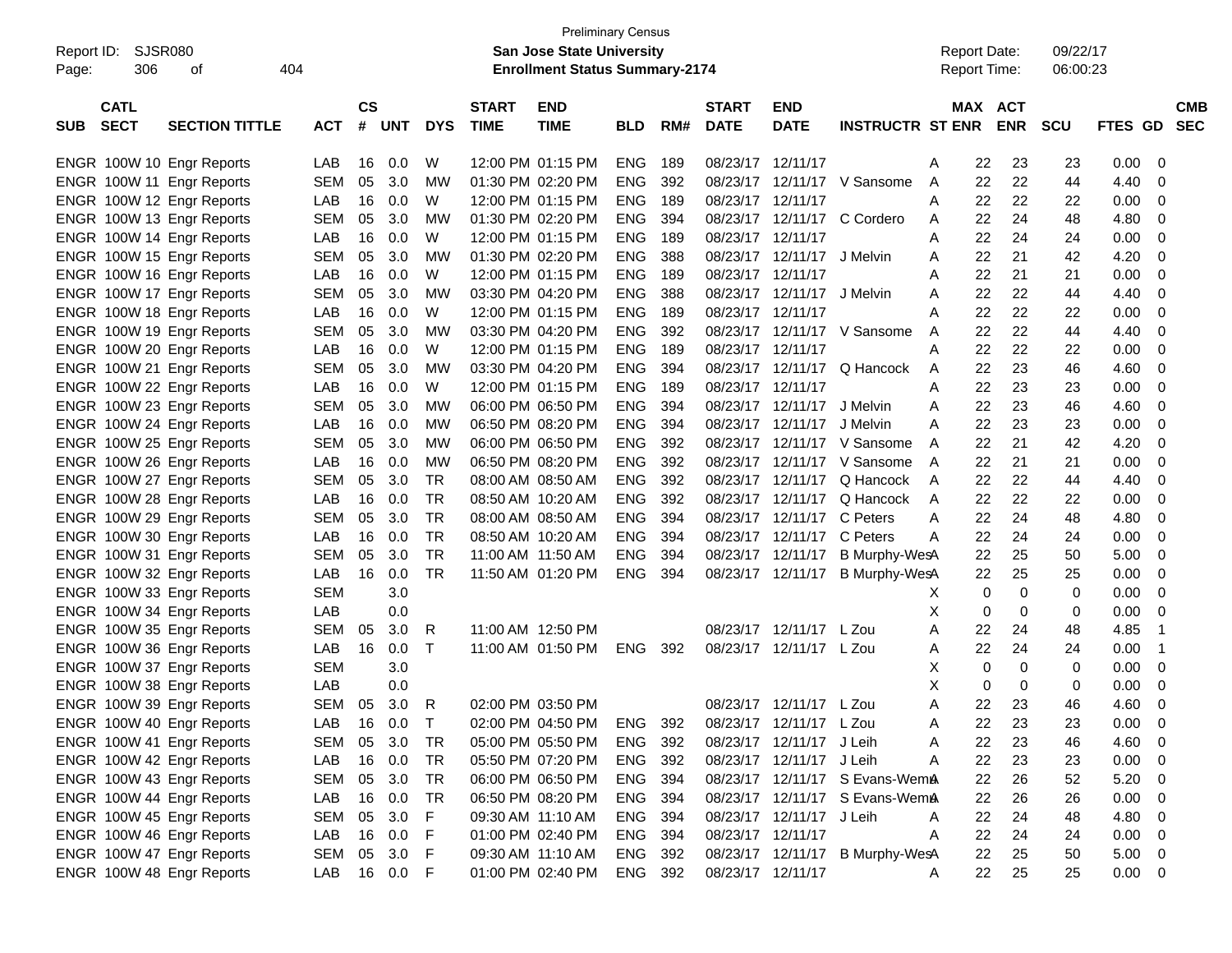| <b>Preliminary Census</b><br>SJSR080<br>Report ID:<br><b>San Jose State University</b><br><b>Enrollment Status Summary-2174</b> |                            |                                |              |                |            |            |                             |                           |            |       |                             |                           | <b>Report Date:</b>          |              | 09/22/17     |             |            |             |                         |            |
|---------------------------------------------------------------------------------------------------------------------------------|----------------------------|--------------------------------|--------------|----------------|------------|------------|-----------------------------|---------------------------|------------|-------|-----------------------------|---------------------------|------------------------------|--------------|--------------|-------------|------------|-------------|-------------------------|------------|
| Page:                                                                                                                           | 307                        | 404<br>оf                      |              |                |            |            |                             |                           |            |       |                             |                           |                              |              | Report Time: |             | 06:00:23   |             |                         |            |
| <b>SUB</b>                                                                                                                      | <b>CATL</b><br><b>SECT</b> | <b>SECTION TITTLE</b>          | <b>ACT</b>   | <b>CS</b><br># | <b>UNT</b> | <b>DYS</b> | <b>START</b><br><b>TIME</b> | <b>END</b><br><b>TIME</b> | <b>BLD</b> | RM#   | <b>START</b><br><b>DATE</b> | <b>END</b><br><b>DATE</b> | <b>INSTRUCTR ST ENR</b>      |              | MAX ACT      | <b>ENR</b>  | <b>SCU</b> | FTES GD SEC |                         | <b>CMB</b> |
|                                                                                                                                 |                            | ENGR 100W 49 Engr Reports      | <b>SEM</b>   | 05             | 3.0        | F          | 09:30 AM 11:10 AM           |                           | ENG        | 388   |                             | 08/23/17 12/11/17         | C Peters                     | A            | 22           | 24          | 48         | 4.80        | $\overline{\mathbf{0}}$ |            |
|                                                                                                                                 |                            | ENGR 100W 50 Engr Reports      | LAB          | 16             | 0.0        | F          |                             | 01:00 PM 02:40 PM         | <b>ENG</b> | 388   | 08/23/17 12/11/17           |                           |                              | Α            | 22           | 24          | 24         | 0.00        | 0                       |            |
|                                                                                                                                 |                            | ENGR 100W 51 Engr Reports      | <b>SEM</b>   | 05             | 3.0        | Т          | 10:00 AM 11:50 AM           |                           |            |       |                             | 08/23/17 12/11/17         | S Knapp                      | A            | 22           | 22          | 44         | 4.40        | 0                       |            |
|                                                                                                                                 |                            | ENGR 100W 52 Engr Reports      | LAB          | 16             | 0.0        | R          |                             | 11:00 AM 01:50 PM         | ENG        | 392   |                             | 08/23/17 12/11/17         | S Knapp                      | A            | 22           | 22          | 22         | 0.00        | 0                       |            |
|                                                                                                                                 |                            | ENGR 100W 53 Engr Reports      | <b>SEM</b>   | 05             | 3.0        | Т          |                             | 02:00 PM 03:50 PM         |            |       |                             | 08/23/17 12/11/17         | S Knapp                      | A            | 22           | 23          | 46         | 4.60        | 0                       |            |
|                                                                                                                                 |                            | ENGR 100W 54 Engr Reports      | LAB          | 16             | 0.0        | R          |                             | 02:00 PM 04:50 PM         | ENG        | 392   |                             | 08/23/17 12/11/17         | S Knapp                      | A            | 22           | 23          | 23         | 0.00        | 0                       |            |
|                                                                                                                                 |                            | ENGR 100W 55 Engr Reports      | <b>SEM</b>   | 05             | 3.0        | W          |                             | 09:00 AM 10:50 AM         |            |       |                             | 08/23/17 12/11/17         | M Highby                     | Α            | 22           | 20          | 40         | 4.00        | 0                       |            |
|                                                                                                                                 |                            | ENGR 100W 56 Engr Reports      | LAB          | 16             | 0.0        | м          | 09:00 AM 11:45 AM           |                           | ENG        | 333   |                             | 08/23/17 12/11/17         | M Highby                     | Α            | 20           | 20          | 20         | 0.00        | 0                       |            |
|                                                                                                                                 |                            | ENGR 100W 57 Engr Reports      | <b>SEM</b>   | 05             | 3.0        | TR         |                             | 09:00 AM 09:50 AM         | <b>ENG</b> | 388   | 08/23/17                    | 12/11/17                  | J Leih                       | Α            | 22           | 15          | 30         | 3.00        | 0                       |            |
|                                                                                                                                 |                            | ENGR 100W 58 Engr Reports      | LAB          | 16             | 0.0        | TR         | 09:50 AM 11:20 AM           |                           | ENG        | 388   |                             | 08/23/17 12/11/17         | J Leih                       | A            | 22           | 15          | 15         | 0.00        | - 0                     |            |
|                                                                                                                                 |                            |                                |              |                |            |            |                             |                           |            |       |                             |                           | Total:                       |              |              | 1186 1218   | 1827       | 121.85      |                         |            |
|                                                                                                                                 |                            |                                |              |                |            |            |                             |                           |            |       |                             |                           |                              |              |              |             |            |             |                         |            |
| ENGR 102 01                                                                                                                     |                            | Renew Energy EngineeLEC        |              |                | 3.0        |            |                             |                           |            |       |                             |                           |                              | Χ            | 0            | 0           | 0          | $0.00 \t 0$ |                         |            |
|                                                                                                                                 |                            |                                |              |                |            |            |                             |                           |            |       |                             |                           | Total:                       |              | 0            | $\mathbf 0$ | 0          | 0.00        |                         |            |
|                                                                                                                                 |                            |                                |              |                |            |            |                             |                           |            |       |                             |                           |                              |              |              |             |            |             |                         |            |
| ENGR 120 01                                                                                                                     |                            | Prog for Soc Sci               | <b>LEC</b>   | 02             | 3.0        | TR         |                             | 12:00 PM 01:15 PM         | ENG        | 303   |                             | 08/23/17 12/11/17         | V Carr                       | A            | 40           | 40          | 120        | 8.25        | - 5                     |            |
|                                                                                                                                 |                            |                                |              |                |            |            |                             |                           |            |       |                             |                           | Total:                       |              | 40           | 40          | 120        | 8.25        |                         |            |
| ENGR 122 01                                                                                                                     |                            | R for Soc Sci                  | <b>LEC</b>   |                | 02 3.0     | TR         |                             | 12:00 PM 01:15 PM         | ENG        | - 401 | 08/23/17 12/11/17           |                           | M Jones                      | Α            | 40           | 9           | 27         | 1.85        | - 1                     |            |
|                                                                                                                                 |                            |                                |              |                |            |            |                             |                           |            |       |                             |                           | Total:                       |              | 40           | 9           | 27         | 1.85        |                         |            |
|                                                                                                                                 |                            |                                |              |                |            |            |                             |                           |            |       |                             |                           |                              |              |              |             |            |             |                         |            |
|                                                                                                                                 |                            | ENGR 160SL 01 EPICS UD         | LAB          | 15             | 1.0        | W          |                             | 06:00 PM 08:45 PM         | ENG        | 329   |                             | 08/23/17 12/11/17         | K Perry                      | A            | 10           | 9           | 9          | 0.60 0      |                         |            |
|                                                                                                                                 |                            |                                |              |                |            |            |                             |                           |            |       |                             |                           | Total:                       |              | 10           | 9           | 9          | 0.60        |                         |            |
|                                                                                                                                 |                            |                                |              |                |            |            |                             |                           |            |       |                             |                           |                              |              |              |             |            |             |                         |            |
| ENGR 180 01                                                                                                                     |                            | <b>Indiv Studies</b>           | <b>SUP</b>   | 36             | 3.0        | <b>TBA</b> |                             |                           |            |       | 08/23/17 12/11/17           |                           |                              | A            | 36           | 0           | 0          | 0.00        | $\overline{\mathbf{0}}$ |            |
|                                                                                                                                 | ENGR 180 02                | <b>Indiv Studies</b>           | <b>SUP</b>   | 36             | 2.0        | TBA        |                             |                           |            |       | 08/23/17 12/11/17           |                           |                              | A            | 20           | 0           | 0          | 0.00        | $\overline{0}$          |            |
|                                                                                                                                 | ENGR 180 03                | <b>Indiv Studies</b>           | <b>SUP</b>   | 36             | 1.0        | F          |                             | 01:00 PM 03:00 PM         |            |       | 08/23/17 12/11/17           |                           |                              | Α            | 35           | 0           | 0          | 0.00        | 0                       |            |
|                                                                                                                                 | ENGR 180 04                | <b>Indiv Studies</b>           | <b>SUP</b>   | 36             | 1.0        | F          |                             | 01:00 PM 03:00 PM         |            |       | 08/23/17 12/11/17           |                           |                              | Α            | 10           | 0           | 0          | 0.00        | $\mathbf 0$             |            |
|                                                                                                                                 | ENGR 180 05                | <b>Indiv Studies</b>           | <b>SUP</b>   | 36             | 1.0        | F          |                             | 01:00 PM 03:00 PM         |            |       | 08/23/17 12/11/17           |                           |                              | Α            | 10           | 0           | 0          | 0.00        | 0                       |            |
|                                                                                                                                 | ENGR 180 06                | <b>Indiv Studies</b>           | <b>SUP</b>   | 36             | 1.0        | F          |                             | 01:00 PM 03:00 PM         |            |       | 08/23/17 12/11/17           |                           |                              | Α            | 35           | 0           | 0          | 0.00        | 0                       |            |
|                                                                                                                                 |                            |                                |              |                |            |            |                             |                           |            |       |                             |                           | Total:                       |              | 146          | $\mathbf 0$ | 0          | 0.00        |                         |            |
|                                                                                                                                 |                            |                                |              |                |            |            |                             |                           |            |       |                             |                           |                              |              |              |             |            |             |                         |            |
|                                                                                                                                 |                            | ENGR 195A 01 Glob/Soc Iss Engr | SEM 01 1.0 F |                |            |            |                             | 12:00 PM 01:15 PM         | MD         | 101   |                             | 08/23/17 12/11/17 C Cox   |                              | A            | 250          | 238         | 238        | 15.87 0     |                         |            |
|                                                                                                                                 |                            | ENGR 195A 02 Glob/Soc Iss Engr | SEM 01 1.0 F |                |            |            |                             | 01:30 PM 02:45 PM         | MD         | 101   |                             | 08/23/17 12/11/17 C Cox   |                              | $\mathsf{A}$ |              | 250 218     | 218        | 14.53 0     |                         |            |
|                                                                                                                                 |                            |                                |              |                |            |            |                             |                           |            |       |                             |                           | Total:                       |              |              | 500 456     | 456        | 30.40       |                         |            |
|                                                                                                                                 |                            |                                |              |                |            |            |                             |                           |            |       |                             |                           |                              |              |              |             |            |             |                         |            |
|                                                                                                                                 |                            | ENGR 195B 01 Glob/Soc Iss Engr | LEC 01 1.0 F |                |            |            |                             | 01:30 PM 02:45 PM WSQ 207 |            |       |                             |                           | 08/23/17 12/11/17 K Yrigoyen | A            |              | 130 114     | 114        | 7.60 0      |                         |            |
|                                                                                                                                 |                            |                                |              |                |            |            |                             |                           |            |       |                             |                           | Total:                       |              |              | 130 114     | 114        | 7.60        |                         |            |
|                                                                                                                                 |                            |                                |              |                |            |            |                             |                           |            |       |                             |                           |                              |              |              |             |            |             |                         |            |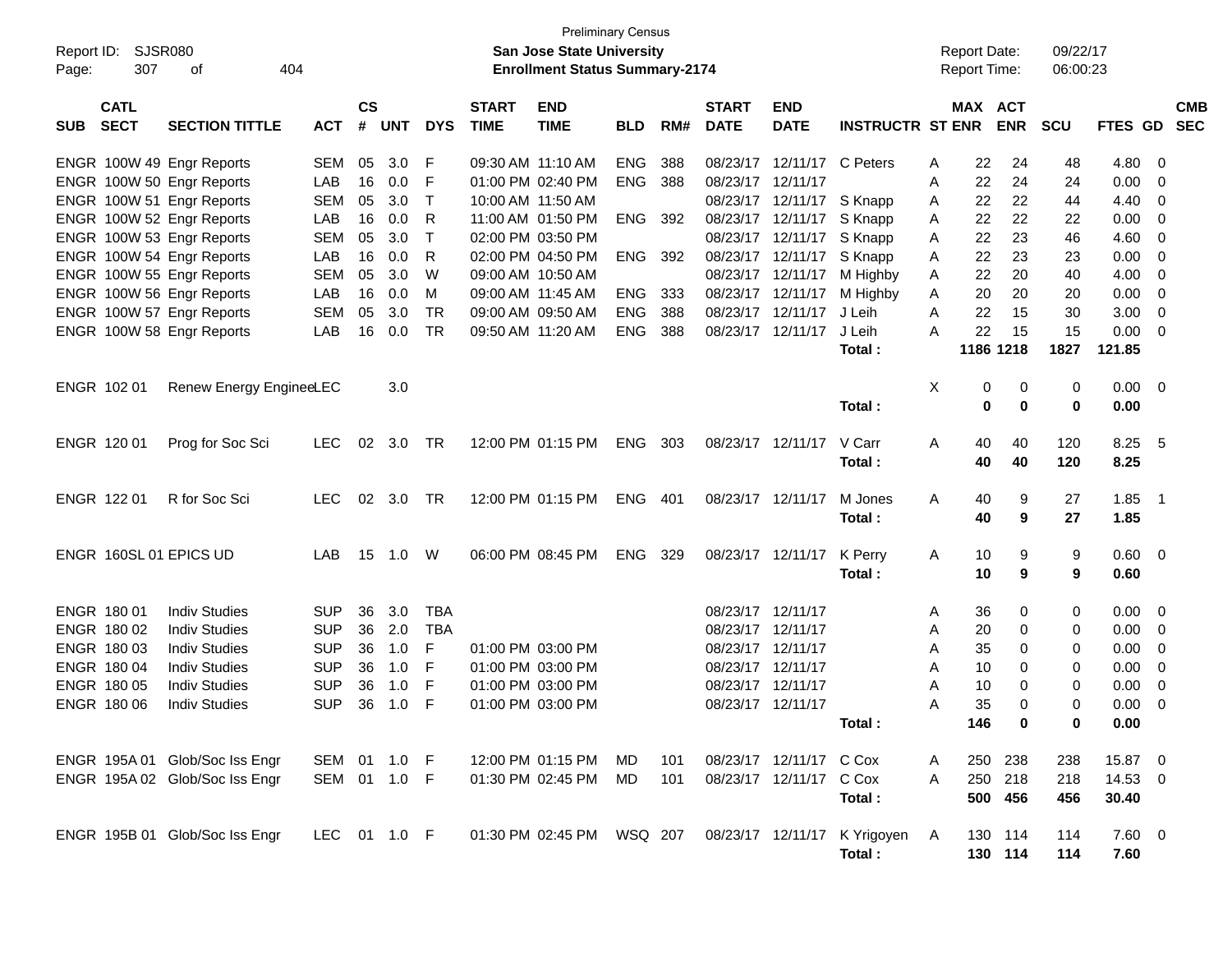|                            |             |                                      |                          |               |            |            |              | <b>Preliminary Census</b>             |            |     |                   |                           |                                |        |                     |             |             |              |                  |
|----------------------------|-------------|--------------------------------------|--------------------------|---------------|------------|------------|--------------|---------------------------------------|------------|-----|-------------------|---------------------------|--------------------------------|--------|---------------------|-------------|-------------|--------------|------------------|
| Report ID:                 | SJSR080     |                                      |                          |               |            |            |              | San Jose State University             |            |     |                   |                           |                                |        | <b>Report Date:</b> |             | 09/22/17    |              |                  |
| Page:                      | 308         | 404<br>оf                            |                          |               |            |            |              | <b>Enrollment Status Summary-2174</b> |            |     |                   |                           |                                |        | <b>Report Time:</b> |             | 06:00:23    |              |                  |
|                            |             |                                      |                          |               |            |            |              |                                       |            |     |                   |                           |                                |        |                     |             |             |              |                  |
|                            | <b>CATL</b> | <b>SECTION TITTLE</b>                |                          | $\mathsf{cs}$ | <b>UNT</b> |            | <b>START</b> | <b>END</b>                            |            |     | <b>START</b>      | <b>END</b>                |                                |        | MAX ACT             |             |             |              | <b>CMB</b>       |
| <b>SUB</b>                 | <b>SECT</b> |                                      | <b>ACT</b>               | #             |            | <b>DYS</b> | <b>TIME</b>  | <b>TIME</b>                           | <b>BLD</b> | RM# | <b>DATE</b>       | <b>DATE</b>               | <b>INSTRUCTR ST ENR</b>        |        |                     | <b>ENR</b>  | <b>SCU</b>  | FTES GD SEC  |                  |
|                            |             | ENGR 195C 01 Inter Sr Proj I         | <b>SEM</b>               | 05            | 3.0        | W          |              | 06:00 PM 08:45 PM                     | ENG        | 329 |                   | 08/23/17 12/11/17 K Perry |                                | A      | 15                  | 15          | 45          | 3.00         | $0\,C$           |
| AVIA                       |             | 195C 01 Inter Sr Proj I              | <b>SEM</b>               | 05            | 3.0        | W          |              | 06:00 PM 08:45 PM                     | <b>ENG</b> | 329 |                   | 08/23/17 12/11/17         | K Perry                        | A      | 0                   | 0           | 0           | 0.00         | 0 <sup>o</sup>   |
|                            |             | TECH 195C 01 Inter Sr Proj I         | <b>SEM</b>               | 05            | 3.0        | W          |              | 06:00 PM 08:45 PM                     | ENG        | 329 |                   | 08/23/17 12/11/17         | K Perry                        | A      | 0                   | 0           | 0           | 0.00         | 0 <sup>C</sup>   |
|                            |             | CMPE 195C 01 Inter Sr Proj I         | <b>SEM</b>               | 05            | 3.0        | W          |              | 06:00 PM 08:45 PM                     | ENG        | 329 |                   | 08/23/17 12/11/17         | K Perry                        | Α      | 0                   | 0           | 0           | 0.00         | 0 <sup>C</sup>   |
| <b>ISE</b>                 |             | 195C 01 Inter Sr Proj I              | <b>SEM</b>               | 05            | 3.0        | W          |              | 06:00 PM 08:45 PM                     | ENG        | 329 |                   | 08/23/17 12/11/17         | K Perry                        | Α      | 0                   | 0           | 0           | 0.00         | 0 <sup>C</sup>   |
| EE                         |             | 195C 01 Inter Sr Proj I              | <b>SEM</b>               | 05            | 3.0        | W          |              | 06:00 PM 08:45 PM                     | <b>ENG</b> | 329 |                   | 08/23/17 12/11/17         | K Perry                        | Α      | 0                   | 0           | 0           | 0.00         | 0 <sup>C</sup>   |
| <b>CHE</b>                 |             | 195C 01 Inter Sr Proj I              | <b>SEM</b>               | 05            | 3.0        | W          |              | 06:00 PM 08:45 PM                     | <b>ENG</b> | 329 |                   | 08/23/17 12/11/17         | K Perry                        | A      | 0                   | 0           | 0           | 0.00         | 0 <sup>C</sup>   |
|                            |             | MATE 195C 01 Inter Sr Proj I         | <b>SEM</b>               | 05            | 3.0        | W          |              | 06:00 PM 08:45 PM                     | <b>ENG</b> | 329 |                   | 08/23/17 12/11/17 K Perry |                                | Α      | 0                   | $\mathbf 0$ | 0           | 0.00         | 0 <sup>C</sup>   |
|                            |             | ENGR 195C 02 Inter Sr Proj I         | <b>SEM</b>               | 05            | 3.0        | W          |              | 06:00 PM 08:45 PM                     | <b>ENG</b> | 329 |                   |                           | 08/23/17 12/11/17 J Thompson A |        | 15                  | 19          | 57          | 3.80         | 0 <sup>C</sup>   |
| <b>AVIA</b>                |             | 195C 02 Inter Sr Proj I              | <b>SEM</b>               | 05            | 3.0        | W          |              | 06:00 PM 08:45 PM                     | <b>ENG</b> | 329 |                   |                           | 08/23/17 12/11/17 J Thompson A |        | 0                   | $\mathbf 0$ | 0           | 0.00         | 0 <sup>C</sup>   |
|                            |             | TECH 195C 02 Inter Sr Proj I         | <b>SEM</b>               | 05            | 3.0        | W          |              | 06:00 PM 08:45 PM                     | <b>ENG</b> | 329 |                   |                           | 08/23/17 12/11/17 J Thompson A |        | 0                   | 0           | 0           | 0.00         | 0 <sup>C</sup>   |
|                            |             | CMPE 195C 02 Inter Sr Proj I         | <b>SEM</b>               | 05            | 3.0        | W          |              | 06:00 PM 08:45 PM                     | <b>ENG</b> | 329 |                   | 08/23/17 12/11/17         | J Thompson A                   |        | 0                   | 0           | 0           | 0.00         | 0 <sup>C</sup>   |
| <b>ISE</b>                 |             | 195C 02 Inter Sr Proj I              | <b>SEM</b>               | 05            | 3.0        | W          |              | 06:00 PM 08:45 PM                     | <b>ENG</b> | 329 |                   | 08/23/17 12/11/17         | J Thompson A                   |        | 0                   | 0           | 0           | 0.00         | 0 <sup>C</sup>   |
| EE                         |             | 195C 02 Inter Sr Proj I              | <b>SEM</b>               | 05            | 3.0        | W          |              | 06:00 PM 08:45 PM                     | ENG        | 329 |                   | 08/23/17 12/11/17         | J Thompson A                   |        | 0                   | 0           | 0           | 0.00         | 0 <sup>C</sup>   |
| <b>CHE</b>                 |             | 195C 02 Inter Sr Proj I              | <b>SEM</b>               | 05            | 3.0        | W          |              | 06:00 PM 08:45 PM                     | <b>ENG</b> | 329 | 08/23/17          | 12/11/17                  | J Thompson A                   |        | 0                   | 0           | 0           | 0.00         | 0 <sup>C</sup>   |
|                            |             | MATE 195C 02 Inter Sr Proj I         | <b>SEM</b>               | 05            | 3.0        | W          |              | 06:00 PM 08:45 PM                     | ENG 329    |     |                   | 08/23/17 12/11/17         | J Thompson A                   |        | 0                   | $\mathbf 0$ | 0           | 0.00         | 0 <sup>C</sup>   |
|                            |             |                                      |                          |               |            |            |              |                                       |            |     |                   |                           | Total:                         |        | 30                  | 34          | 102         | 6.80         |                  |
|                            |             |                                      |                          |               |            |            |              |                                       |            |     |                   |                           |                                |        |                     |             |             |              |                  |
| ENGR 196 01                |             | StratPlanCareer                      | <b>LEC</b>               |               | 1.0        |            |              |                                       |            |     |                   |                           |                                | Х      | 0                   | 0           | 0           | $0.00 \t 0$  |                  |
|                            |             |                                      |                          |               |            |            |              |                                       |            |     |                   |                           | Total:                         |        | $\bf{0}$            | $\bf{0}$    | $\mathbf 0$ | 0.00         |                  |
|                            |             |                                      |                          |               |            |            |              |                                       |            |     |                   |                           |                                |        |                     |             |             |              |                  |
| ENGR 197 01                |             | Co-op Ed Project                     | SEM                      | 04            | 3.0        |            |              |                                       |            |     | 08/23/17 12/11/17 |                           |                                | Х      | 0                   | 0           | 0           | 0.00         | 0                |
| EE.                        | 19701       | Co-op Ed Project                     | <b>SEM</b>               |               | 3.0        |            |              |                                       |            |     |                   |                           |                                | Х      | 0                   | 0           | 0           | 0.00         | 0                |
| ME                         | 19701       | Co-op Ed Project                     | <b>SEM</b>               |               | 3.0        |            |              |                                       |            |     |                   |                           |                                | X      | 0                   | 0           | 0           | 0.00         | 0                |
| <b>CHE</b>                 | 19701       | Co-op Ed Project                     | <b>SEM</b>               |               | 3.0        |            |              |                                       |            |     |                   |                           |                                | Χ      | 0                   | 0           | 0           | 0.00         | 0                |
| MATE 197 01                |             | Co-op Ed Project                     | <b>SEM</b>               |               | 3.0        |            |              |                                       |            |     |                   |                           |                                | X<br>X | 0                   | 0           | 0           | 0.00         | 0                |
| CMPE 197 01                |             | Co-op Ed Project                     | <b>SEM</b>               |               | 3.0        |            |              |                                       |            |     |                   |                           |                                |        | 0                   | 0           | 0           | 0.00         | 0                |
| <b>ISE</b>                 | 19701       | Co-op Ed Project                     | <b>SEM</b>               |               | 3.0        |            |              |                                       |            |     |                   |                           |                                | Χ      | 0                   | 0           | 0           | 0.00         | 0                |
| <b>AVIA</b><br>TECH 197 01 | 19701       | Co-op Ed Project                     | <b>SEM</b><br><b>SEM</b> |               | 3.0<br>3.0 |            |              |                                       |            |     |                   |                           |                                | Х<br>X | 0<br>$\mathbf 0$    | 0<br>0      | 0<br>0      | 0.00<br>0.00 | 0<br>0           |
| ENGR 197 02                |             | Co-op Ed Project<br>Co-op Ed Project | <b>SEM</b>               |               | 3.0        |            |              |                                       |            |     |                   |                           |                                | Χ      | $\pmb{0}$           | 0           | 0           | 0.00         | $\boldsymbol{0}$ |
|                            | 197 02      | Co-op Ed Project                     | <b>SEM</b>               |               | 3.0        |            |              |                                       |            |     |                   |                           |                                | X      |                     |             | 0           | 0.00         | 0                |
| EE<br>ME                   | 197 02      | Co-op Ed Project                     | <b>SEM</b>               |               | 3.0        |            |              |                                       |            |     |                   |                           |                                | X      | 0<br>0              | 0<br>0      | 0           | 0.00         | 0                |
| <b>CHE</b>                 | 19702       | Co-op Ed Project                     | <b>SEM</b>               |               | 3.0        |            |              |                                       |            |     |                   |                           |                                | Χ      | 0                   | 0           | 0           | 0.00         | 0                |
| MATE 197 02                |             | Co-op Ed Project                     | <b>SEM</b>               |               | 3.0        |            |              |                                       |            |     |                   |                           |                                | X      | 0                   | 0           | 0           | 0.00         | 0                |
| CMPE 197 02                |             | Co-op Ed Project                     | <b>SEM</b>               |               | 3.0        |            |              |                                       |            |     |                   |                           |                                | X      | 0                   | 0           | 0           | 0.00         | 0                |
| <b>ISE</b>                 | 197 02      | Co-op Ed Project                     | <b>SEM</b>               |               | 3.0        |            |              |                                       |            |     |                   |                           |                                | X      | 0                   | 0           | 0           | 0.00         | 0                |
| AVIA 197 02                |             | Co-op Ed Project                     | <b>SEM</b>               |               | $3.0\,$    |            |              |                                       |            |     |                   |                           |                                | X      | 0                   | 0           | 0           | 0.00         | 0                |
| TECH 197 02                |             | Co-op Ed Project                     | <b>SEM</b>               |               | $3.0\,$    |            |              |                                       |            |     |                   |                           |                                | X      | $\mathbf 0$         | 0           | 0           | $0.00 \t 0$  |                  |
|                            |             |                                      |                          |               |            |            |              |                                       |            |     |                   |                           |                                |        |                     |             |             |              |                  |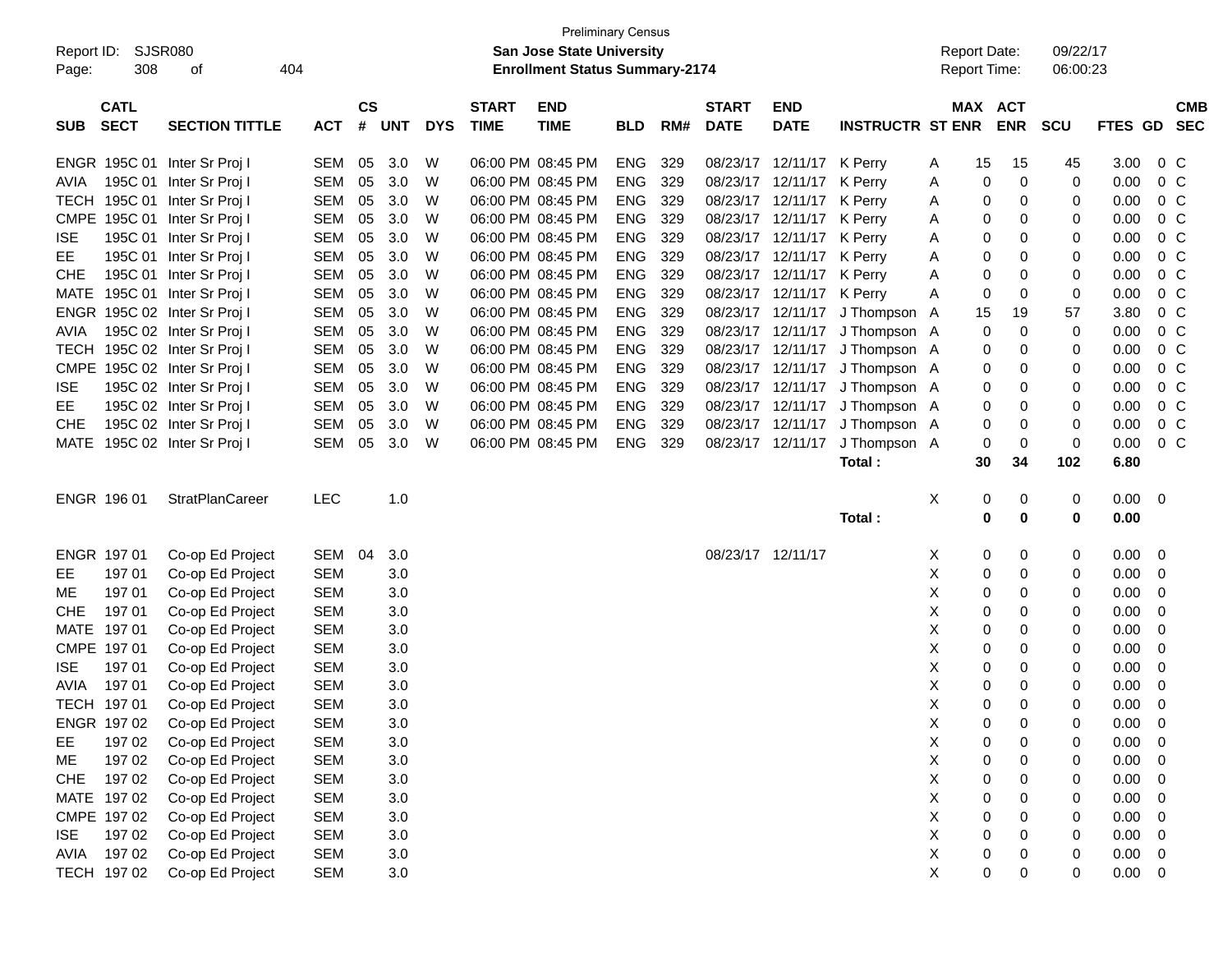| Report ID:<br>Page: | <b>SJSR080</b><br>309      | 404<br>of                       |            |                    |            |            |                             | <b>Preliminary Census</b><br>San Jose State University<br><b>Enrollment Status Summary-2174</b> |            |     |                             |                           |                           | Report Date:<br>Report Time: |      |                       | 09/22/17<br>06:00:23 |             |                          |
|---------------------|----------------------------|---------------------------------|------------|--------------------|------------|------------|-----------------------------|-------------------------------------------------------------------------------------------------|------------|-----|-----------------------------|---------------------------|---------------------------|------------------------------|------|-----------------------|----------------------|-------------|--------------------------|
| <b>SUB</b>          | <b>CATL</b><br><b>SECT</b> | <b>SECTION TITTLE</b>           | <b>ACT</b> | $\mathsf{cs}$<br># | <b>UNT</b> | <b>DYS</b> | <b>START</b><br><b>TIME</b> | <b>END</b><br><b>TIME</b>                                                                       | <b>BLD</b> | RM# | <b>START</b><br><b>DATE</b> | <b>END</b><br><b>DATE</b> | <b>INSTRUCTR ST ENR</b>   |                              |      | MAX ACT<br><b>ENR</b> | <b>SCU</b>           | FTES GD     | <b>CMB</b><br><b>SEC</b> |
|                     |                            |                                 |            |                    |            |            |                             |                                                                                                 |            |     |                             |                           | Total:                    |                              | 0    | 0                     | 0                    | 0.00        |                          |
|                     |                            | ENGR 200W 01 Engr Grad Reports  | <b>LEC</b> |                    | 3.0        |            |                             |                                                                                                 |            |     |                             |                           |                           | Χ                            | 0    | 0                     | 0                    | $0.00 \t 0$ |                          |
|                     |                            | ENGR 200W 02 Engr Grad Reports  | LEC        | 02                 | 3.0        | M          |                             | 07:00 PM 09:45 PM                                                                               | <b>ENG</b> | 388 | 08/23/17 12/11/17           |                           | M Highby                  | Α                            | 22   | 11                    | 33                   | 2.75 11     |                          |
|                     |                            | ENGR 200W 03 Engr Grad Reports  | <b>LEC</b> | 02                 | 3.0        | Т          |                             | 07:00 PM 09:45 PM                                                                               | <b>ENG</b> | 388 | 08/23/17                    | 12/11/17                  | F De La Call A            |                              | 22   | 22                    | 66                   | 5.50 22     |                          |
|                     |                            |                                 |            |                    |            |            |                             |                                                                                                 |            |     |                             |                           | Total:                    |                              | 44   | 33                    | 99                   | 8.25        |                          |
|                     | ENGR 201 01                | <b>Engr Analysis</b>            | SEM 05     |                    | 3.0        | M          |                             | 06:00 PM 08:45 PM                                                                               | <b>ENG</b> | 395 | 08/23/17 12/11/17           |                           | M Khosravi                | $\overline{A}$               | 25   | 6                     | 18                   | 1.506       |                          |
|                     |                            |                                 |            |                    |            |            |                             |                                                                                                 |            |     |                             |                           | Total:                    |                              | 25   | 6                     | 18                   | 1.50        |                          |
|                     | ENGR 202 01                | <b>Systems Engr</b>             | <b>LEC</b> | 01                 | 3.0        | W          |                             | 06:00 PM 08:45 PM                                                                               | <b>ENG</b> | 335 | 08/23/17 12/11/17           |                           | W Wei                     | Α                            | 25   | 5                     | 15                   | $1.25 - 5$  |                          |
|                     |                            |                                 |            |                    |            |            |                             |                                                                                                 |            |     |                             |                           | Total:                    |                              | 25   | 5                     | 15                   | 1.25        |                          |
|                     | ENGR 281 01                | Master's Project                | LAB        | 16                 | 1.0        | - F        |                             | 06:00 PM 08:45 PM                                                                               | <b>ENG</b> | 388 | 08/23/17 12/11/17           |                           | R Venkatesh A             |                              | 20   | 3                     | 3                    | $0.25$ 3    |                          |
|                     |                            |                                 |            |                    |            |            |                             |                                                                                                 |            |     |                             |                           | Total:                    |                              | 20   | 3                     | 3                    | 0.25        |                          |
|                     | ENGR 298 01                | Master's Project                | LAB        | 16                 | 2.0        | <b>TBA</b> |                             |                                                                                                 |            |     | 08/23/17 12/11/17           |                           |                           | Α                            | 30   | $\overline{2}$        | 4                    | $0.33$ 2    |                          |
|                     |                            |                                 |            |                    |            |            |                             |                                                                                                 |            |     |                             |                           | Total:                    |                              | 30   | $\mathbf{2}$          | 4                    | 0.33        |                          |
|                     | ENGR 298101                | MSE Internship Exper SUP        |            | 48                 | 3.0        | <b>TBA</b> |                             |                                                                                                 |            |     | 08/23/17 12/11/17           |                           |                           | Α                            | 24   | 0                     | 0                    | $0.00 \t 0$ |                          |
|                     | ENGR 298102                | MSE Internship Exper SUP        |            | 48                 | 2.0        | <b>TBA</b> |                             |                                                                                                 |            |     | 08/23/17 12/11/17           |                           |                           | Α                            | 20   | 0                     | 0                    | $0.00 \t 0$ |                          |
|                     | ENGR 298103                | MSE Internship Exper SUP        |            |                    | 48 1.0     | <b>TBA</b> |                             |                                                                                                 |            |     | 08/23/17 12/11/17           |                           |                           | Α                            | 20   | 0                     | 0                    | $0.00 \t 0$ |                          |
|                     |                            |                                 |            |                    |            |            |                             |                                                                                                 |            |     |                             |                           | Total:                    |                              | 64   | 0                     | 0                    | 0.00        |                          |
|                     | ENGR 299 01                | <b>Masters Thesis</b>           | <b>SUP</b> | 25                 | 1.0        | <b>TBA</b> |                             |                                                                                                 |            |     | 08/23/17 12/11/17           |                           |                           | Α                            | 30   | 0                     | 0                    | $0.00 \t 0$ |                          |
|                     | ENGR 299 02                | <b>Masters Thesis</b>           | <b>SUP</b> | 25                 | 2.0        | <b>TBA</b> |                             |                                                                                                 |            |     | 08/23/17 12/11/17           |                           |                           | Α                            | 25   | 0                     | 0                    | $0.00 \t 0$ |                          |
|                     | ENGR 299 03                | <b>Masters Thesis</b>           | <b>SUP</b> |                    | 25 3.0     | <b>TBA</b> |                             |                                                                                                 |            |     | 08/23/17 12/11/17           |                           |                           | Α                            | 25   | 0                     | 0                    | $0.00 \t 0$ |                          |
|                     |                            |                                 |            |                    |            |            |                             |                                                                                                 |            |     |                             |                           | Total:                    |                              | 80   | 0                     | 0                    | 0.00        |                          |
|                     |                            | ENGR 1081W 03 Basic Writ Wrkshp | LAB        | 16                 | 1.0        | <b>TBA</b> |                             |                                                                                                 |            |     | 08/23/17 12/11/17           |                           |                           | Α                            | 25   | 0                     | 0                    | $0.00 \ 0$  |                          |
|                     |                            |                                 |            |                    |            |            |                             |                                                                                                 |            |     |                             |                           | Total:                    |                              | 25   | 0                     | 0                    | 0.00        |                          |
|                     |                            | Department: General Engineering |            |                    |            |            |                             |                                                                                                 |            |     |                             |                           | <b>Department Total:</b>  |                              |      | 3367 2922 4282        |                      | 288.13      |                          |
|                     |                            |                                 |            |                    |            |            |                             |                                                                                                 |            |     |                             | <b>Lower Division:</b>    |                           |                              | 972  | 993                   | 1488                 | 99.20       |                          |
|                     |                            |                                 |            |                    |            |            |                             |                                                                                                 |            |     |                             | <b>Upper Division:</b>    |                           |                              | 2126 | 1913                  | 2754                 | 185.60      |                          |
|                     |                            |                                 |            |                    |            |            |                             |                                                                                                 |            |     |                             |                           | <b>Graduate Division:</b> |                              | 269  | 16                    | 40                   | 3.33        |                          |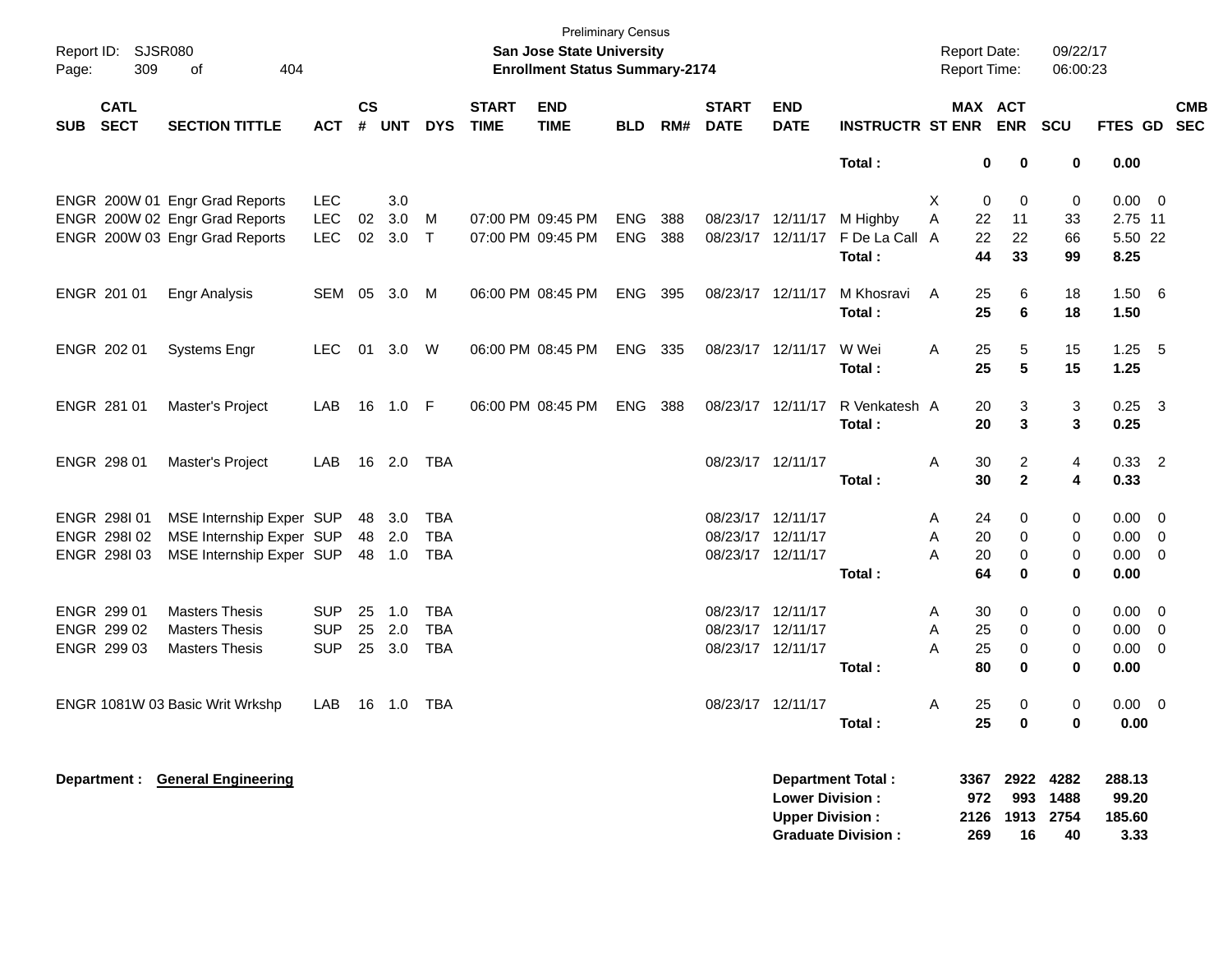| Report ID:<br>Page: | 310                        | <b>SJSR080</b><br>404<br>of                                       |              |                    |            |            |                             | <b>Preliminary Census</b><br><b>San Jose State University</b><br><b>Enrollment Status Summary-2174</b> |            |     |                             |                           |                                |   | <b>Report Date:</b><br><b>Report Time:</b> |              | 09/22/17<br>06:00:23 |                     |                          |
|---------------------|----------------------------|-------------------------------------------------------------------|--------------|--------------------|------------|------------|-----------------------------|--------------------------------------------------------------------------------------------------------|------------|-----|-----------------------------|---------------------------|--------------------------------|---|--------------------------------------------|--------------|----------------------|---------------------|--------------------------|
| <b>SUB</b>          | <b>CATL</b><br><b>SECT</b> | <b>SECTION TITTLE</b>                                             | <b>ACT</b>   | $\mathsf{cs}$<br># | <b>UNT</b> | <b>DYS</b> | <b>START</b><br><b>TIME</b> | <b>END</b><br><b>TIME</b>                                                                              | <b>BLD</b> | RM# | <b>START</b><br><b>DATE</b> | <b>END</b><br><b>DATE</b> | <b>INSTRUCTR ST ENR</b>        |   | MAX ACT                                    | <b>ENR</b>   | <b>SCU</b>           | FTES GD             | <b>CMB</b><br><b>SEC</b> |
| College             | Department :               | <b>Engineering</b><br><b>Industrial &amp; Systems Engineering</b> |              |                    |            |            |                             |                                                                                                        |            |     |                             |                           |                                |   |                                            |              |                      |                     |                          |
| <b>ISE</b>          | 102 01                     | <b>Engr Econ Systems</b>                                          | SEM 04       |                    | 3.0        | TR         |                             | 01:30 PM 02:45 PM                                                                                      | <b>ENG</b> | 189 |                             | 08/23/17 12/11/17         | D Nathan-RobA<br>Total :       |   | 100<br>100                                 | 87<br>87     | 261<br>261           | 17.40 0<br>17.40    |                          |
| <b>ISE</b>          | 112 01                     | Occup Health Engr                                                 | SEM 04       |                    | 3.0        | $\top$     |                             | 06:00 PM 08:45 PM                                                                                      | <b>CL</b>  | 117 |                             | 08/23/17 12/11/17         | C Foster<br>Total:             | Α | 65<br>65                                   | 31<br>31     | 93<br>93             | $6.25$ 1<br>6.25    |                          |
| <b>ISE</b>          | 130 01                     | <b>Engr Statistics</b>                                            | <b>LEC</b>   | 04                 | 3.0        | TR         |                             | 09:00 AM 10:15 AM                                                                                      | <b>ENG</b> | 189 |                             | 08/23/17 12/11/17         | N Patel<br>Total:              | Α | 180<br>180                                 | 193<br>193   | 579<br>579           | 39.20 12<br>39.20   |                          |
| <b>ISE</b>          | 135 01                     | Design of Expmts                                                  | SEM          | 04                 | 3.0        | TR         |                             | 03:00 PM 04:15 PM                                                                                      | <b>BBC</b> | 204 |                             | 08/23/17 12/11/17         | S Erdogan<br>Total:            | A | 80<br>80                                   | 86<br>86     | 258<br>258           | 18.00 16<br>18.00   |                          |
| <b>ISE</b>          | 140 01                     | Oper Plan & Control                                               | SEM          | 04                 | 3.0        | TR         |                             | 04:30 PM 05:45 PM                                                                                      | <b>ENG</b> | 189 |                             | 08/23/17 12/11/17         | A Kumar<br>Total:              | Α | 150<br>150                                 | 173<br>173   | 519<br>519           | 39.60100<br>39.60   |                          |
| <b>ISE</b>          | 151 01                     | Managing Engr                                                     | SEM          | 04                 | 3.0        | W          |                             | 04:30 PM 07:15 PM                                                                                      | <b>ENG</b> | 189 |                             | 08/23/17 12/11/17         | J Flahaux<br>Total:            | Α | 80<br>80                                   | 81<br>81     | 243<br>243           | 16.20 0<br>16.20    |                          |
| <b>ISE</b>          | 161 01                     | Med Err Sfty Engr                                                 | <b>LEC</b>   | 02                 | 3.0        | W          |                             | 06:00 PM 08:45 PM                                                                                      | <b>ENG</b> | 340 |                             | 08/23/17 12/11/17         | C Brown<br>Total:              | Α | 20<br>20                                   | 5<br>5       | 15<br>15             | $1.00 \t 0$<br>1.00 |                          |
| <b>ISE</b>          | 164 01                     | Comp & Hum Interact SEM 04 3.0                                    |              |                    |            | M          |                             | 06:00 PM 08:45 PM                                                                                      | <b>CL</b>  | 222 |                             | 08/23/17 12/11/17         | A Moallem<br>Total:            | Α | 80<br>80                                   | 69<br>69     | 207<br>207           | 13.80 0<br>13.80    |                          |
| <b>ISE</b>          | 16701                      | <b>Sys Simulation</b>                                             | <b>SEM</b>   | 04                 | 3.0        | M          | 10:00 AM 11:45 AM           |                                                                                                        | <b>ENG</b> | 189 |                             | 08/23/17 12/11/17         | K Mabrouk                      | Α | 130                                        | 123          | 246                  | 26.80 44            |                          |
| <b>ISE</b>          | 167 02                     | <b>Sys Simulation</b>                                             | LAB          | 16                 | 0.0        | м          |                             | 12:00 PM 02:45 PM                                                                                      | <b>ENG</b> | 333 |                             | 08/23/17 12/11/17         | K Mabrouk                      | Α | 50                                         | 50           | 50                   | $0.00$ 1            |                          |
| <b>ISE</b>          | 167 03                     | <b>Sys Simulation</b>                                             | LAB          | 16                 | 0.0        | м          |                             | 03:00 PM 05:45 PM                                                                                      | <b>ENG</b> | 333 |                             | 08/23/17 12/11/17         | K Mabrouk                      | A | 50                                         | 51           | 51                   | 0.0024              |                          |
| <b>ISE</b>          | 167 04                     | <b>Sys Simulation</b>                                             | LAB          | 16                 | 0.0        | W          |                             | 06:00 PM 08:45 PM                                                                                      | <b>ENG</b> | 333 |                             | 08/23/17 12/11/17         | D Steele                       | Α | 30                                         | 22           | 22                   | $0.00$ 19           |                          |
|                     |                            |                                                                   |              |                    |            |            |                             |                                                                                                        |            |     |                             |                           | Total:                         |   | 260 -                                      | 246          | 369                  | 26.80               |                          |
| <b>ISE</b>          | 180 01                     | <b>Individ Studies</b>                                            | SUP.         |                    | 36 1.0     | TBA        |                             |                                                                                                        |            |     |                             |                           | 08/23/17 12/11/17 Y Dessouky A |   | 35                                         |              | 1                    | $0.07 \quad 0$      |                          |
| <b>ISE</b>          | 180 02                     | <b>Individ Studies</b>                                            | <b>SUP</b>   |                    | 36 2.0     | TBA        |                             |                                                                                                        |            |     |                             |                           | 08/23/17 12/11/17 Y Dessouky A |   | 35                                         | 0            | 0                    | $0.00 \t 0$         |                          |
| <b>ISE</b>          | 180 03                     | <b>Individ Studies</b>                                            | <b>SUP</b>   |                    | 36 3.0 TBA |            |                             |                                                                                                        |            |     |                             |                           | 08/23/17 12/11/17 Y Dessouky A |   | 35                                         | $\mathbf{1}$ | 3                    | $0.20 \ 0$          |                          |
|                     |                            |                                                                   |              |                    |            |            |                             |                                                                                                        |            |     |                             |                           | Total:                         |   | 105                                        | $\mathbf{2}$ | 4                    | 0.27                |                          |
| <b>ISE</b>          | 194 01                     | Anlyt Wrkshp                                                      | LAB 16 1.0 W |                    |            |            |                             | 10:30 AM 01:15 PM ENG 488                                                                              |            |     |                             | 08/23/17 12/11/17         | H Liu<br>Total:                | A | 50<br>50                                   | 40<br>40     | 40<br>40             | $2.67$ 0<br>2.67    |                          |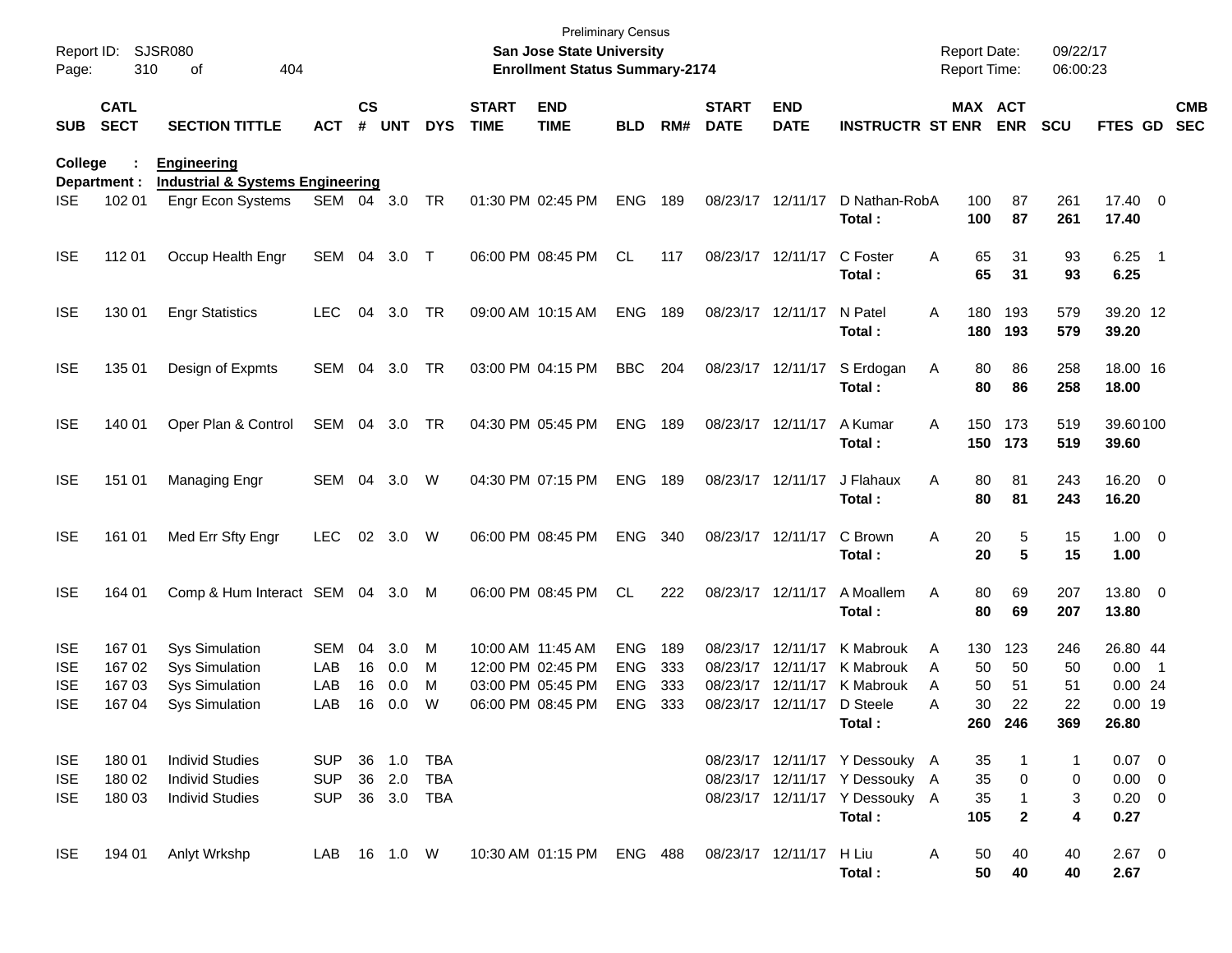| Report ID:<br>Page: | 311                        | <b>SJSR080</b><br>404<br>οf      |              |                |            |            |                             | <b>Preliminary Census</b><br><b>San Jose State University</b><br><b>Enrollment Status Summary-2174</b> |                  |            |                             |                               |                                  | <b>Report Date:</b><br><b>Report Time:</b> |                       | 09/22/17<br>06:00:23 |                                 |                          |
|---------------------|----------------------------|----------------------------------|--------------|----------------|------------|------------|-----------------------------|--------------------------------------------------------------------------------------------------------|------------------|------------|-----------------------------|-------------------------------|----------------------------------|--------------------------------------------|-----------------------|----------------------|---------------------------------|--------------------------|
| <b>SUB</b>          | <b>CATL</b><br><b>SECT</b> | <b>SECTION TITTLE</b>            | <b>ACT</b>   | <b>CS</b><br># | <b>UNT</b> | <b>DYS</b> | <b>START</b><br><b>TIME</b> | <b>END</b><br><b>TIME</b>                                                                              | <b>BLD</b>       | RM#        | <b>START</b><br><b>DATE</b> | <b>END</b><br><b>DATE</b>     | <b>INSTRUCTR ST ENR</b>          |                                            | MAX ACT<br><b>ENR</b> | <b>SCU</b>           | <b>FTES GD</b>                  | <b>CMB</b><br><b>SEC</b> |
| <b>ISE</b>          | 195A 01                    | Sr ISE Design I                  | LAB          | 16             | 1.0        | - F        |                             | 09:30 AM 12:15 PM                                                                                      | <b>ENG</b>       | 488        | 08/23/17 12/11/17           |                               | <b>B</b> Saeed<br>Total:         | Α<br>40<br>40                              | 45<br>45              | 45<br>45             | $3.00 \ 0$<br>3.00              |                          |
| <b>ISE</b>          |                            | 195B 01 Sr ISE Design II         | LAB          | 16             | 3.0        | F          |                             | 01:30 PM 04:15 PM                                                                                      | <b>ENG</b>       | 488        | 08/23/17 12/11/17           |                               | <b>B</b> Saeed<br>Total:         | 40<br>Α<br>40                              | 26<br>26              | 78<br>78             | $5.20 \ 0$<br>5.20              |                          |
| <b>ISE</b>          | 201 01                     | <b>Engr Stat</b>                 | SEM          | 04             | 3.0        | M          |                             | 03:00 PM 05:45 PM                                                                                      | CL.              | 310        | 08/23/17 12/11/17           |                               | S Amin<br>Total:                 | 60<br>Α<br>60                              | 49<br>49              | 147<br>147           | 12.25 49<br>12.25               |                          |
| <b>ISE</b>          | 210 01                     | Hum Factors Des                  | SEM          | 05             | 3.0        | $\top$     |                             | 06:00 PM 08:45 PM                                                                                      | <b>ENG</b>       | 488        | 08/23/17 12/11/17           |                               | D Nathan-RobA<br>Total:          | 50<br>50                                   | 43<br>43              | 129<br>129           | 10.75 43<br>10.75               |                          |
| <b>ISE</b>          | 212 01                     | Hum Factors Exp                  | <b>SEM</b>   | 05             | 3.0        | $\top$     |                             | 06:00 PM 08:45 PM                                                                                      | CL.              | 226        |                             | 08/23/17 12/11/17             | A Kumar<br>Total:                | 50<br>Α<br>50                              | 7<br>$\overline{7}$   | 21<br>21             | $1.75$ 7<br>1.75                |                          |
| <b>ISE</b>          | 214 80                     | <b>Enterp Engr</b>               | <b>LEC</b>   |                | 02 3.0     | <b>TBA</b> |                             |                                                                                                        |                  |            |                             | 08/23/17 12/11/17             | J Barjis<br>Total:               | 40<br>Α<br>40                              | 10<br>10              | 30<br>30             | 2.50 10<br>2.50                 |                          |
| <b>ISE</b>          | 21701<br>CMPE 217 01       | Hum Cmptr Int<br>Hum Cmptr Int   | SEM<br>SEM   | 04<br>04       | 3.0<br>3.0 | R<br>R     |                             | 06:00 PM 08:45 PM<br>06:00 PM 08:45 PM                                                                 | <b>CL</b><br>CL. | 226<br>226 | 08/23/17                    | 12/11/17<br>08/23/17 12/11/17 | A Moallem<br>A Moallem<br>Total: | Α<br>60<br>A<br>60                         | 29<br>0<br>20<br>49   | 87<br>60<br>147      | 7.25 29 C<br>5.00 20 C<br>12.25 |                          |
| <b>ISE</b>          | 220 01                     | Int. Design II                   | <b>LEC</b>   | 02             | 3.0        | M          |                             | 06:00 PM 08:45 PM                                                                                      | <b>ENG</b>       | 488        |                             | 08/23/17 12/11/17             | D Rosenberg A<br>Total:          | 40<br>40                                   | 20<br>20              | 60<br>60             | 5.00 20<br>5.00                 |                          |
| <b>ISE</b>          | 222 01                     | Adv Sys Engr                     | SEM          | 05             | 3.0        | W          |                             | 03:00 PM 05:45 PM                                                                                      | CL.              | 310        |                             | 08/23/17 12/11/17             | S Amin<br>Total:                 | 60<br>Α<br>60                              | 60<br>60              | 180<br>180           | 15.00 60<br>15.00               |                          |
| <b>ISE</b>          | 230 01                     | Adv Oper Resrch                  | SEM          | 05             | 3.0        | W          |                             | 03:00 PM 05:45 PM                                                                                      | <b>ENG</b>       | 488        |                             | 08/23/17 12/11/17             | S Erdogan<br>Total:              | 60<br>Α<br>60                              | 41<br>41              | 123<br>123           | 10.25 41<br>10.25               |                          |
| <b>ISE</b>          | 235 01                     | Qual Assur & Relia               | SEM 05 3.0 W |                |            |            |                             | 06:00 PM 08:45 PM ENG 331                                                                              |                  |            |                             | 08/23/17 12/11/17 H Tsao      | Total:                           | 60<br>A<br>60                              | 59<br>59              | 177<br>177           | 14.75 59<br>14.75               |                          |
| <b>ISE</b>          | 245 01                     | Adv Sply Chain Engr LEC 04 3.0 M |              |                |            |            |                             | 06:00 PM 08:45 PM ENG 331                                                                              |                  |            |                             | 08/23/17 12/11/17 H Liu       | Total:                           | Α<br>60<br>60                              | 58<br>58              | 174<br>174           | 14.50 58<br>14.50               |                          |
| <b>ISE</b>          | 251 01                     | Mang Lean Imprvmnt PSEM 04 3.0 T |              |                |            |            |                             | 06:00 PM 08:45 PM ENG 189                                                                              |                  |            |                             | 08/23/17 12/11/17 D Steele    |                                  | A                                          | 150 112               | 336                  | 28.00112                        |                          |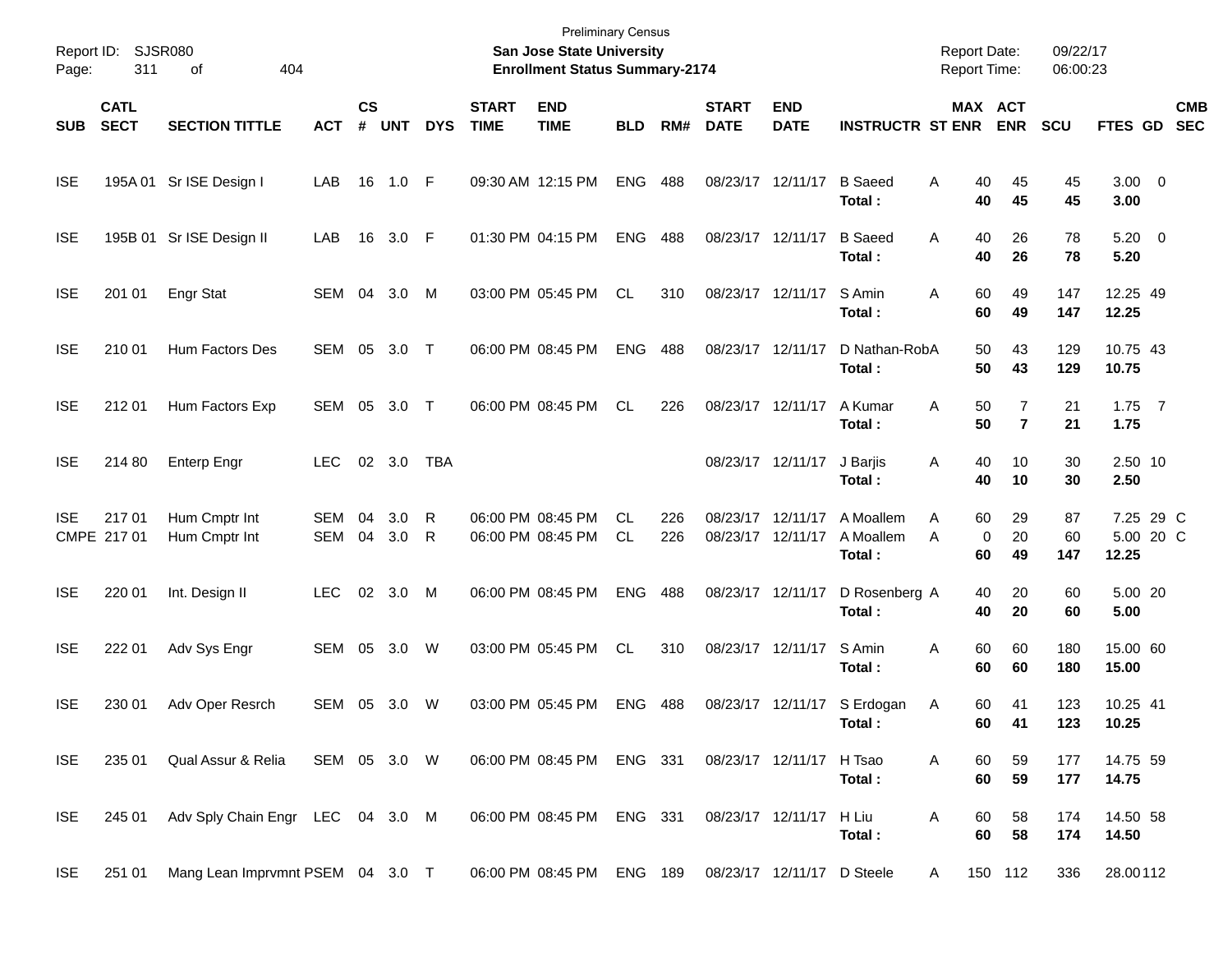| Page:                                                | Report ID: SJSR080<br>312            | 404<br>0f                                                                                        |                                                      |                      |                             |                                                      |                             | <b>Preliminary Census</b><br>San Jose State University<br><b>Enrollment Status Summary-2174</b> |            |     |                                                             |                                                  |                                                                                                       | <b>Report Date:</b><br><b>Report Time:</b> |                             |                                                      | 09/22/17<br>06:00:23                      |                                                    |                                                                   |
|------------------------------------------------------|--------------------------------------|--------------------------------------------------------------------------------------------------|------------------------------------------------------|----------------------|-----------------------------|------------------------------------------------------|-----------------------------|-------------------------------------------------------------------------------------------------|------------|-----|-------------------------------------------------------------|--------------------------------------------------|-------------------------------------------------------------------------------------------------------|--------------------------------------------|-----------------------------|------------------------------------------------------|-------------------------------------------|----------------------------------------------------|-------------------------------------------------------------------|
| <b>SUB</b>                                           | <b>CATL</b><br><b>SECT</b>           | <b>SECTION TITTLE</b>                                                                            | <b>ACT</b>                                           | $\mathsf{cs}$<br>#   | <b>UNT</b>                  | <b>DYS</b>                                           | <b>START</b><br><b>TIME</b> | <b>END</b><br><b>TIME</b>                                                                       | <b>BLD</b> | RM# | <b>START</b><br><b>DATE</b>                                 | <b>END</b><br><b>DATE</b>                        | <b>INSTRUCTR ST ENR</b>                                                                               |                                            |                             | MAX ACT<br><b>ENR</b>                                | <b>SCU</b>                                |                                                    | <b>CMB</b><br>FTES GD SEC                                         |
|                                                      |                                      |                                                                                                  |                                                      |                      |                             |                                                      |                             |                                                                                                 |            |     |                                                             |                                                  | Total:                                                                                                |                                            |                             | 150 112                                              | 336                                       | 28.00                                              |                                                                   |
| <b>ISE</b>                                           | 261 01                               | <b>Med Errors Reduct</b>                                                                         | <b>LEC</b>                                           | 02                   | 3.0                         | W                                                    |                             | 06:00 PM 08:45 PM                                                                               | <b>ENG</b> | 488 | 08/23/17 12/11/17                                           |                                                  | C Brown<br>Total:                                                                                     | A                                          | 40<br>40                    | $\overline{7}$<br>$\overline{7}$                     | 21<br>21                                  | $1.75$ 7<br>1.75                                   |                                                                   |
| <b>ISE</b>                                           | 290 01                               | HF/Ergo Prof Sem                                                                                 | SEM                                                  |                      | 05 2.0                      | $\mathsf{R}$                                         |                             | 03:00 PM 05:45 PM                                                                               | <b>ENG</b> | 488 | 08/23/17 12/11/17                                           |                                                  | A Andre<br>Total:                                                                                     | A                                          | 45<br>45                    | 41<br>41                                             | 82<br>82                                  | 6.83 41<br>6.83                                    |                                                                   |
| <b>ISE</b>                                           | 297 01                               | Sp Topics IE                                                                                     | SEM                                                  |                      | 05 1.0                      | <b>TBA</b>                                           |                             |                                                                                                 |            |     | 08/23/17 12/11/17                                           |                                                  | Total:                                                                                                | A                                          | 35<br>35                    | $\mathbf 0$<br>$\bf{0}$                              | 0<br>$\bf{0}$                             | $0.00 \ 0$<br>0.00                                 |                                                                   |
| <b>ISE</b><br><b>ISE</b><br><b>ISE</b><br><b>ISE</b> | 298 01<br>298 02<br>298 03<br>298 04 | Spec Prob<br>Spec Prob<br>Spec Prob<br>Spec Prob                                                 | <b>SUP</b><br><b>SUP</b><br><b>SUP</b><br><b>SUP</b> | 25<br>25<br>25<br>25 | 1.0<br>2.0<br>3.0<br>4.0    | <b>TBA</b><br><b>TBA</b><br><b>TBA</b><br><b>TBA</b> |                             |                                                                                                 |            |     |                                                             | 08/23/17 12/11/17<br>08/23/17 12/11/17           | D Rosenberg A<br>08/23/17 12/11/17 Y Dessouky A<br>L Freund<br>08/23/17 12/11/17 Y Dessouky<br>Total: | A<br>A                                     | 35<br>35<br>35<br>35<br>140 | 16<br>12<br>23<br>5<br>56                            | 16<br>24<br>69<br>20<br>129               | 1.33 16<br>2.00 12<br>5.75 23<br>$1.67$ 5<br>10.75 |                                                                   |
| <b>ISE</b><br><b>ISE</b><br><b>ISE</b><br><b>ISE</b> | 299 01<br>299 02<br>299 03<br>299 04 | <b>Masters Thesis</b><br><b>Masters Thesis</b><br><b>Masters Thesis</b><br><b>Masters Thesis</b> | <b>SUP</b><br><b>SUP</b><br><b>SUP</b><br><b>SUP</b> | 25<br>25<br>25       | 1.0<br>2.0<br>3.0<br>25 4.0 | <b>TBA</b><br><b>TBA</b><br><b>TBA</b><br><b>TBA</b> |                             |                                                                                                 |            |     | 08/23/17 12/11/17<br>08/23/17 12/11/17<br>08/23/17 12/11/17 | 08/23/17 12/11/17                                | Y Dessouky<br>Total:                                                                                  | Α<br>A<br>A<br>A                           | 35<br>35<br>35<br>35<br>140 | 0<br>$\mathbf 0$<br>$\Omega$<br>$\blacktriangleleft$ | 0<br>$\mathbf 0$<br>$\mathbf 0$<br>4<br>4 | 0.00<br>0.00<br>0.00<br>0.33<br>0.33               | $\overline{\mathbf{0}}$<br>$\overline{0}$<br>$\overline{0}$<br>-1 |
|                                                      | Department :                         | <b>Industrial &amp; Systems Engineering</b>                                                      |                                                      |                      |                             |                                                      |                             |                                                                                                 |            |     |                                                             | <b>Lower Division:</b><br><b>Upper Division:</b> | <b>Department Total:</b>                                                                              |                                            | 2340<br>0<br>1250           | 1697<br>0<br>1084                                    | 4471<br>0<br>2711                         | 336.05<br>0.00<br>189.38                           |                                                                   |

**Graduate Division : 1090 613 1760 146.67**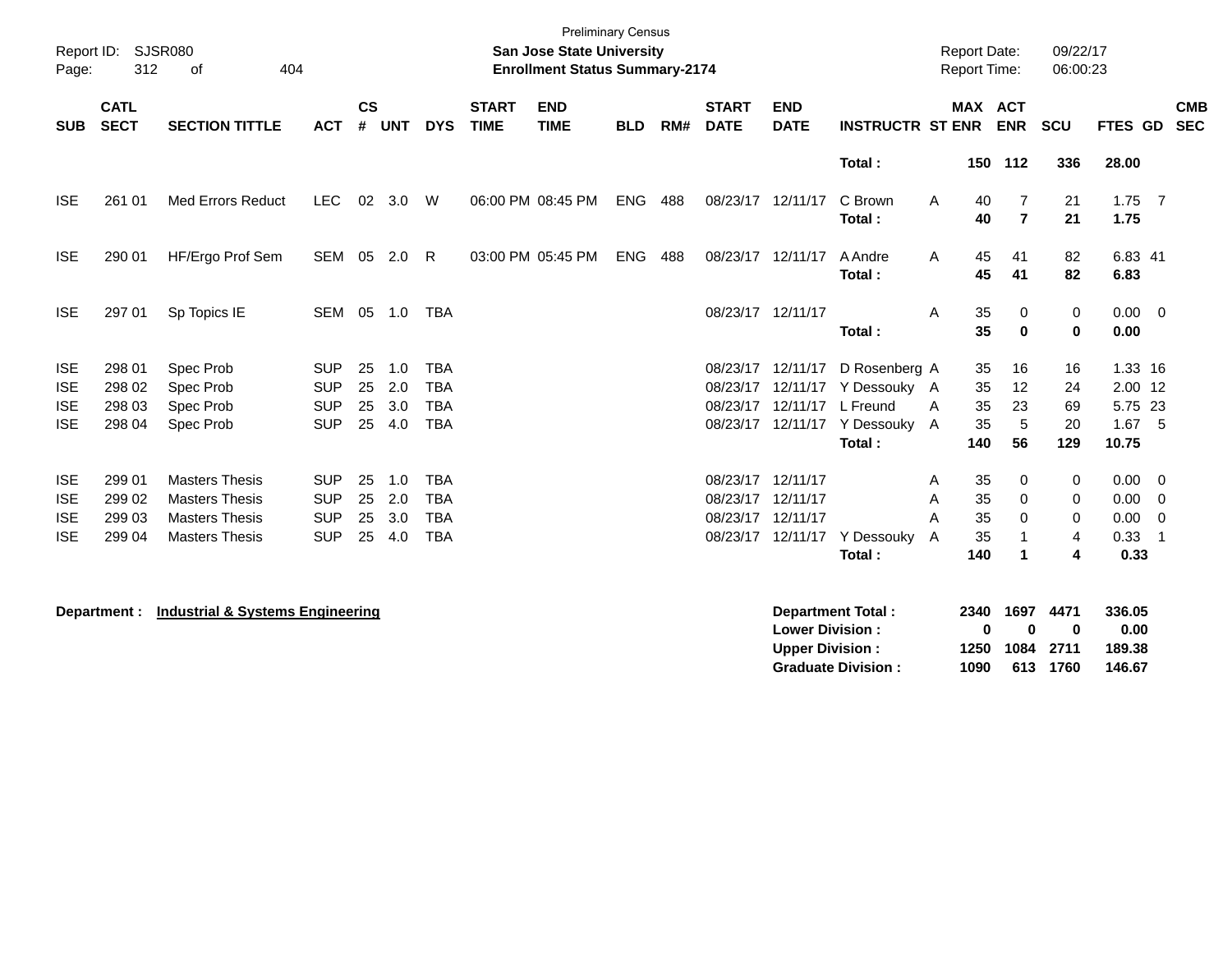| Report ID:<br>Page: | 313                        | SJSR080<br>404<br>оf  |            |                    |            |            |                             | <b>Preliminary Census</b><br>San Jose State University<br><b>Enrollment Status Summary-2174</b> |            |     |                             |                           |                                 |   | <b>Report Date:</b><br><b>Report Time:</b> |                | 09/22/17<br>06:00:23 |                |                |                          |
|---------------------|----------------------------|-----------------------|------------|--------------------|------------|------------|-----------------------------|-------------------------------------------------------------------------------------------------|------------|-----|-----------------------------|---------------------------|---------------------------------|---|--------------------------------------------|----------------|----------------------|----------------|----------------|--------------------------|
| <b>SUB</b>          | <b>CATL</b><br><b>SECT</b> | <b>SECTION TITTLE</b> | <b>ACT</b> | $\mathsf{cs}$<br># | <b>UNT</b> | <b>DYS</b> | <b>START</b><br><b>TIME</b> | <b>END</b><br><b>TIME</b>                                                                       | <b>BLD</b> | RM# | <b>START</b><br><b>DATE</b> | <b>END</b><br><b>DATE</b> | <b>INSTRUCTR ST ENR</b>         |   | MAX ACT                                    | <b>ENR</b>     | <b>SCU</b>           | <b>FTES GD</b> |                | <b>CMB</b><br><b>SEC</b> |
| College             |                            | <b>Engineering</b>    |            |                    |            |            |                             |                                                                                                 |            |     |                             |                           |                                 |   |                                            |                |                      |                |                |                          |
|                     | Department :               | <b>Technology</b>     |            |                    |            |            |                             |                                                                                                 |            |     |                             |                           |                                 |   |                                            |                |                      |                |                |                          |
| TECH                | 20A 01                     | Comp Aid Graphics     | <b>LEC</b> |                    | 2.0        |            |                             |                                                                                                 |            |     |                             |                           |                                 | X | 0                                          | 0              | 0                    | 0.00           | - 0            |                          |
| <b>TECH</b>         | 20A 02                     | Comp Aid Graphics     | LEC        | 02                 | 2.0        | R          |                             | 10:30 AM 11:20 AM                                                                               | <b>ENG</b> | 103 |                             | 08/23/17 12/11/17         | K Haydari Sh A                  |   | 40                                         | 13             | 13                   | 1.73           | 0              |                          |
| <b>TECH</b>         | 20A 11                     | Comp Aid Graphics     | LAB        |                    | 0.0        |            |                             |                                                                                                 |            |     |                             |                           |                                 | X | 0                                          | 0              | $\mathbf 0$          | 0.00           | 0              |                          |
| <b>TECH</b>         | 20A 12                     | Comp Aid Graphics     | LAB        |                    | 0.0        |            |                             |                                                                                                 |            |     |                             |                           |                                 | X | 0                                          | 0              | 0                    | 0.00           | 0              |                          |
| <b>TECH</b>         | 20A 13                     | Comp Aid Graphics     | LAB        | 16                 | 0.0        | R          |                             | 12:00 PM 02:45 PM                                                                               | <b>ENG</b> | 103 |                             | 08/23/17 12/11/17         | K Haydari Sh A                  |   | 40                                         | 13             | 13                   | 0.00           | - 0            |                          |
|                     |                            |                       |            |                    |            |            |                             |                                                                                                 |            |     |                             |                           | Total:                          |   | 80                                         | 26             | 26                   | 1.73           |                |                          |
| TECH                | 31 01                      | Qual Assur & Control  | <b>LEC</b> | 01                 | 3.0        | МW         |                             | 09:00 AM 10:15 AM                                                                               | IS         | 216 |                             | 08/23/17 12/11/17         | S Obi                           | A | 30                                         | 49             | 147                  | 9.80           | - 0            |                          |
| TECH 31 02          |                            | Qual Assur & Control  | <b>LEC</b> | 01                 | 3.0        | <b>MW</b>  |                             | 09:00 AM 10:15 AM                                                                               | ENG        | 103 |                             | 08/23/17 12/11/17         | N Nader                         | A | 30                                         | 35             | 105                  | 7.00           | - 0            |                          |
|                     |                            |                       |            |                    |            |            |                             |                                                                                                 |            |     |                             |                           | Total:                          |   | 60                                         | 84             | 252                  | 16.80          |                |                          |
| <b>TECH</b>         | 41 11                      | Mach Shop Safety      | LAB        | 16                 | 1.0        | м          |                             | 12:00 PM 02:45 PM                                                                               | IS         | 119 |                             | 08/23/17 12/11/17         | D Muntz                         | A | 22                                         | 3              | 3                    | 0.20           | 0 C            |                          |
| ME                  | 41 11                      | Mach Shop Safety      | LAB        | 16                 | 1.0        | м          |                             | 12:00 PM 02:45 PM                                                                               | IS         | 119 |                             | 08/23/17 12/11/17         | D Muntz                         | A | 0                                          | 20             | 20                   | 1.33           | $0\,$ C        |                          |
| TECH                | 41 12                      | Mach Shop Safety      | LAB        | 16                 | 1.0        | м          |                             | 06:00 PM 08:45 PM                                                                               | IS         | 119 |                             | 08/23/17 12/11/17         | D Muntz                         | A | 22                                         | $\overline{c}$ | 2                    | 0.13           | $0\,$ C        |                          |
| МE                  | 41 12                      | Mach Shop Safety      | LAB        | 16                 | 1.0        | м          |                             | 06:00 PM 08:45 PM                                                                               | IS         | 119 |                             | 08/23/17 12/11/17         | D Muntz                         | Α | 0                                          | 21             | 21                   | 1.40           | $0\,$ C        |                          |
| <b>TECH</b>         | 41 13                      | Mach Shop Safety      | LAB        | 16                 | 1.0        | Т          |                             | 01:30 PM 04:15 PM                                                                               | IS         | 119 |                             | 08/23/17 12/11/17         | I Ulate-Sanc                    | A | 22                                         | 8              | 8                    | 0.53           | $0\,$ C        |                          |
| МE                  | 41 13                      | Mach Shop Safety      | LAB        | 16                 | 1.0        | Т          |                             | 01:30 PM 04:15 PM                                                                               | IS         | 119 |                             | 08/23/17 12/11/17         | I Ulate-Sanc                    | A | 0                                          | 19             | 19                   | 1.27           | $0\,$ C        |                          |
| TECH                | 41 14                      | Mach Shop Safety      | LAB        | 16                 | 1.0        | Т          |                             | 06:00 PM 08:45 PM                                                                               | IS         | 119 |                             | 08/23/17 12/11/17         | D Muntz                         | Α | 22                                         | 3              | 3                    | 0.20           | $0\,C$         |                          |
| ME                  | 41 14                      | Mach Shop Safety      | LAB        | 16                 | 1.0        | Т          |                             | 06:00 PM 08:45 PM                                                                               | IS         | 119 |                             | 08/23/17 12/11/17         | D Muntz                         | Α | 0                                          | 20             | 20                   | 1.33           | $0\,$ C        |                          |
| <b>TECH</b>         | 41 15                      | Mach Shop Safety      | LAB        | 16                 | 1.0        | R          |                             | 12:00 PM 02:45 PM                                                                               | IS         | 119 |                             | 08/23/17 12/11/17         | l Ulate-Sanc                    | A | 22                                         | 4              | $\overline{4}$       | 0.27           | $0\,C$         |                          |
| МE                  | 41 15                      | Mach Shop Safety      | LAB        | 16                 | 1.0        | R          |                             | 12:00 PM 02:45 PM                                                                               | IS         | 119 |                             | 08/23/17 12/11/17         | I Ulate-Sanc A                  |   | 0                                          | 20             | 20                   | 1.33           | $0\,C$         |                          |
| <b>TECH</b>         | 41 16                      | Mach Shop Safety      | LAB        | 16                 | 1.0        | F          |                             | 03:00 PM 05:45 PM                                                                               | IS         | 119 |                             | 08/23/17 12/11/17         | I Ulate-Sanc A                  |   | 22                                         | 3              | 3                    | 0.20           | $0\,C$         |                          |
| ME                  | 41 16                      | Mach Shop Safety      | LAB        | 16                 | 1.0        | F          |                             | 03:00 PM 05:45 PM                                                                               | IS         | 119 |                             | 08/23/17 12/11/17         | I Ulate-Sanc A                  |   | 0                                          | 15             | 15                   | 1.00           | 0 <sup>o</sup> |                          |
|                     |                            |                       |            |                    |            |            |                             |                                                                                                 |            |     |                             |                           | Total:                          |   | 132                                        | 138            | 138                  | 9.20           |                |                          |
| <b>TECH</b>         | 42 11                      | Mfg Mach Shop Proj    | LAB        | 16                 | 1.0        | W          |                             | 06:00 PM 08:45 PM                                                                               | IS.        | 119 |                             | 08/23/17 12/11/17         | D Muntz                         | A | 22                                         | 3              | 3                    | 0.20           | $0\,$ C        |                          |
| ME                  | 42 11                      | Mfg Mach Shop Proj    | LAB        | 16                 | 1.0        | W          |                             | 06:00 PM 08:45 PM                                                                               | IS         | 119 |                             | 08/23/17 12/11/17         | D Muntz                         | A | 0                                          | 6              | 6                    | 0.40           | $0\,C$         |                          |
|                     |                            |                       |            |                    |            |            |                             |                                                                                                 |            |     |                             |                           | Total:                          |   | 22                                         | 9              | 9                    | 0.60           |                |                          |
| TECH 46 01          |                            | Mach Oper & Mgmt      | <b>LEC</b> |                    | 02 3.0     | МW         |                             | 04:30 PM 05:20 PM                                                                               | - IS       | 120 |                             | 08/23/17 12/11/17 D Muntz |                                 | A | 24                                         | 17             | 34                   | $3.40 \ 0$     |                |                          |
| TECH 46 11          |                            | Mach Oper & Mgmt      | LAB        |                    | 16 0.0     | $\top$     |                             | 03:00 PM 05:45 PM                                                                               | - IS       | 122 |                             | 08/23/17 12/11/17         | D Muntz                         | A | 24                                         | 17             | 17                   | $0.00 \t 0$    |                |                          |
|                     |                            |                       |            |                    |            |            |                             |                                                                                                 |            |     |                             |                           | Total:                          |   | 48                                         | 34             | 51                   | 3.40           |                |                          |
| TECH 60 01          |                            | Intro Electronics     | <b>LEC</b> |                    | 02 3.0 F   |            |                             | 09:30 AM 11:15 AM                                                                               | ENG        | 331 |                             | 08/23/17 12/11/17 M Zand  |                                 | A | 40                                         | 51             | 102                  | $10.20 \t 0$   |                |                          |
|                     | TECH 60 02                 | Intro Electronics     | <b>LEC</b> |                    | 02 3.0     | W          |                             | 12:00 PM 01:45 PM                                                                               | IS.        | 133 |                             |                           | 08/23/17 12/11/17 F Mahzabeen A |   | 24                                         | 19             | 38                   | $3.80\ 0$      |                |                          |
| TECH 60 11          |                            | Intro Electronics     | LAB        |                    | 16 0.0     | -F         |                             | 12:00 PM 02:45 PM                                                                               | IS.        | 117 |                             | 08/23/17 12/11/17 M Zand  |                                 | A | 10                                         | 24             | 24                   | $0.00 \t 0$    |                |                          |
| TECH 60 12          |                            | Intro Electronics     | LAB        |                    | 16  0.0  F |            |                             | 03:00 PM 05:45 PM                                                                               | IS         | 117 |                             | 08/23/17 12/11/17 M Zand  |                                 | A | 30                                         | 27             | 27                   | $0.00 \t 0$    |                |                          |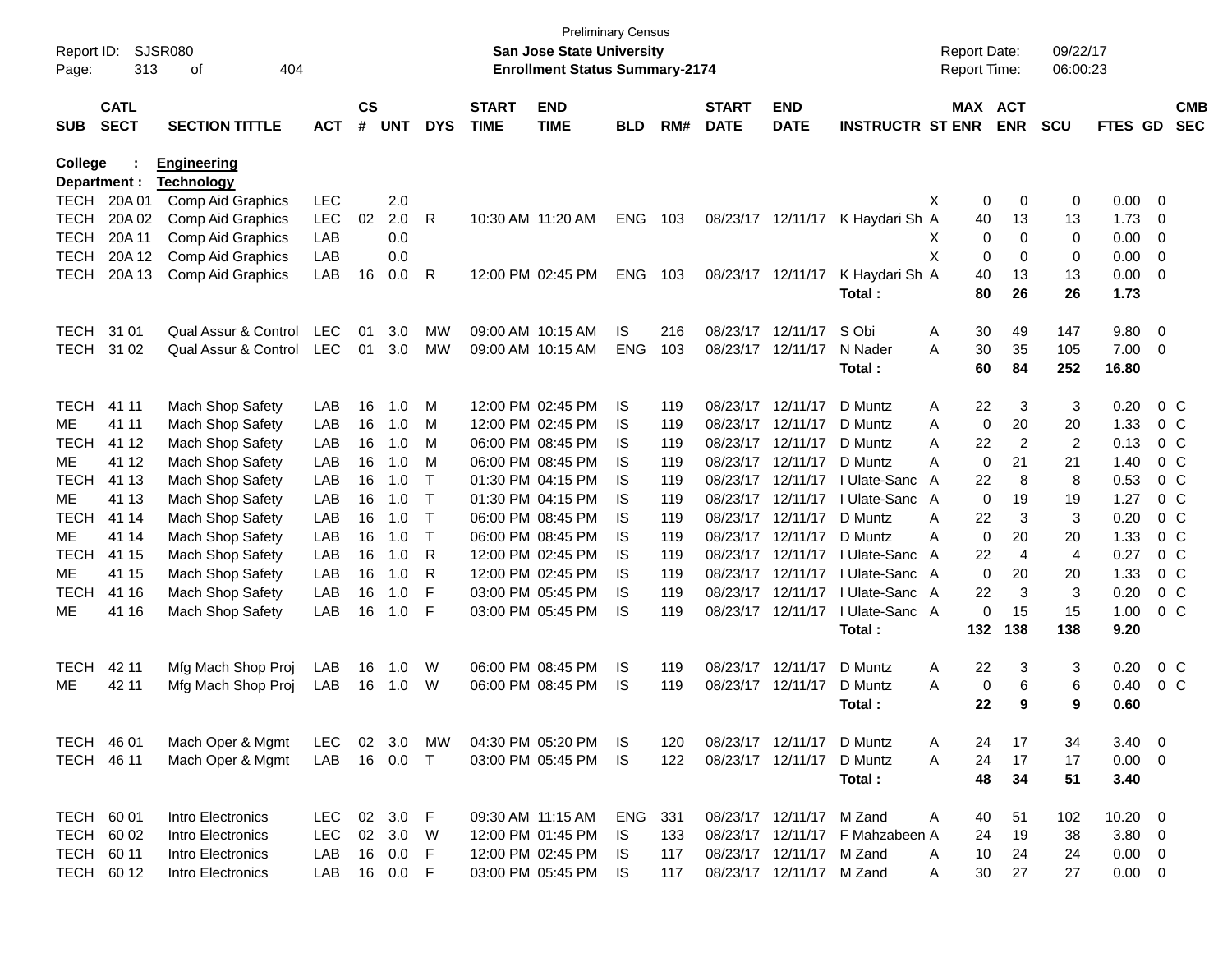| Page:                                     | <b>SJSR080</b><br>Report ID:<br>314<br>404<br>οf<br><b>CATL</b> |                                                                               |                                 |                    |                             |                          |                             | <b>Preliminary Census</b><br><b>San Jose State University</b><br><b>Enrollment Status Summary-2174</b> |                                        |                   |                             |                                                                   |                                                      | <b>Report Date:</b><br>Report Time: |                                              | 09/22/17<br>06:00:23             |                              |                                           |
|-------------------------------------------|-----------------------------------------------------------------|-------------------------------------------------------------------------------|---------------------------------|--------------------|-----------------------------|--------------------------|-----------------------------|--------------------------------------------------------------------------------------------------------|----------------------------------------|-------------------|-----------------------------|-------------------------------------------------------------------|------------------------------------------------------|-------------------------------------|----------------------------------------------|----------------------------------|------------------------------|-------------------------------------------|
| <b>SUB</b>                                | <b>SECT</b>                                                     | <b>SECTION TITTLE</b>                                                         | <b>ACT</b>                      | $\mathsf{cs}$<br># | <b>UNT</b>                  | <b>DYS</b>               | <b>START</b><br><b>TIME</b> | <b>END</b><br><b>TIME</b>                                                                              | <b>BLD</b>                             | RM#               | <b>START</b><br><b>DATE</b> | <b>END</b><br><b>DATE</b>                                         | <b>INSTRUCTR ST ENR</b>                              |                                     | MAX ACT<br><b>ENR</b>                        | SCU                              | FTES GD                      | <b>CMB</b><br><b>SEC</b>                  |
| <b>TECH</b>                               | 60 13                                                           | Intro Electronics                                                             | LAB                             | 16                 | 0.0                         | M                        |                             | 12:00 PM 02:45 PM                                                                                      | IS.                                    | 117               | 08/23/17                    | 12/11/17                                                          | F Mahzabeen A<br>Total:                              | 128                                 | 24<br>19<br>140                              | 19<br>210                        | 0.00<br>14.00                | $\overline{\mathbf{0}}$                   |
| <b>TECH</b><br><b>TECH</b><br><b>TECH</b> | 62 01<br>62 02<br>62 03                                         | <b>Analog Circuits</b><br><b>Analog Circuits</b><br><b>Analog Circuits</b>    | <b>LEC</b><br><b>LEC</b><br>LEC | 02                 | 3.0<br>3.0<br>3.0           | <b>TR</b>                |                             | 03:00 PM 03:50 PM                                                                                      | IS.                                    | 216               |                             | 08/23/17 12/11/17                                                 | I Bezzam                                             | X<br>х<br>Α                         | 0<br>0<br>0<br>0<br>60<br>37                 | 0<br>0<br>74                     | 0.00<br>0.00<br>7.40         | $\overline{0}$<br>0<br>0                  |
| <b>TECH</b><br><b>TECH</b><br><b>TECH</b> | 62 04<br>62 11<br>62 12                                         | <b>Analog Circuits</b><br><b>Analog Circuits</b><br><b>Analog Circuits</b>    | LEC<br>LAB<br>LAB               | 02                 | 3.0<br>0.0<br>0.0           | <b>TR</b>                |                             | 03:00 PM 03:50 PM                                                                                      | <b>ENG</b>                             | 103               | 08/23/17                    | 12/11/17                                                          | M Mortezaie                                          | A<br>х<br>Χ                         | 30<br>34<br>0<br>$\Omega$<br>0<br>0          | 68<br>0<br>0                     | 6.80<br>0.00<br>0.00         | 0<br>0<br>0                               |
| <b>TECH</b><br><b>TECH</b><br><b>TECH</b> | 62 13<br>62 14<br>62 15                                         | <b>Analog Circuits</b><br><b>Analog Circuits</b><br><b>Analog Circuits</b>    | LAB<br>LAB<br>LAB               | 16<br>16<br>16     | 0.0<br>0.0<br>0.0           | M<br>F<br>$\mathsf{T}$   |                             | 09:00 AM 11:45 AM<br>09:00 AM 11:45 AM<br>06:00 PM 08:45 PM                                            | IS<br>IS<br>IS.                        | 117<br>117<br>117 | 08/23/17<br>08/23/17        | 08/23/17 12/11/17<br>12/11/17<br>12/11/17                         | R Shah<br>A Saeidi Ash<br>J Modi                     | A<br>A<br>Α                         | 30<br>22<br>30<br>15<br>30<br>22             | 22<br>15<br>22                   | 0.00<br>0.00<br>0.00         | 0<br>0<br>0                               |
| <b>TECH</b>                               | 62 16                                                           | <b>Analog Circuits</b>                                                        | LAB                             | 16                 | 0.0                         | R                        |                             | 04:30 PM 07:15 PM                                                                                      | IS                                     | 117               |                             | 08/23/17 12/11/17                                                 | A Saeidi Ash A<br>Total:                             | 210                                 | 30<br>12<br>142                              | 12<br>213                        | 0.00<br>14.20                | 0                                         |
| <b>TECH</b><br><b>TECH</b><br><b>TECH</b> | 6301<br>63 11<br>63 12                                          | <b>Digital Circuits</b><br><b>Digital Circuits</b><br><b>Digital Circuits</b> | <b>LEC</b><br>LAB<br>LAB        | 02<br>16<br>16     | 3.0<br>0.0<br>0.0           | M<br>W<br>R              |                             | 06:00 PM 07:45 PM<br>06:00 PM 08:45 PM<br>12:00 PM 02:45 PM                                            | <b>BBC</b><br>IS.<br>IS                | 104<br>117<br>117 |                             | 08/23/17 12/11/17<br>08/23/17 12/11/17<br>08/23/17 12/11/17       | P Ostovari<br>P Ostovari<br>A Saeidi Ash A<br>Total: | Α<br>Α<br>120                       | 60<br>43<br>30<br>17<br>30<br>26<br>86       | 86<br>17<br>26<br>129            | 8.60<br>0.00<br>0.00<br>8.60 | $\overline{0}$<br>0<br>0                  |
| <b>TECH</b><br><b>TECH</b><br><b>TECH</b> | 65 01<br>65 11<br>65 12                                         | Netwrk Theory/Appl<br>Netwrk Theory/Appl<br>Netwrk Theory/Appl                | <b>LEC</b><br>LAB<br><b>LEC</b> | 02<br>16<br>02     | 3.0<br>0.0<br>3.0           | <b>TR</b><br>W<br>$\top$ |                             | 09:00 AM 09:50 AM<br>01:30 PM 04:15 PM<br>12:00 PM 02:45 PM                                            | <b>ENG</b><br><b>ENG</b><br><b>ENG</b> | 103<br>103<br>103 | 08/23/17 12/11/17           | 08/23/17 12/11/17<br>08/23/17 12/11/17                            | O Rashel<br>O Rashel                                 | Α<br>Α<br>Α                         | 30<br>38<br>30<br>38<br>30<br>$\overline{0}$ | 76<br>38<br>0                    | 7.60<br>0.00<br>0.00         | $\mathbf{0}$<br>0<br>$\mathbf{0}$         |
| TECH 115 01<br>TECH 115 11                |                                                                 | Automation & Cntrl<br>Automation & Cntrl                                      | <b>LEC</b><br>LAB               | 02<br>16           | 3.0<br>0.0                  | F<br>M<br>$\top$         |                             | 07:30 AM 09:15 AM<br>06:00 PM 08:45 PM                                                                 | IS.<br>IS.                             | 216<br>117        | 08/23/17<br>08/23/17        | 12/11/17<br>12/11/17<br>08/23/17 12/11/17                         | Total:<br>R Werkman<br>R Werkman                     | A<br>$\overline{A}$                 | 90<br>76<br>60<br>59<br>30<br>30             | 114<br>118<br>30                 | 7.60<br>11.80<br>0.00        | $\mathbf 0$<br>$\mathbf 0$                |
|                                           | TECH 115 12<br>TECH 140 01                                      | <b>Automation &amp; Cntrl</b><br>Green Prod Design                            | LAB<br>LEC                      | 16                 | 0.0<br>02 3.0 T             |                          |                             | 07:30 AM 10:15 AM<br>06:00 PM 07:45 PM                                                                 | IS<br>ENG 103                          | 117               |                             | 08/23/17 12/11/17                                                 | R Werkman<br>Total:<br>D Yan                         | A<br>120<br>A                       | 30<br>29<br>118<br>40.<br>41                 | 29<br>177<br>82                  | 0.00<br>11.80<br>8.20        | 0<br>0 C                                  |
| ME.<br>ME.                                | 140 01<br>TECH 140 11<br>140 11                                 | Green Prod Design<br>Green Prod Design<br>Green Prod Design                   | LEC<br>LAB<br>LAB               | 16                 | 02 3.0<br>0.0<br>16  0.0  R | $\top$<br>-R             |                             | 06:00 PM 07:45 PM<br>06:00 PM 08:45 PM<br>06:00 PM 08:45 PM                                            | ENG 103<br>ENG 103<br>ENG 103          |                   |                             | 08/23/17 12/11/17 D Yan<br>08/23/17 12/11/17<br>08/23/17 12/11/17 | D Yan<br>D Yan<br>Total:                             | Α<br>A<br>A                         | 0<br>40<br>41<br>0<br>-1<br>84<br>80         | 2<br>41<br>$\overline{1}$<br>126 | 0.00<br>8.40                 | $0.20 \t 0 C$<br>$0\,$ C<br>$0.00 \t 0 C$ |
|                                           | TECH 145 01                                                     | Lean Manufacturing                                                            | LEC 03 3.0 TR                   |                    |                             |                          |                             | 07:30 PM 08:45 PM IS                                                                                   |                                        |                   |                             |                                                                   | 216 08/23/17 12/11/17 K Suleman<br>Total:            | A                                   | 34<br>40<br>40<br>34                         | 102<br>102                       | 6.80 0<br>6.80               |                                           |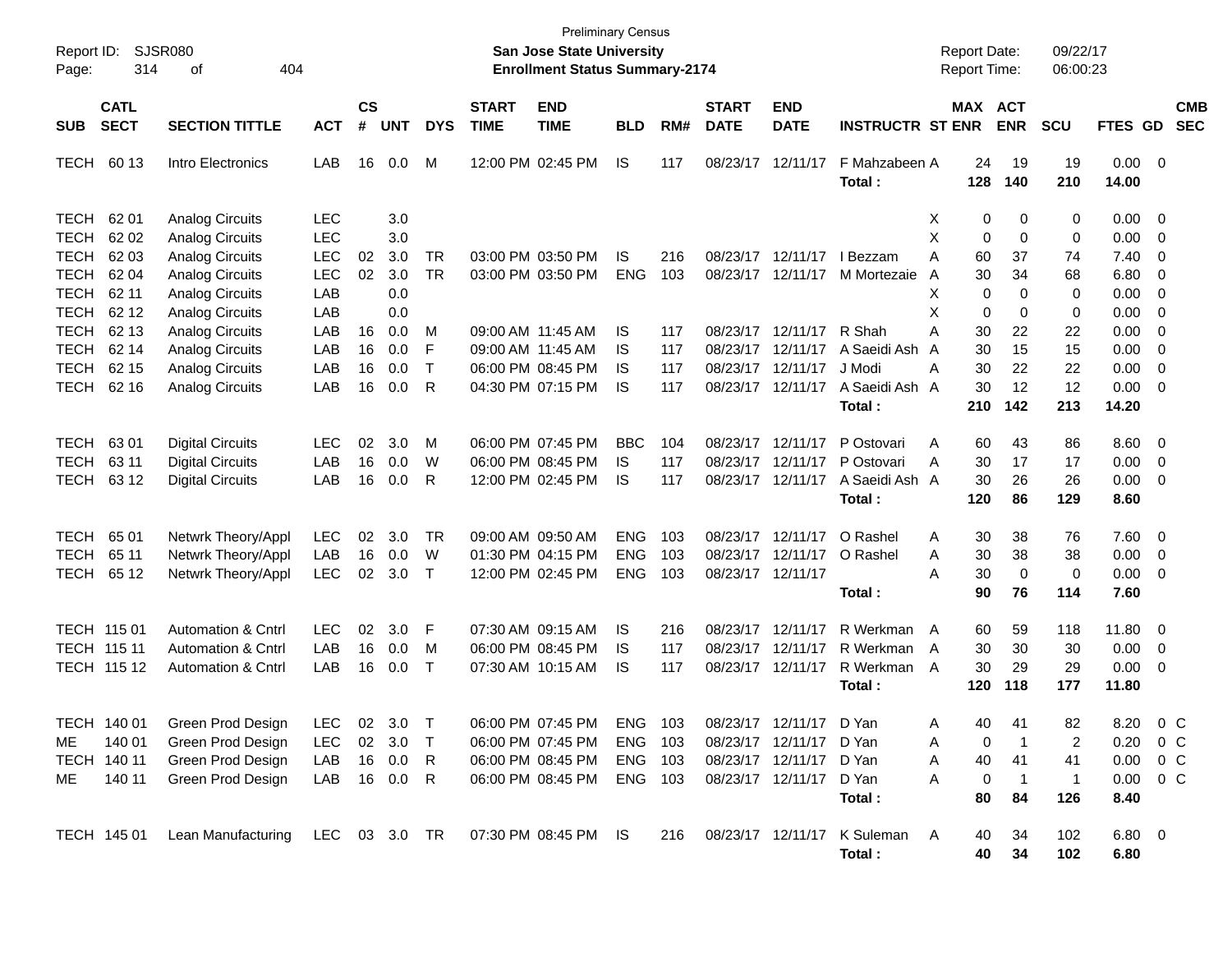| Report ID:<br>Page: | 315                        | <b>SJSR080</b><br>404<br>οf                      |            |                |            |            |                             | San Jose State University<br><b>Enrollment Status Summary-2174</b> | <b>Preliminary Census</b> |     |                             |                           |                             | <b>Report Date:</b><br>Report Time: |                       | 09/22/17<br>06:00:23 |                    |                |                          |
|---------------------|----------------------------|--------------------------------------------------|------------|----------------|------------|------------|-----------------------------|--------------------------------------------------------------------|---------------------------|-----|-----------------------------|---------------------------|-----------------------------|-------------------------------------|-----------------------|----------------------|--------------------|----------------|--------------------------|
| <b>SUB</b>          | <b>CATL</b><br><b>SECT</b> | <b>SECTION TITTLE</b>                            | <b>ACT</b> | <b>CS</b><br># | <b>UNT</b> | <b>DYS</b> | <b>START</b><br><b>TIME</b> | <b>END</b><br><b>TIME</b>                                          | <b>BLD</b>                | RM# | <b>START</b><br><b>DATE</b> | <b>END</b><br><b>DATE</b> | <b>INSTRUCTR ST ENR</b>     |                                     | MAX ACT<br><b>ENR</b> | <b>SCU</b>           | FTES GD            |                | <b>CMB</b><br><b>SEC</b> |
|                     | TECH 147 01                | Green Mfg Managemt LEC                           |            | 02             | 3.0        | М          |                             | 06:00 PM 07:45 PM                                                  | <b>ENG</b>                | 103 |                             | 08/23/17 12/11/17         | S Obi                       | Α                                   | 38<br>40              | 76                   | 7.60               | $\overline{0}$ |                          |
|                     | TECH 147 11                | Green Mfg Managemt LAB                           |            |                | 16 0.0     | W          |                             | 06:00 PM 08:45 PM                                                  | <b>ENG</b>                | 103 |                             | 08/23/17 12/11/17         | S Obi<br>Total :            | 40<br>Α                             | 38<br>80<br>76        | 38<br>114            | 0.00<br>7.60       | 0              |                          |
|                     | TECH 160 01                | Mcropro Theory & AP LEC                          |            | 02             | 3.0        | MW         |                             | 03:00 PM 03:50 PM                                                  | IS                        | 117 |                             | 08/23/17 12/11/17         | M Zand                      | A                                   | 25<br>15              | 30                   | 3.00               | $\overline{0}$ |                          |
| TECH                | 160 11                     | Mcropro Theory & AP LAB                          |            | 16             | 0.0        | MW         |                             | 04:30 PM 05:50 PM                                                  | IS                        | 117 |                             | 08/23/17 12/11/17         | M Zand<br>Total :           | 25<br>Α                             | 15<br>50<br>30        | 15<br>45             | 0.00<br>3.00       | 0              |                          |
|                     | TECH 163 01                | <b>Telecomm Systems</b>                          | <b>LEC</b> |                | 3.0        |            |                             |                                                                    |                           |     |                             |                           |                             | X                                   | 0                     | 0<br>0               | 0.00               | $\mathbf 0$    |                          |
| TECH                | 16302                      | Telecomm Systems                                 | <b>LEC</b> | 02             | 3.0        | MW         |                             | 06:00 PM 07:15 PM                                                  | CL                        | 234 |                             | 08/23/17 12/11/17         | A Dolatshahi                | A                                   | 40<br>30              | 90                   | 6.00               | $\mathbf 0$    |                          |
| <b>TECH</b>         | 16303                      | Telecomm Systems                                 | <b>LEC</b> | 02             | 3.0        | MW         |                             | 06:00 PM 07:15 PM                                                  | IS                        | 133 |                             | 08/23/17 12/11/17         | A Sanei<br>Total :          | Α                                   | 24<br>19<br>64<br>49  | 57<br>147            | 3.80<br>9.80       | 0              |                          |
|                     | TECH 165 01                | Wireless Comm Tech                               | <b>LEC</b> |                | 3.0        |            |                             |                                                                    |                           |     |                             |                           |                             | х                                   | 0                     | 0<br>0               | 0.00               | 0              |                          |
|                     | TECH 165 02                | Wireless Comm Tech                               | <b>LEC</b> | 02             | 3.0        | MW         | 10:30 AM 11:45 AM           |                                                                    | <b>ENG</b>                | 103 |                             | 08/23/17 12/11/17         | P Ostovari                  | Α                                   | 40<br>33              | 66                   | 6.60               | 0              |                          |
| TECH                | 165 03                     | Wireless Comm Tech                               | <b>LEC</b> | 02             | 3.0        | MW         | 10:30 AM 11:20 AM           |                                                                    | <b>ENG</b>                | 395 |                             | 08/23/17 12/11/17         | F Mahzabeen A               |                                     | 30                    | 36<br>18             | 3.60               | 0              |                          |
| TECH                | 165 11                     | Wireless Comm Tech                               | LAB        |                | 0.0        |            |                             |                                                                    |                           |     |                             |                           |                             | X                                   | 0                     | 0<br>0               | 0.00               | 0              |                          |
| TECH                | 165 12<br>165 13           | Wireless Comm Tech                               | LAB        | 16             | 0.0        | М          |                             | 12:00 PM 02:45 PM                                                  | <b>ENG</b>                | 103 |                             | 08/23/17 12/11/17         | S Sandhu                    | Α<br>X                              | 50<br>33<br>0         | 33<br>$\mathbf 0$    | 0.00               | 0              |                          |
| TECH<br>TECH        | 165 14                     | Wireless Comm Tech<br>Wireless Comm Tech         | LAB<br>LAB | 16             | 0.0<br>0.0 | М          |                             | 03:00 PM 05:45 PM                                                  | <b>ENG</b>                | 103 |                             | 08/23/17 12/11/17         | S Sandhu                    | A                                   | 30<br>18              | 0<br>18              | 0.00<br>0.00       | 0<br>0         |                          |
|                     |                            |                                                  |            |                |            |            |                             |                                                                    |                           |     |                             |                           | Total :                     | 150                                 | 102                   | 153                  | 10.20              |                |                          |
|                     | TECH 167 01                | <b>Control Systems</b>                           | <b>LEC</b> |                | 3.0        |            |                             |                                                                    |                           |     |                             |                           |                             | X                                   | 0                     | 0<br>0               | 0.00               | $\overline{0}$ |                          |
|                     | TECH 167 02                | <b>Control Systems</b>                           | <b>LEC</b> | 02             | 3.0        | F          |                             | 04:00 PM 05:45 PM                                                  | IS                        | 216 |                             | 08/23/17 12/11/17         | F Koushan                   | A                                   | 50<br>31              | 62                   | 6.20               | $\mathbf 0$    |                          |
|                     | TECH 167 03                | <b>Control Systems</b>                           | <b>LEC</b> | 02             | 3.0        | $\top$     |                             | 10:30 AM 12:15 PM                                                  | IS                        | 117 |                             | 08/23/17 12/11/17         | T Brown Jr.                 | A                                   | 30<br>29              | 58                   | 5.80               | 0              |                          |
|                     | TECH 167 11                | <b>Control Systems</b>                           | LAB        |                | 0.0        |            |                             |                                                                    |                           |     |                             |                           |                             | Х                                   | 0                     | 0<br>0               | 0.00               | 0              |                          |
|                     | TECH 167 12<br>TECH 167 13 | <b>Control Systems</b>                           | LAB        | 16             | 0.0        | F          |                             | 06:00 PM 08:45 PM                                                  | <b>IS</b>                 | 117 |                             |                           | 08/23/17 12/11/17 F Koushan | A<br>Х                              | 30<br>31              | 31                   | 0.00               | 0              |                          |
|                     | TECH 167 14                | <b>Control Systems</b><br><b>Control Systems</b> | LAB<br>LAB |                | 0.0<br>0.0 |            |                             |                                                                    |                           |     |                             |                           |                             | X                                   | 0<br>0                | 0<br>0<br>0<br>0     | 0.00<br>0.00       | 0<br>0         |                          |
|                     | TECH 167 15                | <b>Control Systems</b>                           | LAB        | 16             | 0.0        | R          |                             | 09:00 AM 11:45 AM                                                  | <b>IS</b>                 | 117 |                             | 08/23/17 12/11/17         | T Brown Jr.                 | A                                   | 30<br>29              | 29                   | 0.00               | 0              |                          |
|                     |                            |                                                  |            |                |            |            |                             |                                                                    |                           |     |                             |                           | Total:                      | 140                                 | 120                   | 180                  | 12.00              |                |                          |
|                     | TECH 169 01                | Applied Elec Desgn                               | LEC        |                | 3.0        |            |                             |                                                                    |                           |     |                             |                           |                             | X                                   | 0                     | 0<br>0               | $0.00 \quad 0$     |                |                          |
|                     | TECH 169 11                | Applied Elec Desgn                               | LAB        |                | 0.0        |            |                             |                                                                    |                           |     |                             |                           |                             | X                                   | 0                     | 0<br>0               | $0.00 \t 0$        |                |                          |
|                     |                            |                                                  |            |                |            |            |                             |                                                                    |                           |     |                             |                           | Total:                      |                                     | $\mathbf 0$           | 0<br>0               | 0.00               |                |                          |
|                     |                            | TECH 180A 01 Indiv St El Comtec                  | <b>SUP</b> |                | 36 3.0 TBA |            |                             |                                                                    |                           |     |                             | 08/23/17 12/11/17         | S Obi<br>Total:             | Α                                   | 20<br>20              | 3<br>3<br>1          | $0.20 \ 0$<br>0.20 |                |                          |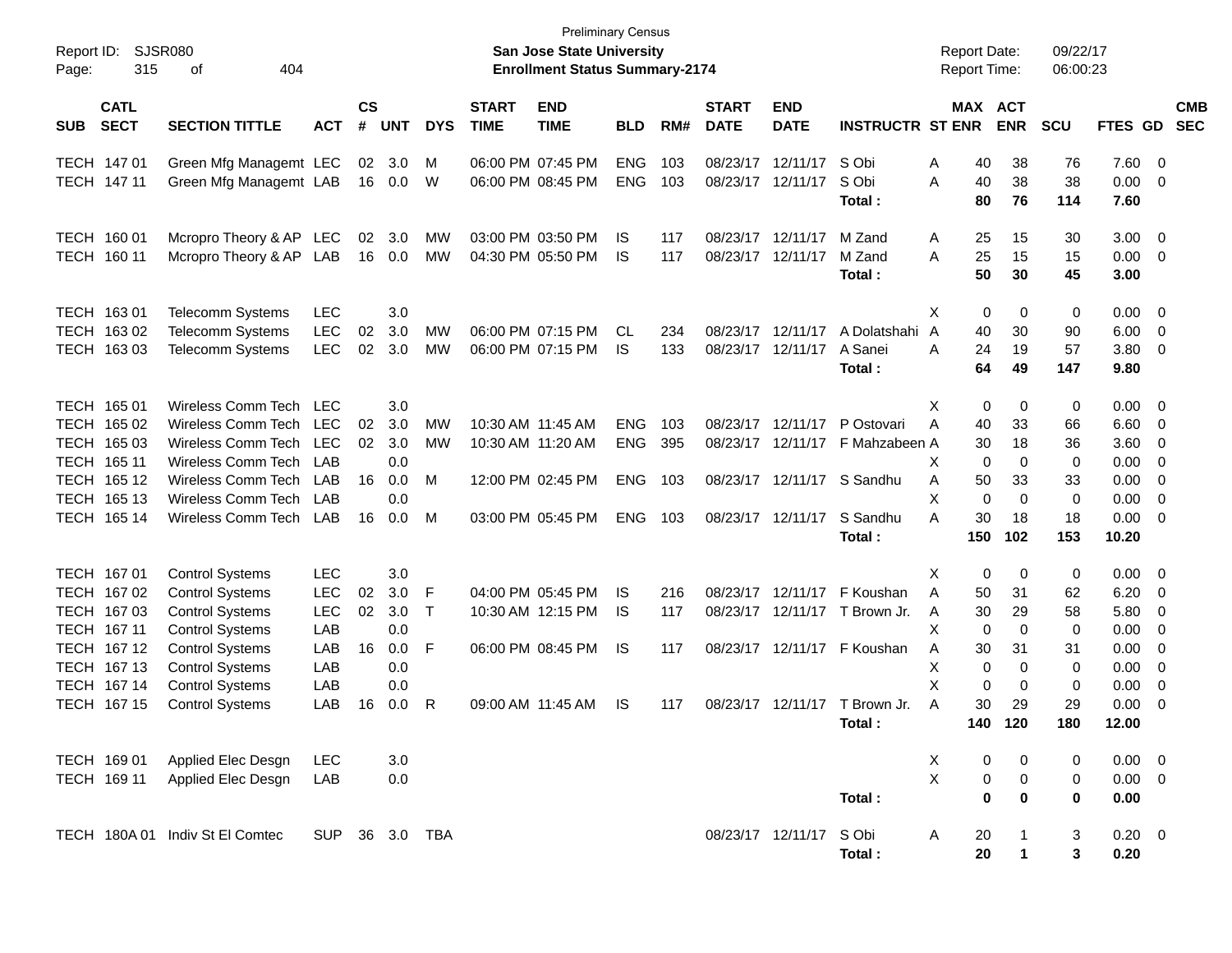| Report ID:<br>Page: | SJSR080<br>316                                      | 404<br>of                                                                                                                        |                                                      |                      |                            |                                                      |                             | <b>Preliminary Census</b><br><b>San Jose State University</b><br><b>Enrollment Status Summary-2174</b> |                                               |                          |                                              |                                                                      |                                                                                                        | <b>Report Date:</b><br><b>Report Time:</b> |                                   | 09/22/17<br>06:00:23                                     |                               |                                                                      |
|---------------------|-----------------------------------------------------|----------------------------------------------------------------------------------------------------------------------------------|------------------------------------------------------|----------------------|----------------------------|------------------------------------------------------|-----------------------------|--------------------------------------------------------------------------------------------------------|-----------------------------------------------|--------------------------|----------------------------------------------|----------------------------------------------------------------------|--------------------------------------------------------------------------------------------------------|--------------------------------------------|-----------------------------------|----------------------------------------------------------|-------------------------------|----------------------------------------------------------------------|
| <b>SUB</b>          | <b>CATL</b><br><b>SECT</b>                          | <b>SECTION TITTLE</b>                                                                                                            | <b>ACT</b>                                           | $\mathsf{cs}$<br>#   | <b>UNT</b>                 | <b>DYS</b>                                           | <b>START</b><br><b>TIME</b> | <b>END</b><br><b>TIME</b>                                                                              | <b>BLD</b>                                    | RM#                      | <b>START</b><br><b>DATE</b>                  | <b>END</b><br><b>DATE</b>                                            | <b>INSTRUCTR ST ENR</b>                                                                                |                                            | MAX ACT<br><b>ENR</b>             | <b>SCU</b>                                               | FTES GD                       | <b>CMB</b><br><b>SEC</b>                                             |
|                     |                                                     | TECH 180B 01 Indiv St Manufactg                                                                                                  | <b>SUP</b>                                           |                      | 36 3.0                     | TBA                                                  |                             |                                                                                                        |                                               |                          |                                              | 08/23/17 12/11/17                                                    | S Obi<br>Total:                                                                                        | Α<br>20<br>20                              |                                   | 0<br>0<br>$\bf{0}$<br>0                                  | 0.00<br>0.00                  | - 0                                                                  |
|                     | <b>TECH 180J01</b>                                  | Indiv St Tech Issu                                                                                                               | <b>SUP</b>                                           |                      | 36 3.0                     | TBA                                                  |                             |                                                                                                        |                                               |                          |                                              | 08/23/17 12/11/17                                                    | S Obi<br>Total:                                                                                        | Α<br>20<br>20                              |                                   | 0<br>0<br>$\bf{0}$<br>0                                  | 0.00<br>0.00                  | $\overline{\mathbf{0}}$                                              |
|                     |                                                     | TECH 190A 01 Senior Project I<br>TECH 190A 02 Senior Project I<br>TECH 190A 03 Senior Project I<br>TECH 190A 04 Senior Project I | <b>SEM</b><br><b>SEM</b><br><b>SEM</b><br><b>SEM</b> | 05<br>05<br>05<br>05 | 3.0<br>3.0<br>3.0<br>3.0   | W<br>W<br>R<br>R                                     |                             | 01:30 PM 04:15 PM<br>01:30 PM 04:15 PM<br>01:30 PM 04:15 PM<br>01:30 PM 04:15 PM                       | IS.<br><b>ENG</b><br><b>ENG</b><br><b>ENG</b> | 120<br>490<br>394<br>407 | 08/23/17<br>08/23/17<br>08/23/17<br>08/23/17 | 12/11/17<br>12/11/17<br>12/11/17<br>12/11/17                         | C Foster<br>D Yan<br>S Obi<br>E Cydzik                                                                 | 24<br>A<br>24<br>A<br>24<br>A<br>24<br>A   | 29<br>24<br>23<br>23              | 87<br>72<br>69<br>69                                     | 5.80<br>4.80<br>4.60<br>4.60  | - 0<br>0<br>0<br>0                                                   |
|                     | TECH 195 01                                         | Cooperative Intern                                                                                                               | <b>SUP</b>                                           |                      | 36 3.0                     | TBA                                                  |                             |                                                                                                        |                                               |                          |                                              | 08/23/17 12/11/17                                                    | Total:<br>S Obi<br>Total:                                                                              | 96<br>Α<br>20<br>20                        | 99<br>$\mathbf 1$<br>1            | 297<br>3<br>3                                            | 19.80<br>0.20<br>0.20         | $\overline{\mathbf{0}}$                                              |
| AE                  | TECH 198 80<br>CMPE 198 80<br>198 80                | Technology & Civil<br>Technology & Civil<br>Technology & Civil                                                                   | <b>LEC</b><br><b>LEC</b><br><b>LEC</b>               | 02<br>02<br>02       | 3.0<br>3.0<br>3.0          | <b>TBA</b><br><b>TBA</b><br><b>TBA</b>               |                             |                                                                                                        |                                               |                          | 08/23/17<br>08/23/17<br>08/23/17             | 12/11/17 L Zou<br>12/11/17 L Zou<br>12/11/17 L Zou                   |                                                                                                        | 40<br>A<br>Α<br>Α                          | 21<br>0<br>0                      | 63<br>6<br>18<br>6<br>18                                 | 4.20<br>1.25<br>1.20          | 0 <sup>o</sup><br>1 C<br>0 <sup>o</sup>                              |
| МE                  | 198 80<br>ENGR 198 80<br>TECH 198 81<br>CMPE 198 81 | Technology & Civil<br>Technology & Civil<br>Technology & Civil<br>Technology & Civil                                             | <b>LEC</b><br><b>LEC</b><br><b>LEC</b><br><b>LEC</b> | 02<br>02<br>02<br>02 | 3.0<br>3.0<br>3.0<br>3.0   | <b>TBA</b><br><b>TBA</b><br><b>TBA</b><br><b>TBA</b> |                             |                                                                                                        |                                               |                          | 08/23/17<br>08/23/17<br>08/23/17<br>08/23/17 | 12/11/17 L Zou<br>12/11/17 L Zou<br>12/11/17 L Zou<br>12/11/17 L Zou |                                                                                                        | Α<br>A<br>40<br>Α<br>Α                     | $\mathbf 1$<br>0<br>0<br>23<br>0  | 3<br>18<br>6<br>69<br>5<br>15                            | 0.20<br>1.30<br>4.60<br>1.00  | 0 <sup>o</sup><br>2 C<br>0 <sup>o</sup><br>0 <sup>o</sup>            |
| AE<br>ME            | 19881<br>19881<br>ENGR 198 81                       | Technology & Civil<br>Technology & Civil<br>Technology & Civil                                                                   | <b>LEC</b><br><b>LEC</b><br><b>LEC</b>               | 02<br>02<br>02       | 3.0<br>3.0<br>3.0          | <b>TBA</b><br><b>TBA</b><br><b>TBA</b>               |                             |                                                                                                        |                                               |                          | 08/23/17<br>08/23/17<br>08/23/17             | 12/11/17<br>12/11/17<br>12/11/17                                     | L Zou<br>L Zou<br>L Zou                                                                                | Α<br>Α<br>Α                                | 10<br>0<br>0<br>$\mathbf 1$<br>0  | 30<br>$\mathbf 0$<br>0<br>3                              | 2.00<br>0.00<br>0.20          | 0 <sub>C</sub><br>0 <sub>C</sub><br>0 <sub>C</sub>                   |
| AE<br>ME            | TECH 198 82<br>CMPE 198 82<br>19882<br>19882        | Technology & Civil<br>Technology & Civil<br>Technology & Civil<br>Technology & Civil                                             | <b>LEC</b><br><b>LEC</b><br><b>LEC</b><br><b>LEC</b> | 02<br>02<br>02<br>02 | 3.0<br>3.0<br>3.0<br>3.0   | <b>TBA</b><br><b>TBA</b><br><b>TBA</b><br><b>TBA</b> |                             |                                                                                                        |                                               |                          | 08/23/17<br>08/23/17<br>08/23/17<br>08/23/17 | 12/11/17<br>12/11/17<br>12/11/17<br>12/11/17                         | K Harrison<br>K Harrison<br>K Harrison<br>K Harrison                                                   | 40<br>A<br>A<br>A<br>A                     | 15<br>0<br>0<br>0                 | 45<br>$\overline{4}$<br>12<br>2<br>6<br>$\mathbf 0$<br>0 | 3.00<br>0.80<br>0.40<br>0.00  | 0 <sub>C</sub><br>0 <sub>C</sub><br>0 <sub>C</sub><br>0 <sup>C</sup> |
|                     | ENGR 198 82<br>TECH 198 83<br>CMPE 198 83           | Technology & Civil<br>Technology & Civil<br>Technology & Civil                                                                   | <b>LEC</b><br>LEC<br><b>LEC</b>                      | 02                   | 02 3.0<br>3.0<br>02 3.0    | <b>TBA</b><br><b>TBA</b><br>TBA                      |                             |                                                                                                        |                                               |                          |                                              |                                                                      | 08/23/17 12/11/17 K Harrison<br>08/23/17 12/11/17 K Harrison<br>08/23/17 12/11/17 K Harrison           | A<br>40<br>А                               | $\overline{1}$<br>0<br>22<br>0    | 3<br>66<br>0<br>0                                        | 0.20<br>4.40<br>0.00          | 0 <sup>o</sup><br>$0\,C$<br>0 <sup>o</sup>                           |
| AE<br>ME            | 19883<br>19883<br>ENGR 198 83                       | Technology & Civil<br>Technology & Civil<br>Technology & Civil                                                                   | <b>LEC</b><br><b>LEC</b><br><b>LEC</b>               |                      | 02 3.0<br>02 3.0<br>02 3.0 | <b>TBA</b><br><b>TBA</b><br>TBA                      |                             |                                                                                                        |                                               |                          |                                              |                                                                      | 08/23/17 12/11/17 K Harrison<br>08/23/17 12/11/17 K Harrison<br>08/23/17 12/11/17 K Harrison<br>Total: | Α<br>A<br>Α<br>160                         | 0<br>0<br>0<br>$\mathbf 1$<br>127 | 3<br>9<br>0<br>0<br>3<br>381                             | 0.60<br>0.00<br>0.20<br>25.55 | $0\,C$<br>$0\,C$<br>$0\,C$                                           |
|                     |                                                     | TECH 199A 01 Special Topics ECT<br>TECH 199A 02 Special Topics ECT                                                               | <b>SEM</b><br>SEM 05 3.0 R                           |                      | 3.0                        |                                                      |                             | 06:00 PM 08:45 PM                                                                                      | ENG 490                                       |                          |                                              | 08/23/17 12/11/17 D Frezzo                                           |                                                                                                        | X<br>Α                                     | 0<br>0<br>24<br>30                | 0<br>90                                                  | $0.00 \t 0$<br>$6.00 \t 0$    |                                                                      |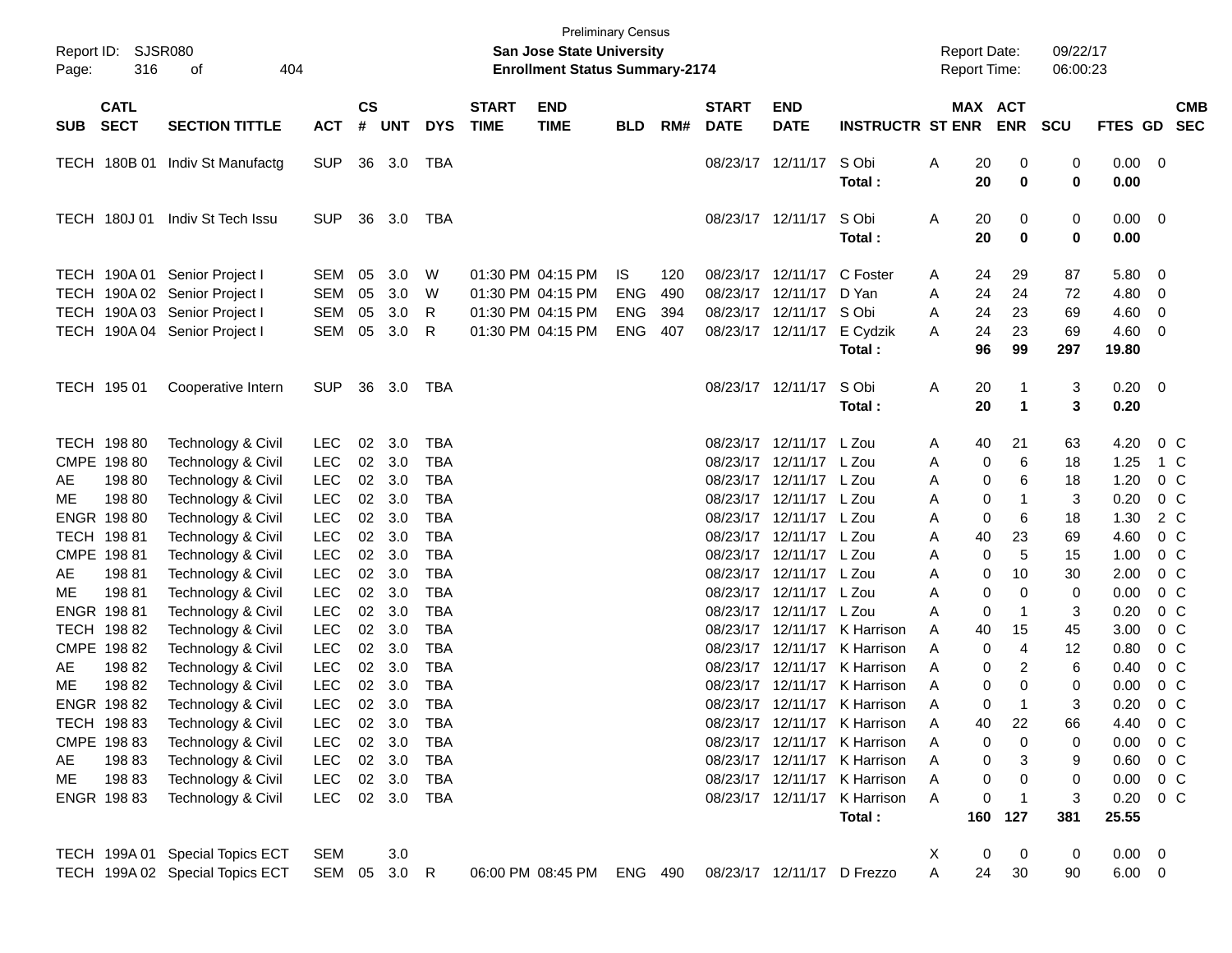|                     |                            |                             |            |                    |            |            |                             |                                                                           | <b>Preliminary Census</b> |     |                             |                                                  |                                                       |   |                           |                                            |                           |                                   |                          |
|---------------------|----------------------------|-----------------------------|------------|--------------------|------------|------------|-----------------------------|---------------------------------------------------------------------------|---------------------------|-----|-----------------------------|--------------------------------------------------|-------------------------------------------------------|---|---------------------------|--------------------------------------------|---------------------------|-----------------------------------|--------------------------|
| Report ID:<br>Page: | 317                        | <b>SJSR080</b><br>404<br>of |            |                    |            |            |                             | <b>San Jose State University</b><br><b>Enrollment Status Summary-2174</b> |                           |     |                             |                                                  |                                                       |   |                           | <b>Report Date:</b><br><b>Report Time:</b> | 09/22/17<br>06:00:23      |                                   |                          |
| <b>SUB</b>          | <b>CATL</b><br><b>SECT</b> | <b>SECTION TITTLE</b>       | <b>ACT</b> | $\mathsf{cs}$<br># | <b>UNT</b> | <b>DYS</b> | <b>START</b><br><b>TIME</b> | <b>END</b><br><b>TIME</b>                                                 | <b>BLD</b>                | RM# | <b>START</b><br><b>DATE</b> | <b>END</b><br><b>DATE</b>                        | <b>INSTRUCTR ST ENR</b>                               |   |                           | MAX ACT<br><b>ENR</b>                      | <b>SCU</b>                | <b>FTES GD</b>                    | <b>CMB</b><br><b>SEC</b> |
|                     |                            |                             |            |                    |            |            |                             |                                                                           |                           |     |                             |                                                  | Total:                                                |   | 24                        | 30                                         | 90                        | 6.00                              |                          |
| TECH                | 290 01                     | <b>Grad Prob</b>            | <b>SUP</b> | 25                 | 3.0        | <b>TBA</b> |                             |                                                                           |                           |     | 08/23/17                    | 12/11/17                                         | Total:                                                | A | 10<br>10                  | 0<br>$\mathbf 0$                           | 0<br>0                    | $0.00 \t 0$<br>0.00               |                          |
| TECH                | 298 01                     | <b>Grad Spec Study</b>      | <b>SUP</b> | 25                 | 3.0        | <b>TBA</b> |                             |                                                                           |                           |     | 08/23/17                    | 12/11/17                                         | Total:                                                | A | 10 <sup>°</sup><br>10     | 0<br>$\mathbf 0$                           | 0<br>0                    | $0.00 \t 0$<br>0.00               |                          |
| TECH                | 299 01                     | <b>Masters Thesis</b>       | <b>SUP</b> | 25                 | 3.0        | <b>TBA</b> |                             |                                                                           |                           |     | 08/23/17                    | 12/11/17                                         | Total:                                                | A | 10<br>10                  | 0<br>$\mathbf 0$                           | 0<br>0                    | $0.00 \t 0$<br>0.00               |                          |
|                     | Department :               | <b>Technology</b>           |            |                    |            |            |                             |                                                                           |                           |     |                             | <b>Lower Division:</b><br><b>Upper Division:</b> | <b>Department Total:</b><br><b>Graduate Division:</b> |   | 2004<br>890<br>1084<br>30 | 1606<br>735<br>871<br>0                    | 2960<br>1142<br>1818<br>0 | 197.48<br>76.13<br>121.35<br>0.00 |                          |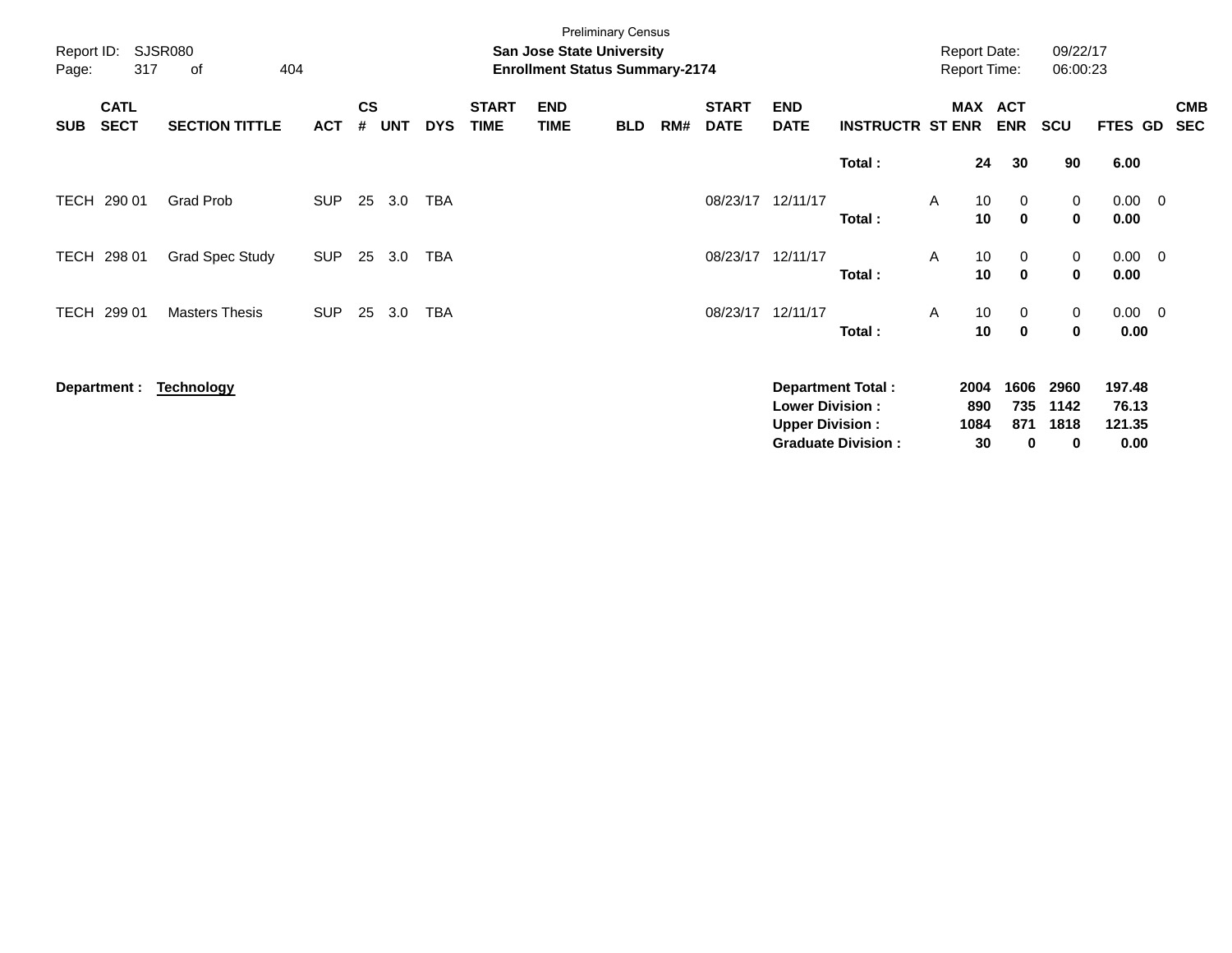| Report ID:<br>Page:        | 318                        | SJSR080<br>404<br>оf                     |                          |                    |            |                 |                             | <b>San Jose State University</b><br><b>Enrollment Status Summary-2174</b> | <b>Preliminary Census</b> |            |                             |                           |                         |        | <b>Report Date:</b><br><b>Report Time:</b> |                | 09/22/17<br>06:00:23 |                |                         |                          |
|----------------------------|----------------------------|------------------------------------------|--------------------------|--------------------|------------|-----------------|-----------------------------|---------------------------------------------------------------------------|---------------------------|------------|-----------------------------|---------------------------|-------------------------|--------|--------------------------------------------|----------------|----------------------|----------------|-------------------------|--------------------------|
| <b>SUB</b>                 | <b>CATL</b><br><b>SECT</b> | <b>SECTION TITTLE</b>                    | <b>ACT</b>               | $\mathsf{cs}$<br># | <b>UNT</b> | <b>DYS</b>      | <b>START</b><br><b>TIME</b> | <b>END</b><br><b>TIME</b>                                                 | <b>BLD</b>                | RM#        | <b>START</b><br><b>DATE</b> | <b>END</b><br><b>DATE</b> | <b>INSTRUCTR ST ENR</b> |        | MAX ACT                                    | <b>ENR</b>     | <b>SCU</b>           | FTES GD        |                         | <b>CMB</b><br><b>SEC</b> |
| <b>College</b>             |                            | <b>Engineering</b>                       |                          |                    |            |                 |                             |                                                                           |                           |            |                             |                           |                         |        |                                            |                |                      |                |                         |                          |
|                            | Department :               | <b>Materials Engineering</b>             |                          |                    |            |                 |                             | 04:30 PM 05:45 PM                                                         |                           |            |                             |                           |                         |        |                                            |                |                      |                |                         |                          |
| <b>MATE</b>                | 25 01                      | Intro to Materials                       | <b>LEC</b>               | 01                 | 3.0        | MW              |                             |                                                                           | WSQ 207                   |            | 08/23/17                    | 12/11/17                  | M Ove                   | A      | 100                                        | 115            | 345                  | 23.25          | -5                      |                          |
| <b>MATE</b><br><b>MATE</b> | 25 02<br>25 03             | Intro to Materials<br>Intro to Materials | <b>LEC</b><br><b>LEC</b> | 01<br>01           | 3.0<br>3.0 | <b>TR</b><br>МW |                             | 09:00 AM 10:15 AM<br>09:00 AM 10:15 AM                                    | <b>ENG</b><br><b>BBC</b>  | 341<br>202 | 08/23/17<br>08/23/17        | 12/11/17<br>12/11/17      | D Oh<br>W Chung         | Α<br>A | 90<br>100                                  | 88<br>103      | 264<br>309           | 17.95<br>20.80 | 7<br>$\overline{4}$     |                          |
|                            |                            |                                          |                          |                    |            |                 |                             |                                                                           |                           |            |                             |                           | Total:                  |        | 290                                        | 306            | 918                  | 62.00          |                         |                          |
|                            | MATE 115 01                | Struc/Prop Solids                        | <b>LEC</b>               | 02                 | 3.0        | TR              |                             | 09:00 AM 10:15 AM                                                         | <b>ENG</b>                | 339        | 08/23/17                    | 12/11/17                  | O Keles<br>Total:       | Α      | 45<br>45                                   | 34<br>34       | 102<br>102           | 6.95<br>6.95   | $\overline{\mathbf{3}}$ |                          |
| MATE                       | 14301                      | Prin Scng Micrscpy                       | LAB                      | 16                 | 1.0        | м               |                             | 01:30 PM 04:15 PM                                                         | <b>ENG</b>                | 105        | 08/23/17                    | 12/11/17                  | C Peters                | Α      | 15                                         | 15             | 15                   | 1.03           | 2                       |                          |
| MATE                       | 143 02                     | Prin Scng Micrscpy                       | LAB                      | 16                 | 1.0        | $\mathsf{T}$    |                             | 01:30 PM 04:15 PM                                                         | <b>ENG</b>                | 223        | 08/23/17                    | 12/11/17                  | C Peters                | A      | 15                                         | 14             | 14                   | 0.97           | $\overline{2}$          |                          |
|                            |                            |                                          |                          |                    |            |                 |                             |                                                                           |                           |            |                             |                           | Total:                  |        | 30                                         | 29             | 29                   | 2.00           |                         |                          |
|                            | MATE 144 01                | <b>XRD Lab</b>                           | LAB                      | 16                 | 1.0        | W               |                             | 10:30 AM 01:15 PM                                                         | <b>ENG</b>                | 105        | 08/23/17                    | 12/11/17                  | C Peters                | Α      | 15                                         | 7              | 7                    | 0.50           | $\overline{2}$          |                          |
|                            |                            |                                          |                          |                    |            |                 |                             |                                                                           |                           |            |                             |                           | Total:                  |        | 15                                         | $\overline{7}$ | $\overline{7}$       | 0.50           |                         |                          |
|                            | MATE 145 01                | <b>Princ Scnng Probes</b>                | LAB                      |                    | 1.0        |                 |                             |                                                                           |                           |            |                             |                           |                         | Χ      | 0                                          | 0              | 0                    | 0.00           | $\overline{\mathbf{0}}$ |                          |
|                            |                            |                                          |                          |                    |            |                 |                             |                                                                           |                           |            |                             |                           | Total:                  |        | $\bf{0}$                                   | 0              | $\mathbf 0$          | 0.00           |                         |                          |
| MATE                       | 15301                      | <b>EO&amp;M Props Solids</b>             | LEC                      | 02                 | 3.0        | TR              |                             | 08:00 AM 08:50 AM                                                         | <b>ENG</b>                | 331        | 08/23/17                    | 12/11/17                  | T Pan                   | Α      | 65                                         | 41             | 82                   | 8.20           | $\overline{0}$          |                          |
| <b>MATE</b>                | 153 02                     | <b>EO&amp;M Props Solids</b>             | LAB                      | 16                 | 0.0        | Т               |                             | 10:30 AM 01:15 PM                                                         | <b>ENG</b>                | 105        | 08/23/17                    | 12/11/17                  | <b>B</b> Serrano        | A      | 16                                         | 16             | 16                   | 0.00           | 0                       |                          |
| <b>MATE</b>                | 153 03                     | <b>EO&amp;M Props Solids</b>             | LAB                      | 16                 | 0.0        | R               |                             | 06:00 PM 08:45 PM                                                         | <b>ENG</b>                | 105        | 08/23/17                    | 12/11/17                  | J Wong                  | A      | 16                                         | 15             | 15                   | 0.00           | 0                       |                          |
| <b>MATE</b>                | 153 04                     | <b>EO&amp;M Props Solids</b>             | LAB                      | 16                 | 0.0        | R               |                             | 03:00 PM 05:50 PM                                                         | <b>ENG</b>                | 105        | 08/23/17                    | 12/11/17                  | S Morgan                | A      | 15                                         | 3              | 3                    | 0.00           | 0                       |                          |
| <b>MATE</b>                | 153 05                     | <b>EO&amp;M Props Solids</b>             | LAB                      | 16                 | 0.0        | Τ               |                             | 01:30 PM 04:15 PM                                                         | <b>ENG</b>                | 105        | 08/23/17                    | 12/11/17                  | D Oh                    | A      | 16                                         | 17             | 17                   | 0.00           | 0                       |                          |
| <b>MATE</b>                | 153 06                     | <b>EO&amp;M Props Solids</b>             | LAB                      | 16                 | 0.0        | W               |                             | 06:00 PM 08:45 PM                                                         | <b>ENG</b>                | 105        | 08/23/17                    | 12/11/17                  | C England               | A      | 16                                         | 15             | 15                   | 0.00           | 0                       |                          |
| <b>MATE</b>                | 153 07                     | <b>EO&amp;M Props Solids</b>             | LAB                      | 16                 | 0.0        | F               | 09:00 AM 11:45 AM           |                                                                           | <b>ENG</b>                | 105        | 08/23/17                    | 12/11/17                  | E Ishida                | A      | 16                                         | 14             | 14                   | 0.00           | 0                       |                          |
| <b>MATE</b>                | 153 08                     | <b>EO&amp;M Props Solids</b>             | LAB                      | 16                 | 0.0        | F               |                             | 12:00 PM 02:45 PM                                                         | <b>ENG</b>                | 105        | 08/23/17                    | 12/11/17                  | <b>B</b> Serrano        | A      | 16                                         | 14             | 14                   | 0.00           | 0                       |                          |
| <b>MATE</b>                | 153 09                     | <b>EO&amp;M Props Solids</b>             | <b>LEC</b>               | 02                 | 3.0        | <b>TR</b>       |                             | 04:30 PM 05:20 PM                                                         | CL                        | 222        |                             | 08/23/17 12/11/17         | M Oye                   | Α      | 65                                         | 53             | 106                  | 10.60          | 0                       |                          |
| MATE                       | 153 10                     | <b>EO&amp;M Props Solids</b>             | LAB                      |                    | 0.0        |                 |                             |                                                                           |                           |            |                             |                           |                         | X      | 0                                          | 0              | 0                    | 0.00           | 0                       |                          |
|                            |                            |                                          |                          |                    |            |                 |                             |                                                                           |                           |            |                             |                           | Total:                  |        | 241                                        | 188            | 282                  | 18.80          |                         |                          |
|                            | MATE 165 01                | Photovoltaic Lab                         | LAB                      |                    | 16  1.0    | $\top$          |                             | 06:00 PM 08:45 PM                                                         | ENG 311                   |            |                             | 08/23/17 12/11/17 E Lucow |                         | A      | 16                                         | 14             | 14                   | 0.93           | $0\,$ C                 |                          |
| EE.                        | 165 01                     | Photovoltaic Lab                         | LAB                      |                    | 16 1.0     | $\top$          |                             | 06:00 PM 08:45 PM                                                         | <b>ENG 311</b>            |            |                             | 08/23/17 12/11/17 E Lucow |                         | A      | 0                                          | $\overline{2}$ | 2                    | 0.13           | $0\,$ C                 |                          |
|                            | MATE 165 02                | Photovoltaic Lab                         | LAB                      |                    | 16 1.0     | -F              |                             | 06:00 PM 08:45 PM                                                         | ENG 311                   |            |                             | 08/23/17 12/11/17 E Lucow |                         | A      | 16                                         | 10             | 10                   | 0.68           | 1 C                     |                          |
| EE.                        | 165 02                     | Photovoltaic Lab                         | LAB                      |                    | 16 1.0 F   |                 |                             | 06:00 PM 08:45 PM                                                         | ENG 311                   |            |                             | 08/23/17 12/11/17 E Lucow |                         | A      | 0                                          | 0              | 0                    | $0.00 \t 0 C$  |                         |                          |
|                            |                            |                                          |                          |                    |            |                 |                             |                                                                           |                           |            |                             |                           | Total:                  |        | 32                                         | 26             | 26                   | 1.75           |                         |                          |
|                            | MATE 175 01                | <b>Biomaterials</b>                      | LEC 02 3.0 TR            |                    |            |                 |                             | 10:30 AM 11:20 AM ENG 341                                                 |                           |            |                             | 08/23/17 12/11/17 M Simon |                         | A      | 80                                         | 11             | 22                   | 2.20 0 C       |                         |                          |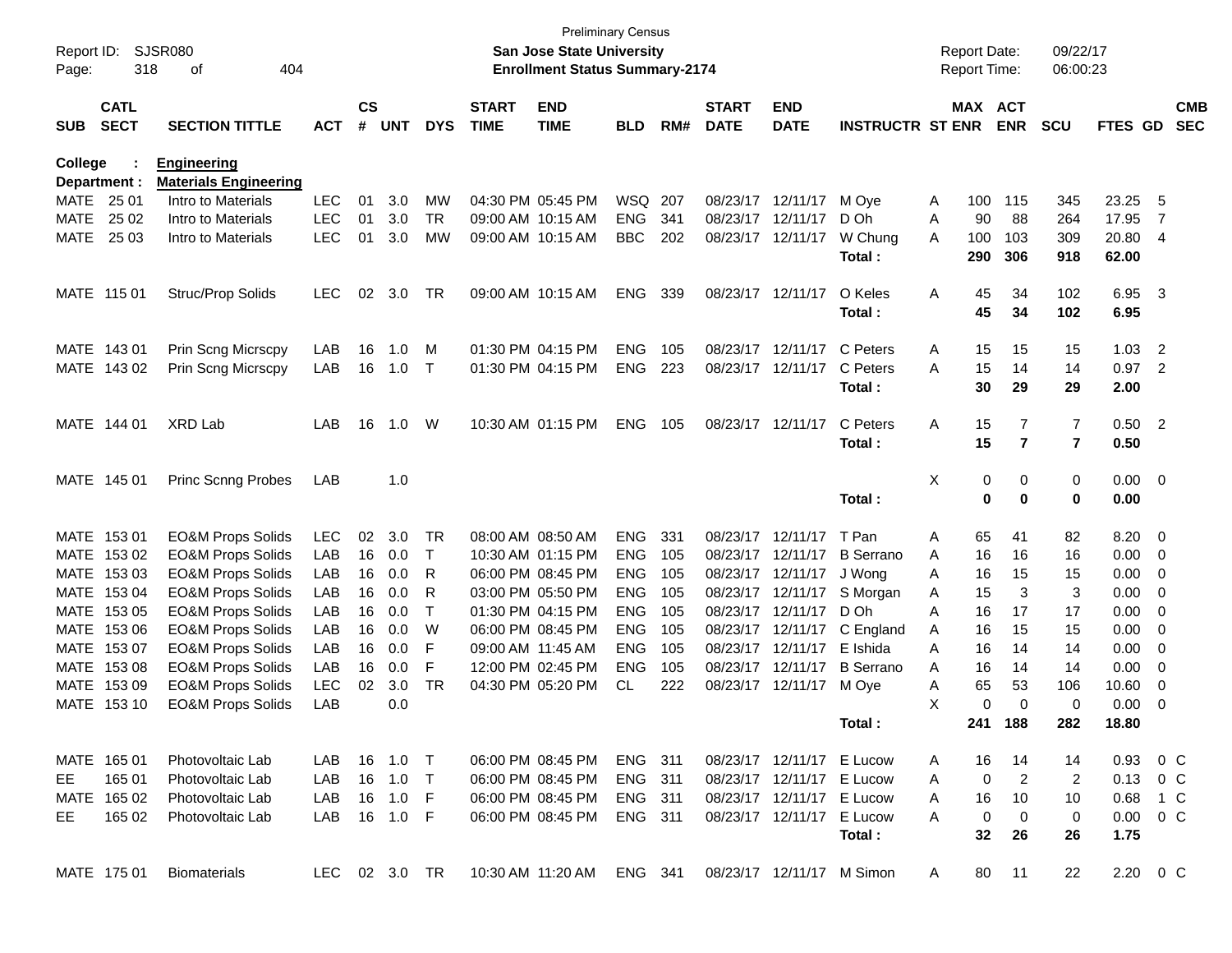| <b>Preliminary Census</b><br><b>SJSR080</b><br>Report ID:<br><b>San Jose State University</b><br><b>Report Date:</b><br>319<br><b>Enrollment Status Summary-2174</b><br>Report Time:<br>404<br>Page:<br>οf |                            |                             |              |                |     |              |                             |                           |            |      |                             | 09/22/17<br>06:00:23      |                             |                  |             |                |             |                         |            |
|------------------------------------------------------------------------------------------------------------------------------------------------------------------------------------------------------------|----------------------------|-----------------------------|--------------|----------------|-----|--------------|-----------------------------|---------------------------|------------|------|-----------------------------|---------------------------|-----------------------------|------------------|-------------|----------------|-------------|-------------------------|------------|
| <b>SUB</b>                                                                                                                                                                                                 | <b>CATL</b><br><b>SECT</b> | <b>SECTION TITTLE</b>       | <b>ACT</b>   | <b>CS</b><br># | UNT | <b>DYS</b>   | <b>START</b><br><b>TIME</b> | <b>END</b><br><b>TIME</b> | <b>BLD</b> | RM#  | <b>START</b><br><b>DATE</b> | <b>END</b><br><b>DATE</b> | <b>INSTRUCTR ST ENR</b>     | MAX ACT          | <b>ENR</b>  | <b>SCU</b>     | FTES GD SEC |                         | <b>CMB</b> |
| BME                                                                                                                                                                                                        | 175 01                     | <b>Biomaterials</b>         | LEC.         | 02             | 3.0 | TR           |                             | 10:30 AM 11:20 AM         | <b>ENG</b> | 341  |                             | 08/23/17 12/11/17         | M Simon                     | 0<br>Α           | 68          | 136            | 14.35 15 C  |                         |            |
| MATE 175 02                                                                                                                                                                                                |                            | <b>Biomaterials</b>         | LAB          | 16             | 0.0 | F            |                             | 10:30 AM 01:15 PM         | <b>ENG</b> | 221  |                             | 08/23/17 12/11/17         | D Lopez                     | 20<br>Α          | 6           | 6              | 0.00        | $0\,$ C                 |            |
| <b>BME</b>                                                                                                                                                                                                 | 175 02                     | <b>Biomaterials</b>         | LAB          | 16             | 0.0 | F            |                             | 10:30 AM 01:15 PM         | <b>ENG</b> | 221  |                             | 08/23/17 12/11/17         | D Lopez                     | 0<br>A           | 14          | 14             | 0.00        | 7 C                     |            |
| MATE 175 03                                                                                                                                                                                                |                            | <b>Biomaterials</b>         | LAB          | 16             | 0.0 | F            |                             | 03:00 PM 05:45 PM         | <b>ENG</b> | 221  |                             | 08/23/17 12/11/17 A Hall  |                             | Α<br>20          | $\mathbf 1$ | $\mathbf 1$    | 0.00        | $0\,C$                  |            |
| <b>BME</b>                                                                                                                                                                                                 | 175 03                     | <b>Biomaterials</b>         | LAB          | 16             | 0.0 | F            |                             | 03:00 PM 05:45 PM         | <b>ENG</b> | 221  |                             | 08/23/17 12/11/17         | A Hall                      | $\mathbf 0$<br>A | 20          | 20             | 0.00        | 4 C                     |            |
| MATE 175 04                                                                                                                                                                                                |                            | <b>Biomaterials</b>         | LAB          | 16             | 0.0 | м            |                             | 09:00 AM 11:45 AM         | <b>ENG</b> | 221  |                             | 08/23/17 12/11/17         | R Thenuwara A               | 20               | 2           | $\overline{2}$ | 0.00        | $0\,C$                  |            |
| <b>BME</b>                                                                                                                                                                                                 | 175 04                     | <b>Biomaterials</b>         | LAB          | 16             | 0.0 | м            |                             | 09:00 AM 11:45 AM         | <b>ENG</b> | 221  |                             | 08/23/17 12/11/17         | R Thenuwara A               | $\mathbf 0$      | 19          | 19             | 0.00        | 1 C                     |            |
| MATE 175 05                                                                                                                                                                                                |                            | <b>Biomaterials</b>         | LAB          | 16             | 0.0 | F            |                             | 06:00 PM 08:50 PM         | <b>ENG</b> | 2331 |                             | 08/23/17 12/11/17         | R Thenuwara A               | 20               | 2           | $\overline{2}$ | 0.00        | 0 <sup>o</sup>          |            |
| <b>BME</b>                                                                                                                                                                                                 | 175 05                     | <b>Biomaterials</b>         | LAB          | 16             | 0.0 | F            |                             | 06:00 PM 08:50 PM         | <b>ENG</b> | 2331 |                             | 08/23/17 12/11/17         | R Thenuwara A               | 0                | 15          | 15             | 0.00        | $3\,C$                  |            |
|                                                                                                                                                                                                            |                            |                             |              |                |     |              |                             |                           |            |      |                             |                           | Total:                      | 160              | 158         | 237            | 16.55       |                         |            |
| MATE 180 01                                                                                                                                                                                                |                            | <b>Ind Studies</b>          | <b>SUP</b>   | 36             | 1.0 | <b>TBA</b>   |                             |                           |            |      |                             | 08/23/17 12/11/17         |                             | 15<br>Α          | 0           | 0              | 0.00        | $\overline{0}$          |            |
| MATE 180 02                                                                                                                                                                                                |                            | <b>Ind Studies</b>          | <b>SUP</b>   | 36             | 2.0 | <b>TBA</b>   |                             |                           |            |      |                             | 08/23/17 12/11/17         |                             | 15<br>Α          | 0           | 0              | 0.00        | 0                       |            |
| MATE 180 03                                                                                                                                                                                                |                            | <b>Ind Studies</b>          | <b>SUP</b>   | 36             | 3.0 | <b>TBA</b>   |                             |                           |            |      |                             | 08/23/17 12/11/17         |                             | 15<br>Α          | 0           | 0              | 0.00        | $\overline{0}$          |            |
|                                                                                                                                                                                                            |                            |                             |              |                |     |              |                             |                           |            |      |                             |                           | Total:                      | 45               | 0           | 0              | 0.00        |                         |            |
| MATE 185 01                                                                                                                                                                                                |                            | Ceramics                    | SEM          | 05             | 3.0 | MW           |                             | 09:00 AM 10:15 AM         | <b>ENG</b> | 301  |                             | 08/23/17 12/11/17         | D Chafey                    | 40<br>A          | 15          | 45             | $3.20$ 4    |                         |            |
|                                                                                                                                                                                                            |                            |                             |              |                |     |              |                             |                           |            |      |                             |                           | Total:                      | 40               | 15          | 45             | 3.20        |                         |            |
| MATE 195 01                                                                                                                                                                                                |                            | <b>Mech Bhyr Matls</b>      | SEM          | 04             | 3.0 | МW           |                             | 12:00 PM 12:50 PM         | <b>ENG</b> | 327  |                             | 08/23/17 12/11/17         | W Chung                     | 30<br>A          | 10          | 20             | 2.15        | $\overline{\mathbf{3}}$ |            |
| MATE 195 02                                                                                                                                                                                                |                            | <b>Mech Bhyr Matls</b>      | LAB          | 16             | 0.0 | $\mathsf{T}$ |                             | 06:00 PM 08:45 PM         | <b>ENG</b> | 105  |                             | 08/23/17 12/11/17         |                             | 15<br>A          | 0           | 0              | 0.00        | - 0                     |            |
| MATE 195 03                                                                                                                                                                                                |                            | <b>Mech Bhyr Matls</b>      | LAB          | 16             | 0.0 | W            |                             | 01:30 PM 04:15 PM         | <b>ENG</b> | 105  |                             | 08/23/17 12/11/17         | W Chung                     | 15<br>A          | 10          | 10             | 0.00        | -3                      |            |
|                                                                                                                                                                                                            |                            |                             |              |                |     |              |                             |                           |            |      |                             |                           | Total:                      | 60               | 20          | 30             | 2.15        |                         |            |
|                                                                                                                                                                                                            |                            | MATE 198A 01 Sr Design Proj | SEM          | 04             | 2.0 | F            |                             | 09:00 AM 09:50 AM         | <b>ENG</b> | 340  |                             | 08/23/17 12/11/17         | W Slocumb                   | 25<br>A          | 7           | $\overline{7}$ | 0.93        | $\overline{0}$          |            |
|                                                                                                                                                                                                            |                            | MATE 198A 02 Sr Design Proj | LAB          | 16             | 0.0 | F            |                             | 10:00 AM 12:45 PM         | <b>ENG</b> | 340  |                             | 08/23/17 12/11/17         | W Slocumb                   | 25<br>A          | 7           | 7              | 0.00        | $\overline{\mathbf{0}}$ |            |
|                                                                                                                                                                                                            |                            |                             |              |                |     |              |                             |                           |            |      |                             |                           | Total:                      | 50               | 14          | 14             | 0.93        |                         |            |
| MATE 205 01                                                                                                                                                                                                |                            | Adv Theory Behav            | SEM          | 05             | 3.0 | W            |                             | 06:00 PM 08:45 PM         | <b>ENG</b> | 303  |                             | 08/23/17 12/11/17         | T Pan                       | 40<br>Α          | 27          | 81             | 6.75 27     |                         |            |
|                                                                                                                                                                                                            |                            |                             |              |                |     |              |                             |                           |            |      |                             |                           | Total:                      | 40               | 27          | 81             | 6.75        |                         |            |
|                                                                                                                                                                                                            |                            |                             |              |                |     |              |                             |                           |            |      |                             |                           |                             |                  |             |                |             |                         |            |
| MATE 210 01                                                                                                                                                                                                |                            | Expl Methods Mat E          | SEM 05 3.0   |                |     | M            |                             | 04:30 PM 05:50 PM         | ENG        | 303  |                             | 08/23/17 12/11/17 O Keles |                             | A<br>40          | 25          | 50             | 6.25 25     |                         |            |
|                                                                                                                                                                                                            | MATE 210 02                | Expl Methods Mat E          | LAB 16 0.0 M |                |     |              |                             | 06:00 PM 08:50 PM         | ENG 105    |      |                             | 08/23/17 12/11/17         | O Keles                     | 40<br>A          | 25          | 25             | 0.0025      |                         |            |
|                                                                                                                                                                                                            |                            |                             |              |                |     |              |                             |                           |            |      |                             |                           | Total:                      | 80               | 50          | 75             | 6.25        |                         |            |
| MATE 260 01                                                                                                                                                                                                |                            | <b>Theory Semic Matls</b>   | SEM 05 3.0 T |                |     |              |                             | 06:00 PM 08:45 PM         | ENG 303    |      |                             | 08/23/17 12/11/17         | C England                   | Α<br>40          | 10          | 30             | 2.50 10     |                         |            |
|                                                                                                                                                                                                            |                            |                             |              |                |     |              |                             |                           |            |      |                             |                           | Total:                      | 40               | 10          | 30             | 2.50        |                         |            |
| MATE 281 01                                                                                                                                                                                                |                            | Thesis Prep Sem             | LAB 16 1.0 F |                |     |              |                             | 03:00 PM 05:45 PM         | ENG 333    |      |                             |                           | 08/23/17 12/11/17 C England | 45<br>A          | 14          | 14             | 1.17 14 C   |                         |            |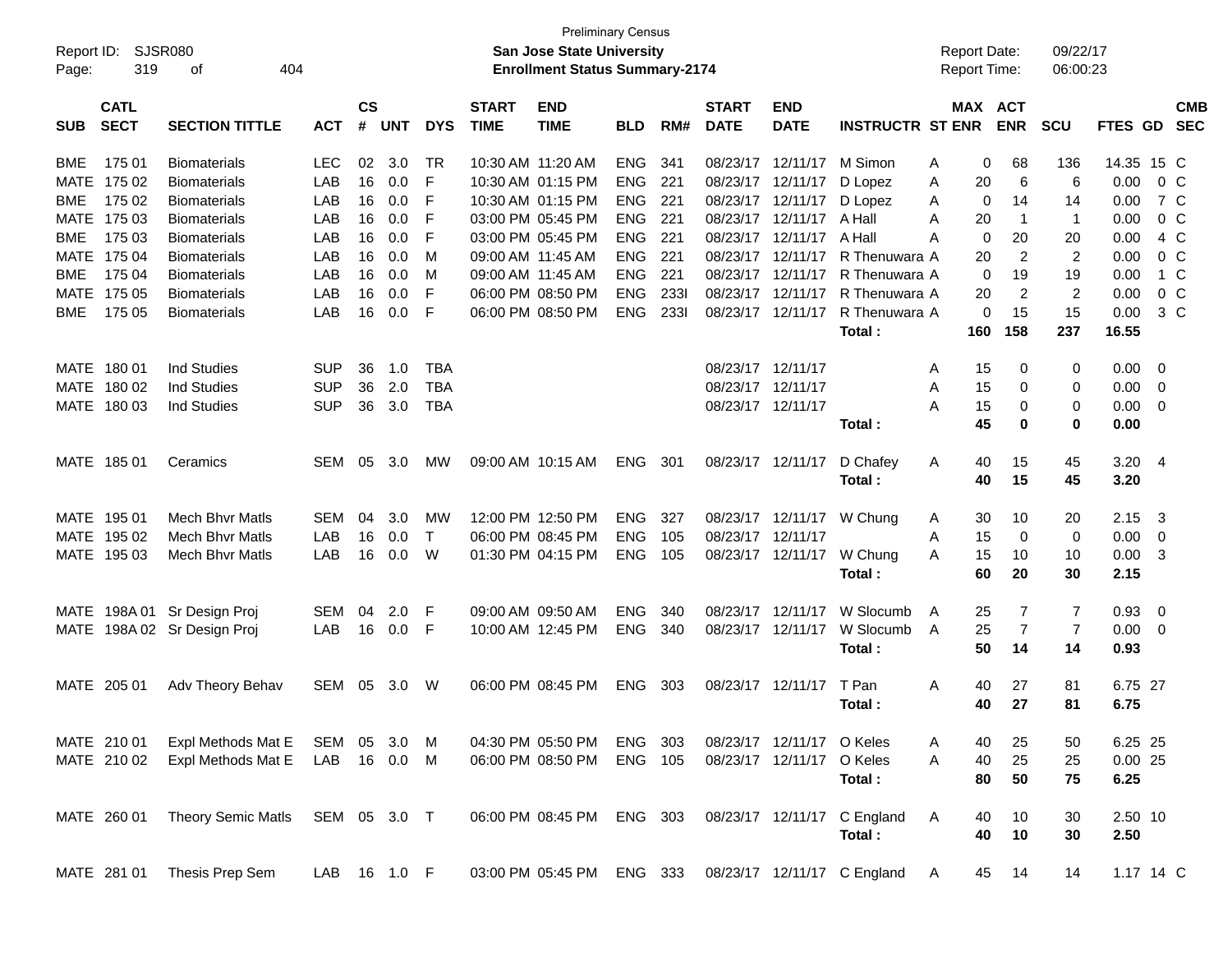| <b>Preliminary Census</b><br>SJSR080<br>Report ID:<br><b>San Jose State University</b><br>320<br><b>Enrollment Status Summary-2174</b><br>of<br>404<br>Page: |                            |                                                                         |                                        |                |                   |                 |                             |                           |                                        |                   |                                  |                                  | <b>Report Date:</b><br><b>Report Time:</b> |                                     | 09/22/17<br>06:00:23                  |                             |                              |                                         |                          |
|--------------------------------------------------------------------------------------------------------------------------------------------------------------|----------------------------|-------------------------------------------------------------------------|----------------------------------------|----------------|-------------------|-----------------|-----------------------------|---------------------------|----------------------------------------|-------------------|----------------------------------|----------------------------------|--------------------------------------------|-------------------------------------|---------------------------------------|-----------------------------|------------------------------|-----------------------------------------|--------------------------|
| <b>SUB</b>                                                                                                                                                   | <b>CATL</b><br><b>SECT</b> | <b>SECTION TITTLE</b>                                                   | <b>ACT</b>                             | <b>CS</b><br># | <b>UNT</b>        | <b>DYS</b>      | <b>START</b><br><b>TIME</b> | <b>END</b><br><b>TIME</b> | <b>BLD</b>                             | RM#               | <b>START</b><br><b>DATE</b>      | <b>END</b><br><b>DATE</b>        | <b>INSTRUCTR ST ENR</b>                    | <b>MAX</b>                          | <b>ACT</b><br><b>ENR</b>              | <b>SCU</b>                  | <b>FTES GD</b>               |                                         | <b>CMB</b><br><b>SEC</b> |
| <b>CHE</b><br>BME                                                                                                                                            | 281 01<br>281 01           | Thesis Prep Sem<br>Thesis Prep Sem                                      | LAB<br>LAB                             | 16<br>16       | 1.0<br>1.0        | E<br>E          | 03:00 PM 05:45 PM           | 03:00 PM 05:45 PM         | ENG<br><b>ENG</b>                      | 333<br>333        | 08/23/17<br>08/23/17             | 12/11/17<br>12/11/17             | C England<br>C England<br>Total:           | A<br>A<br>45                        | $\mathbf 0$<br>8<br>$\mathbf 0$<br>29 | 8<br>$\overline{7}$<br>29   | 0.67<br>0.58<br>2.42         | 8 C<br>7 C                              |                          |
| MATE<br>MATE<br>MATE                                                                                                                                         | 298 01<br>298 02<br>298 03 | <b>MS Res Project</b><br><b>MS Res Project</b><br><b>MS Res Project</b> | <b>SUP</b><br><b>SUP</b><br><b>SUP</b> | 25<br>25<br>25 | 1.0<br>2.0<br>2.0 | TBA<br>TBA<br>F |                             | 03:00 PM 05:45 PM         | <b>ENG</b><br><b>ENG</b><br><b>ENG</b> | 329<br>329<br>329 | 08/23/17<br>08/23/17<br>08/23/17 | 12/11/17<br>12/11/17<br>12/11/17 | S Diaz<br>S Diaz<br>S Diaz<br>Total :      | 20<br>A<br>20<br>A<br>40<br>A<br>80 | $\Omega$<br>2<br>3<br>5               | $\mathbf 0$<br>4<br>6<br>10 | 0.00<br>0.33<br>0.50<br>0.83 | $\overline{0}$<br>$\overline{2}$<br>- 3 |                          |
| MATE<br>MATE                                                                                                                                                 | 299 01<br>299 02           | Master's Thesis<br>Master's Thesis                                      | <b>SUP</b><br><b>SUP</b>               | 25<br>25       | 3.0<br>3.0        | <b>TBA</b><br>E |                             | 03:00 PM 05:45 PM         | <b>ENG</b><br><b>ENG</b>               | 329<br>329        | 08/23/17<br>08/23/17             | 12/11/17<br>12/11/17             | S Diaz<br>S Diaz<br>Total:                 | 20<br>$\mathsf{A}$<br>A<br>20<br>40 | $\Omega$                              | 0<br>3<br>3                 | 0.00<br>0.25<br>0.25         | $\overline{\phantom{0}}$                |                          |

Department : Materials Engineering **التي تتاوين التي تتاوين التي تتاوين التي تتاوين التي يتاوين التي تتاوين ال**<br>290 186 186 290 1918 133.83<br>290 1862.00 **Lower Division : Upper Division : 718 491 772 52.83<br>
Graduate Division : 325 122 228 19.00 Graduate Division :**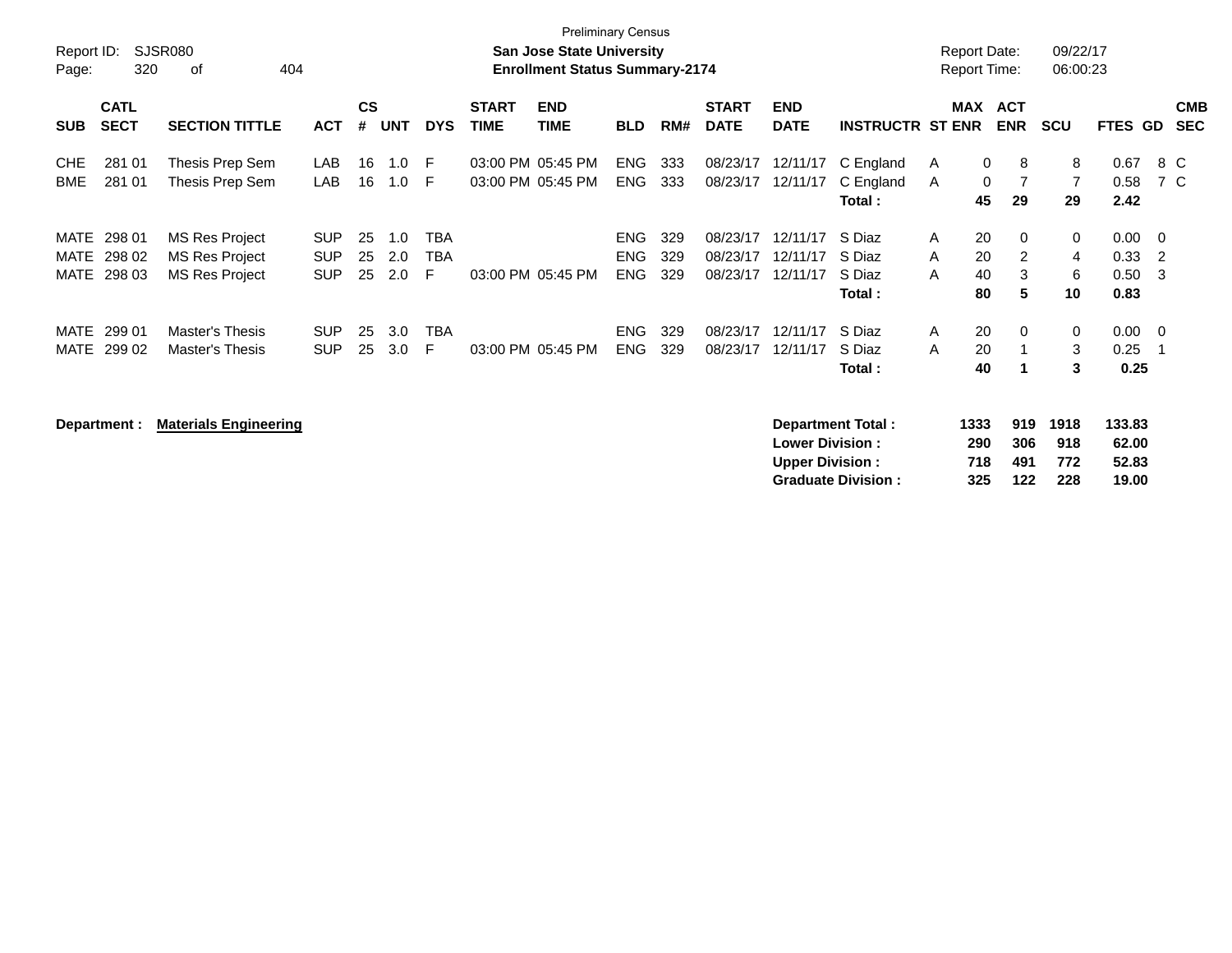|                |              |                               |              |               |            |            |              | <b>Preliminary Census</b>             |            |     |                   |                        |                         |   |                     |                |                |               |                |            |
|----------------|--------------|-------------------------------|--------------|---------------|------------|------------|--------------|---------------------------------------|------------|-----|-------------------|------------------------|-------------------------|---|---------------------|----------------|----------------|---------------|----------------|------------|
| Report ID:     |              | <b>SJSR080</b>                |              |               |            |            |              | <b>San Jose State University</b>      |            |     |                   |                        |                         |   | <b>Report Date:</b> |                | 09/22/17       |               |                |            |
| Page:          | 321          | 404<br>οf                     |              |               |            |            |              | <b>Enrollment Status Summary-2174</b> |            |     |                   |                        |                         |   | <b>Report Time:</b> |                | 06:00:23       |               |                |            |
|                | <b>CATL</b>  |                               |              | $\mathsf{cs}$ |            |            | <b>START</b> | <b>END</b>                            |            |     | <b>START</b>      | <b>END</b>             |                         |   | MAX ACT             |                |                |               |                | <b>CMB</b> |
| <b>SUB</b>     | <b>SECT</b>  | <b>SECTION TITTLE</b>         | <b>ACT</b>   | #             | <b>UNT</b> | <b>DYS</b> | <b>TIME</b>  | <b>TIME</b>                           | <b>BLD</b> | RM# | <b>DATE</b>       | <b>DATE</b>            | <b>INSTRUCTR ST ENR</b> |   |                     | <b>ENR</b>     | <b>SCU</b>     | FTES GD       |                | <b>SEC</b> |
|                |              |                               |              |               |            |            |              |                                       |            |     |                   |                        |                         |   |                     |                |                |               |                |            |
| <b>College</b> |              | <b>Engineering</b>            |              |               |            |            |              |                                       |            |     |                   |                        |                         |   |                     |                |                |               |                |            |
|                | Department : | <b>Mechanical Engineering</b> |              |               |            |            |              |                                       |            |     |                   |                        |                         |   |                     |                |                |               |                |            |
| ME             | 20 01        | Design & Graphics             | <b>SEM</b>   | 05            | 2.0        | м          |              | 09:00 AM 09:50 AM                     | <b>ENG</b> | 189 |                   | 08/23/17 12/11/17      | K Youssefi              | A | 150                 | 141            | 141            | 18.80         | 0              |            |
| MЕ             | 20 02        | Design & Graphics             | LAB          | 16            | 0.0        | M          |              | 10:00 AM 12:45 PM                     | <b>ENG</b> | 213 |                   | 08/23/17 12/11/17      | K Youssefi              | A | 25                  | 27             | 27             | 0.00          | 0              |            |
| MЕ             | 20 03        | Design & Graphics             | LAB          | 16            | 0.0        | м          |              | 01:30 PM 04:15 PM                     | <b>ENG</b> | 213 |                   | 08/23/17 12/11/17      | K Youssefi              | A | 25                  | 27             | 27             | 0.00          | 0              |            |
| МE             | 20 04        | Design & Graphics             | LAB          | 16            | 0.0        | T          |              | 09:00 AM 11:45 AM                     | <b>ENG</b> | 213 |                   | 08/23/17 12/11/17      | K Youssefi              | A | 25                  | 23             | 23             | 0.00          | 0              |            |
| МE             | 20 05        | Design & Graphics             | LAB          | 16            | 0.0        | W          |              | 09:00 AM 11:45 AM                     | <b>ENG</b> | 213 |                   | 08/23/17 12/11/17      | K Youssefi              | A | 25                  | 25             | 25             | 0.00          | 0              |            |
| MЕ             | 20 06        | Design & Graphics             | LAB          | 16            | 0.0        | R          |              | 09:00 AM 11:45 AM                     | <b>ENG</b> | 213 |                   | 08/23/17 12/11/17      | K Youssefi              | A | 25                  | 15             | 15             | 0.00          | 0              |            |
| MЕ             | 20 07        | Design & Graphics             | LAB          | 16            | 0.0        | R          |              | 01:30 PM 04:15 PM                     | <b>ENG</b> | 213 |                   | 08/23/17 12/11/17      | K Youssefi              | A | 25                  | 24             | 24             | 0.00          | $\mathbf 0$    |            |
|                |              |                               |              |               |            |            |              |                                       |            |     |                   |                        | Total:                  |   | 300                 | 282            | 282            | 18.80         |                |            |
| ME             | 30 01        | <b>Comp Applications</b>      | <b>SEM</b>   | 05            | 2.0        | W          |              | 12:00 PM 12:50 PM                     | <b>BBC</b> | 004 | 08/23/17 12/11/17 |                        | <b>B</b> Burlingame A   |   | 100                 | 99             | 99             | 13.20         | 0              |            |
| ME             | 30 02        | <b>Comp Applications</b>      | LAB          | 16            | 0.0        | T          |              | 01:30 PM 04:15 PM                     | <b>ENG</b> | 407 |                   | 08/23/17 12/11/17      | B Burlingame A          |   | 25                  | 28             | 28             | 0.00          | 0              |            |
| ME             | 30 03        | <b>Comp Applications</b>      | LAB          | 16            | 0.0        | R          |              | 09:00 AM 11:45 AM                     | <b>ENG</b> | 407 |                   | 08/23/17 12/11/17      | <b>B</b> Burlingame A   |   | 25                  | 26             | 26             | 0.00          | 0              |            |
| ME             | 30 04        | <b>Comp Applications</b>      | LAB          | 16            | 0.0        | F          |              | 09:00 AM 11:45 AM                     | <b>ENG</b> | 407 |                   | 08/23/17 12/11/17      | <b>B</b> Burlingame A   |   | 25                  | 22             | 22             | 0.00          | 0              |            |
| MЕ             | 30 05        | <b>Comp Applications</b>      | LAB          | 16            | 0.0        | F          |              | 01:30 PM 04:15 PM                     | <b>ENG</b> | 407 |                   | 08/23/17 12/11/17      | <b>B</b> Burlingame A   |   | 25                  | 23             | 23             | 0.00          | $\mathbf 0$    |            |
|                |              |                               |              |               |            |            |              |                                       |            |     |                   |                        | Total:                  |   | 200                 | 198            | 198            | 13.20         |                |            |
|                |              |                               |              |               |            |            |              |                                       |            |     |                   |                        |                         |   |                     |                |                |               |                |            |
| ME             | 101 01       | Dynamics                      | SEM          | 04            | 3.0        | <b>TR</b>  |              | 01:30 PM 02:45 PM                     | <b>ENG</b> | 327 |                   | 08/23/17 12/11/17      | R Agarwal               | A | 25                  | 22             | 66             | 4.45          | $\overline{1}$ |            |
| МE             | 101 02       | <b>Dynamics</b>               | <b>SEM</b>   | 04            | 3.0        | <b>TR</b>  |              | 03:00 PM 04:15 PM                     | <b>ENG</b> | 327 |                   | 08/23/17 12/11/17      | R Agarwal               | A | 25                  | 24             | 72             | 4.80          | 0              |            |
| МE             | 101 03       | <b>Dynamics</b>               | <b>SEM</b>   | 04            | 3.0        | TR         |              | 07:30 AM 08:45 AM                     | <b>ENG</b> | 192 |                   | 08/23/17 12/11/17      | A Tabrizi               | A | 25                  | 35             | 105            | 7.00          | 0              |            |
| MЕ             | 101 04       | <b>Dynamics</b>               | <b>SEM</b>   | 04            | 3.0        | <b>TR</b>  |              | 09:00 AM 10:15 AM                     | <b>ENG</b> | 192 |                   | 08/23/17 12/11/17      | A Tabrizi               | A | 25                  | 36             | 108            | 7.20          | 0              |            |
| MЕ             | 101 05       | Dynamics                      | <b>SEM</b>   | 04            | 3.0        | <b>TR</b>  |              | 04:30 PM 05:45 PM                     | <b>ENG</b> | 327 |                   | 08/23/17 12/11/17      | J Wang                  | A | 25                  | 21             | 63             | 4.20          | 0              |            |
| МE             | 101 06       | <b>Dynamics</b>               | SEM          | 04            | 3.0        |            |              |                                       |            |     | 08/23/17 12/11/17 |                        |                         | X | 0                   | 0              | 0              | 0.00          | 0              |            |
| МE             | 101 07       | <b>Dynamics</b>               | <b>SEM</b>   |               | 3.0        |            |              |                                       |            |     |                   |                        |                         | X | 0                   | 0              | 0              | 0.00          | 0              |            |
| MЕ             | 101 08       | Dynamics                      | <b>SEM</b>   | 04            | 3.0        | TR         |              | 01:30 PM 02:45 PM                     | MН         | 222 |                   | 08/23/17 12/11/17      | J Wang                  | A | 25                  | 26             | 78             | 5.20          | 0              |            |
| МE             | 101 09       | <b>Dynamics</b>               | <b>SEM</b>   | 04            | 3.0        | <b>TR</b>  |              | 10:30 AM 11:45 AM                     | <b>ENG</b> | 401 |                   | 08/23/17 12/11/17      | R Tsou                  | A | 25                  | 35             | 105            | 7.05          | -1             |            |
| MЕ             | 101 10       | Dynamics                      | <b>SEM</b>   | 04            | 3.0        | <b>TR</b>  |              | 04:30 PM 05:45 PM                     | <b>ENG</b> | 141 |                   | 08/23/17 12/11/17      | S Bowley                | A | 25                  | 29             | 87             | 5.80          | 0              |            |
|                |              |                               |              |               |            |            |              |                                       |            |     |                   |                        | Total:                  |   | 200                 | 228            | 684            | 45.70         |                |            |
|                |              |                               |              |               |            |            |              |                                       |            |     |                   |                        |                         |   |                     |                |                |               |                |            |
| ME             |              | 101H 01 Honors Dynamics       | LEC          | 02            | 3.0        | <b>TR</b>  |              | 01:30 PM 02:45 PM                     | ENG        | 141 |                   | 08/23/17 12/11/17      | <b>B</b> Furman         | A | 15                  | 8              | 24             | 1.60          | - 0            |            |
|                |              |                               |              |               |            |            |              |                                       |            |     |                   |                        | Total:                  |   | 15                  | 8              | 24             | 1.60          |                |            |
|                |              |                               |              |               |            |            |              |                                       |            |     |                   |                        |                         |   |                     |                |                |               |                |            |
| ME             | 106 01       | Fund Mechatro Engr            | SEM 04 3.0   |               |            | МW         |              | 08:00 AM 08:50 AM                     | ENG 331    |     |                   | 08/23/17 12/11/17 W Du |                         | A | 80                  | 72             | 144            | 14.60 4 C     |                |            |
| EE.            | 106 01       | Fund Mechatro Engr            | SEM          | 04            | 3.0        | MW         |              | 08:00 AM 08:50 AM                     | ENG 331    |     |                   | 08/23/17 12/11/17 W Du |                         | A | 0                   | 13             | 26             | 2.60          | $0\,C$         |            |
| ME             | 106 02       | Fund Mechatro Engr            | LAB          |               | 16 0.0     | T          |              | 01:30 PM 04:15 PM                     | ENG 125    |     |                   | 08/23/17 12/11/17 W Du |                         | A | 20                  | 20             | 20             | 0.00          | 2 C            |            |
| EE.            | 106 02       | Fund Mechatro Engr            | LAB          |               | 16 0.0     | T          |              | 01:30 PM 04:15 PM                     | ENG 125    |     |                   | 08/23/17 12/11/17 W Du |                         | A | 0                   | $\overline{2}$ | 2              | 0.00          | 0 C            |            |
| ME             | 106 03       | Fund Mechatro Engr            | LAB          |               | 16 0.0     | W          |              | 06:00 PM 08:45 PM                     | ENG 125    |     |                   | 08/23/17 12/11/17 W Du |                         | A | 20                  | 14             | 14             | 0.00          | 1 C            |            |
| EE.            | 106 03       | Fund Mechatro Engr            | LAB 16 0.0 W |               |            |            |              | 06:00 PM 08:45 PM                     | ENG 125    |     |                   | 08/23/17 12/11/17 W Du |                         | Α | 0                   | $\overline{7}$ | $\overline{7}$ | $0.00 \t 0 C$ |                |            |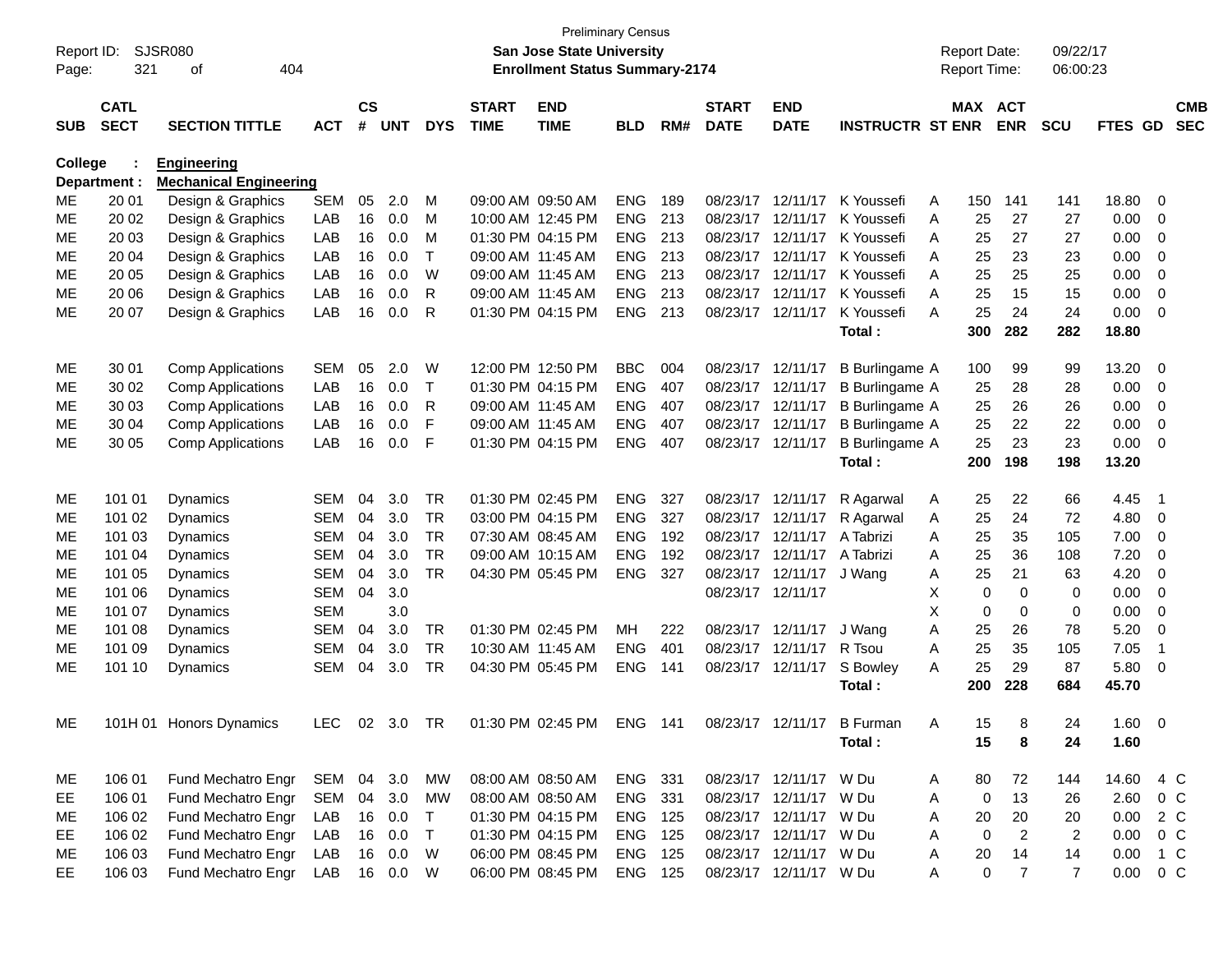|            |                                             |                           |            |               |            |            |              |                                       | <b>Preliminary Census</b> |     |                   |                           |                            |   |                     |                 |                |                |                          |            |
|------------|---------------------------------------------|---------------------------|------------|---------------|------------|------------|--------------|---------------------------------------|---------------------------|-----|-------------------|---------------------------|----------------------------|---|---------------------|-----------------|----------------|----------------|--------------------------|------------|
| Report ID: | <b>SJSR080</b><br>San Jose State University |                           |            |               |            |            |              |                                       |                           |     |                   |                           |                            |   | <b>Report Date:</b> |                 | 09/22/17       |                |                          |            |
| Page:      | 322                                         | 404<br>0f                 |            |               |            |            |              | <b>Enrollment Status Summary-2174</b> |                           |     |                   |                           |                            |   | Report Time:        |                 | 06:00:23       |                |                          |            |
|            | <b>CATL</b>                                 |                           |            | $\mathsf{cs}$ |            |            | <b>START</b> | <b>END</b>                            |                           |     | <b>START</b>      | <b>END</b>                |                            |   | MAX ACT             |                 |                |                |                          | <b>CMB</b> |
| <b>SUB</b> | <b>SECT</b>                                 | <b>SECTION TITTLE</b>     | <b>ACT</b> | #             | <b>UNT</b> | <b>DYS</b> | <b>TIME</b>  | <b>TIME</b>                           | <b>BLD</b>                | RM# | <b>DATE</b>       | <b>DATE</b>               | <b>INSTRUCTR ST ENR</b>    |   |                     | <b>ENR</b>      | <b>SCU</b>     | <b>FTES GD</b> |                          | <b>SEC</b> |
| ME         | 106 04                                      | Fund Mechatro Engr        | LAB        | 16            | 0.0        | R          |              | 06:00 PM 08:45 PM                     | <b>ENG</b>                | 125 | 08/23/17          | 12/11/17                  | W Du                       | Α | 20                  | 19              | 19             | 0.00           |                          | 1 C        |
| EE         | 106 04                                      | Fund Mechatro Engr        | LAB        | 16            | 0.0        | R          |              | 06:00 PM 08:45 PM                     | <b>ENG</b>                | 125 | 08/23/17          | 12/11/17                  | W Du                       | Α | 0                   | $\mathbf{1}$    | $\mathbf{1}$   | 0.00           |                          | $0\,C$     |
| МE         | 106 05                                      | Fund Mechatro Engr        | LAB        | 16            | 0.0        | F          |              | 02:30 PM 05:15 PM                     | <b>ENG</b>                | 125 | 08/23/17          | 12/11/17                  | W Du                       | A | 20                  | 19              | 19             | 0.00           |                          | $0\,C$     |
| EE.        | 106 05                                      | Fund Mechatro Engr        | LAB        | 16            | 0.0        | F          |              | 02:30 PM 05:15 PM                     | <b>ENG</b>                | 125 | 08/23/17          | 12/11/17                  | W Du                       | A | 0                   | 3               | $\mathbf{3}$   | 0.00           |                          | $0\,C$     |
|            |                                             |                           |            |               |            |            |              |                                       |                           |     |                   |                           | Total:                     |   | 160                 | 170             | 255            | 17.20          |                          |            |
| ME         | 110 01                                      | Mfg Processes             | <b>LEC</b> |               | 3.0        |            |              |                                       |                           |     |                   |                           |                            | X | 0                   | 0               | 0              | 0.00           | - 0                      |            |
| <b>ISE</b> | 110 01                                      | Mfg Processes             | <b>LEC</b> |               | 3.0        |            |              |                                       |                           |     |                   |                           |                            | X | 0                   | 0               | $\mathbf 0$    | 0.00           | $\mathbf 0$              |            |
| МE         | 110 02                                      | Mfg Processes             | <b>LEC</b> | 04            | 3.0        | <b>TR</b>  |              | 10:30 AM 11:45 AM                     | <b>ENG</b>                | 192 |                   | 08/23/17 12/11/17         | S Lee                      | A | 35                  | 45              | 135            | 9.05           |                          | 1 C        |
| <b>ISE</b> | 110 02                                      | Mfg Processes             | <b>LEC</b> | 04            | 3.0        | <b>TR</b>  |              | 10:30 AM 11:45 AM                     | <b>ENG</b>                | 192 |                   | 08/23/17 12/11/17         | S Lee                      | Α | 0                   | $\overline{1}$  | 3              | 0.20           |                          | $0\,C$     |
| МE         | 110 03                                      | Mfg Processes             | <b>LEC</b> | 04            | 3.0        | <b>TBA</b> |              |                                       |                           |     |                   | 08/23/17 12/11/17         |                            | Α | 60                  | 54              | 162            | 10.80          |                          | $0\,C$     |
| <b>ISE</b> | 110 03                                      | Mfg Processes             | <b>LEC</b> | 04            | 3.0        | <b>TBA</b> |              |                                       |                           |     | 08/23/17 12/11/17 |                           |                            | А | $\mathbf 0$         | $6\phantom{1}6$ | 18             | 1.20           |                          | $0\,C$     |
|            |                                             |                           |            |               |            |            |              |                                       |                           |     |                   |                           | Total:                     |   | 95                  | 106             | 318            | 21.25          |                          |            |
| ME         | 111 01                                      | <b>Fluid Mech</b>         | SEM        | 04            | 3.0        | MW         |              | 09:00 AM 10:15 AM                     | <b>ENG</b>                | 192 | 08/23/17          | 12/11/17                  | N Okamoto                  | A | 40                  | 46              | 138            | 9.25           | $\overline{1}$           |            |
| МE         | 111 02                                      | <b>Fluid Mech</b>         | <b>SEM</b> | 04            | 3.0        | <b>TR</b>  |              | 01:30 PM 02:45 PM                     | <b>ENG</b>                | 401 |                   | 08/23/17 12/11/17         | R Tsou                     | A | 40                  | 37              | 111            | 7.50           | $\overline{2}$           |            |
| МE         | 111 03                                      | <b>Fluid Mech</b>         | <b>SEM</b> | 04            | 3.0        | <b>TR</b>  |              | 04:30 PM 05:45 PM                     | <b>ENG</b>                | 341 | 08/23/17          | 12/11/17                  | P Kutler                   | А | 75                  | 73              | 219            | 14.65          | $\overline{1}$           |            |
| МE         | 111 04                                      | <b>Fluid Mech</b>         | <b>SEM</b> | 04            | 3.0        | <b>TR</b>  |              | 06:00 PM 07:15 PM                     | <b>CL</b>                 | 202 |                   | 08/23/17 12/11/17         | H Kabbani                  | А | 40                  | 47              | 141            | 9.45           | $\overline{1}$           |            |
|            |                                             |                           |            |               |            |            |              |                                       |                           |     |                   |                           | Total:                     |   | 195                 | 203             | 609            | 40.85          |                          |            |
| ME         | 11301                                       | Thermodynamics            | SEM        | 04            | 4.0        | MW         |              | 12:00 PM 01:40 PM                     | CL                        | 222 | 08/23/17          | 12/11/17                  | D Abdollahia A             |   | 60                  | 59              | 236            | 15.73          | - 0                      |            |
| МE         | 113 02                                      | Thermodynamics            | <b>SEM</b> | 04            | 4.0        | <b>TR</b>  |              | 10:30 AM 12:10 PM                     | <b>ENG</b>                | 301 | 08/23/17          | 12/11/17                  | N Djordjevic               | A | 40                  | 39              | 156            | 10.40          | $\overline{\mathbf{0}}$  |            |
| ME         | 113 03                                      | Thermodynamics            | <b>SEM</b> | 04            | 4.0        | <b>MW</b>  |              | 07:30 PM 09:10 PM                     | <b>ENG</b>                | 339 |                   | 08/23/17 12/11/17         | S Zaidi                    | A | 60                  | 65              | 260            | 17.33 0        |                          |            |
|            |                                             |                           |            |               |            |            |              |                                       |                           |     |                   |                           | Total:                     |   | 160                 | 163             | 652            | 43.47          |                          |            |
| ME         | 114 01                                      | <b>Heat Transfer</b>      | SEM        | 04            | 3.0        | <b>TR</b>  |              | 09:00 AM 10:15 AM                     | <b>CL</b>                 | 222 |                   | 08/23/17 12/11/17         | K Gosselin                 | A | 65                  | 51              | 153            | 10.35 3        |                          |            |
|            |                                             |                           |            |               |            |            |              |                                       |                           |     |                   |                           | Total:                     |   | 65                  | 51              | 153            | 10.35          |                          |            |
| ME         | 115 01                                      | Thermal Eng Lab           | LAB        | 16            | 1.0        | M          |              | 10:00 AM 12:45 PM                     | <b>ENG</b>                | 113 | 08/23/17          | 12/11/17                  | M Tran                     | A | 15                  | 13              | 13             | 0.87           | $\overline{\mathbf{0}}$  |            |
| ME         | 115 02                                      | Thermal Eng Lab           | LAB        | 16            | 1.0        | M          |              | 01:30 PM 04:15 PM                     | <b>ENG</b>                | 113 |                   | 08/23/17 12/11/17         | M Tran                     | A | 15                  | 16              | 16             | 1.07           | 0                        |            |
| ME         | 115 03                                      | Thermal Eng Lab           | LAB        |               | 16 1.0     | T          |              | 10:30 AM 01:15 PM                     | ENG                       | 113 |                   | 08/23/17 12/11/17 Y Lam   |                            | A |                     | 15 18           | 18             | $1.20 \t 0$    |                          |            |
| ME         | 115 04                                      | Thermal Eng Lab           | LAB        | 16            | 1.0        | $\top$     |              | 01:30 PM 04:15 PM                     | <b>ENG 114</b>            |     |                   | 08/23/17 12/11/17 Y Lam   |                            | Α | 15                  | 7               | $\overline{7}$ | 0.47           | $\overline{\phantom{0}}$ |            |
| ME         | 115 05                                      | Thermal Eng Lab           | LAB        |               | 16  1.0  W |            |              | 10:00 AM 12:45 PM                     | <b>ENG 114</b>            |     |                   | 08/23/17 12/11/17 J Mokri |                            | Α | 15                  | 16              | 16             | $1.07 \t 0$    |                          |            |
|            |                                             |                           |            |               |            |            |              |                                       |                           |     |                   |                           | Total:                     |   | 75                  | 70              | 70             | 4.67           |                          |            |
| ME         | 120 01                                      | <b>Experimental Meths</b> | SEM        |               | 04 2.0     | W          |              | 09:00 AM 09:50 AM                     | <b>ENG 189</b>            |     |                   |                           | 08/23/17 12/11/17 A Mysore | A | 105                 | 100             | 100            | 13.33 0        |                          |            |
| ME         | 120 02                                      | <b>Experimental Meths</b> | LAB        |               | 16 0.0     | M          |              | 10:30 AM 01:15 PM                     | ENG 133                   |     |                   |                           | 08/23/17 12/11/17 A Mysore | Α | 15                  | 17              | 17             | $0.00 \t 0$    |                          |            |
| ME         | 120 03                                      | <b>Experimental Meths</b> | LAB        |               | 16 0.0     | M          |              | 01:30 PM 04:15 PM                     | ENG 133                   |     |                   |                           | 08/23/17 12/11/17 A Mysore | A | 15                  | 15              | 15             | $0.00 \t 0$    |                          |            |
| ME         | 120 04                                      | <b>Experimental Meths</b> | LAB        |               | 16  0.0    | M          |              | 06:00 PM 08:45 PM                     | ENG 133                   |     |                   |                           | 08/23/17 12/11/17 A Mysore | Α | 15                  | 17              | 17             | $0.00 \t 0$    |                          |            |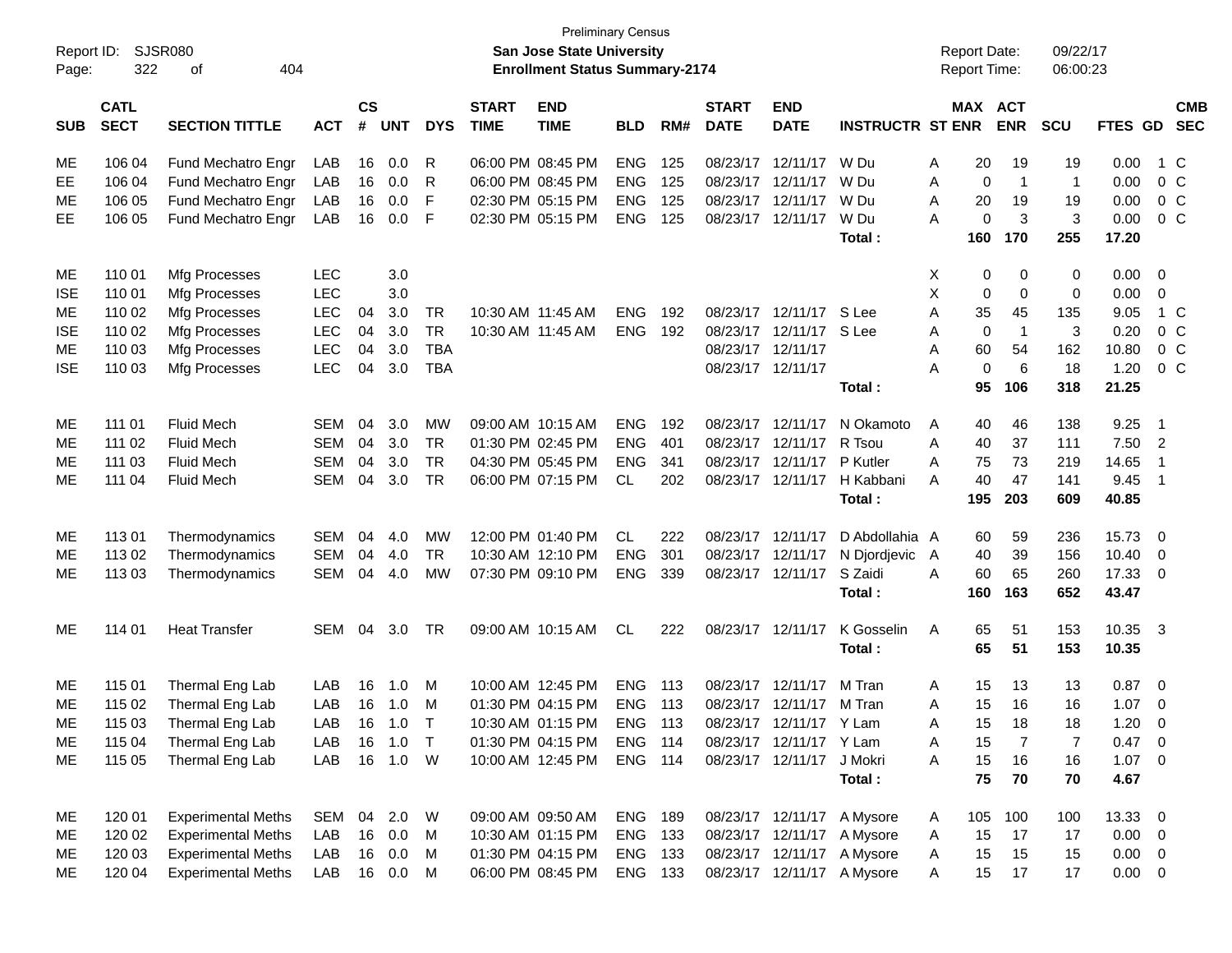| <b>CS</b><br><b>END</b><br><b>START</b><br><b>END</b><br><b>ACT</b><br><b>CMB</b><br><b>CATL</b><br><b>START</b><br><b>MAX</b><br><b>SECT</b><br>#<br><b>TIME</b><br><b>INSTRUCTR ST ENR</b><br><b>ENR</b><br>FTES GD<br><b>SEC</b><br><b>SECTION TITTLE</b><br><b>ACT</b><br><b>UNT</b><br><b>DYS</b><br><b>TIME</b><br><b>BLD</b><br>RM#<br><b>DATE</b><br><b>DATE</b><br><b>SCU</b><br><b>SUB</b><br>120 05<br>LAB<br>10:00 AM 12:45 PM<br><b>ENG</b><br>133<br>08/23/17<br>0.00<br>ME<br><b>Experimental Meths</b><br>16<br>0.0<br>Т<br>12/11/17<br>A Mysore<br>15<br>14<br>14<br>0<br>Α<br>16<br>$\mathsf{T}$<br>120 06<br><b>Experimental Meths</b><br>LAB<br>0.0<br>01:30 PM 04:15 PM<br><b>ENG</b><br>133<br>08/23/17<br>12/11/17<br>S Zaidi<br>15<br>18<br>18<br>0.00<br>МE<br>Α<br>0<br><b>Experimental Meths</b><br>LAB<br>0.0<br>X<br>0<br>0<br>0.00<br>$\mathbf 0$<br>МE<br>120 07<br>0<br>Χ<br><b>Experimental Meths</b><br>LAB<br>0.0<br>0<br>0.00<br>$\mathbf 0$<br>МE<br>120 08<br>0<br>0<br>X<br><b>Experimental Meths</b><br>LAB<br>0.0<br>0<br>0<br>0.00<br>$\mathbf 0$<br>МE<br>120 09<br>0<br><b>Experimental Meths</b><br>LAB<br>0.0<br>F<br>10:00 AM 12:45 PM<br><b>ENG</b><br>133<br>08/23/17<br>12/11/17<br>S Zaidi<br>A<br>15<br>15<br>15<br>0.00<br>$\mathbf 0$<br>МE<br>120 10<br>16<br>$\overline{4}$<br>LAB<br>133<br>15<br>$\overline{4}$<br><b>Experimental Meths</b><br>16<br>R<br>09:00 AM 11:45 AM<br><b>ENG</b><br>08/23/17<br>12/11/17<br>A<br>0.00<br>$\mathbf 0$<br>ME<br>120 11<br>0.0<br>A Mysore<br>200<br>200<br>Total:<br>210<br>13.33<br>130 01<br><b>SEM</b><br>3.0<br>Χ<br>0<br>0<br>0.00<br>$\mathbf 0$<br>Appl Engr Analysis<br>0<br>MЕ<br>A<br>75<br>76<br>228<br>130 02<br>Appl Engr Analysis<br>SEM<br>04<br>3.0<br>TR<br>03:00 PM 04:15 PM<br><b>ENG</b><br>341<br>08/23/17<br>12/11/17<br>T Hsu<br>15.20<br>ME<br>0<br>75<br>76<br>228<br>Total:<br>15.20<br>147 01<br>04:30 PM 05:45 PM<br><b>ENG</b><br>331<br>08/23/17<br>12/11/17<br>F Barez<br>58<br>174<br>11.70<br>$\overline{2}$<br>ME<br>Dyn Sys Vibs Cntrl<br><b>SEM</b><br>04<br>3.0<br>МW<br>Α<br>65<br>27<br>81<br>147 02<br>Dyn Sys Vibs Cntrl<br><b>SEM</b><br>04<br>3.0<br>07:30 PM 08:45 PM<br><b>ENG</b><br>301<br>08/23/17<br>12/11/17<br>A Rahimi<br>A<br>40<br>5.55<br>3<br>ME<br>МW<br>85<br>255<br>17.25<br>Total:<br>105<br>154 01<br>Mech Engr Design<br>10:30 AM 12:10 PM<br><b>ENG</b><br>301<br>12/11/17<br>V Cherickal<br>26<br>104<br>7.07<br>$\overline{2}$<br><b>SEM</b><br>04<br>4.0<br>МW<br>08/23/17<br>35<br>MЕ<br>A<br>35<br>32<br>128<br>154 02<br>Mech Engr Design<br><b>SEM</b><br>04<br><b>MW</b><br>03:00 PM 04:40 PM<br><b>ENG</b><br>301<br>08/23/17<br>12/11/17<br>K Youssefi<br>A<br>8.67<br>$\overline{2}$<br>ME<br>4.0<br>58<br>70<br>Total:<br>232<br>15.73<br>SEM 04 3.0<br>12:00 PM 01:15 PM<br>WSQ 109<br>08/23/17<br>12/11/17<br>R Yee<br>80<br>84<br>252<br>16.95<br>- 3<br>ME<br>157 01<br>Mech System Design<br>Α<br>МW<br>84<br>252<br>Total:<br>80<br>16.95<br><b>Finite Ele Methods</b><br>07:30 PM 08:45 PM<br><b>ENG</b><br>08/23/17<br>12/11/17<br>P Woytowitz A<br>35<br>10<br>30<br>2.05<br>ME<br>160 01<br>SEM<br>04<br>3.0<br>TR<br>403<br>- 1<br>35<br>2.05<br>Total:<br>10<br>30<br>Com Aid Des in ME<br>12/11/17<br>0.00<br>165 01<br><b>SEM</b><br>04<br>3.0<br>08/23/17<br>х<br>0<br>0<br>0<br>0<br>MЕ<br>165 80<br>Com Aid Des in ME<br><b>SEM</b><br>04<br>3.0<br>01:30 PM 04:15 PM<br>12/11/17<br>S Bowley<br>Α<br>35<br>16<br>3.50<br>6<br>ME<br>м<br>08/23/17<br>48<br>35<br>Total:<br>16<br>48<br>3.50<br>MEMS Fab & Design LAB<br>2 C<br>169 01<br>16<br>1.0<br>01:30 PM 04:15 PM<br><b>ENG 115</b><br>08/23/17 12/11/17 S Lee<br>16<br>5<br>0.37<br>ME<br>R<br>5<br>Α<br>$\sqrt{3}$<br>$\pmb{0}$<br>3<br>EE<br>169 01<br>MEMS Fab & Design<br>LAB<br>16<br>1.0<br><b>ENG</b><br>115<br>08/23/17 12/11/17 S Lee<br>Α<br>0.20<br>0 C<br>R<br>01:30 PM 04:15 PM<br>$\,$ 5 $\,$<br>A<br>$\mathbf 5$<br>MATE 169 01<br>MEMS Fab & Design LAB<br>16 1.0 R<br>01:30 PM 04:15 PM<br><b>ENG 115</b><br>08/23/17 12/11/17 S Lee<br>$\pmb{0}$<br>0.35<br>1 C<br>16<br>13<br>Total:<br>13<br>0.92<br>Alt Renew Energy Res SEM 04 3.0<br>08/23/17 12/11/17<br>X<br>0<br>0<br>0<br>$0.00 \t 0$<br>ME<br>172 01<br>40<br>33<br>Alt Renew Energy Res SEM 04 3.0 F<br>ENG 401<br>08/23/17 12/11/17 F Rongere<br>A<br>99<br>7.20 12<br>ME<br>172 02<br>09:30 AM 12:15 PM<br>40<br>33<br>99<br>7.20<br>Total: | <b>Preliminary Census</b><br>Report ID:<br><b>SJSR080</b><br>San Jose State University<br><b>Report Date:</b><br>323<br>404<br><b>Enrollment Status Summary-2174</b><br>Report Time:<br>οf<br>Page: |  |  |  |  |  |  |  |  |  |  |  | 09/22/17<br>06:00:23 |  |  |  |
|----------------------------------------------------------------------------------------------------------------------------------------------------------------------------------------------------------------------------------------------------------------------------------------------------------------------------------------------------------------------------------------------------------------------------------------------------------------------------------------------------------------------------------------------------------------------------------------------------------------------------------------------------------------------------------------------------------------------------------------------------------------------------------------------------------------------------------------------------------------------------------------------------------------------------------------------------------------------------------------------------------------------------------------------------------------------------------------------------------------------------------------------------------------------------------------------------------------------------------------------------------------------------------------------------------------------------------------------------------------------------------------------------------------------------------------------------------------------------------------------------------------------------------------------------------------------------------------------------------------------------------------------------------------------------------------------------------------------------------------------------------------------------------------------------------------------------------------------------------------------------------------------------------------------------------------------------------------------------------------------------------------------------------------------------------------------------------------------------------------------------------------------------------------------------------------------------------------------------------------------------------------------------------------------------------------------------------------------------------------------------------------------------------------------------------------------------------------------------------------------------------------------------------------------------------------------------------------------------------------------------------------------------------------------------------------------------------------------------------------------------------------------------------------------------------------------------------------------------------------------------------------------------------------------------------------------------------------------------------------------------------------------------------------------------------------------------------------------------------------------------------------------------------------------------------------------------------------------------------------------------------------------------------------------------------------------------------------------------------------------------------------------------------------------------------------------------------------------------------------------------------------------------------------------------------------------------------------------------------------------------------------------------------------------------------------------------------------------------------------------------------------------------------------------------------------------------------------------------------------------------------------------------------------------------------------------------------------------------------------------------------------------------------------------------------------------------------------------------------------------------------------------------------------------------------------------------------------------------------------------------------------------------------------------------------------------------------------------------------------------------------------------------------------------------------------------------------------------------------|-----------------------------------------------------------------------------------------------------------------------------------------------------------------------------------------------------|--|--|--|--|--|--|--|--|--|--|--|----------------------|--|--|--|
|                                                                                                                                                                                                                                                                                                                                                                                                                                                                                                                                                                                                                                                                                                                                                                                                                                                                                                                                                                                                                                                                                                                                                                                                                                                                                                                                                                                                                                                                                                                                                                                                                                                                                                                                                                                                                                                                                                                                                                                                                                                                                                                                                                                                                                                                                                                                                                                                                                                                                                                                                                                                                                                                                                                                                                                                                                                                                                                                                                                                                                                                                                                                                                                                                                                                                                                                                                                                                                                                                                                                                                                                                                                                                                                                                                                                                                                                                                                                                                                                                                                                                                                                                                                                                                                                                                                                                                                                                                                                                  |                                                                                                                                                                                                     |  |  |  |  |  |  |  |  |  |  |  |                      |  |  |  |
|                                                                                                                                                                                                                                                                                                                                                                                                                                                                                                                                                                                                                                                                                                                                                                                                                                                                                                                                                                                                                                                                                                                                                                                                                                                                                                                                                                                                                                                                                                                                                                                                                                                                                                                                                                                                                                                                                                                                                                                                                                                                                                                                                                                                                                                                                                                                                                                                                                                                                                                                                                                                                                                                                                                                                                                                                                                                                                                                                                                                                                                                                                                                                                                                                                                                                                                                                                                                                                                                                                                                                                                                                                                                                                                                                                                                                                                                                                                                                                                                                                                                                                                                                                                                                                                                                                                                                                                                                                                                                  |                                                                                                                                                                                                     |  |  |  |  |  |  |  |  |  |  |  |                      |  |  |  |
|                                                                                                                                                                                                                                                                                                                                                                                                                                                                                                                                                                                                                                                                                                                                                                                                                                                                                                                                                                                                                                                                                                                                                                                                                                                                                                                                                                                                                                                                                                                                                                                                                                                                                                                                                                                                                                                                                                                                                                                                                                                                                                                                                                                                                                                                                                                                                                                                                                                                                                                                                                                                                                                                                                                                                                                                                                                                                                                                                                                                                                                                                                                                                                                                                                                                                                                                                                                                                                                                                                                                                                                                                                                                                                                                                                                                                                                                                                                                                                                                                                                                                                                                                                                                                                                                                                                                                                                                                                                                                  |                                                                                                                                                                                                     |  |  |  |  |  |  |  |  |  |  |  |                      |  |  |  |
|                                                                                                                                                                                                                                                                                                                                                                                                                                                                                                                                                                                                                                                                                                                                                                                                                                                                                                                                                                                                                                                                                                                                                                                                                                                                                                                                                                                                                                                                                                                                                                                                                                                                                                                                                                                                                                                                                                                                                                                                                                                                                                                                                                                                                                                                                                                                                                                                                                                                                                                                                                                                                                                                                                                                                                                                                                                                                                                                                                                                                                                                                                                                                                                                                                                                                                                                                                                                                                                                                                                                                                                                                                                                                                                                                                                                                                                                                                                                                                                                                                                                                                                                                                                                                                                                                                                                                                                                                                                                                  |                                                                                                                                                                                                     |  |  |  |  |  |  |  |  |  |  |  |                      |  |  |  |
|                                                                                                                                                                                                                                                                                                                                                                                                                                                                                                                                                                                                                                                                                                                                                                                                                                                                                                                                                                                                                                                                                                                                                                                                                                                                                                                                                                                                                                                                                                                                                                                                                                                                                                                                                                                                                                                                                                                                                                                                                                                                                                                                                                                                                                                                                                                                                                                                                                                                                                                                                                                                                                                                                                                                                                                                                                                                                                                                                                                                                                                                                                                                                                                                                                                                                                                                                                                                                                                                                                                                                                                                                                                                                                                                                                                                                                                                                                                                                                                                                                                                                                                                                                                                                                                                                                                                                                                                                                                                                  |                                                                                                                                                                                                     |  |  |  |  |  |  |  |  |  |  |  |                      |  |  |  |
|                                                                                                                                                                                                                                                                                                                                                                                                                                                                                                                                                                                                                                                                                                                                                                                                                                                                                                                                                                                                                                                                                                                                                                                                                                                                                                                                                                                                                                                                                                                                                                                                                                                                                                                                                                                                                                                                                                                                                                                                                                                                                                                                                                                                                                                                                                                                                                                                                                                                                                                                                                                                                                                                                                                                                                                                                                                                                                                                                                                                                                                                                                                                                                                                                                                                                                                                                                                                                                                                                                                                                                                                                                                                                                                                                                                                                                                                                                                                                                                                                                                                                                                                                                                                                                                                                                                                                                                                                                                                                  |                                                                                                                                                                                                     |  |  |  |  |  |  |  |  |  |  |  |                      |  |  |  |
|                                                                                                                                                                                                                                                                                                                                                                                                                                                                                                                                                                                                                                                                                                                                                                                                                                                                                                                                                                                                                                                                                                                                                                                                                                                                                                                                                                                                                                                                                                                                                                                                                                                                                                                                                                                                                                                                                                                                                                                                                                                                                                                                                                                                                                                                                                                                                                                                                                                                                                                                                                                                                                                                                                                                                                                                                                                                                                                                                                                                                                                                                                                                                                                                                                                                                                                                                                                                                                                                                                                                                                                                                                                                                                                                                                                                                                                                                                                                                                                                                                                                                                                                                                                                                                                                                                                                                                                                                                                                                  |                                                                                                                                                                                                     |  |  |  |  |  |  |  |  |  |  |  |                      |  |  |  |
|                                                                                                                                                                                                                                                                                                                                                                                                                                                                                                                                                                                                                                                                                                                                                                                                                                                                                                                                                                                                                                                                                                                                                                                                                                                                                                                                                                                                                                                                                                                                                                                                                                                                                                                                                                                                                                                                                                                                                                                                                                                                                                                                                                                                                                                                                                                                                                                                                                                                                                                                                                                                                                                                                                                                                                                                                                                                                                                                                                                                                                                                                                                                                                                                                                                                                                                                                                                                                                                                                                                                                                                                                                                                                                                                                                                                                                                                                                                                                                                                                                                                                                                                                                                                                                                                                                                                                                                                                                                                                  |                                                                                                                                                                                                     |  |  |  |  |  |  |  |  |  |  |  |                      |  |  |  |
|                                                                                                                                                                                                                                                                                                                                                                                                                                                                                                                                                                                                                                                                                                                                                                                                                                                                                                                                                                                                                                                                                                                                                                                                                                                                                                                                                                                                                                                                                                                                                                                                                                                                                                                                                                                                                                                                                                                                                                                                                                                                                                                                                                                                                                                                                                                                                                                                                                                                                                                                                                                                                                                                                                                                                                                                                                                                                                                                                                                                                                                                                                                                                                                                                                                                                                                                                                                                                                                                                                                                                                                                                                                                                                                                                                                                                                                                                                                                                                                                                                                                                                                                                                                                                                                                                                                                                                                                                                                                                  |                                                                                                                                                                                                     |  |  |  |  |  |  |  |  |  |  |  |                      |  |  |  |
|                                                                                                                                                                                                                                                                                                                                                                                                                                                                                                                                                                                                                                                                                                                                                                                                                                                                                                                                                                                                                                                                                                                                                                                                                                                                                                                                                                                                                                                                                                                                                                                                                                                                                                                                                                                                                                                                                                                                                                                                                                                                                                                                                                                                                                                                                                                                                                                                                                                                                                                                                                                                                                                                                                                                                                                                                                                                                                                                                                                                                                                                                                                                                                                                                                                                                                                                                                                                                                                                                                                                                                                                                                                                                                                                                                                                                                                                                                                                                                                                                                                                                                                                                                                                                                                                                                                                                                                                                                                                                  |                                                                                                                                                                                                     |  |  |  |  |  |  |  |  |  |  |  |                      |  |  |  |
|                                                                                                                                                                                                                                                                                                                                                                                                                                                                                                                                                                                                                                                                                                                                                                                                                                                                                                                                                                                                                                                                                                                                                                                                                                                                                                                                                                                                                                                                                                                                                                                                                                                                                                                                                                                                                                                                                                                                                                                                                                                                                                                                                                                                                                                                                                                                                                                                                                                                                                                                                                                                                                                                                                                                                                                                                                                                                                                                                                                                                                                                                                                                                                                                                                                                                                                                                                                                                                                                                                                                                                                                                                                                                                                                                                                                                                                                                                                                                                                                                                                                                                                                                                                                                                                                                                                                                                                                                                                                                  |                                                                                                                                                                                                     |  |  |  |  |  |  |  |  |  |  |  |                      |  |  |  |
|                                                                                                                                                                                                                                                                                                                                                                                                                                                                                                                                                                                                                                                                                                                                                                                                                                                                                                                                                                                                                                                                                                                                                                                                                                                                                                                                                                                                                                                                                                                                                                                                                                                                                                                                                                                                                                                                                                                                                                                                                                                                                                                                                                                                                                                                                                                                                                                                                                                                                                                                                                                                                                                                                                                                                                                                                                                                                                                                                                                                                                                                                                                                                                                                                                                                                                                                                                                                                                                                                                                                                                                                                                                                                                                                                                                                                                                                                                                                                                                                                                                                                                                                                                                                                                                                                                                                                                                                                                                                                  |                                                                                                                                                                                                     |  |  |  |  |  |  |  |  |  |  |  |                      |  |  |  |
|                                                                                                                                                                                                                                                                                                                                                                                                                                                                                                                                                                                                                                                                                                                                                                                                                                                                                                                                                                                                                                                                                                                                                                                                                                                                                                                                                                                                                                                                                                                                                                                                                                                                                                                                                                                                                                                                                                                                                                                                                                                                                                                                                                                                                                                                                                                                                                                                                                                                                                                                                                                                                                                                                                                                                                                                                                                                                                                                                                                                                                                                                                                                                                                                                                                                                                                                                                                                                                                                                                                                                                                                                                                                                                                                                                                                                                                                                                                                                                                                                                                                                                                                                                                                                                                                                                                                                                                                                                                                                  |                                                                                                                                                                                                     |  |  |  |  |  |  |  |  |  |  |  |                      |  |  |  |
|                                                                                                                                                                                                                                                                                                                                                                                                                                                                                                                                                                                                                                                                                                                                                                                                                                                                                                                                                                                                                                                                                                                                                                                                                                                                                                                                                                                                                                                                                                                                                                                                                                                                                                                                                                                                                                                                                                                                                                                                                                                                                                                                                                                                                                                                                                                                                                                                                                                                                                                                                                                                                                                                                                                                                                                                                                                                                                                                                                                                                                                                                                                                                                                                                                                                                                                                                                                                                                                                                                                                                                                                                                                                                                                                                                                                                                                                                                                                                                                                                                                                                                                                                                                                                                                                                                                                                                                                                                                                                  |                                                                                                                                                                                                     |  |  |  |  |  |  |  |  |  |  |  |                      |  |  |  |
|                                                                                                                                                                                                                                                                                                                                                                                                                                                                                                                                                                                                                                                                                                                                                                                                                                                                                                                                                                                                                                                                                                                                                                                                                                                                                                                                                                                                                                                                                                                                                                                                                                                                                                                                                                                                                                                                                                                                                                                                                                                                                                                                                                                                                                                                                                                                                                                                                                                                                                                                                                                                                                                                                                                                                                                                                                                                                                                                                                                                                                                                                                                                                                                                                                                                                                                                                                                                                                                                                                                                                                                                                                                                                                                                                                                                                                                                                                                                                                                                                                                                                                                                                                                                                                                                                                                                                                                                                                                                                  |                                                                                                                                                                                                     |  |  |  |  |  |  |  |  |  |  |  |                      |  |  |  |
|                                                                                                                                                                                                                                                                                                                                                                                                                                                                                                                                                                                                                                                                                                                                                                                                                                                                                                                                                                                                                                                                                                                                                                                                                                                                                                                                                                                                                                                                                                                                                                                                                                                                                                                                                                                                                                                                                                                                                                                                                                                                                                                                                                                                                                                                                                                                                                                                                                                                                                                                                                                                                                                                                                                                                                                                                                                                                                                                                                                                                                                                                                                                                                                                                                                                                                                                                                                                                                                                                                                                                                                                                                                                                                                                                                                                                                                                                                                                                                                                                                                                                                                                                                                                                                                                                                                                                                                                                                                                                  |                                                                                                                                                                                                     |  |  |  |  |  |  |  |  |  |  |  |                      |  |  |  |
|                                                                                                                                                                                                                                                                                                                                                                                                                                                                                                                                                                                                                                                                                                                                                                                                                                                                                                                                                                                                                                                                                                                                                                                                                                                                                                                                                                                                                                                                                                                                                                                                                                                                                                                                                                                                                                                                                                                                                                                                                                                                                                                                                                                                                                                                                                                                                                                                                                                                                                                                                                                                                                                                                                                                                                                                                                                                                                                                                                                                                                                                                                                                                                                                                                                                                                                                                                                                                                                                                                                                                                                                                                                                                                                                                                                                                                                                                                                                                                                                                                                                                                                                                                                                                                                                                                                                                                                                                                                                                  |                                                                                                                                                                                                     |  |  |  |  |  |  |  |  |  |  |  |                      |  |  |  |
|                                                                                                                                                                                                                                                                                                                                                                                                                                                                                                                                                                                                                                                                                                                                                                                                                                                                                                                                                                                                                                                                                                                                                                                                                                                                                                                                                                                                                                                                                                                                                                                                                                                                                                                                                                                                                                                                                                                                                                                                                                                                                                                                                                                                                                                                                                                                                                                                                                                                                                                                                                                                                                                                                                                                                                                                                                                                                                                                                                                                                                                                                                                                                                                                                                                                                                                                                                                                                                                                                                                                                                                                                                                                                                                                                                                                                                                                                                                                                                                                                                                                                                                                                                                                                                                                                                                                                                                                                                                                                  |                                                                                                                                                                                                     |  |  |  |  |  |  |  |  |  |  |  |                      |  |  |  |
|                                                                                                                                                                                                                                                                                                                                                                                                                                                                                                                                                                                                                                                                                                                                                                                                                                                                                                                                                                                                                                                                                                                                                                                                                                                                                                                                                                                                                                                                                                                                                                                                                                                                                                                                                                                                                                                                                                                                                                                                                                                                                                                                                                                                                                                                                                                                                                                                                                                                                                                                                                                                                                                                                                                                                                                                                                                                                                                                                                                                                                                                                                                                                                                                                                                                                                                                                                                                                                                                                                                                                                                                                                                                                                                                                                                                                                                                                                                                                                                                                                                                                                                                                                                                                                                                                                                                                                                                                                                                                  |                                                                                                                                                                                                     |  |  |  |  |  |  |  |  |  |  |  |                      |  |  |  |
|                                                                                                                                                                                                                                                                                                                                                                                                                                                                                                                                                                                                                                                                                                                                                                                                                                                                                                                                                                                                                                                                                                                                                                                                                                                                                                                                                                                                                                                                                                                                                                                                                                                                                                                                                                                                                                                                                                                                                                                                                                                                                                                                                                                                                                                                                                                                                                                                                                                                                                                                                                                                                                                                                                                                                                                                                                                                                                                                                                                                                                                                                                                                                                                                                                                                                                                                                                                                                                                                                                                                                                                                                                                                                                                                                                                                                                                                                                                                                                                                                                                                                                                                                                                                                                                                                                                                                                                                                                                                                  |                                                                                                                                                                                                     |  |  |  |  |  |  |  |  |  |  |  |                      |  |  |  |
|                                                                                                                                                                                                                                                                                                                                                                                                                                                                                                                                                                                                                                                                                                                                                                                                                                                                                                                                                                                                                                                                                                                                                                                                                                                                                                                                                                                                                                                                                                                                                                                                                                                                                                                                                                                                                                                                                                                                                                                                                                                                                                                                                                                                                                                                                                                                                                                                                                                                                                                                                                                                                                                                                                                                                                                                                                                                                                                                                                                                                                                                                                                                                                                                                                                                                                                                                                                                                                                                                                                                                                                                                                                                                                                                                                                                                                                                                                                                                                                                                                                                                                                                                                                                                                                                                                                                                                                                                                                                                  |                                                                                                                                                                                                     |  |  |  |  |  |  |  |  |  |  |  |                      |  |  |  |
|                                                                                                                                                                                                                                                                                                                                                                                                                                                                                                                                                                                                                                                                                                                                                                                                                                                                                                                                                                                                                                                                                                                                                                                                                                                                                                                                                                                                                                                                                                                                                                                                                                                                                                                                                                                                                                                                                                                                                                                                                                                                                                                                                                                                                                                                                                                                                                                                                                                                                                                                                                                                                                                                                                                                                                                                                                                                                                                                                                                                                                                                                                                                                                                                                                                                                                                                                                                                                                                                                                                                                                                                                                                                                                                                                                                                                                                                                                                                                                                                                                                                                                                                                                                                                                                                                                                                                                                                                                                                                  |                                                                                                                                                                                                     |  |  |  |  |  |  |  |  |  |  |  |                      |  |  |  |
|                                                                                                                                                                                                                                                                                                                                                                                                                                                                                                                                                                                                                                                                                                                                                                                                                                                                                                                                                                                                                                                                                                                                                                                                                                                                                                                                                                                                                                                                                                                                                                                                                                                                                                                                                                                                                                                                                                                                                                                                                                                                                                                                                                                                                                                                                                                                                                                                                                                                                                                                                                                                                                                                                                                                                                                                                                                                                                                                                                                                                                                                                                                                                                                                                                                                                                                                                                                                                                                                                                                                                                                                                                                                                                                                                                                                                                                                                                                                                                                                                                                                                                                                                                                                                                                                                                                                                                                                                                                                                  |                                                                                                                                                                                                     |  |  |  |  |  |  |  |  |  |  |  |                      |  |  |  |
|                                                                                                                                                                                                                                                                                                                                                                                                                                                                                                                                                                                                                                                                                                                                                                                                                                                                                                                                                                                                                                                                                                                                                                                                                                                                                                                                                                                                                                                                                                                                                                                                                                                                                                                                                                                                                                                                                                                                                                                                                                                                                                                                                                                                                                                                                                                                                                                                                                                                                                                                                                                                                                                                                                                                                                                                                                                                                                                                                                                                                                                                                                                                                                                                                                                                                                                                                                                                                                                                                                                                                                                                                                                                                                                                                                                                                                                                                                                                                                                                                                                                                                                                                                                                                                                                                                                                                                                                                                                                                  |                                                                                                                                                                                                     |  |  |  |  |  |  |  |  |  |  |  |                      |  |  |  |
|                                                                                                                                                                                                                                                                                                                                                                                                                                                                                                                                                                                                                                                                                                                                                                                                                                                                                                                                                                                                                                                                                                                                                                                                                                                                                                                                                                                                                                                                                                                                                                                                                                                                                                                                                                                                                                                                                                                                                                                                                                                                                                                                                                                                                                                                                                                                                                                                                                                                                                                                                                                                                                                                                                                                                                                                                                                                                                                                                                                                                                                                                                                                                                                                                                                                                                                                                                                                                                                                                                                                                                                                                                                                                                                                                                                                                                                                                                                                                                                                                                                                                                                                                                                                                                                                                                                                                                                                                                                                                  |                                                                                                                                                                                                     |  |  |  |  |  |  |  |  |  |  |  |                      |  |  |  |
|                                                                                                                                                                                                                                                                                                                                                                                                                                                                                                                                                                                                                                                                                                                                                                                                                                                                                                                                                                                                                                                                                                                                                                                                                                                                                                                                                                                                                                                                                                                                                                                                                                                                                                                                                                                                                                                                                                                                                                                                                                                                                                                                                                                                                                                                                                                                                                                                                                                                                                                                                                                                                                                                                                                                                                                                                                                                                                                                                                                                                                                                                                                                                                                                                                                                                                                                                                                                                                                                                                                                                                                                                                                                                                                                                                                                                                                                                                                                                                                                                                                                                                                                                                                                                                                                                                                                                                                                                                                                                  |                                                                                                                                                                                                     |  |  |  |  |  |  |  |  |  |  |  |                      |  |  |  |
|                                                                                                                                                                                                                                                                                                                                                                                                                                                                                                                                                                                                                                                                                                                                                                                                                                                                                                                                                                                                                                                                                                                                                                                                                                                                                                                                                                                                                                                                                                                                                                                                                                                                                                                                                                                                                                                                                                                                                                                                                                                                                                                                                                                                                                                                                                                                                                                                                                                                                                                                                                                                                                                                                                                                                                                                                                                                                                                                                                                                                                                                                                                                                                                                                                                                                                                                                                                                                                                                                                                                                                                                                                                                                                                                                                                                                                                                                                                                                                                                                                                                                                                                                                                                                                                                                                                                                                                                                                                                                  |                                                                                                                                                                                                     |  |  |  |  |  |  |  |  |  |  |  |                      |  |  |  |
|                                                                                                                                                                                                                                                                                                                                                                                                                                                                                                                                                                                                                                                                                                                                                                                                                                                                                                                                                                                                                                                                                                                                                                                                                                                                                                                                                                                                                                                                                                                                                                                                                                                                                                                                                                                                                                                                                                                                                                                                                                                                                                                                                                                                                                                                                                                                                                                                                                                                                                                                                                                                                                                                                                                                                                                                                                                                                                                                                                                                                                                                                                                                                                                                                                                                                                                                                                                                                                                                                                                                                                                                                                                                                                                                                                                                                                                                                                                                                                                                                                                                                                                                                                                                                                                                                                                                                                                                                                                                                  |                                                                                                                                                                                                     |  |  |  |  |  |  |  |  |  |  |  |                      |  |  |  |
|                                                                                                                                                                                                                                                                                                                                                                                                                                                                                                                                                                                                                                                                                                                                                                                                                                                                                                                                                                                                                                                                                                                                                                                                                                                                                                                                                                                                                                                                                                                                                                                                                                                                                                                                                                                                                                                                                                                                                                                                                                                                                                                                                                                                                                                                                                                                                                                                                                                                                                                                                                                                                                                                                                                                                                                                                                                                                                                                                                                                                                                                                                                                                                                                                                                                                                                                                                                                                                                                                                                                                                                                                                                                                                                                                                                                                                                                                                                                                                                                                                                                                                                                                                                                                                                                                                                                                                                                                                                                                  |                                                                                                                                                                                                     |  |  |  |  |  |  |  |  |  |  |  |                      |  |  |  |
|                                                                                                                                                                                                                                                                                                                                                                                                                                                                                                                                                                                                                                                                                                                                                                                                                                                                                                                                                                                                                                                                                                                                                                                                                                                                                                                                                                                                                                                                                                                                                                                                                                                                                                                                                                                                                                                                                                                                                                                                                                                                                                                                                                                                                                                                                                                                                                                                                                                                                                                                                                                                                                                                                                                                                                                                                                                                                                                                                                                                                                                                                                                                                                                                                                                                                                                                                                                                                                                                                                                                                                                                                                                                                                                                                                                                                                                                                                                                                                                                                                                                                                                                                                                                                                                                                                                                                                                                                                                                                  |                                                                                                                                                                                                     |  |  |  |  |  |  |  |  |  |  |  |                      |  |  |  |
|                                                                                                                                                                                                                                                                                                                                                                                                                                                                                                                                                                                                                                                                                                                                                                                                                                                                                                                                                                                                                                                                                                                                                                                                                                                                                                                                                                                                                                                                                                                                                                                                                                                                                                                                                                                                                                                                                                                                                                                                                                                                                                                                                                                                                                                                                                                                                                                                                                                                                                                                                                                                                                                                                                                                                                                                                                                                                                                                                                                                                                                                                                                                                                                                                                                                                                                                                                                                                                                                                                                                                                                                                                                                                                                                                                                                                                                                                                                                                                                                                                                                                                                                                                                                                                                                                                                                                                                                                                                                                  |                                                                                                                                                                                                     |  |  |  |  |  |  |  |  |  |  |  |                      |  |  |  |
|                                                                                                                                                                                                                                                                                                                                                                                                                                                                                                                                                                                                                                                                                                                                                                                                                                                                                                                                                                                                                                                                                                                                                                                                                                                                                                                                                                                                                                                                                                                                                                                                                                                                                                                                                                                                                                                                                                                                                                                                                                                                                                                                                                                                                                                                                                                                                                                                                                                                                                                                                                                                                                                                                                                                                                                                                                                                                                                                                                                                                                                                                                                                                                                                                                                                                                                                                                                                                                                                                                                                                                                                                                                                                                                                                                                                                                                                                                                                                                                                                                                                                                                                                                                                                                                                                                                                                                                                                                                                                  |                                                                                                                                                                                                     |  |  |  |  |  |  |  |  |  |  |  |                      |  |  |  |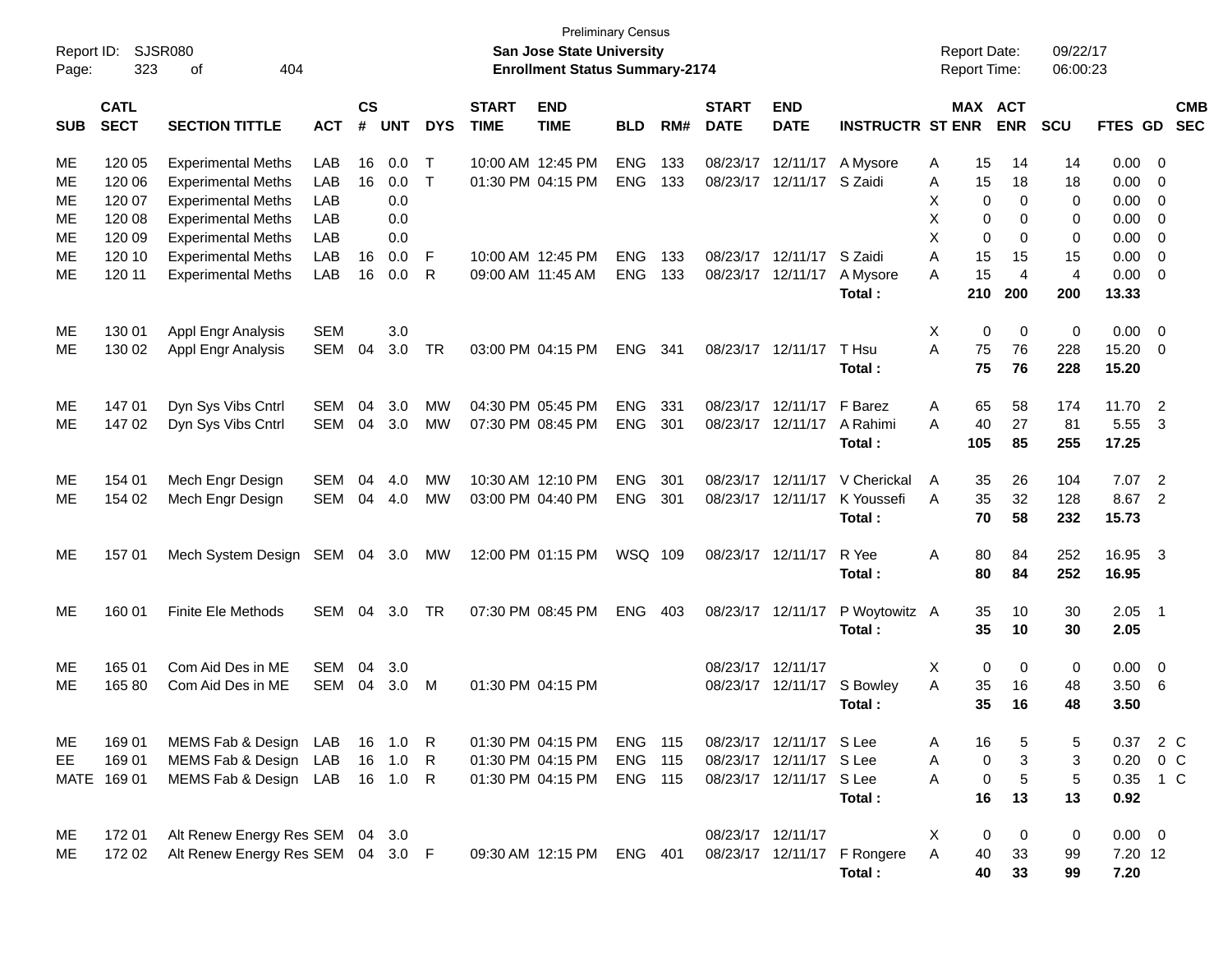| Report ID: |             | SJSR080                                                      |            |           |            |              |              | San Jose State University             | <b>Preliminary Census</b> |     |              |                            |                               |   | <b>Report Date:</b> |             | 09/22/17   |          |                          |            |
|------------|-------------|--------------------------------------------------------------|------------|-----------|------------|--------------|--------------|---------------------------------------|---------------------------|-----|--------------|----------------------------|-------------------------------|---|---------------------|-------------|------------|----------|--------------------------|------------|
| Page:      | 324         | 404<br>οf                                                    |            |           |            |              |              | <b>Enrollment Status Summary-2174</b> |                           |     |              |                            |                               |   | <b>Report Time:</b> |             | 06:00:23   |          |                          |            |
|            | <b>CATL</b> |                                                              |            | <b>CS</b> |            |              | <b>START</b> | <b>END</b>                            |                           |     | <b>START</b> | <b>END</b>                 |                               |   | MAX ACT             |             |            |          |                          | <b>CMB</b> |
| <b>SUB</b> | <b>SECT</b> | <b>SECTION TITTLE</b>                                        | <b>ACT</b> | #         | <b>UNT</b> | <b>DYS</b>   | <b>TIME</b>  | <b>TIME</b>                           | <b>BLD</b>                | RM# | <b>DATE</b>  | <b>DATE</b>                | <b>INSTRUCTR ST ENR</b>       |   |                     | <b>ENR</b>  | <b>SCU</b> | FTES GD  |                          | <b>SEC</b> |
|            |             |                                                              |            |           |            |              |              |                                       |                           |     |              |                            |                               |   |                     |             |            |          |                          |            |
| ME         | 180 01      | <b>Indiv Studies</b>                                         | <b>SUP</b> | 36        | 1.0        | <b>TBA</b>   |              |                                       |                           |     | 08/23/17     | 12/11/17                   | N Okamoto                     | A | 15                  | 2           | 2          | 0.13     | $\overline{\phantom{0}}$ |            |
| ME         | 180 02      | <b>Indiv Studies</b>                                         | <b>SUP</b> | 36        | 2.0        | <b>TBA</b>   |              |                                       |                           |     | 08/23/17     | 12/11/17                   | N Okamoto                     | A | 15                  | 0           | 0          | 0.00     | 0                        |            |
| ME         | 180 03      | <b>Indiv Studies</b>                                         | <b>SUP</b> | 36        | 3.0        | <b>TBA</b>   |              |                                       |                           |     | 08/23/17     | 12/11/17                   | N Okamoto                     | A | 15                  | $\mathbf 1$ | 3          | 0.20     | 0                        |            |
| ME         | 180 04      | <b>Indiv Studies</b>                                         | <b>SUP</b> | 36        | 1.0        | $\mathsf{T}$ |              | 04:30 PM 05:20 PM                     | CL                        | 238 | 08/23/17     | 12/11/17                   | N Okamoto                     | A | 30                  | 23          | 23         | 1.62     | -5                       |            |
| ME         | 180 05      | <b>Indiv Studies</b>                                         | <b>SUP</b> | 36        | 1.0        | $\mathsf{T}$ |              | 03:00 PM 03:50 PM                     | <b>ENG</b>                | 141 | 08/23/17     | 12/11/17                   | <b>B</b> Furman               | A | 10                  | 6           | 6          | 0.40     | 0                        |            |
| ME         | 180 06      | <b>Indiv Studies</b>                                         | <b>SUP</b> | 36        | 1.0        | R            |              | 03:00 PM 03:50 PM                     | <b>ENG</b>                | 141 | 08/23/17     | 12/11/17                   | <b>B</b> Furman               | A | 10                  | 3           | 3          | 0.20     | $\overline{\mathbf{0}}$  |            |
| ME         | 180 07      | <b>Indiv Studies</b>                                         | <b>SUP</b> | 36        | 1.0        | W            |              | 10:30 AM 11:45 AM                     | <b>ENG</b>                | 141 | 08/23/17     | 12/11/17                   | R Agarwal                     | A | 35                  | 19          | 19         | 1.27     | $\overline{\mathbf{0}}$  |            |
| ME         | 180 08      | <b>Indiv Studies</b>                                         | <b>SUP</b> | 36        | 1.0        | $\mathsf{T}$ |              | 12:00 PM 01:15 PM                     | <b>ENG</b>                | 135 | 08/23/17     | 12/11/17                   | R Agarwal                     | Α | 35                  | 19          | 19         | 1.27     | $\overline{0}$           |            |
| ME         | 180 09      | <b>Indiv Studies</b>                                         | <b>SUP</b> | 36        | 1.0        | R            |              | 04:30 PM 05:45 PM                     | <b>ENG</b>                | 135 | 08/23/17     | 12/11/17                   | R Agarwal                     | Α | 35                  | 4           | 4          | 0.27     | $\overline{0}$           |            |
| ME         | 180 10      | <b>Indiv Studies</b>                                         | <b>SUP</b> | 36        | 1.0        | M            |              | 03:00 PM 04:15 PM                     | <b>ENG</b>                | 135 |              | 08/23/17 12/11/17          | R Agarwal                     | A | 35                  | 17          | 17         | 1.13     | $\overline{0}$           |            |
|            |             |                                                              |            |           |            |              |              |                                       |                           |     |              |                            | Total:                        |   | 235                 | 94          | 96         | 6.48     |                          |            |
| ME         | 18201       | Thermal System Desig SEM 04                                  |            |           | 3.0        | TR           |              | 12:00 PM 01:15 PM                     | <b>ENG</b>                | 339 |              | 08/23/17 12/11/17          | E Thurlow                     | Α | 50                  | 58          | 174        | 11.70    | $\overline{\phantom{0}}$ |            |
|            |             |                                                              |            |           |            |              |              |                                       |                           |     |              |                            | Total:                        |   | 50                  | 58          | 174        | 11.70    |                          |            |
| ME         | 186 01      | Automotive Engineeri SEM 04                                  |            |           | 3.0        | W            |              | 06:00 PM 08:45 PM                     | <b>ENG</b>                | 327 |              | 08/23/17 12/11/17          | T Chung                       | Α | 30                  | 18          | 54         | 3.85 5   |                          |            |
|            |             |                                                              |            |           |            |              |              |                                       |                           |     |              |                            | Total:                        |   | 30                  | 18          | 54         | 3.85     |                          |            |
| ME         | 190 01      | Mecha Sys Design                                             | <b>SEM</b> | 04        | 3.0        | TR           |              | 01:30 PM 02:20 PM                     | <b>ENG</b>                | 341 | 08/23/17     | 12/11/17                   | S Bashash                     | A | 60                  | 49          | 98         | 10.30 10 |                          |            |
| ME         | 190 02      | Mecha Sys Design                                             | LAB        | 16        | 0.0        | $\mathsf{T}$ |              | 02:30 PM 05:15 PM                     | <b>ENG</b>                | 135 | 08/23/17     | 12/11/17                   | S Bashash                     | A | 20                  | 20          | 20         | 0.00     | $\overline{2}$           |            |
| ME         | 190 03      | Mecha Sys Design                                             | LAB        | 16        | 0.0        | R            |              | 02:30 PM 05:15 PM                     | <b>ENG</b>                | 135 | 08/23/17     | 12/11/17                   | S Bashash                     | A | 20                  | 18          | 18         | 0.00     | 8                        |            |
| ME         | 190 04      | Mecha Sys Design                                             | LAB        | 16        | 0.0        | W            |              | 10:00 AM 12:45 PM                     | <b>ENG</b>                | 135 |              | 08/23/17 12/11/17          | S Bashash                     | A | 20                  | 11          | 11         | 0.00     | 0                        |            |
|            |             |                                                              |            |           |            |              |              |                                       |                           |     |              |                            | Total:                        |   | 120                 | 98          | 147        | 10.30    |                          |            |
| МE         | 195A 01     | Sr Design Proj I                                             | SEM        | 05        | 3.0        | W            |              | 01:30 PM 04:15 PM                     | <b>ENG</b>                | 135 |              | 08/23/17 12/11/17          | R Agarwal                     | A | 30                  | 26          | 78         | 5.20     | $\overline{\phantom{0}}$ |            |
| ME         |             | 195A 02 Sr Design Proj I                                     | SEM        | 05        | 3.0        | W            |              | 01:30 PM 04:15 PM                     | <b>ENG</b>                | 111 | 08/23/17     | 12/11/17                   | R Yee                         | Α | 30                  | 30          | 90         | 6.00     | 0                        |            |
| ME         |             | 195A 03 Sr Design Proj I                                     | <b>SEM</b> | 05        | 3.0        | W            |              | 01:30 PM 04:15 PM                     | <b>ENG</b>                | 192 | 08/23/17     | 12/11/17                   | W Du                          | Α | 30                  | 17          | 51         | 3.40     | 0                        |            |
| МE         |             | 195A 04 Sr Design Proj I                                     | SEM        | 05        | 3.0        | W            |              | 01:30 PM 04:15 PM                     | <b>ENG</b>                | 141 | 08/23/17     | 12/11/17                   | <b>B</b> Furman               | A | 30                  | 23          | 69         | 4.60     | 0                        |            |
| ME         |             | 195A 05 Sr Design Proj I                                     | SEM        | 05        | 3.0        | W            |              | 01:30 PM 04:15 PM                     | <b>ENG</b>                | 141 |              | 08/23/17 12/11/17          | J Mokri                       | Α | 30                  | 44          | 132        | 8.80     | 0                        |            |
|            |             |                                                              |            |           |            |              |              |                                       |                           |     |              |                            | Total:                        |   |                     | 150 140     | 420        | 28.00    |                          |            |
| ME.        |             | 211 01 Adv Heat Transfer                                     |            |           |            |              |              | SEM 05 3.0 MW 07:30 PM 08:45 PM CL    |                           | 202 |              |                            | 08/23/17 12/11/17 Y Shabany A |   | 35                  | 9           | 27         | $2.25$ 9 |                          |            |
|            |             |                                                              |            |           |            |              |              |                                       |                           |     |              |                            | Total:                        |   | 35                  | 9           | 27         | 2.25     |                          |            |
| ME.        |             | 230 01 Ad Mech Eng Analys SEM 05 3.0 MW 06:00 PM 07:15 PM CL |            |           |            |              |              |                                       |                           | 202 |              |                            | 08/23/17 12/11/17 Y Shabany   | A | 45                  | 44          | 132        | 10.95 43 |                          |            |
|            |             |                                                              |            |           |            |              |              |                                       |                           |     |              |                            | Total:                        |   | 45                  | 44          | 132        | 10.95    |                          |            |
| ME         | 243 01      | Vib of Mech System SEM 05 3.0 MW 06:00 PM 07:15 PM ENG 301   |            |           |            |              |              |                                       |                           |     |              | 08/23/17 12/11/17 A Rahimi |                               | A | 40                  | 26          | 78         | 6.50 26  |                          |            |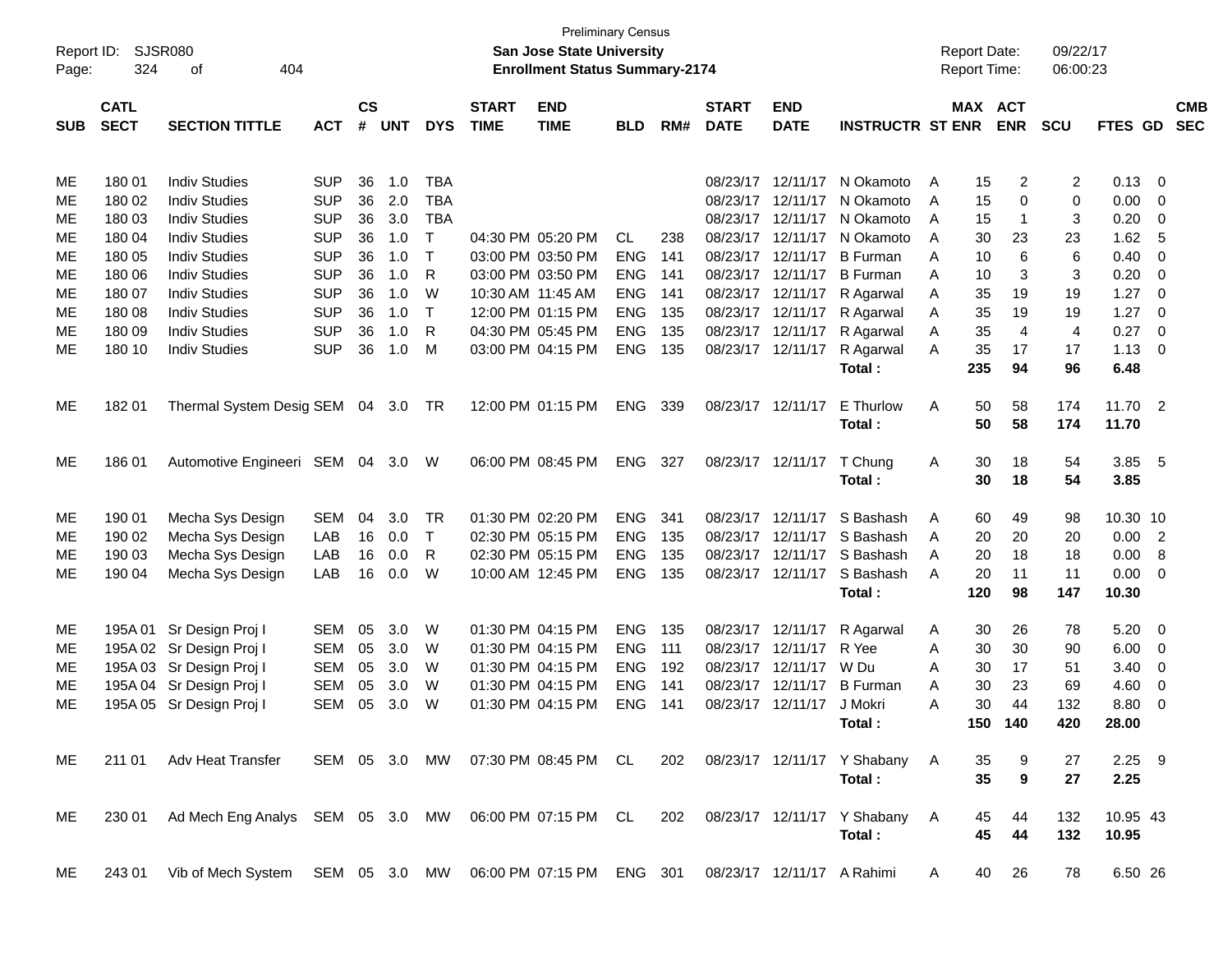| Page:          | Report ID: SJSR080<br>325  | 404<br>of                                                      |                                        |                |                   |                                        |                             | <b>Preliminary Census</b><br><b>San Jose State University</b><br><b>Enrollment Status Summary-2174</b> |            |       |                             |                                                    |                                               | <b>Report Date:</b><br><b>Report Time:</b> |                         |                            | 09/22/17<br>06:00:23    |                                                     |            |
|----------------|----------------------------|----------------------------------------------------------------|----------------------------------------|----------------|-------------------|----------------------------------------|-----------------------------|--------------------------------------------------------------------------------------------------------|------------|-------|-----------------------------|----------------------------------------------------|-----------------------------------------------|--------------------------------------------|-------------------------|----------------------------|-------------------------|-----------------------------------------------------|------------|
| <b>SUB</b>     | <b>CATL</b><br><b>SECT</b> | <b>SECTION TITTLE</b>                                          | <b>ACT</b>                             | <b>CS</b><br># | <b>UNT</b>        | <b>DYS</b>                             | <b>START</b><br><b>TIME</b> | <b>END</b><br><b>TIME</b>                                                                              | <b>BLD</b> | RM#   | <b>START</b><br><b>DATE</b> | <b>END</b><br><b>DATE</b>                          | <b>INSTRUCTR ST ENR</b>                       |                                            |                         | MAX ACT<br><b>ENR</b>      | <b>SCU</b>              | FTES GD SEC                                         | <b>CMB</b> |
|                |                            |                                                                |                                        |                |                   |                                        |                             |                                                                                                        |            |       |                             |                                                    | Total:                                        |                                            | 40                      | 26                         | 78                      | 6.50                                                |            |
| ME             | 260 01                     | App Stress Analys                                              | SEM                                    | 05             | 3.0               | <b>MW</b>                              |                             | 04:30 PM 05:45 PM                                                                                      | <b>ENG</b> | 340   |                             | 08/23/17 12/11/17                                  | S Lee<br>Total:                               | A                                          | 40<br>40                | 24<br>24                   | 72<br>72                | 6.00 24<br>6.00                                     |            |
| ME             | 27301                      | Finite El Meth Eng                                             | SEM                                    | 04             | 3.0               | TR                                     |                             | 06:00 PM 07:15 PM                                                                                      | <b>ENG</b> | - 301 |                             | 08/23/17 12/11/17                                  | E Chan<br>Total:                              | Α                                          | 35<br>35                | 37<br>37                   | 111<br>111              | 9.25 37<br>9.25                                     |            |
| МE             | 274 01                     | Adv FEM in Engr                                                | LEC.                                   |                | 04 3.0            | TR                                     |                             | 07:30 PM 08:45 PM                                                                                      | <b>ENG</b> | - 301 |                             | 08/23/17 12/11/17                                  | E Chan<br>Total:                              | Α                                          | 35<br>35                | 16<br>16                   | 48<br>48                | 4.00 16<br>4.00                                     |            |
| ME             | 280 01                     | Auto Control Engr                                              | SEM                                    | 05             | 3.0               | МW                                     |                             | 07:30 PM 08:45 PM                                                                                      | <b>ENG</b> | 343   |                             | 08/23/17 12/11/17                                  | N Hemati<br>Total:                            | A                                          | 35<br>35                | 38<br>38                   | 114<br>114              | 9.40 36<br>9.40                                     |            |
| МE             | 295A 01                    | ME Project I                                                   | <b>SUP</b>                             | 25             | 3.0               | - F                                    |                             | 05:00 PM 07:30 PM                                                                                      | <b>ENG</b> | 339   | 08/23/17 12/11/17           |                                                    | R Agarwal<br>Total:                           | Α                                          | 20<br>20                | 30<br>30                   | 90<br>90                | 7.50 30<br>7.50                                     |            |
| МE             | 295B 01                    | ME Project II                                                  | <b>SUP</b>                             | 25             | 3.0               | $\mathsf{F}$                           |                             | 05:00 PM 07:30 PM                                                                                      | <b>ENG</b> | 339   | 08/23/17 12/11/17           |                                                    | R Agarwal<br>Total :                          | Α                                          | 20<br>20                | 10<br>10                   | 30<br>30                | 2.50 10<br>2.50                                     |            |
| МE<br>ME       | 297 01<br>297 02           | <b>Special Topics Mech</b><br>Special Topics Mech              | <b>SEM</b><br>SEM                      | 04             | 3.0<br>3.0        | <b>TR</b>                              |                             | 06:00 PM 07:15 PM                                                                                      | <b>ENG</b> | - 135 |                             | 08/23/17 12/11/17                                  | V Cherickal<br>Total:                         | X<br>$\overline{A}$                        | $\mathbf 0$<br>35<br>35 | $\mathbf 0$<br>21<br>21    | $\mathbf 0$<br>63<br>63 | $0.00 \quad 0$<br>5.25 21<br>5.25                   |            |
| ME<br>МE<br>МE | 298 01<br>298 02<br>298 03 | Special Project ME<br>Special Project ME<br>Special Project ME | <b>SUP</b><br><b>SUP</b><br><b>SUP</b> | 25<br>25<br>25 | 1.0<br>2.0<br>3.0 | <b>TBA</b><br><b>TBA</b><br><b>TBA</b> |                             |                                                                                                        |            |       | 08/23/17                    | 08/23/17 12/11/17<br>12/11/17<br>08/23/17 12/11/17 | N Okamoto<br>N Okamoto<br>N Okamoto<br>Total: | A<br>Α<br>A                                | 10<br>10<br>10<br>30    | 4<br>$\mathbf 0$<br>0<br>4 | 4<br>0<br>0<br>4        | $0.33 + 4$<br>$0.00 \t 0$<br>$0.00 \quad 0$<br>0.33 |            |
| МE             | 299 01                     | <b>Master's Thesis</b>                                         | <b>SUP</b>                             | 25             | 3.0               | F                                      |                             | 05:00 PM 07:30 PM                                                                                      | <b>ENG</b> | 339   |                             | 08/23/17 12/11/17                                  | R Agarwal<br>Total :                          | Α                                          | 20<br>20                | 5<br>5                     | 15<br>15                | $1.25 - 5$<br>1.25                                  |            |
|                | Department :               | <b>Mechanical Engineering</b>                                  |                                        |                |                   |                                        |                             |                                                                                                        |            |       |                             | <b>Lower Division:</b>                             | <b>Department Total:</b>                      |                                            | 3106<br>500             | 2726<br>480                | 6277<br>480             | 434.73<br>32.00                                     |            |

**Upper Division : 2216 1982 5013 337.55<br>Graduate Division : 290 264 784 65.18** 

**Graduate Division : 390 264 784 65.18**